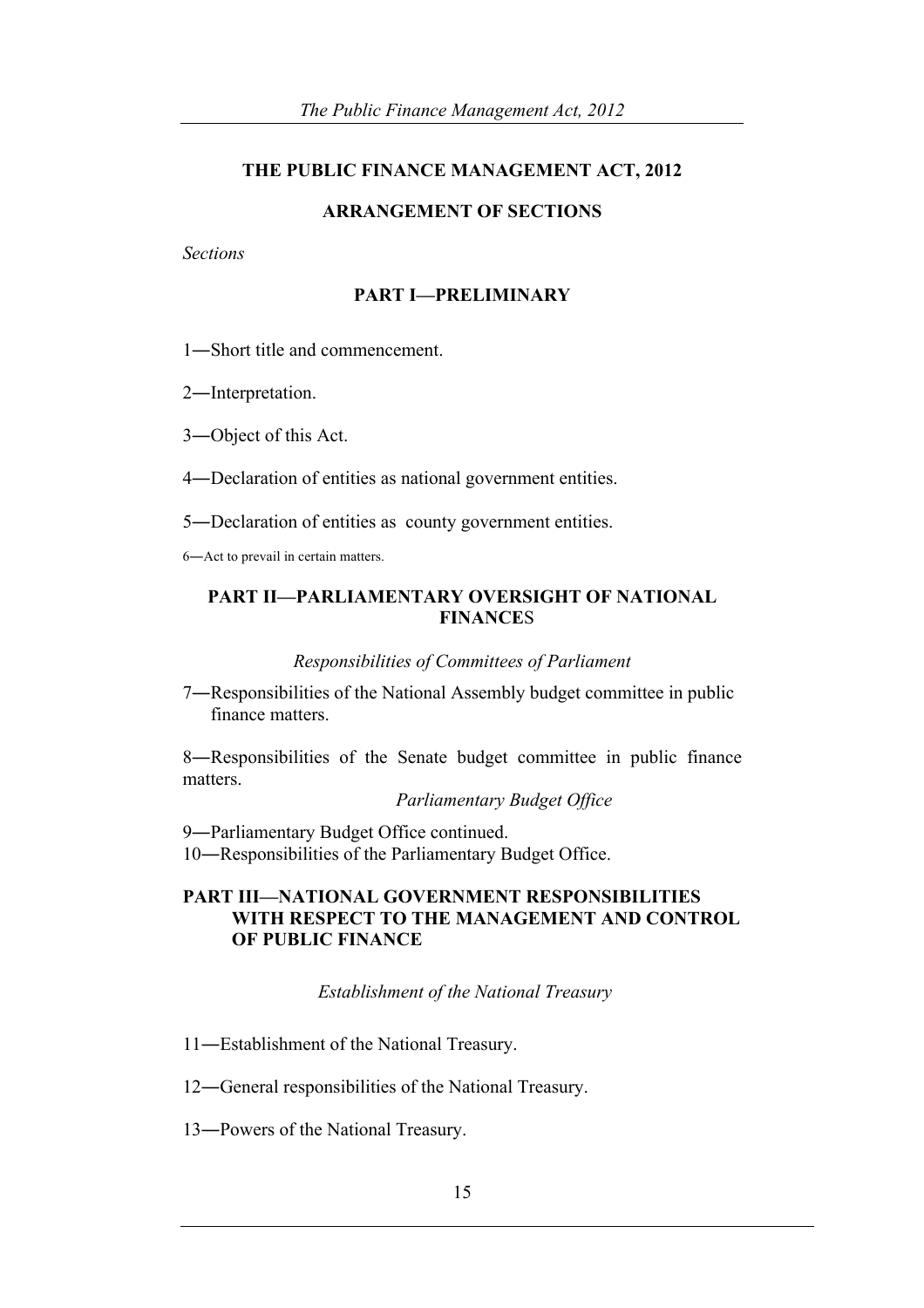―Secondment of public officers by National Treasury to a County Treasury.

―The National Treasury to enforce fiscal responsibility principles.

―National government deviation from financial objectives.

*Responsibilities of the National Treasury with respect to National Public Funds*

- ―The National Treasury to administer the Consolidated Fund.
- ―The National Treasury to administer the Equalisation Fund.
- ―Source of the Contingencies Fund.
- ―Cabinet Secretary to administer the Contingencies Fund.
- ―Advances from the Contingencies Fund.
- ―Cabinet Secretary to seek parliamentary approval for payments made from the Contingencies Fund.
- ―Financial statements in respect of the Contingencies Fund.

―Establishment of Parliamentary Fund and other national government public funds.

## *Responsibilities of the National Treasury with respect to the budget Process*

- ―National Treasury to prepare annual Budget Policy Statement.
- ―National Treasury to prepare Budget Review and Outlook Paper.
- ― Publication of pre- and post-election economic and fiscal reports by National Treasury.

*Other Responsibilities of the National Treasury*

- ―Banking arrangements for national government entities.
- ―Management of cash at the national government level.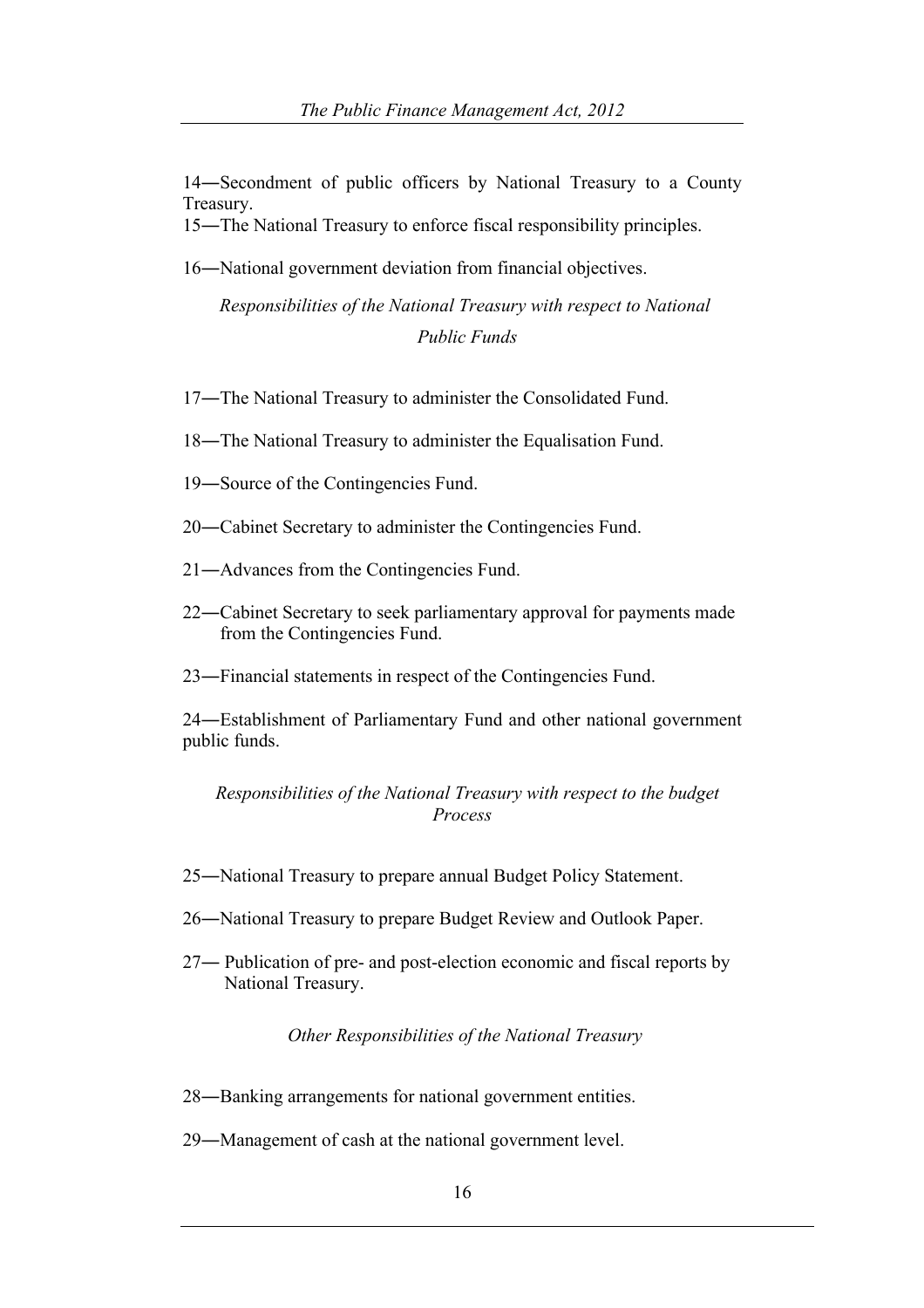- ― Procurement of goods and services.
- ―Cabinet Secretary to report on all loans.
- ―The Cabinet Secretary to report on National government guarantees.
- ―Cabinet Secretary to submit National government debt management strategy to Parliament annually.
- ―The National Treasury to provide Parliament with additional reports when required.

#### *National Government Budget Process*

- ―Stages in the budget process.
- ―Cabinet Secretary to manage budget process at national level.
- ―Submission of budget estimates and related documents for approval.
- ―Submission of other budget documents to the National Assembly.
- ―National Assembly to consider budget estimates.
- ― Submission and consideration of budget policy highlights and the Finance Bill in the National Assembly.
- ―Passing of the Finance Bill.
- ―Consideration by Parliament of Division of Revenue and County Allocation of Revenue Bills.

―Limited powers of accounting officer of national government entity to reallocate appropriated funds.

- ―National government to submit supplementary budget to Parliament.
- ―Appropriations to lapse if unspent at the end of the financial year.

## *Responsibilities of the Cabinet Secretary and functions of the national government with respect to grants and loans*

―Overall responsibility of Cabinet Secretary.

―Conditions for receiving grants and donations by national government or its entities or third parties.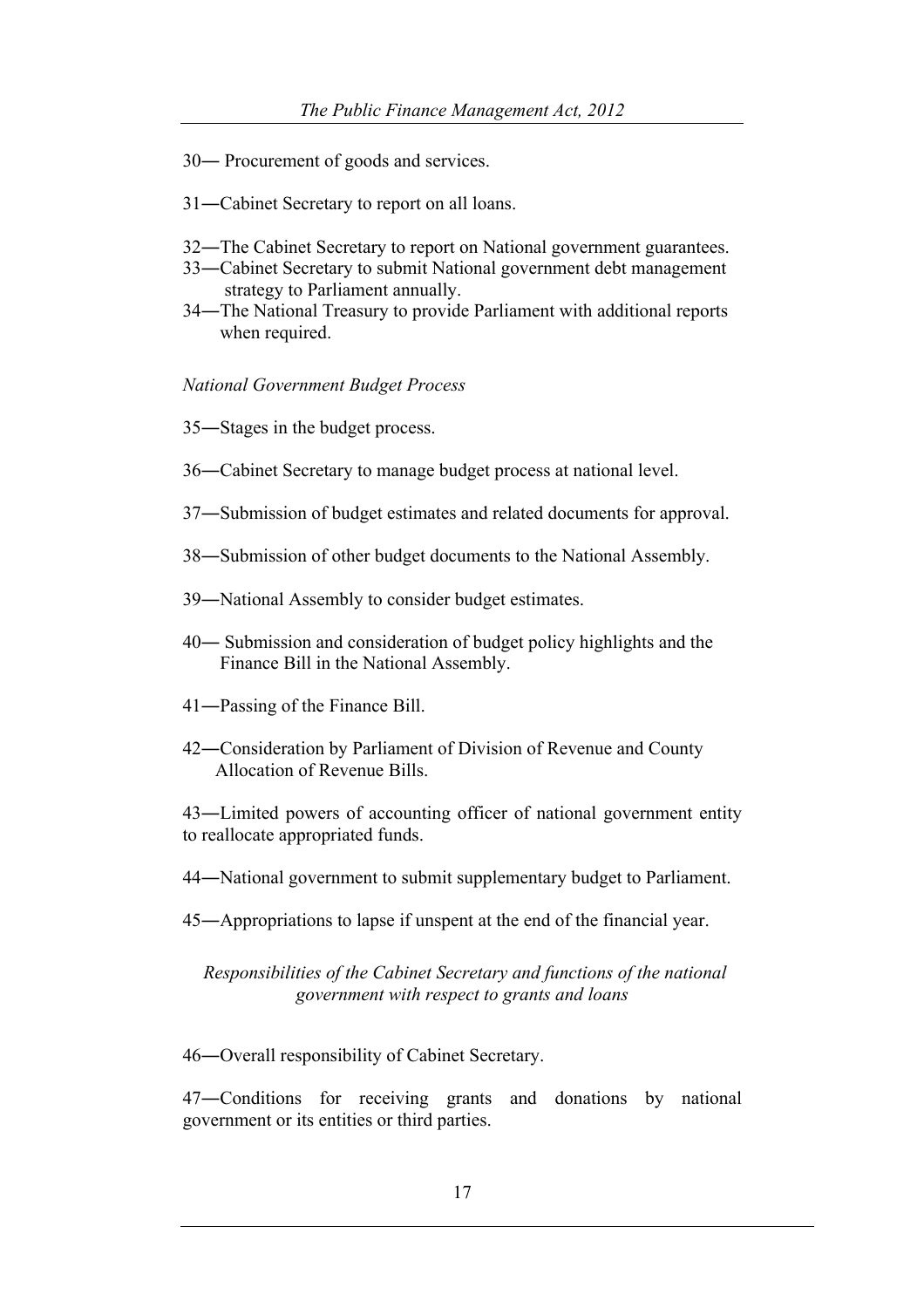- ―Regulations on grant administration.
- ―Authority for borrowing by national government.
- ―Obligations and restrictions on national government guaranteeing and borrowing.
- ―Borrowing by National government entities.

―Persons authorised to execute loan documents at national government level.

―Issuance of securities by national government.

- ―Exemption from stamp duty.
- ―Establishment of the office of Registrar of national government securities.
- ―Power of national government to enter into derivative transactions.
- ―Power of national government to lend money.
- ―Power of Cabinet Secretary to guarantee loans.

―Cabinet Secretary to submit a statement on loan guarantee to Parliament.

- ―Money payable in respect of a guarantee to be a charge on the Consolidated Fund.
- ―Recovery of amounts paid on a guarantee.

*The Public Debt Management Office*

- ―Establishment and objectives of the Public Debt Management Office.
- ―Functions of the Public Debt Management Office.
- ―Role of Cabinet Secretary in Public Debt Management Office.
- ―Relationship with county treasuries in debt management.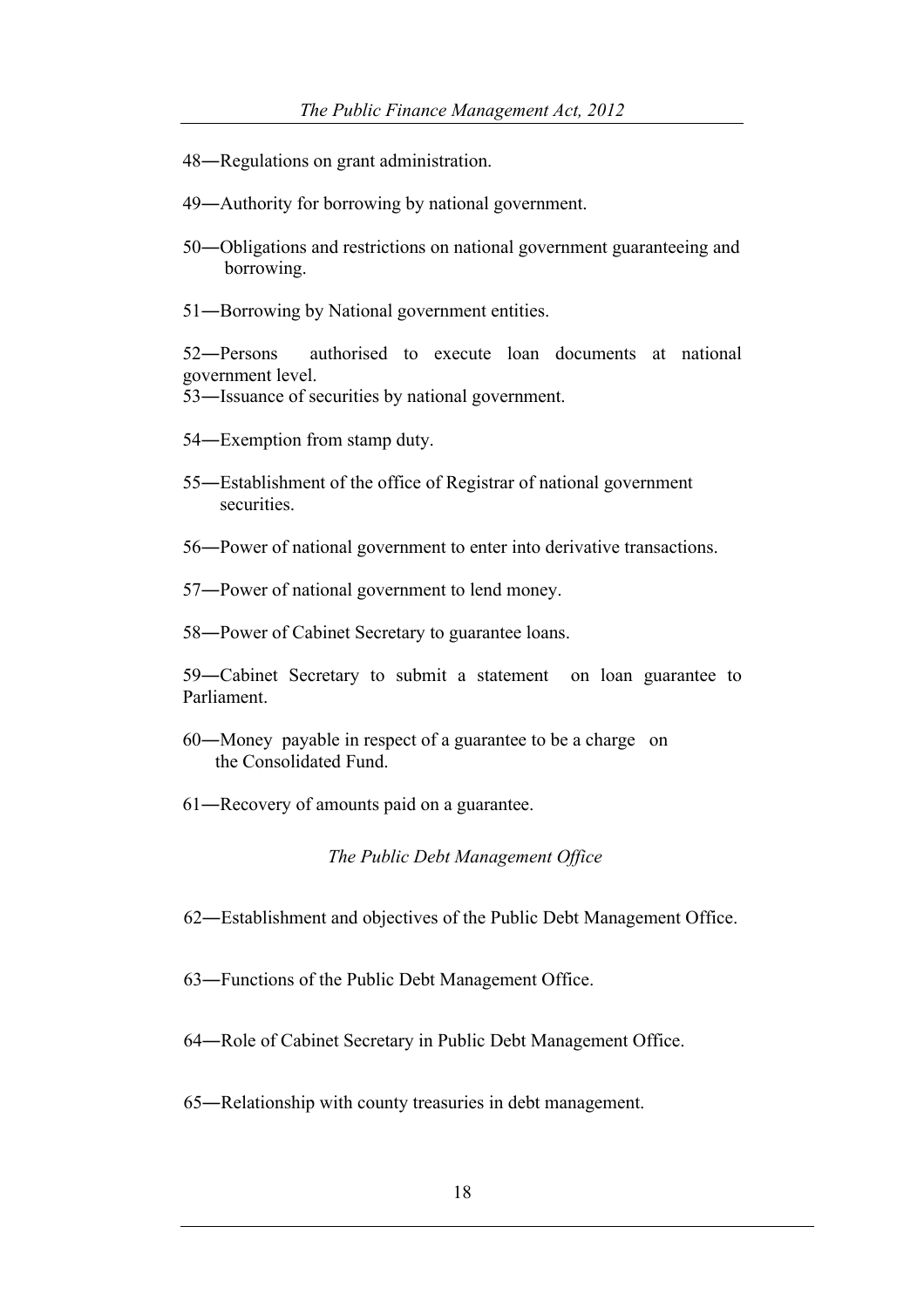*The Judiciary, Parliament, Constitutional Commissions and Independent Offices*

66―Accounting officers of judiciary, Parliament, Constitutional Commissions and Independent Offices.

*Responsibilities of the accounting officers, the national government and the national government entities*

67―Designation of accounting officers for national government.

68―Responsibilities of accounting officers for national government entities, Parliament and the Judiciary.

69―Accounting officer of a national government entity may write- off loss.

- 70―Spending authority of accounting officer.
- 71―Accounting officer for national government entity may make cash advances.
- 72―Accounting Officer to manage assets and liabilities of national government entities.

73―National government entity to maintain internal auditing arrangements.

74―Disciplinary measures against public and accounting officers.

*Receivers and collectors of National government revenue*

75―Designation of receivers of national government revenue.

76―Receiver may authorise a public officer to be collector of national government revenue.

77―Powers of the Cabinet Secretary to waive or vary tax, fees or charges.

78― Kenya Revenue Authority to be a collector of national government revenue.

*Obligations of public officers*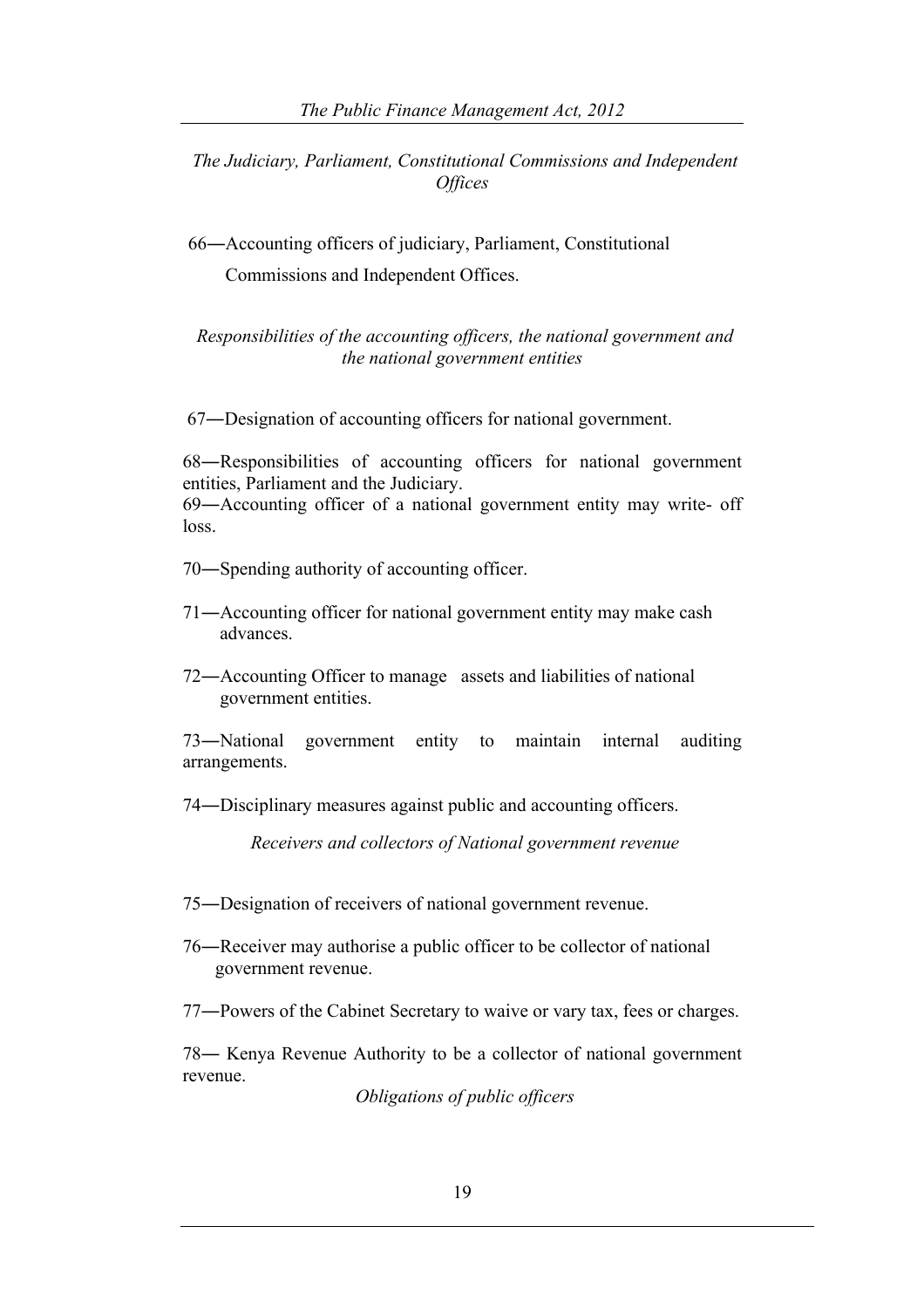79―Public officers to comply with laws relating to government resources.

*Financial reporting by the National Treasury and national government entities*

- 80―The National Treasury to prepare consolidated annual financial statement.
- 81—Annual reporting by accounting officers.
- 82—Annual reporting by receivers of revenue.

83―Accounting officer to prepare quarterly reports for National government entity.

84―Administrators of national public funds to prepare annual financial statements.

85―Quarterly reporting by administrators of national public funds.

 *Establishment and dissolution of State Corporations and additional requirements for state corporations and Government-linked corporations*

86―Establishment and dissolution of a State Corporation.

- 87―Restrictions on National government investing in government-linked corporations.
- 88—Cabinet Secretary in charge of state corporation to monitor its performance.

89―Annual reporting by the Cabinet Secretary responsible for matters relating to public investments.

90― Parliament may extend time limit.

91―Definitions for purposes of sections 86, 87, 88 and 89.

*Resolution of operational and financial problems of national government entities and county governments*

92―Responsibility for avoiding, identifying and resolving financial problems.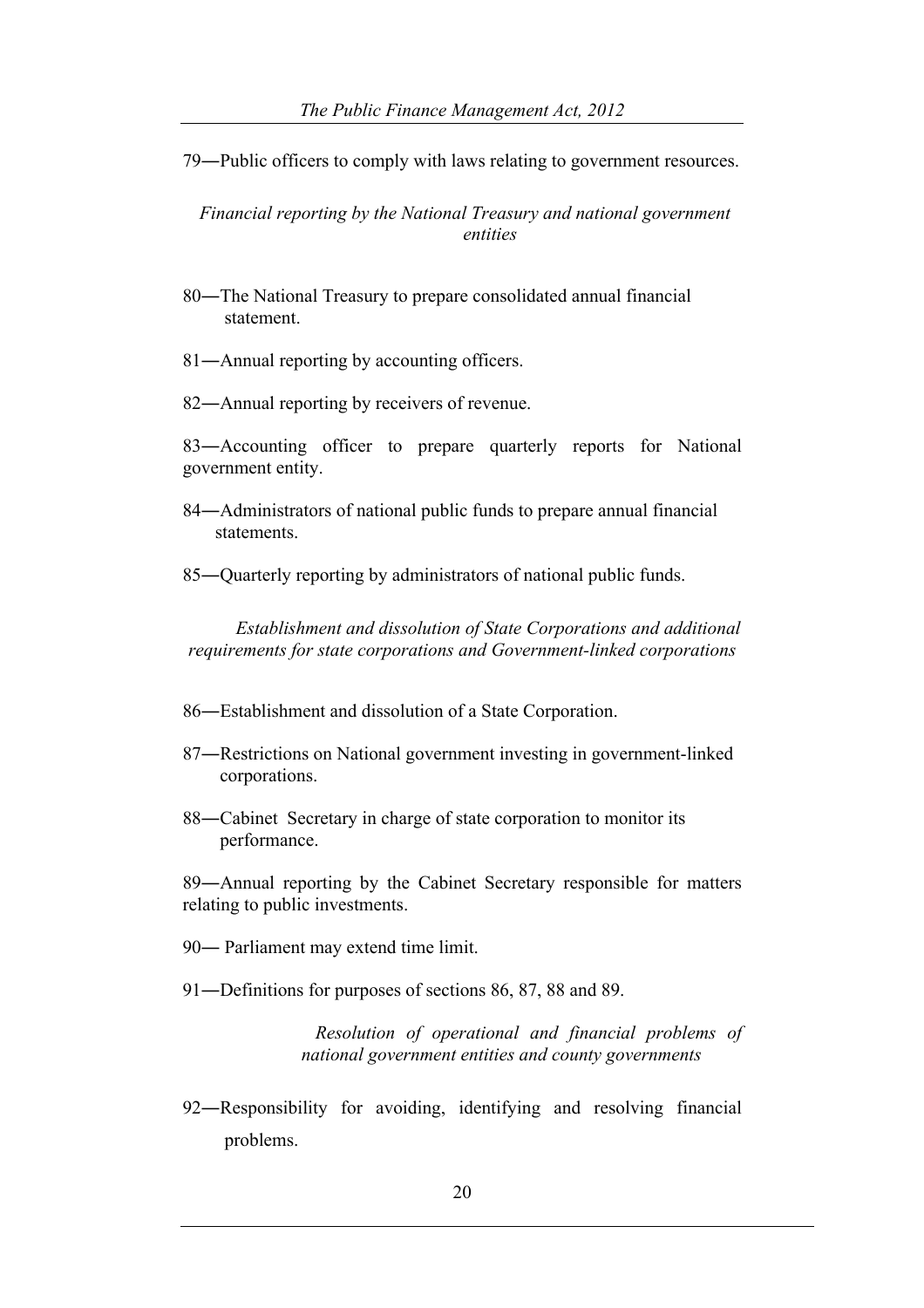- ―Assessment of the need for intervention in accordance with Article 225 of the Constitution.
- ―Additional indicators of serious material breach.
- ―Stoppage of funds process in National government Entity.
- ―Stoppage of funds process in county government.
- ―Procedure for stoppage of funds.
- 98—Renewal of decision to stop funds and termination of stoppage.
- ―Provision for a recovery plan.
- ―Establishment of the Joint Intergovernmental Technical Committee.
- ―Termination of intervention.

## **PART IV— COUNTY GOVERNMENT RESPONSIBILITIES WITH RESPECT TO THE MANAGEMENT AND CONTROL OF PUBLIC FINANCE**

- ― County government responsibilities in public finance.
- ―Establishment of county treasuries.

#### *Responsibilities and powers of a County Treasury*

- ―General responsibilities of a County Treasury.
- ―Powers of a County Treasury.
- ―Secondment of public officers by County Treasury to National Treasury.
- ―County Treasury to enforce fiscal responsibility principles.
- ―County government deviation from financial objectives.

*Responsibilities of County Treasury with respect to County Public Funds*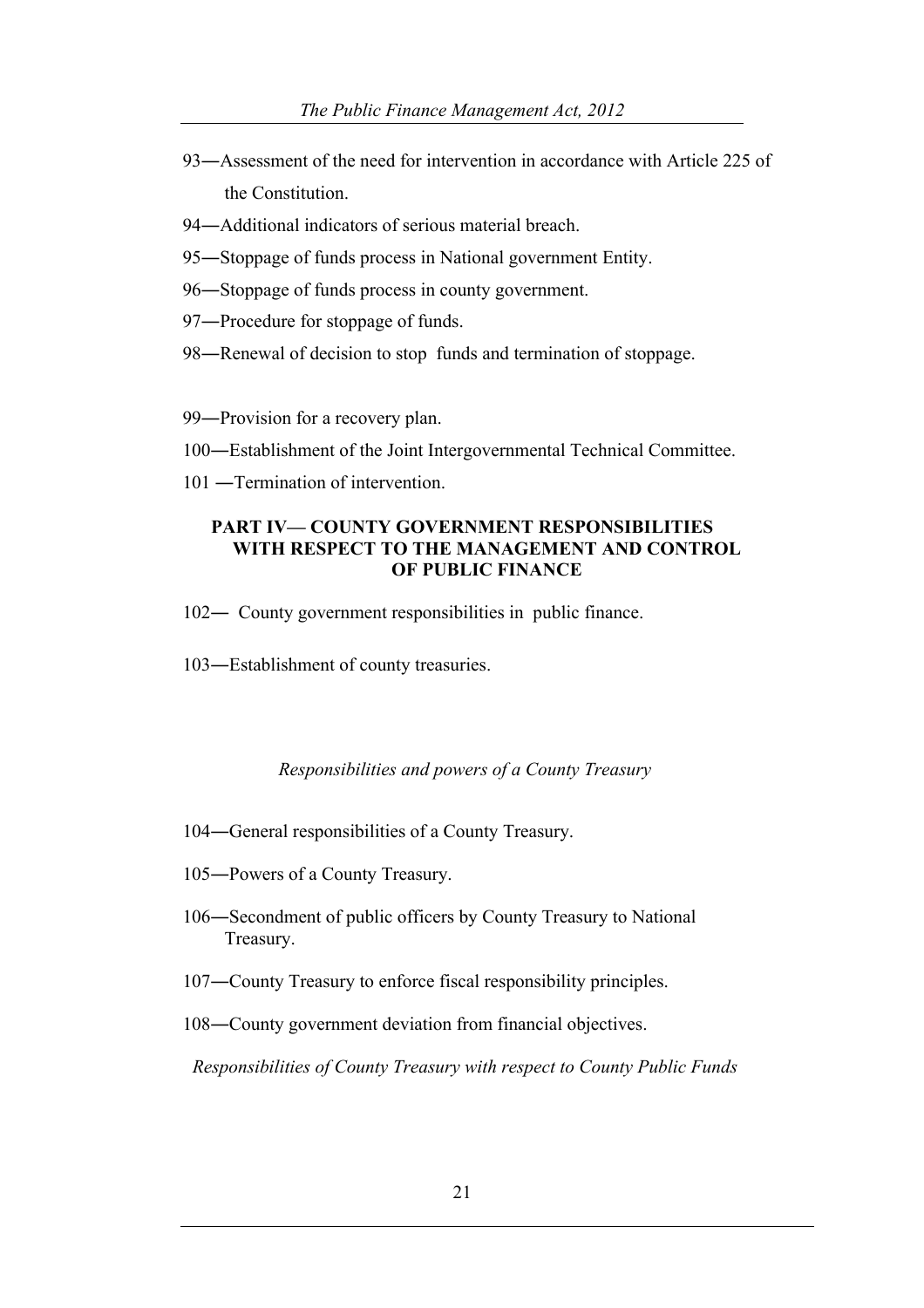109―Establishment of a County Revenue Fund for each county government.

- 110― County government Executive Committee may establish county government Emergency Fund.
- 111―County Executive Committee member for finance to administer the Emergency Fund.
- 112― Power of County Executive Committee member to make payments from Emergency Fund.
- 113― Limitations on power of County Executive Committee member for finance to make payments from Emergency Fund.

114―County Executive Committee member for finance to seek approval for payments from Emergency Fund.

- 115―County Treasury to submit a report to Auditor-General in respect to Emergency Fund.
- 116―Power to establish other County public funds.

 *Responsibilities of county governments with respect to the County Budget process*

117―County Treasury to prepare County Fiscal Strategy Paper.

118―County Treasury to prepare a County Budget Review and Outlook Paper.

*Other responsibilities of County Treasury*

119―Banking arrangements for county government and its entities.

120―Management of cash at the county government level.

121―Procurement for county government entities.

122―County Treasury to maintain record of county government loans.

123―County Treasury to submit county government Debt Management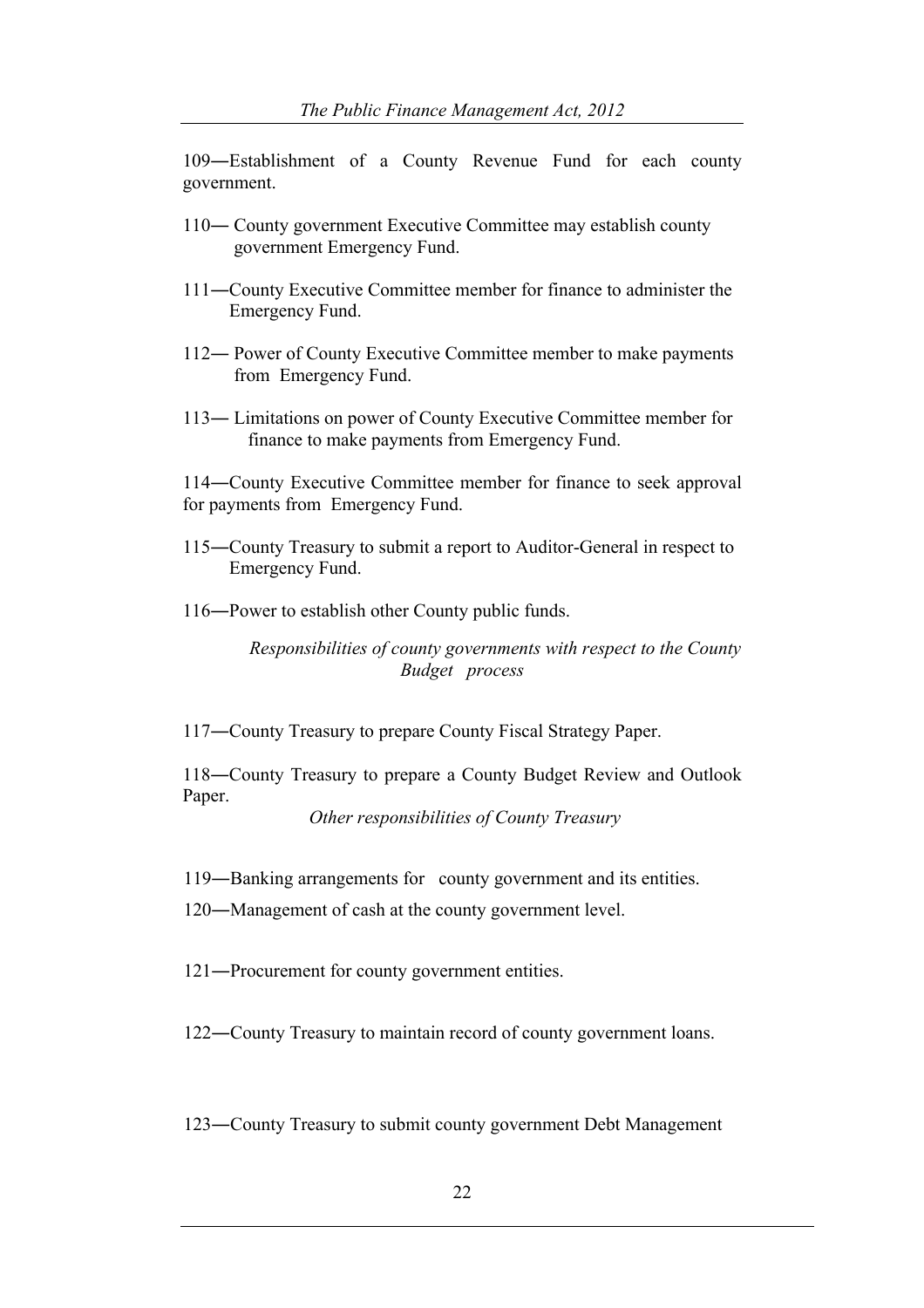Strategy to County Assembly.

124―County Treasury to provide County Assembly with additional reports when required.

*The County Government Budget Process*

- 125―Stages in county government budget process.
- 126―County government to prepare development plan.
- 127―County government to prepare cash flow projections.
- 128―County Executive Committee member for finance to manage budget process at county government level.

129―County Executive Committee member to submit budget estimates and other documents to County Executive Committee for approval.

- 130―County Executive Committee member for finance to submit budget documents to County Assembly.
- 131―County Assembly to consider budget estimates.
- 132―Submission and consideration of the revenue raising measures in the county assembly.
- 133―Approval of the Finance Bill.
- 134―Action to be taken in case of delay in enacting County Appropriation Bill.
- 135―County government to submit to county assembly supplementary budgets in certain circumstances.
- 136― Appropriation of money for county government purposes to lapse if unspent.

#### *Establishment of Forum for consultation by county governments*

- 137― Establishment of county budget and economic forum for county budget consultation process.
- *Responsibilities of County Executive Committee Member for finance and functions of the county government in respect to public finances*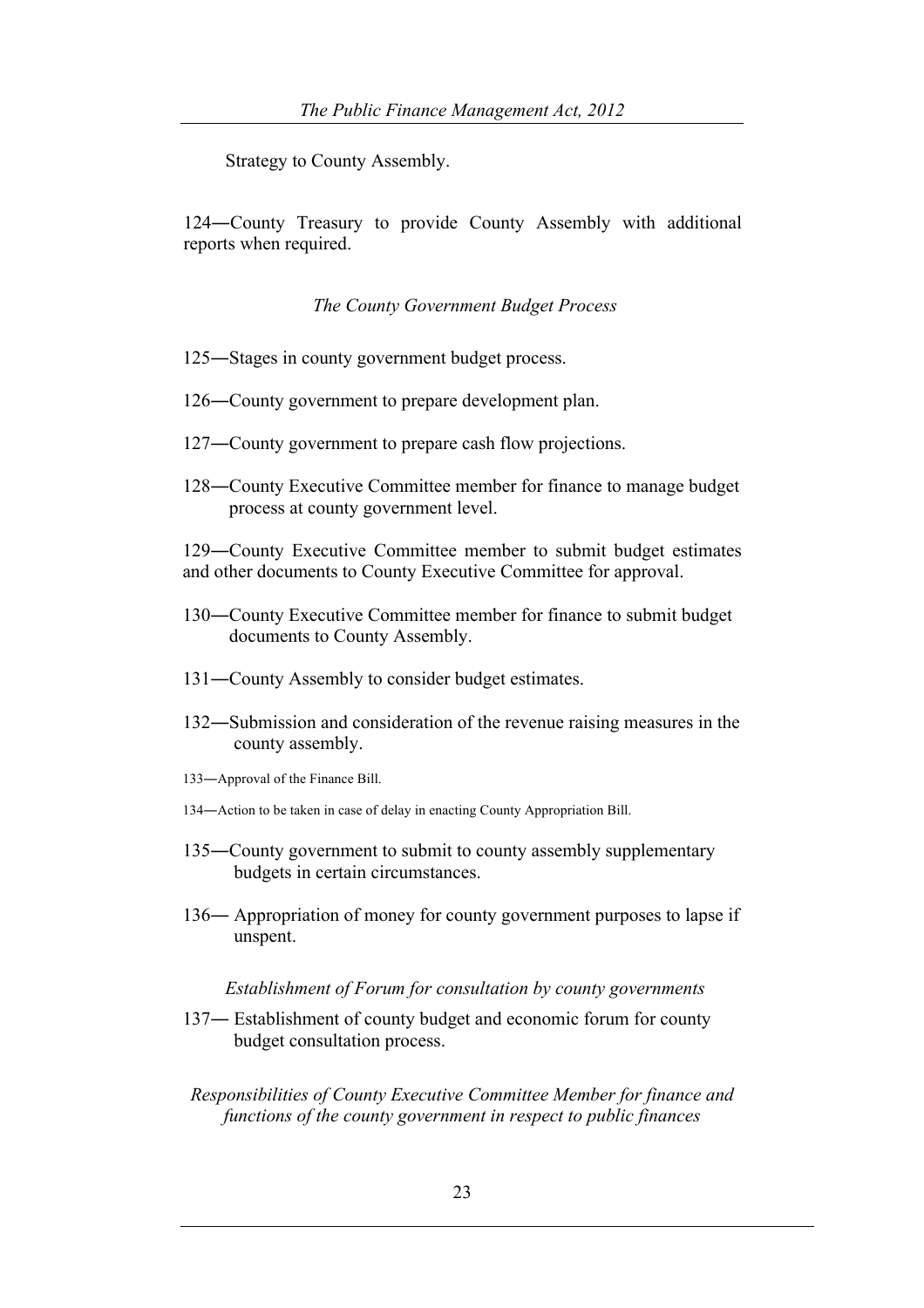- 138―Conditions for receiving grants and donations by county government or its entities or third parties.
- 139― Regulations on grant administration.
- 140―Authority for borrowing by county governments.
- 141―Obligations and restrictions with respect to county government borrowing.
- 142―Borrowing by county government entities.
- 143―Persons who are authorised to execute loan documents at county government level.
- 144― County government may issue securities only if authorised by this Act.
- 145― County government authorised to lend money.
- 146― County government joint infrastructure investment.

 *Responsibilities of an accounting officer of a county assembly in management of public finances*

147― Role of Accounting officers in management of public finances.

*Responsibilities of the accounting officers of county government and county government entities*

148―Designation of accounting officers to county government entities by the County Executive Committee member for finance.

149― Responsibilities of accounting officers designated to county government entities.

150― Accounting officer of a county government entity may write off any loss.

151― Spending authority of accounting officer.

152―Power of accounting officers for county entities to make cash advances.

153―Accounting officer to be responsible for managing assets and liabilities of county government entity.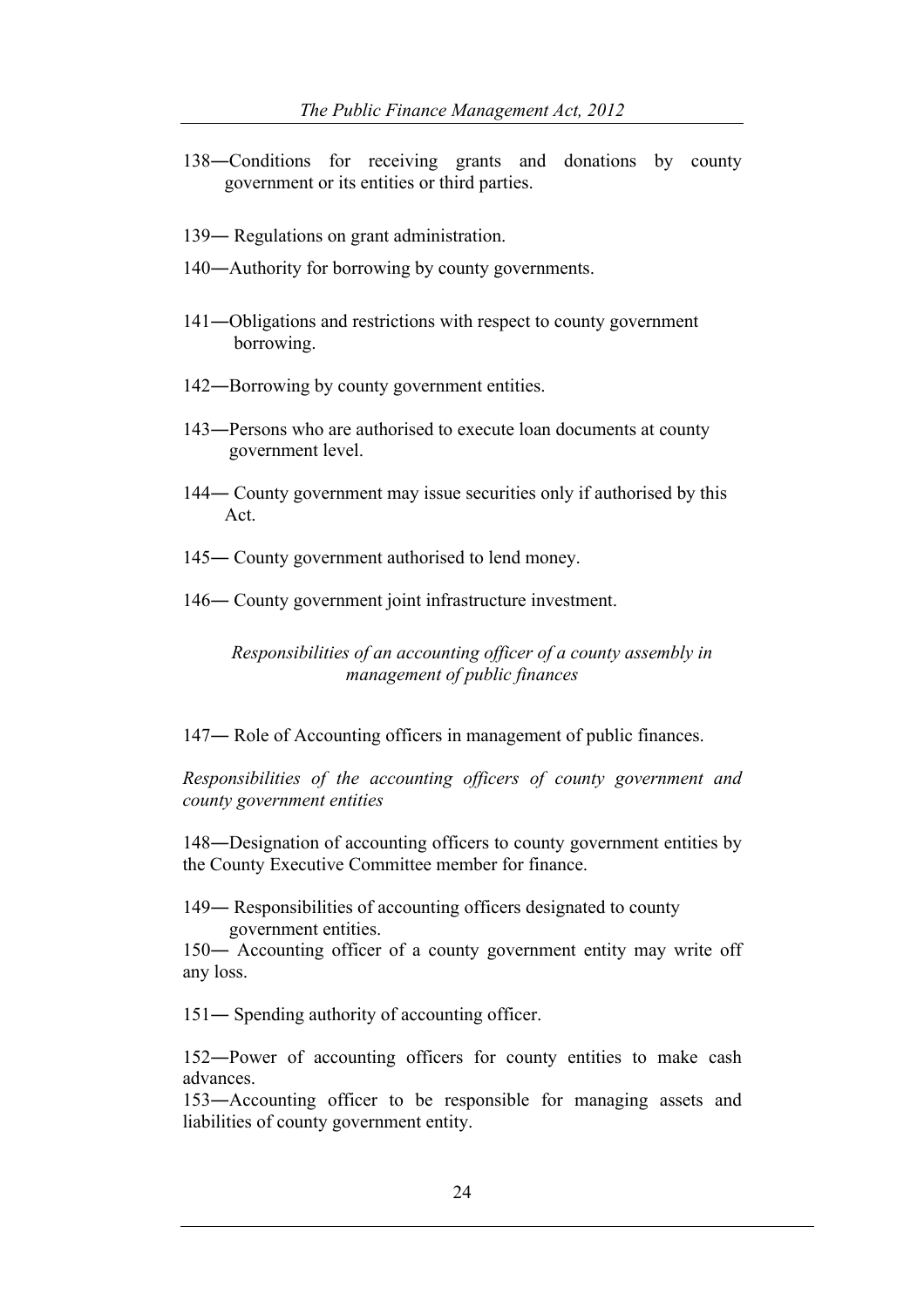―Limited power of an accounting officer to reallocate appropriated funds.

―County government entity to maintain internal auditing arrangements.

―Disciplinary measures against public and accounting officers.

*Receivers and collectors of county government revenue*

- ―Designation of receivers of county government revenue.
- ― Receiver may authorise public officer to be collector of revenue.
- ―Powers of the County Executive Committee member for finance to waive or vary tax, fees or charges.
- ― Kenya Revenue Authority may be appointed collector.
- ― County government revenue raising measures to conform to Article 209 (5) of the Constitution.

Obligations of county government officers

―Obligations of public officers with respect to county government resources.

*Financial reporting by county governments entities*

―County government to prepare annual financial statement.

―Annual reporting by accounting officers.

―Annual reporting by receivers of revenue.

―Accounting officer to prepare quarterly reports for county government entity.

―Annual reporting by Administrators of county public funds.

―Quarterly reporting by administrators of county public funds.

*Financial management in urban areas and cities*

―Application of this part to urban areas and cities.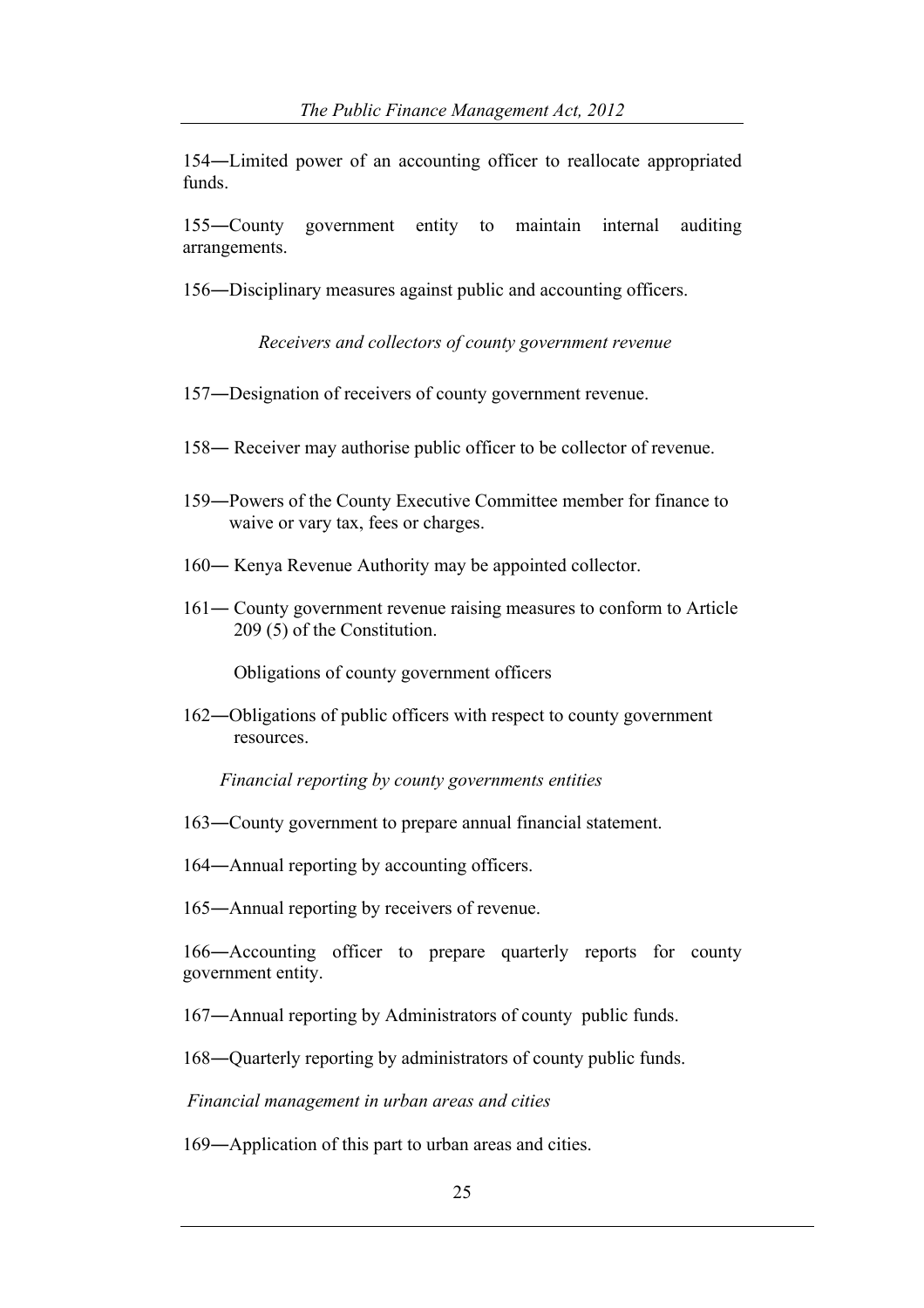170―Accounting Officer of urban area or city.

171―Urban area or city accounting officer responsibilities in revenue management.

- 172―Financing of urban areas or cities.
- 173―Criteria for allocating funds to urban areas or cities by county governments.

174―Principles to be observed by urban areas or cities in managing public finances.

- 175―Budget and budget process for urban areas or cities.
- 176―Response to delays in approval of annual budgets by urban areas or cities.
- 177―Borrowing by urban areas or cities.
- 178―Conditions in which urban areas or cities may receive grants.
- 179―Urban areas or cities bank accounts.
- 180 ―Reporting by urban areas or cities.
- 181―Transitional arrangements.

*Establishment and dissolution of County Corporations and additional requirements for county corporations and county government-linked corporations*

182―Establishment and dissolution of county corporations.

183―Restrictions on county government investing in county governmentlinked corporations.

184―Responsibility for monitoring financial performance of county corporations.

185―Annual reporting by the County Treasury on county corporations. 186―Definitions for purposes of sections 182, 183 and 184.

## **PART V—RELATIONSHIP BETWEEN NATIONAL AND COUNTY GOVERNMENTS ON BUDGET AND ECONOMIC MATTERS**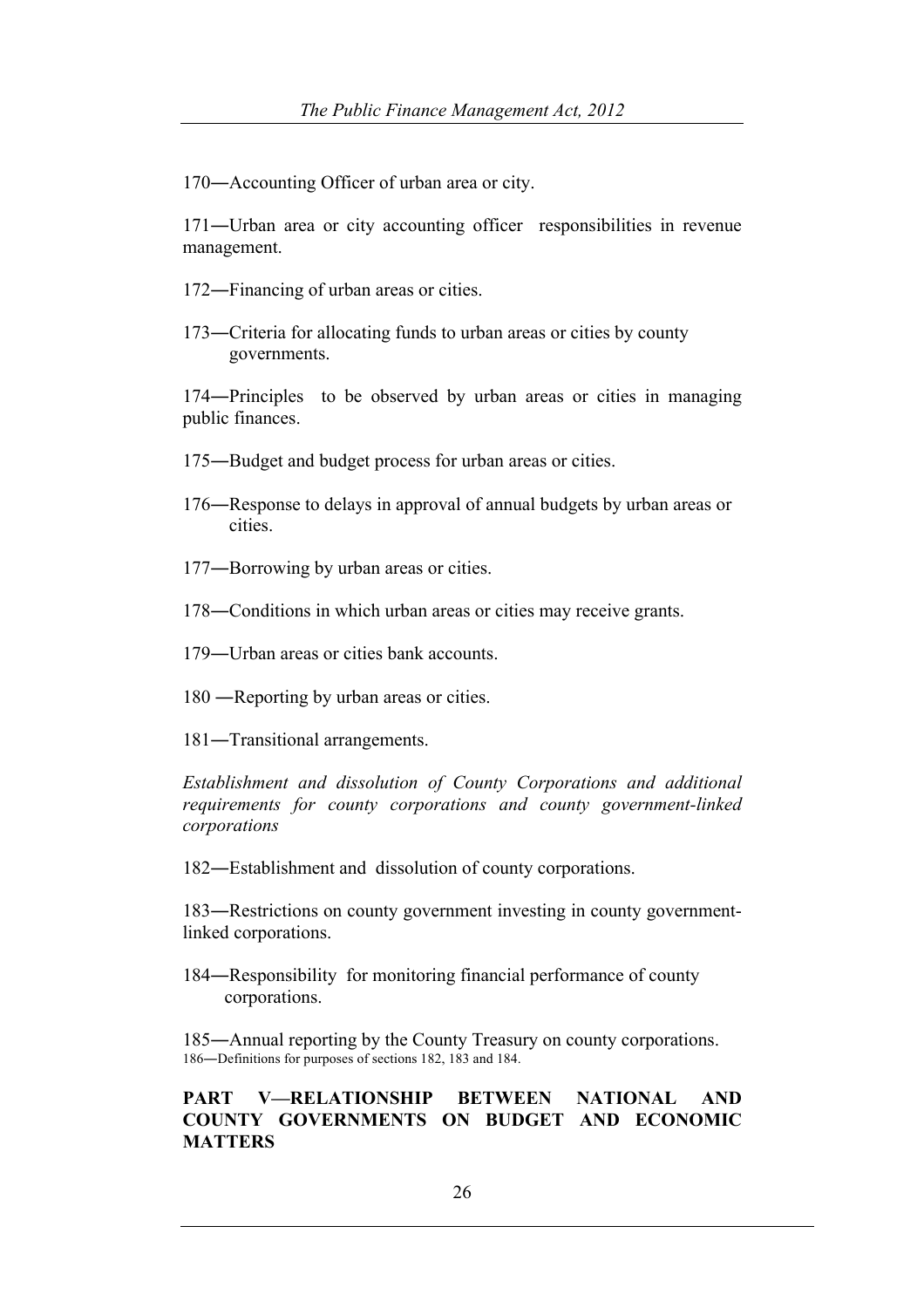*Establishment of the Intergovernmental Budget and Economic Council*

- ―Establishment, purpose and composition of the Intergovernmental Budget and Economic Council.
- ―Vacation of office by a member.

 *The process of sharing revenue*

―The process of sharing revenue.

―Recommendations of the Commission on Revenue Allocation.

―Division of Revenue Bill and County Allocation of Revenue Bill.

#### **PART VI―THE PUBLIC SECTOR ACCCOUNTING STANDARDS BOARD**

- ―Establishment of the Board.
- ―Composition of the Board.
- ―Functions of the Board.

―Vacation of office and remuneration of Board members.

#### **PART VII-ENFORCEMENT PROVISIONS**

―Offence by public officers.

- ―Offence of financial misconduct.
- ―Other offences by public officers.
- ―Penalties for offences.

―Duty of Principal Secretary to report suspected offences to relevant law enforcement authority for investigation.

- ―Duty of the county Chief Officer to report suspected offences.
- ―Liability of public officer for certain losses sustained by national government.
- ―Liability of public officer for certain losses sustained by county government.
- ―Cabinet Secretary may impose institutional sanctions on national government entities.

#### **PART VIII**—**MISCELLANEOUS PROVISIONS**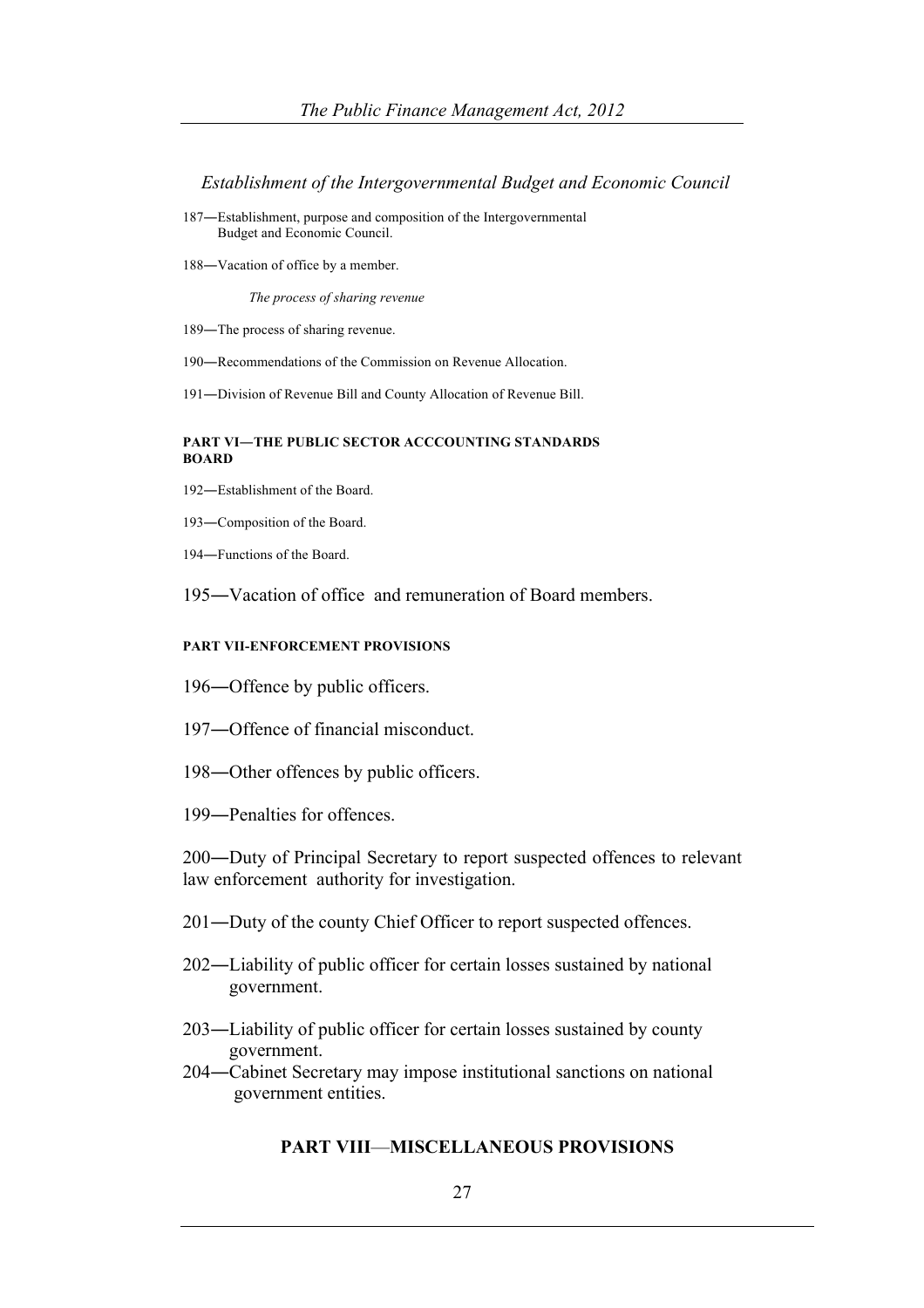205―Powers of Cabinet Secretary to make regulations.

206―Protection of public officers from liability.

207―Public participation.

208―Repeal of certain Acts.

209―Consequential amendments to other Acts.

210―Savings and transitional provisions.

## **FIRST SCHEDULE — CONSEQUENTIAL AMENDMENTS TO OTHER ACTS**

## **SECOND SCHEDULE— SAVINGS AND TRANSITIONAL PROVISIONS**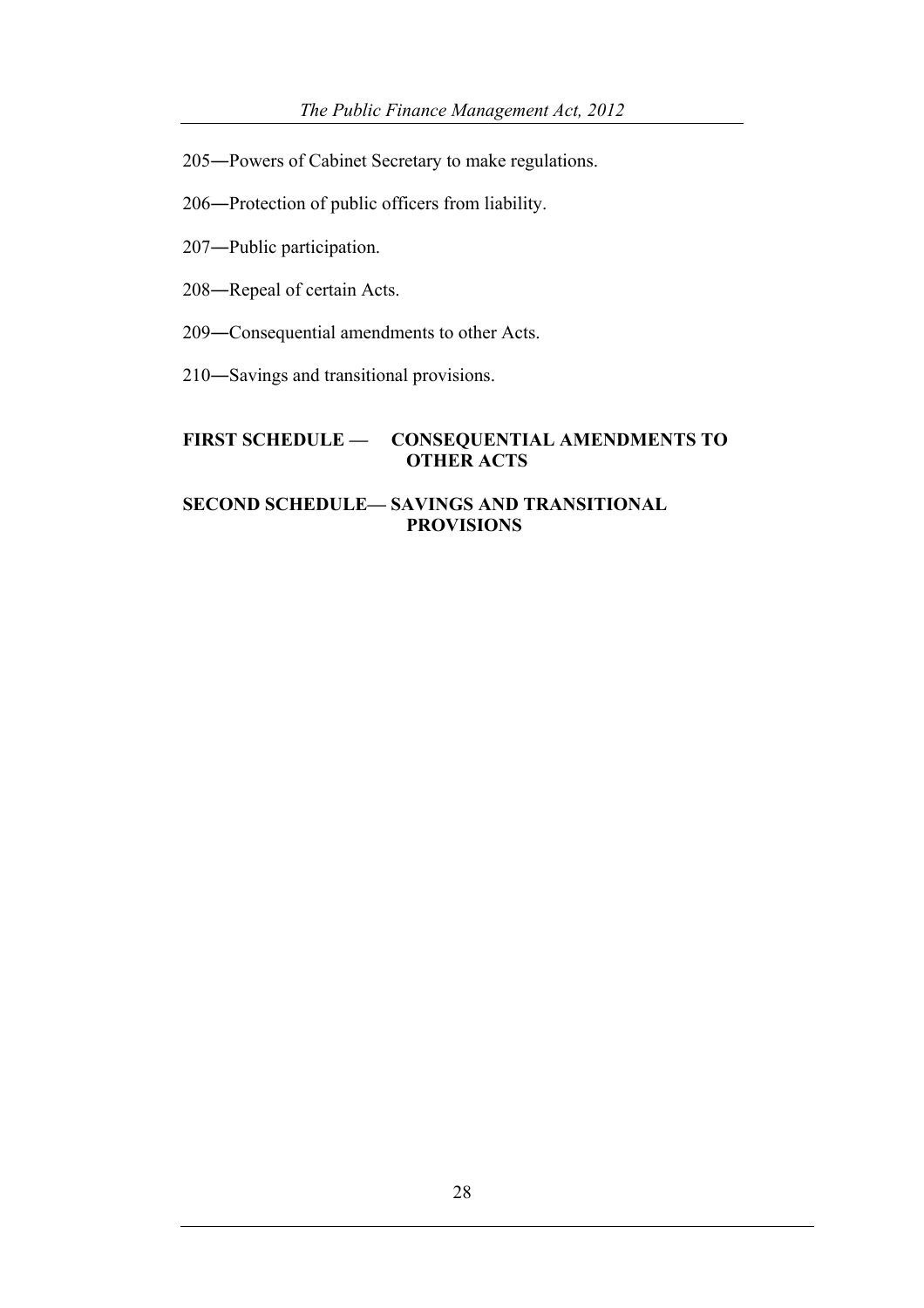# **A Bill for**

|                                  | AN ACT of Parliament to provide for the effective<br>management of public finances by the national and<br>county governments; the oversight responsibility of<br>Parliament and county assemblies; the different<br>responsibilities of government entities and other<br>bodies, and for connected purposes |
|----------------------------------|-------------------------------------------------------------------------------------------------------------------------------------------------------------------------------------------------------------------------------------------------------------------------------------------------------------|
|                                  | <b>ENACTED</b> by the Parliament of Kenya, as follows—                                                                                                                                                                                                                                                      |
|                                  | <b>PART I - PRELIMINARY</b>                                                                                                                                                                                                                                                                                 |
| Short title and<br>commencement. | 1. (1) This Act shall be cited as the Public Finance<br>Management Act, 2012.                                                                                                                                                                                                                               |
|                                  | (2) Subject to Article 116 (3) of the Constitution, all<br>provisions relating to county governments under this Act<br>shall come into operation upon the final announcement of<br>the results of the first elections under the Constitution.                                                               |
| Interpretation.                  | $2(1)$ In this Act, unless the context otherwise requires—                                                                                                                                                                                                                                                  |
|                                  | "accounting officer" means—                                                                                                                                                                                                                                                                                 |
|                                  | (a) an accounting officer of a national government<br>entity referred to in section 67;                                                                                                                                                                                                                     |
|                                  | (b) an accounting officer of a county government entity<br>referred to in section 148;                                                                                                                                                                                                                      |
|                                  | (c) in the case of the Judiciary, the Chief Registrar of<br>the Judiciary; or                                                                                                                                                                                                                               |
|                                  | (d) in the case of the Parliamentary<br>Service<br>Commission, the Clerk of the Senate;                                                                                                                                                                                                                     |
|                                  | "Accounting Standards Board" means the Public Sector<br>Accounting Standards Board established under section 192;                                                                                                                                                                                           |
|                                  | "appropriation" means-                                                                                                                                                                                                                                                                                      |
|                                  | (a) authority granted by Parliament to pay money out of<br>the Consolidated Fund or out of any other public<br>fund; or                                                                                                                                                                                     |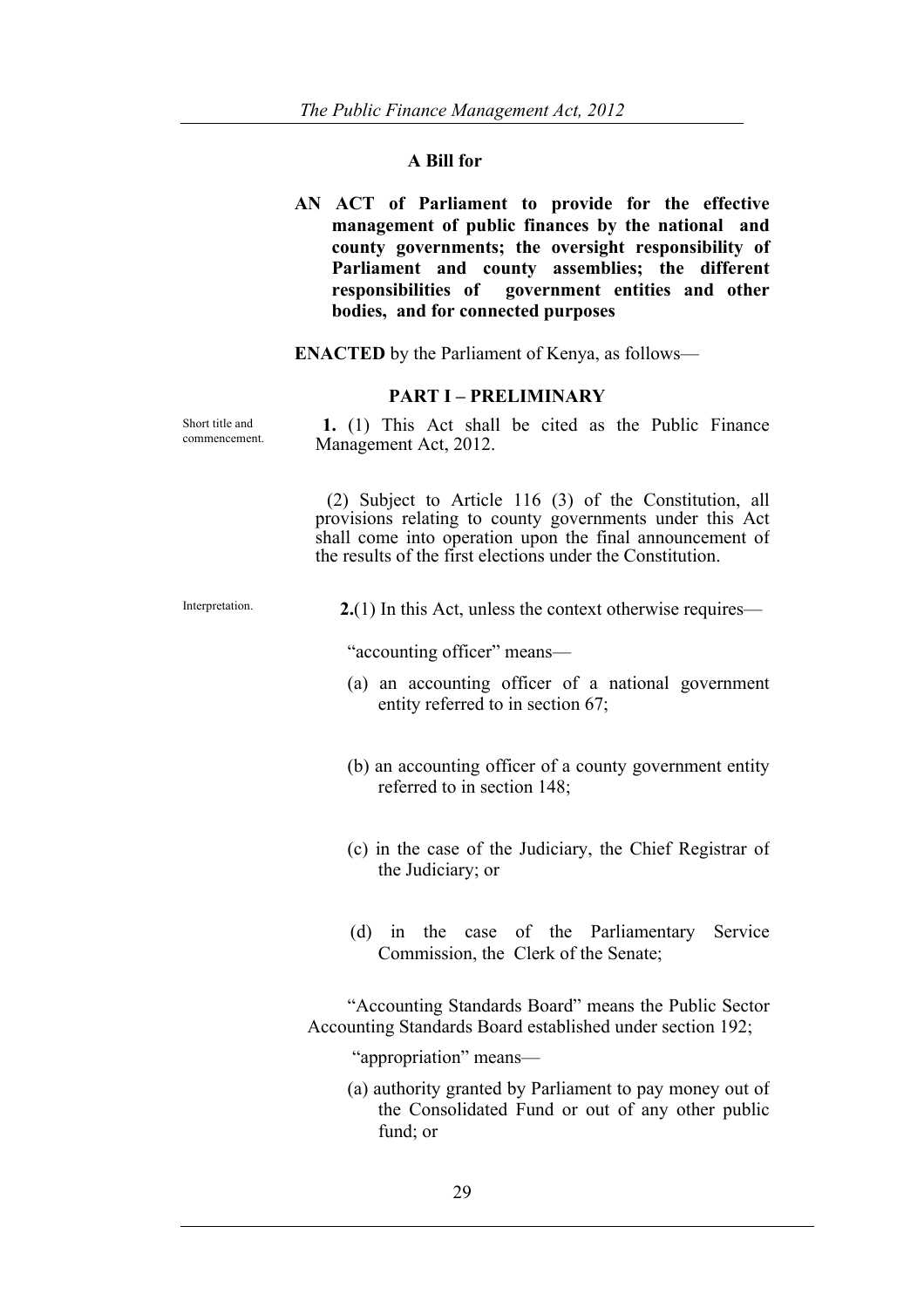(b) authority granted by a county assembly to pay money out of the relevant County Revenue Fund or out of any other county public fund;

"appropriation Act" means an Act of Parliament or of a county assembly that provides for the provision of money to pay for the supply of services;

"authorised officer"—

- (a) in relation to the National Treasury, means any of its members or officers authorised by the National Treasury in accordance with section 13; or
- (b) in relation to a County Treasury, means any of its officers authorised by the County Treasury in accordance with section 105;

"borrower" means a person to whom a loan has been or is to be made;

"Budget Policy Statement", in relation to a financial year, means the Budget Policy Statement referred to in section  $25$ 

"Cabinet Secretary" means the Cabinet Secretary responsible for matters relating to finance;

"chart of account" means a structured list of accounts used to classify and record budget revenue and expenditure transactions as well as government assets and liabilities on a standard budget classifications system;

"Chief Officer" means the person appointed by the County Governor to administer the County department responsible for financial affairs;

"commitment" means entering into a contract or other binding arrangement under which expenses or liabilities may be incurred;

"collector of revenue"—

- (a) in relation to the national government, means a person authorised under section 76 to be a collector of revenue for the national government;
- (b) in relation to a county government, means a person authorised under section 158 to be a collector of revenue for that county government;

"Contingencies Fund" means the Contingencies Fund established by Article 208(1) of the Constitution;

"county corporation" means a public corporation within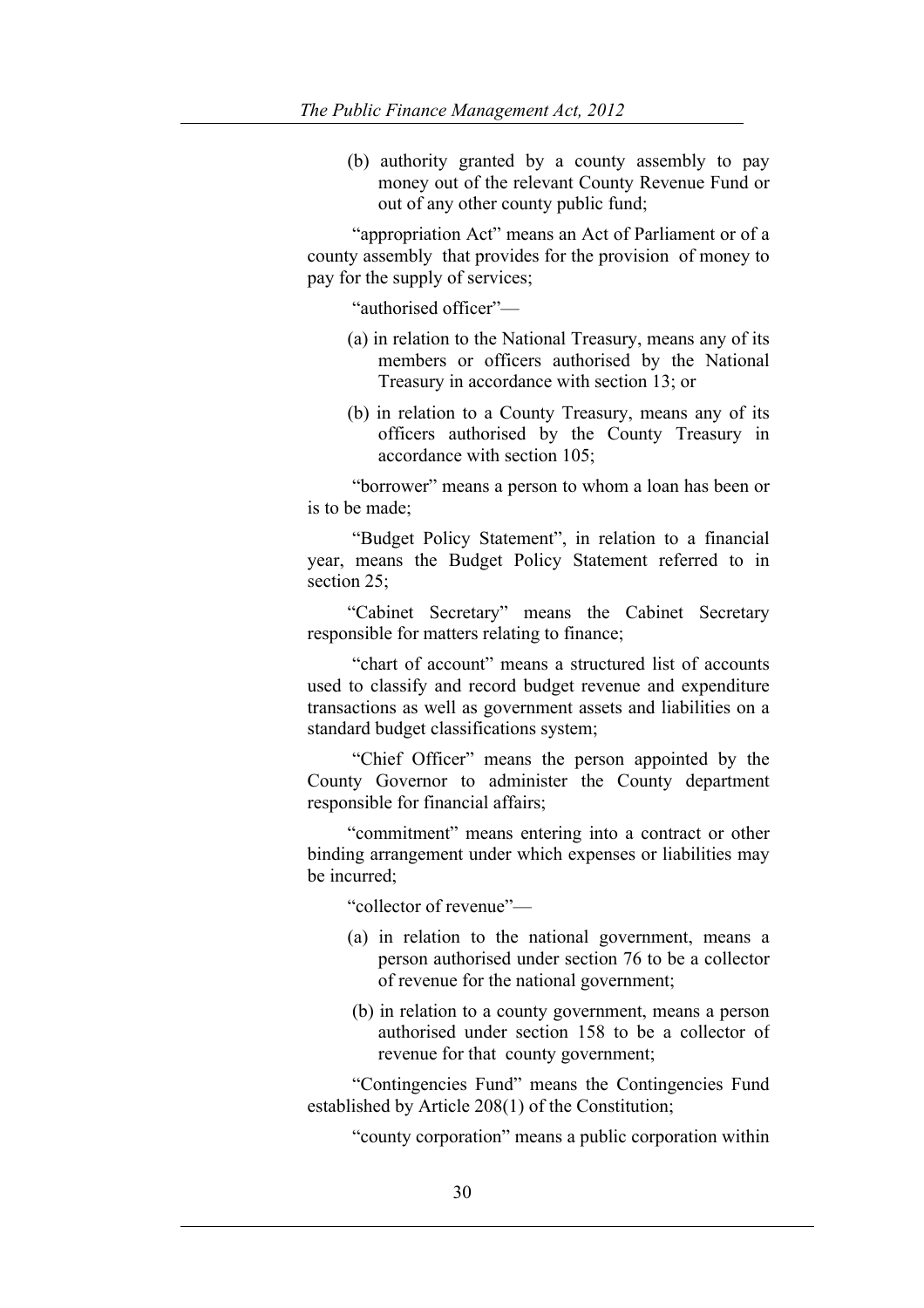a county established by an Act of Parliament or county legislation;

"County Emergency Fund" means a Fund established under section 110;

 "County Exchequer Account" means a County Exchequer Account referred to in section 109:

"County Executive Committee member for finance" means the member of a County Executive Committee responsible for the financial affairs of the County and for the County Treasury;

"County Fiscal Strategy Paper" , in relation to a county government, means the County Fiscal Strategy Paper referred to in section 117;

 "county government entity" means any department or agency of a county government, and any authority, body or other entity declared to be a county government entity under section  $5(1)$ ;

"county government revenue" means all money derived by or on behalf of a county government from levies, rates, fees, charges or any other source authorised by the Constitution or an Act of Parliament;

"county government security" means a security issued by the county government under section 144 and includes a treasury bill, treasury bond, treasury note, government stock and any other debt instrument issued by the county government;

"County Public Debt" means all financial obligations attendant to loans raised and securities issued by the county government;

"County Treasury" means a County Treasury established under section 103;

"development expenditure" means the expenditure for the creation or renewal of assets;

"development partner" means a foreign government, an international organisation of states or any other organisation prescribed by regulations for the purpose of this Act;

"financial statements", in relation to a financial year or other accounting period of the national government, county government, or a national government or county government entity, means—

(a) the financial statements referred to in Part III and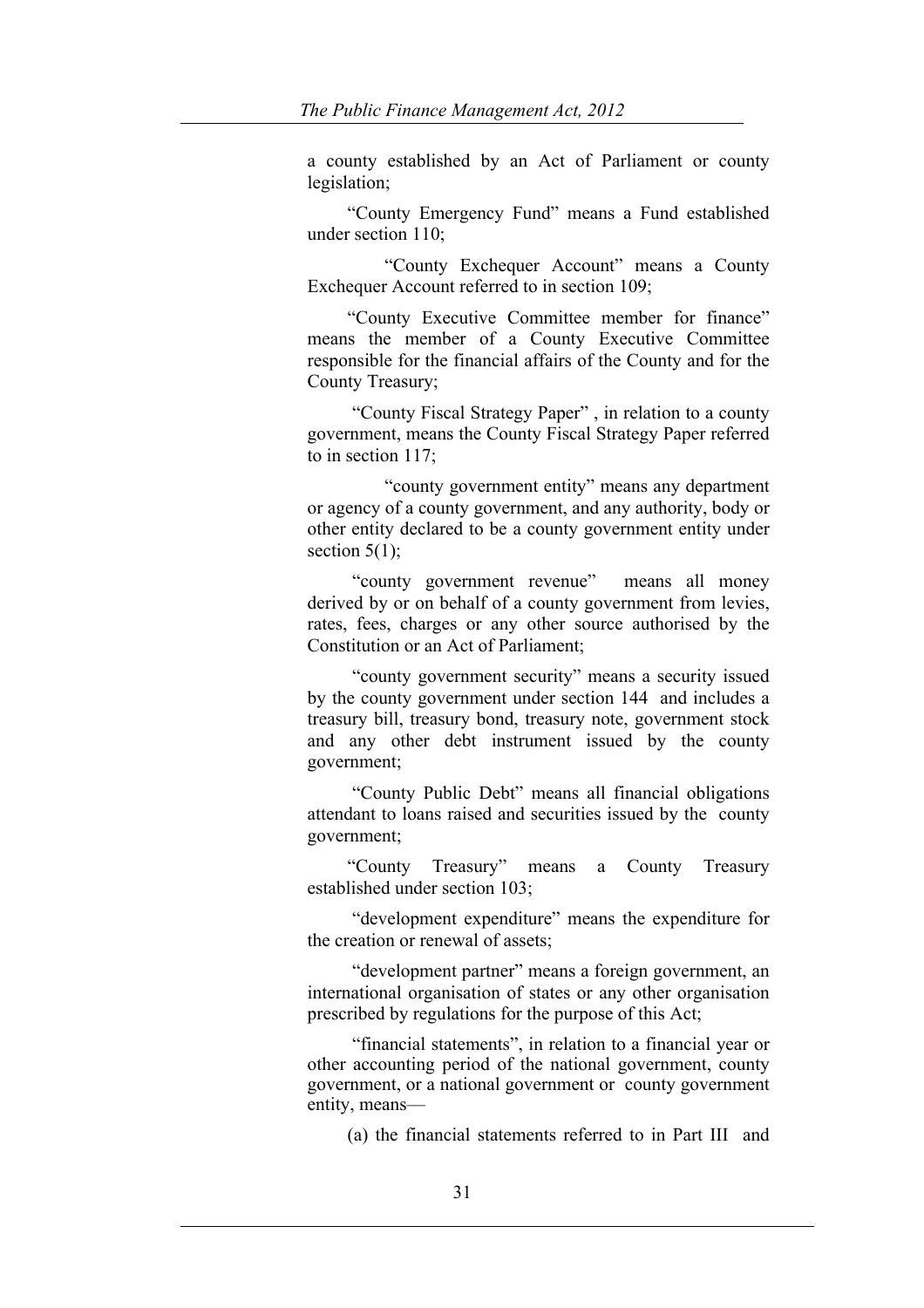Part IV of this Act; and

(b) the financial statements prescribed by the Accounting Standards Board;

"fiscal responsibility principles" means the principles of public finance specified in Article 201 of the Constitution, together with —

- (a) the principles of fiscal responsibility referred to in section 15, in relation to national government; and
- (b) the principles of fiscal responsibility referred to in section 107, in relation to a county government;

"financial objectives" means the financial objectives set out in a Budget Policy Statement of the national government or in the County Fiscal Strategy Paper of the county governments;

"Intergovernmental Budget and Economic Council" means the Council established under section 187;

 "internal auditing" means an independent, objective assurance and consulting activity designed to add value and improve an organisation's operations, which helps an organisation accomplish its objectives by bringing a systematic, disciplined approach to evaluate and improve the effectiveness of risk management, control, and governance processes;

"medium term" means a period of not less than three years but not more than five years;

"National Exchequer Account" means the National Exchequer Account referred to in section 17;

"national government entity" includes any department or agency of the national government and any authority, body or other entity declared to be a national government entity under section 4(1);

"national government revenue" means all taxes imposed by the national government under Articles 206(1)(a) and (b) and 209 of the Constitution, excluding county government revenue;

"national government security" includes a security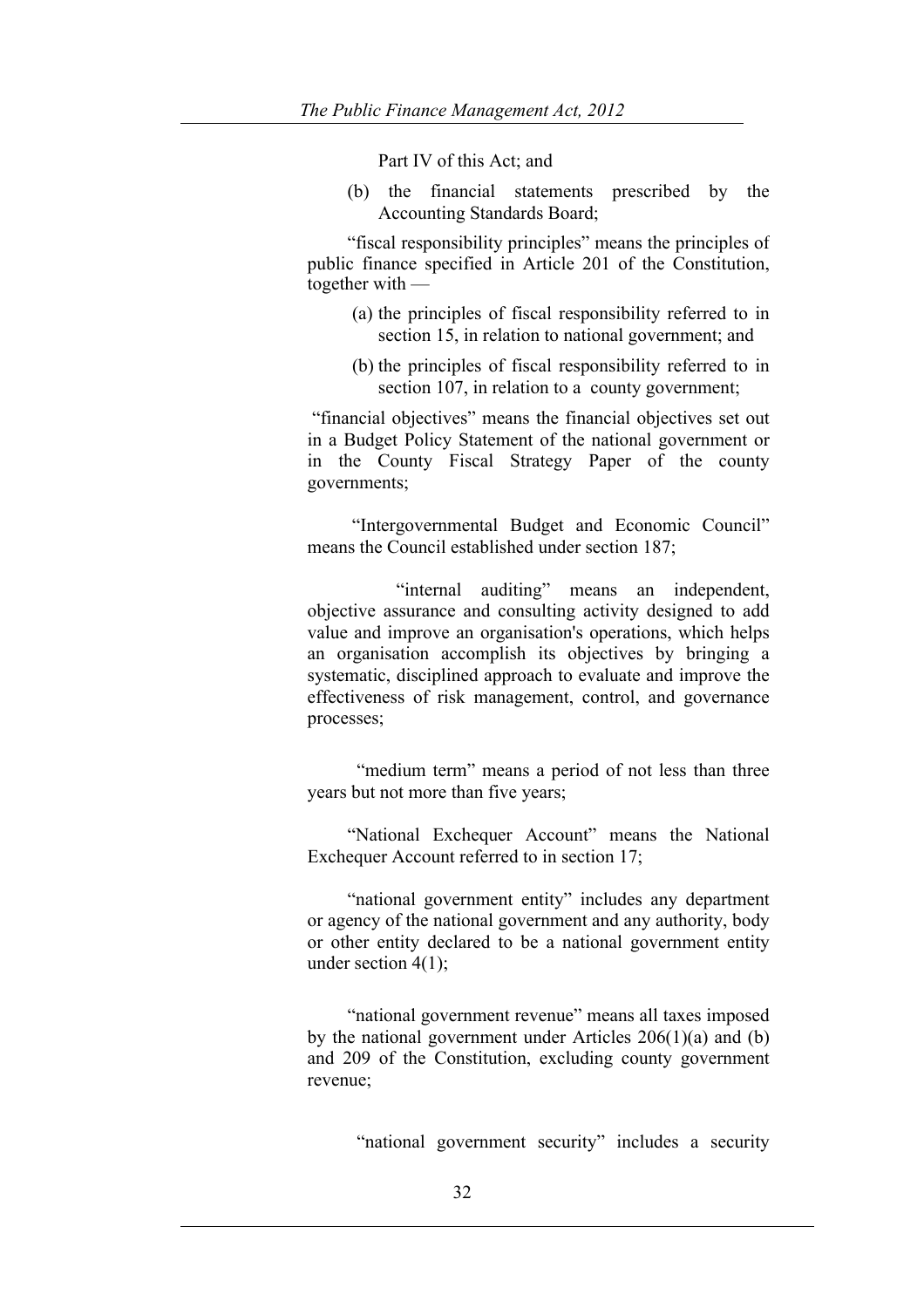issued by the national government under section 53 and a treasury bill, treasury bond, treasury note, government stock and any other debt instrument issued by the national government;

"National Treasury" means the National Treasury established by section 11;

"Principal Secretary", in relation to the National Treasury, means the person responsible for the administration of the National Treasury;

"public money" includes—

- (a) all money that comes into possession of, or is distributed by, a national government entity and money raised by a private body where it is doing so under statutory authority; and
- (b) money held by national government entities in trust for third parties and any money that can generate liability for the Government;

"publicise", in relation to a document, means to make known to the public, through the national or local media—

- (a) the general nature of the document; and
- (b) how and where it may be accessed and read by members of the public;

"publish", in relation to a document, includes—

- (a) publishing the document in a newspaper, Government Gazette or other publication of general circulation in Kenya; or
- (b) publication of an abridged or summary versions of the documents without loosing the core content of the document; or
- (c) making the document available for reference at public libraries or offices of national government entities or in archives of those institutions; or
- (d) posting the document on the internet on a Government website; or
- (e) if the document relates only to a county government or any of its entities—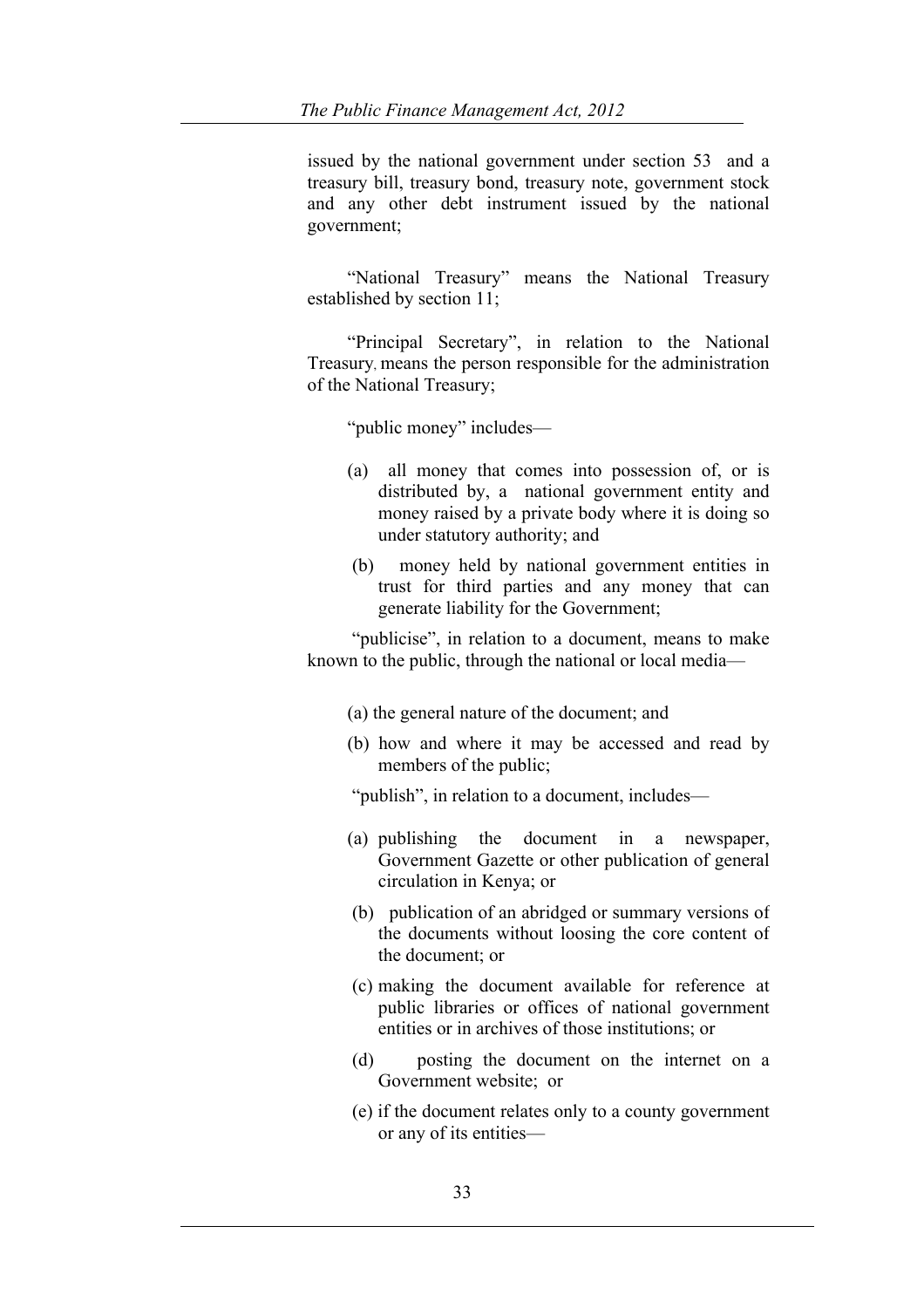- (i) publishing the document in a newspaper or other publication of general circulation in the County;
- (ii) making the document available for reference at public libraries or offices of the county government or those entities; or
- (iii) posting the document on the Internet on a county government website;

"receiver of revenue"—

- (a) in relation to the National government, means a person designated to be a receiver of revenue under section 75:
- (b) in relation to the county government, means a person designated to be a receiver of revenue under section 157:

"recurrent expenditure"—

- (a) in relation to the national government, means the expenditure that is incurred in operating the services provided by the national government; and
- (b) in relation to a county government, means the expenditure that is incurred in operating the services provided by that county government,

but does not include expenditure incurred in creating or renewing assets belonging to or managed by that government;

"regulations" means regulations made under this Act;

 "short term borrowing" means borrowing by a government by way of Treasury Bills, bank-overdraft or other instrument to cover temporary cash shortfalls and is repayable within twelve months;

"state corporation" means a state corporation within the meaning of the State Corporations Act;

"Treasury Single Account" —

(a) in relation to the national government, means a centralised bank account system where all deposits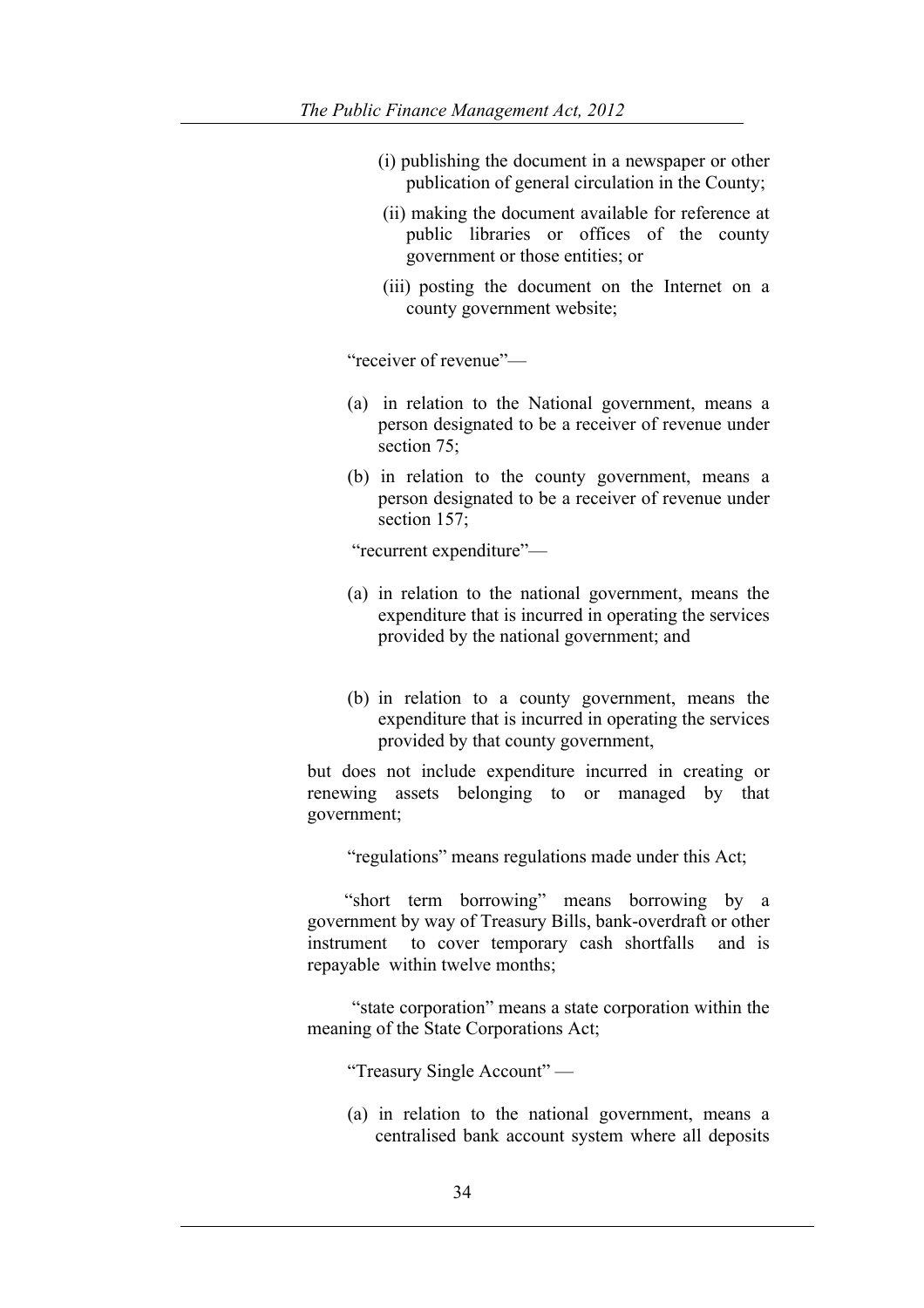and payment transactions are processed for State Departments, Commissions and Independent Offices, and any national government entity which draws directly from the Consolidated Fund;

(b) in relation to the county government, means a centralised bank account system established in each county where all deposits and payment transactions are processed for county departments and any other county entity which draws directly from the County Revenue Fund;

"Urban Board" means a city or municipal board within the meaning of the Urban Areas and Cities Act, 2011;

"vote" means money authorised by an appropriation Act for withdrawal from the Consolidated Fund or a County Revenue Fund; and

"wasteful expenditure" means any expenditure that was incurred which could have been avoided had due care and diligence been exercised.

 (2) Terms used in this Act which are also used in the Constitution have the same meaning as they have in the **Constitution** 

Declaration of entities as national government entities.

Object of this Act. **3.** The object of this Act is to ensure that—

- (a)public finances are managed at both the national and the county levels of government in accordance with the principles set out in the Constitution; and
- (b)public officers who are given responsibility for managing the finances are accountable to the public for the management of those finances through Parliament and County Assemblies.

 **4.** (1) The Cabinet Secretary may, with the approval of the Cabinet and Parliament, by order in the Gazette, declare a state corporation, an authority or any other body whose functions fall under the national government to be a national government entity for the purposes of this Act.

(2) A declaration made under subsection (1) shall be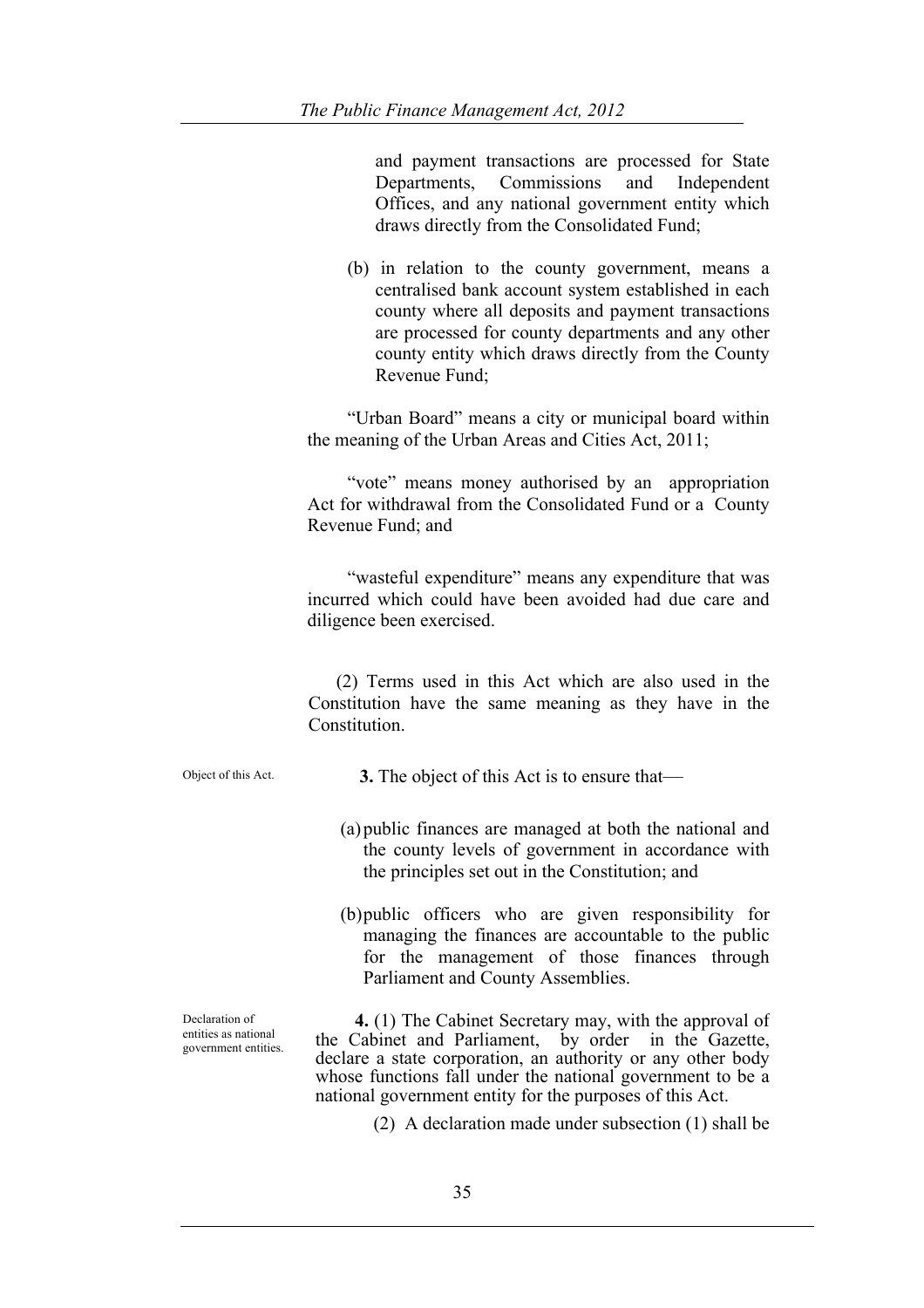based on criteria prescribed by regulations.

 (3) The Cabinet Secretary shall, from time to time, and not less than once each year, publish in the Gazette a list of national entities declared under subsection (1).

 (4) The Cabinet Secretary may, from time to time with the approval of the Cabinet and Parliament, by order in the Gazette, declare that a national government entity declared under subsection (1) shall, with effect from the date of the order, cease to be a national government entity for the purposes of this Act.

 **5.** (1) A County Executive Committee member for finance may, with the approval of the county executive committee and county assembly, by order in the Gazette, declare a county corporation, an authority or any other body whose functions fall under that county government to be a county government entity for the purposes of this Act.

(2) A declaration made under subsection (1) shall be based on criteria prescribed by regulations.

 (3) A County Executive Committee member for finance shall, from time to time, and not less than once each year, publish in the Gazette a list of the county entities declared under subsection (1).

 (4) A County Executive Committee member for finance may, from time to time with the approval of the county assembly, and by notice in the Gazette declare that a county government entity declared under subsection (1) shall with effect from the date of the order cease to be a county government entity for the purposes of this Act.

**6**. This Act shall prevail in the case of any inconsistency between this Act and any other legislation, on the following matters—

- (a) preparation and submission of budget estimates, including the time for doing so;
- (b) preparation and submission of accounts for audit, including the time for doing so;
- (c) borrowing, lending and loan guarantees;
- (d) raising of revenue and making of expenditures;
- (e) banking arrangements, including opening of bank accounts and investment of moneys;
- (f) establishment and management of public funds;

Declaration of entities as county government entities.

Act to prevail in certain matters.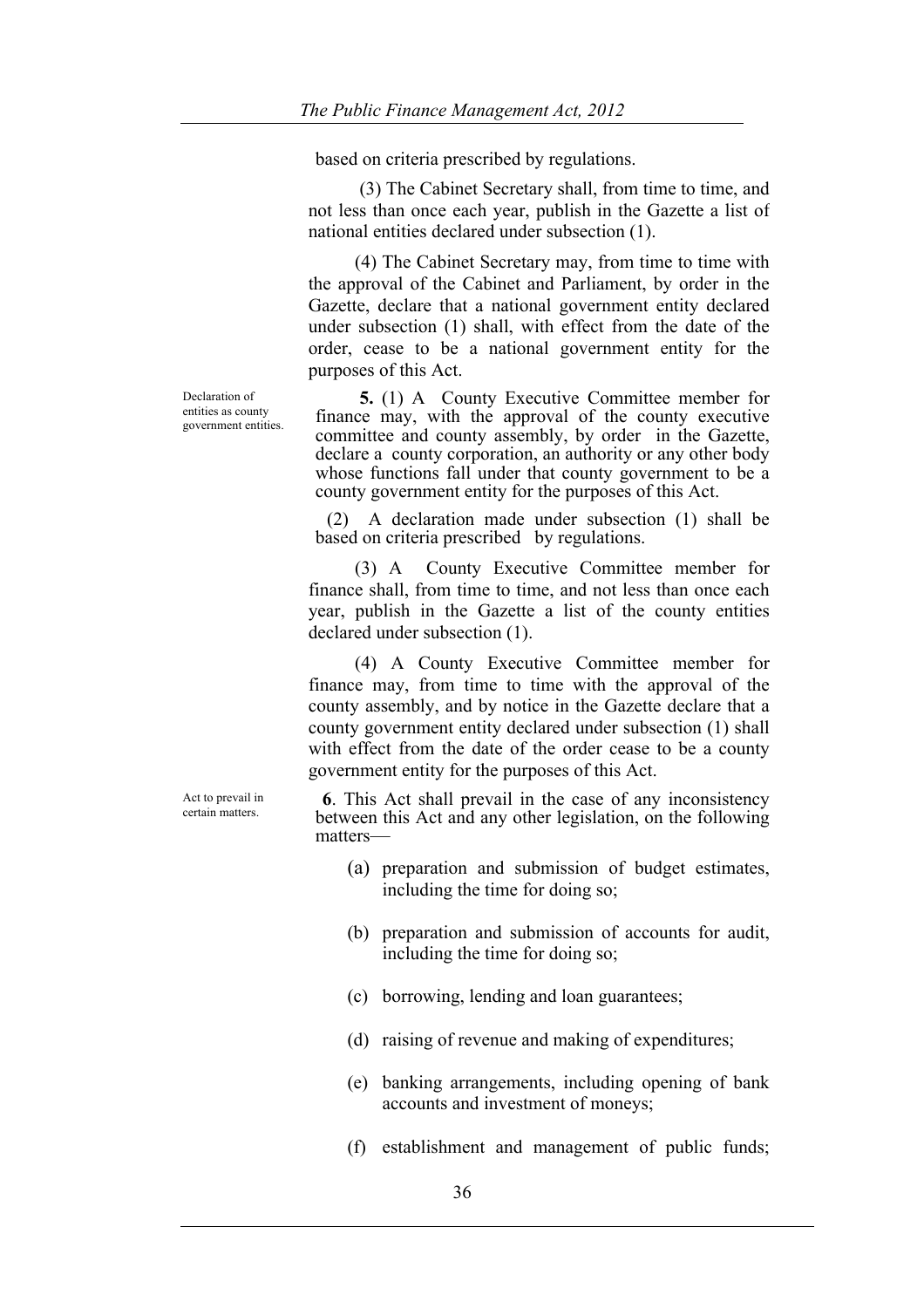and

(g) establishment and dissolution of state corporations.

#### **PART II**—**PARLIAMENTARY OVERSIGHT** OF **NATIONAL FINANCES**

#### *Responsibilities of Committees of Parliament*

Responsibilities of the National Assembly budget committee in public finance matters.

**7.** The committee of the National Assembly established to deal with budgetary matters has deal with budgetary matters has responsibility for the following matters, in addition to the functions set out in the Standing Orders-

- (a) discuss and review the Budget Policy Statement and budget estimates and make recommendations to the National Assembly;
- (b) provide general direction on budgetary matters;
- (c) monitor all budgetary matters falling within the competence of the National Assembly under this Act and report on those matters to the National Assembly;
- (d) monitor adherence by Parliament, the Judiciary and the national government and its entities to the principles of public finance and others set out in the Constitution, and to the fiscal responsibility principles of this Act;
- (e) review the Division of Revenue Bill presented to Parliament and ensure that it reflects the principles under Articles 187(2)(a), 201 and 203 of the Constitution;
- (f) examine financial statements and other documents submitted to the National Assembly under Part III of this Act and make recommendations to the National Assembly for improving the management of Kenya's public finances;
- (g) in accordance with Articles 114, 218 and 221 of the Constitution —
	- (i) make recommendations to the National Assembly on "money Bills", after taking into account the views of the Cabinet Secretary; and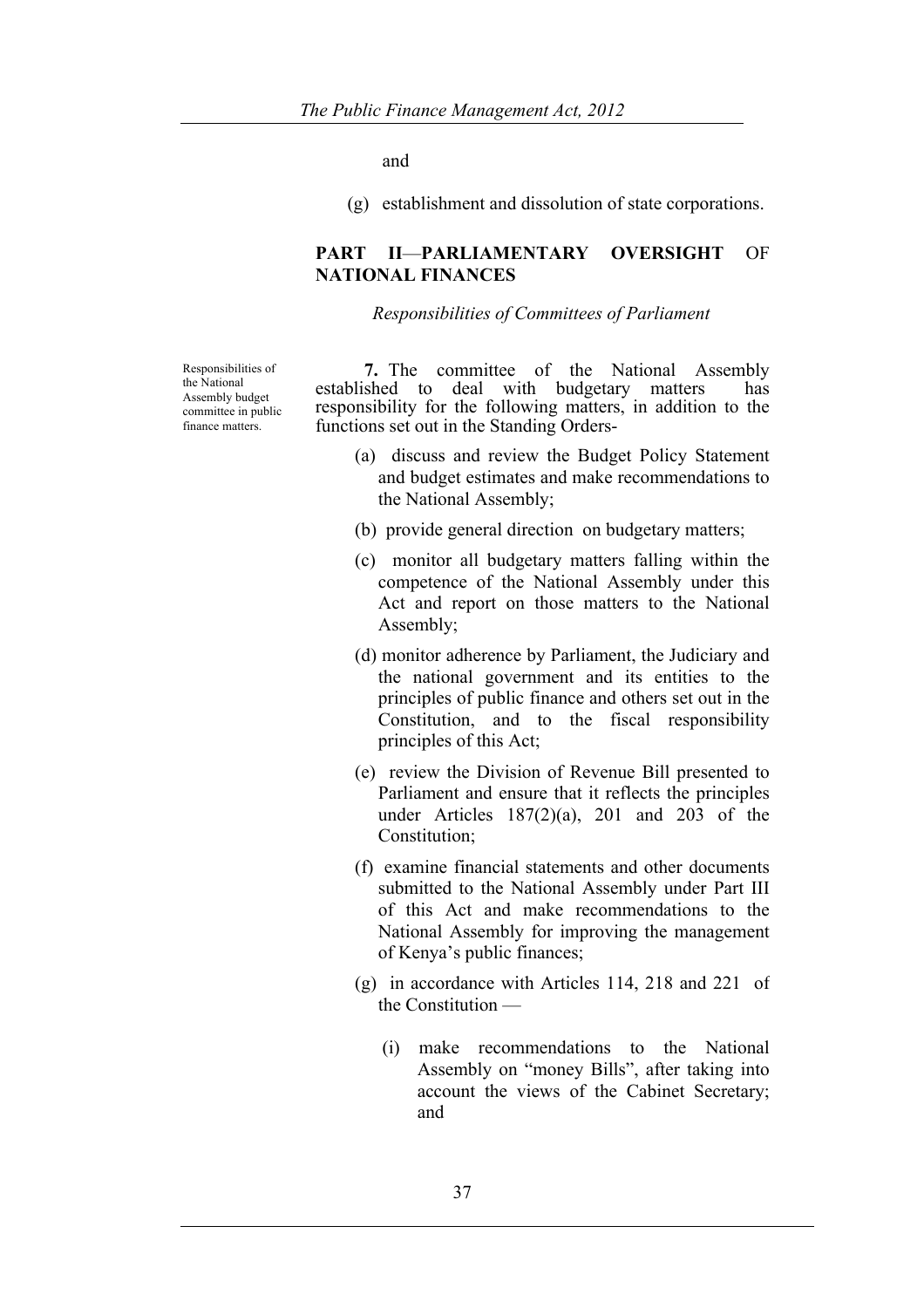- (ii) table in the National Assembly a report containing the views of the Cabinet Secretary in subparagraph (i); and
- (h) introduce the Appropriations Bill in the National Assembly.

 **8.** (1) The Committee of the Senate established to deal with budgetary and financial matters has responsibilities for the following matters, in addition to the functions set out in the Standing Orders—

- (a) present to the Senate, subject to the exceptions in the Constitution, the proposal for the basis of allocating revenue among the Counties and consider any bill dealing with county financial matters;
- (b) review the County Allocation of Revenue Bill and the Division of Revenue Bill in accordance with Article 218(1)(b) of the Constitution at least two months before the end of the financial year;
- (c) examine financial statements and other documents submitted to the Senate under Part IV of this Act, and make recommendations to the Senate for improving the management of government's public finances; and
- (d) monitor adherence by the Senate to the principles of public finance set out in the Constitution, and to the fiscal responsibility principles of this Act.

(2) In carrying out its functions under subsection (1) (a) and (b), the Committee shall consider recommendations from the Commission on Revenue Allocation, County Executive<br>Committee member responsible for finance, the responsible for finance, the Intergovernmental Budget and Economic Council, the public and any other interested persons or groups.

#### *Parliamentary Budget Office*

 **9.** (1) The office known as the Parliamentary Budget Office shall continue to exist as an office of the Parliamentary Service.

 (2) In addition to any other criteria established by the Parliamentary Service Commission, the Budget Office shall consist of persons appointed on merit by virtue of their

Parliamentary Budget Office continued.

Responsibilities of the Senate budget committee in public finance matters.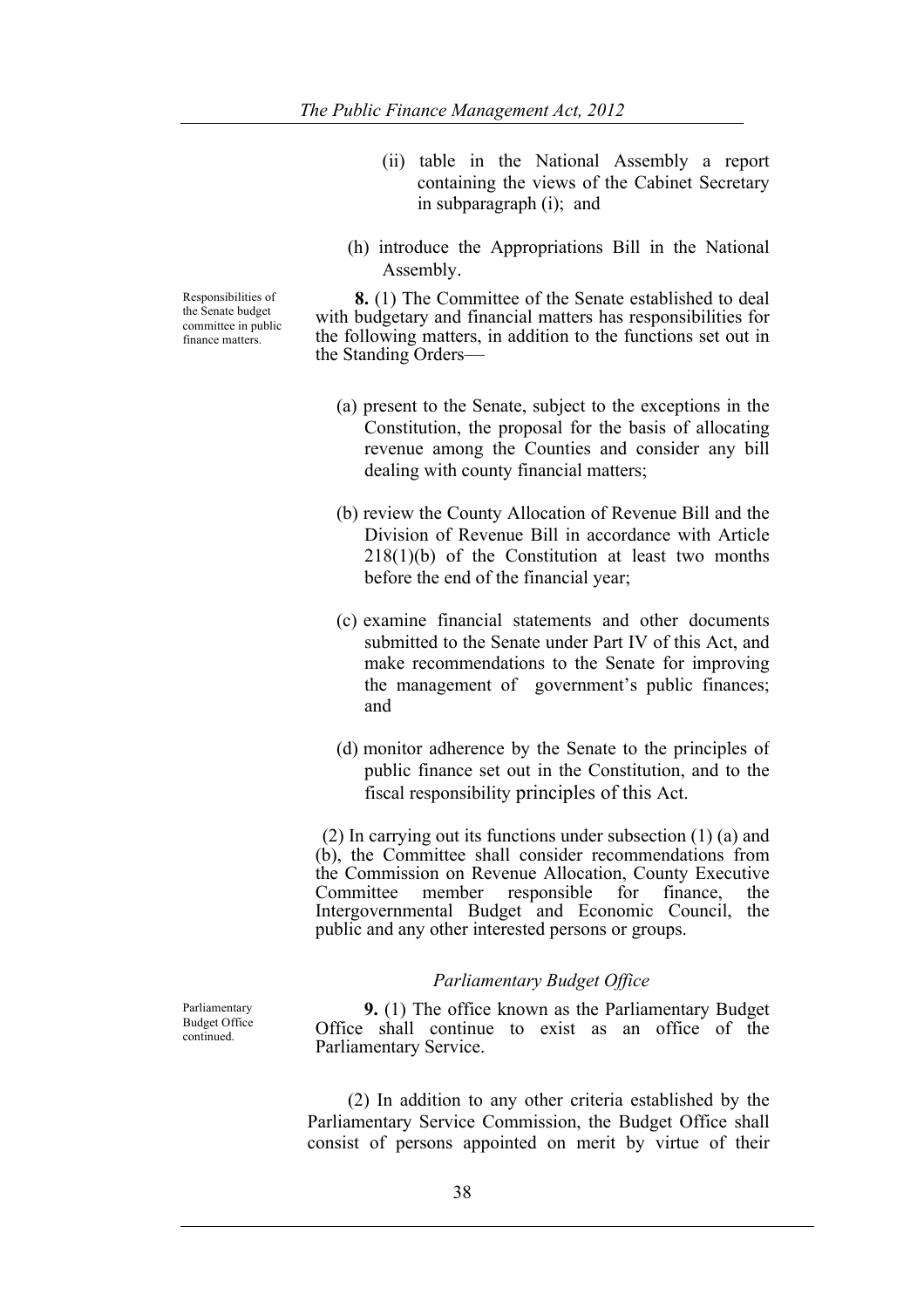experience in finance, economics and public policy matters.

Responsibilities of the Parliamentary Budget Office.

- **10.** (1) The Parliamentary Budget Office shall-
- (a) provide professional services in respect of budget, finance, and economic information to the committees of Parliament;
- (b) prepare reports on budgetary projections and economic forecasts and make proposals to Committees of Parliament responsible for budgetary matters;
- (c) prepare analyses of specific issues, including financial risks posed by Government policies and activities to guide Parliament;
- (d) consider budget proposals and economic trends and make recommendations to the relevant committee of Parliament with respect to those proposals and trends;
- (e) establish and foster relationships with the National Treasury, county treasuries and other national and international organisations, with an interest in budgetary and socio-economic matters as it considers appropriate for the efficient and effective performance of its functions;
- (f) subject to Article 35 of the Constitution, ensure that all reports and other documents produced by the Parliamentary Budget Office are prepared, published and publicised not later than fourteen days after production; and
- (g) report to the relevant committees of Parliament on any Bill that is submitted to Parliament that has an economic and financial impact, making reference to the fiscal responsibility principles and to the financial objectives set out in the relevant Budget Policy Statement; and
- (h) propose, where necessary, alternative fiscal framework in respect of any financial year.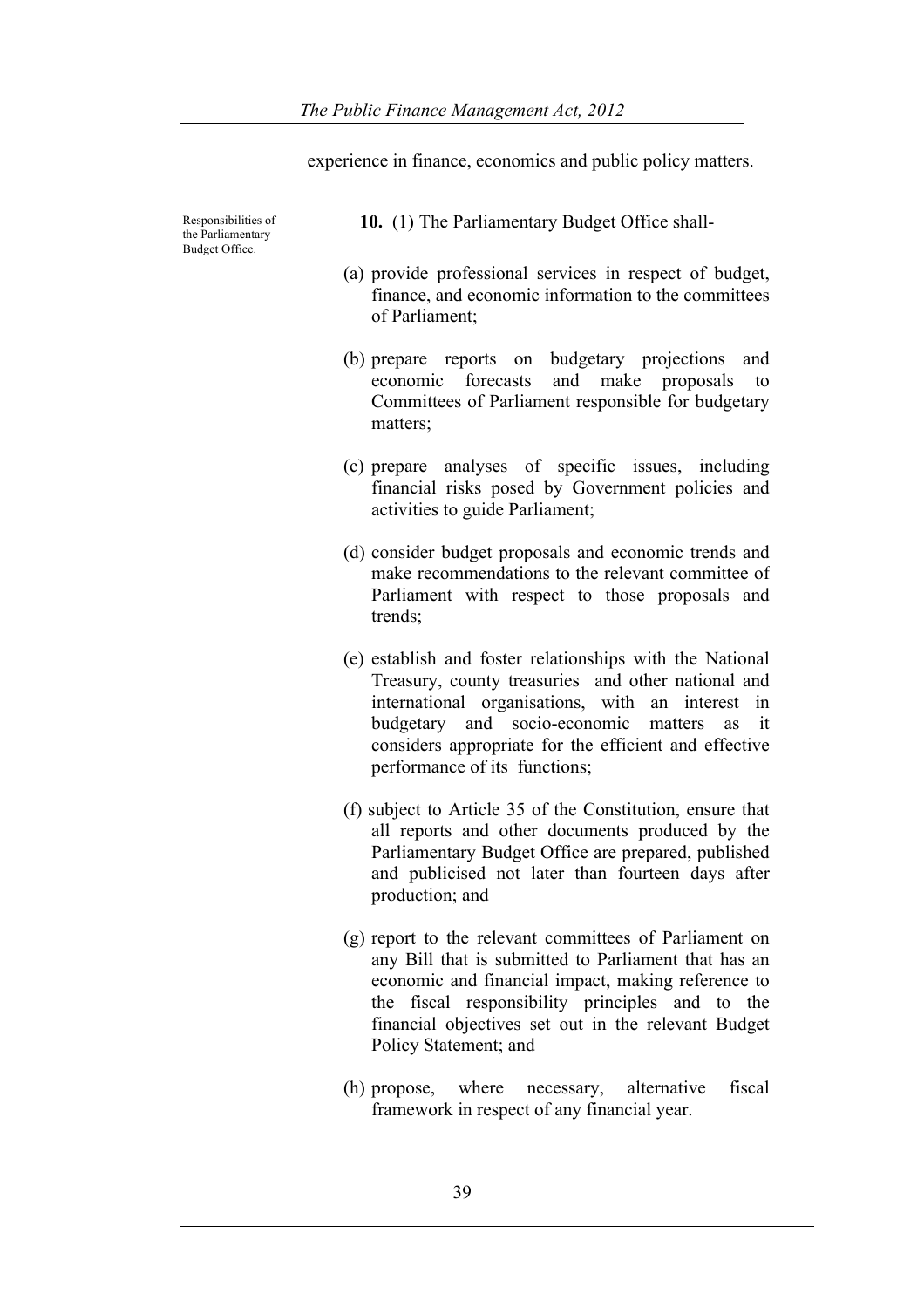(2) In carrying out its functions under subsection (1), the Parliamentary Budget Office shall observe the principle of public participation in budgetary matters.

### **PART III— NATIONAL GOVERNMENT RESPONSIBILITIES WITH RESPECT TO THE MANAGEMENT AND CONTROL OF PUBLIC FINANCE**

#### *Establishment of the National Treasury*

Establishment of the

Establishment of the **11.** (1) There is established, pursuant to Article 225 National Treasury. of the Constitution, an entity of the national government to be known as the National Treasury.

(2)The National Treasury shall comprise of—

(a) the Cabinet Secretary;

(b) the Principal Secretary; and

 (c) the department or departments, office or offices of the National Treasury responsible for economic and financial matters.

(3) The Cabinet Secretary shall be the head of the National Treasury.

 **12.** (1) Subject to the Constitution and this Act, the National Treasury shall—

- (a) formulate, implement and monitor macro-economic policies involving expenditure and revenue;
- (b) manage the level and composition of national public debt, national guarantees and other financial obligations of national government within the framework of this Act and develop a framework for sustainable debt control;
- (c) formulate, evaluate and promote economic and financial policies that facilitate social and economic development in conjunction with other national government entities;
- (d) mobilise domestic and external resources for financing national and county government

General responsibilities of the National Treasury.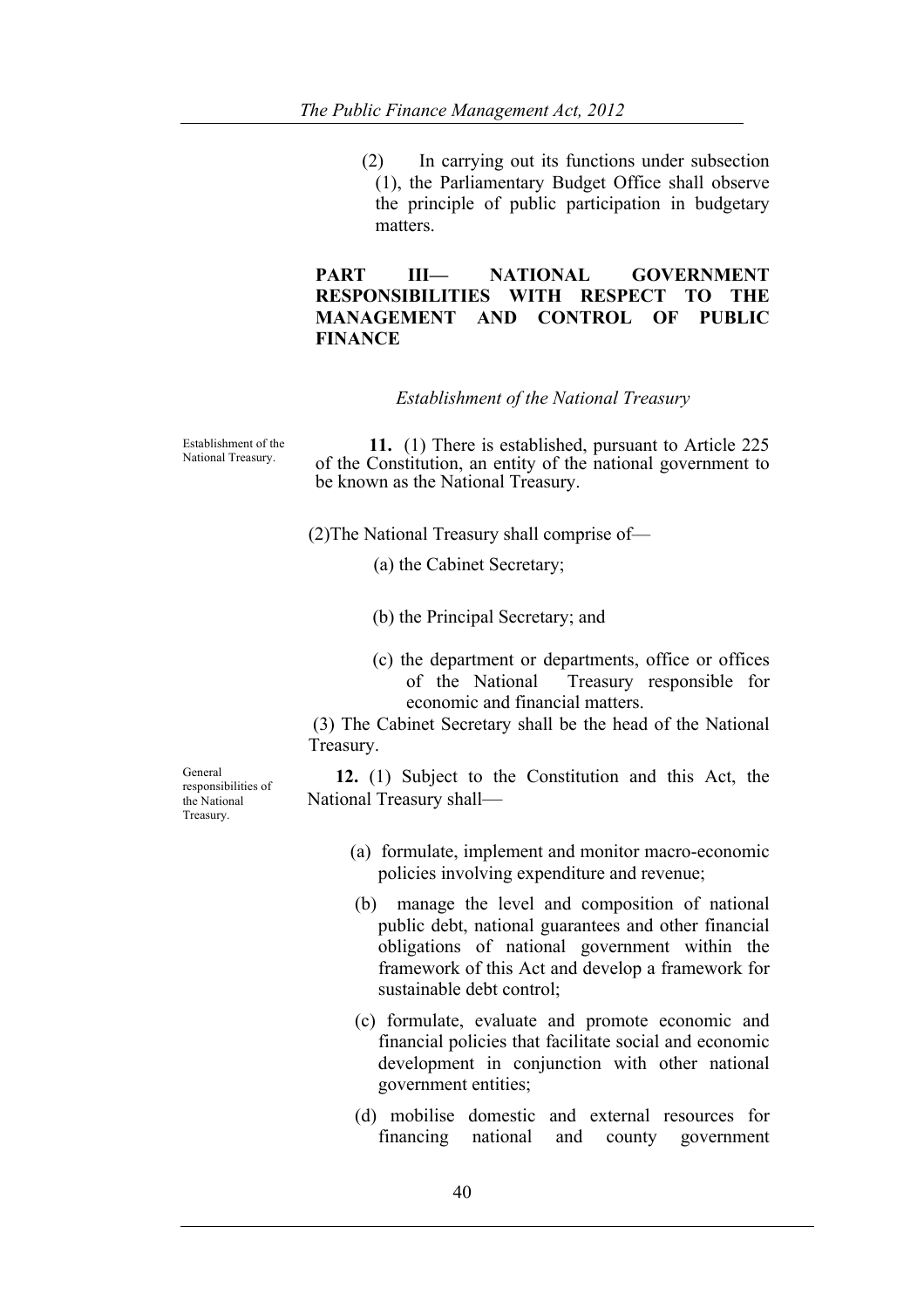budgetary requirements;

(e) design and prescribe an efficient financial management system for the national and county governments to ensure transparent financial management and standard financial reporting as contemplated by Article 226 of the Constitution:

 Provided that the National Treasury shall prescribe regulations that ensure that operations of a system under this paragraph respect and promote the distinctiveness of the national and county levels of government;

- (f) in consultation with the Accounting Standards Board, ensure that uniform accounting standards are applied by the national government and its entities;
- (g) develop policy for the establishment, management, operation and winding up of public funds;
- (h) within the framework of this Act and taking into consideration the recommendations of the Commission on Revenue Allocation and the Intergovernmental Budget and Economic Council, prepare the annual Division of Revenue Bill and the County Allocation of Revenue Bill;
- (i) strengthen financial and fiscal relations between the national government and county governments and encourage support for county governments in terms of Article 190(1) of the Constitution in performing their functions; and
- (j) assist county governments to develop their capacity for efficient, effective and transparent financial management in consultation with the Cabinet Secretary responsible for matters relating to intergovernmental relations.

(2) The National Treasury shall have the following functions, in addition to those in subsection (1)—

- (a) promote transparency, effective management and accountability with regard to public finances in the national government;
- (b) ensure proper management and control of, and accounting for the finances of the national government and its entities in order to promote the efficient and effective use of budgetary resources at the national level;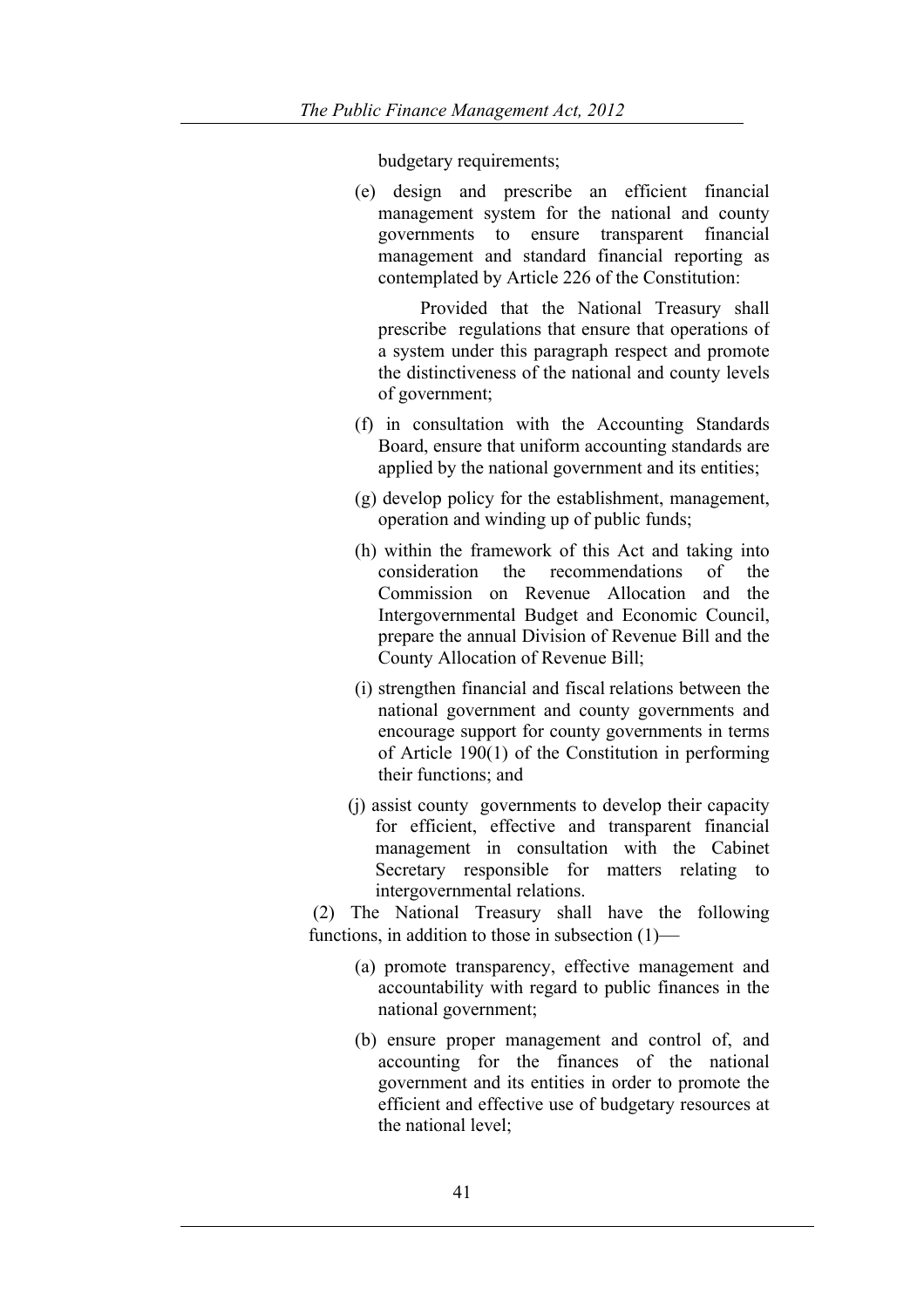- (c) co-ordinate the preparation of annual appropriation accounts and other statutory financial reports by the national government and its entities;
- (d) prepare annual estimates of revenue of the national government, and co-ordinate the preparation of the budget of the national government;
- (e) consolidate reports of annual appropriation accounts and other financial statements of the national government and county governments and their entities;
- (f) report every four months to the National Assembly on the implementation of the annual national budget on areas not reported on by the Controller of Budget;
- (g) be the custodian of an inventory of national government assets except as may be provided by other legislation or the Constitution;
- (h) monitor the management of the finances of public enterprises and investments by the national government and its entities;
- (i) monitor the financial aspects of risk management strategies and governance structures for the national government and national government entities;
- (j) monitor the financial performance of state corporations; and
- (k) issue guidelines to national government entities with respect to financial matters and monitoring their implementation and compliance.

 (3) The National Treasury shall take such other action, not inconsistent with the Constitution, as will further the implementation of this Act.

Powers of the<br>National Treasury.

**13.** (1) The Cabinet Secretary may generally give to the National Treasury such powers as are necessary to facilitate the Cabinet Secretary and national government to exercise their powers in the Constitution, and in particular, the National Treasury may do all or any of the following—

- (a) with prior notification to the entity, **access** any system of public financial management and control of national government entity;
- (b) where reasonably necessary in the execution of its functions, access the premises of any national State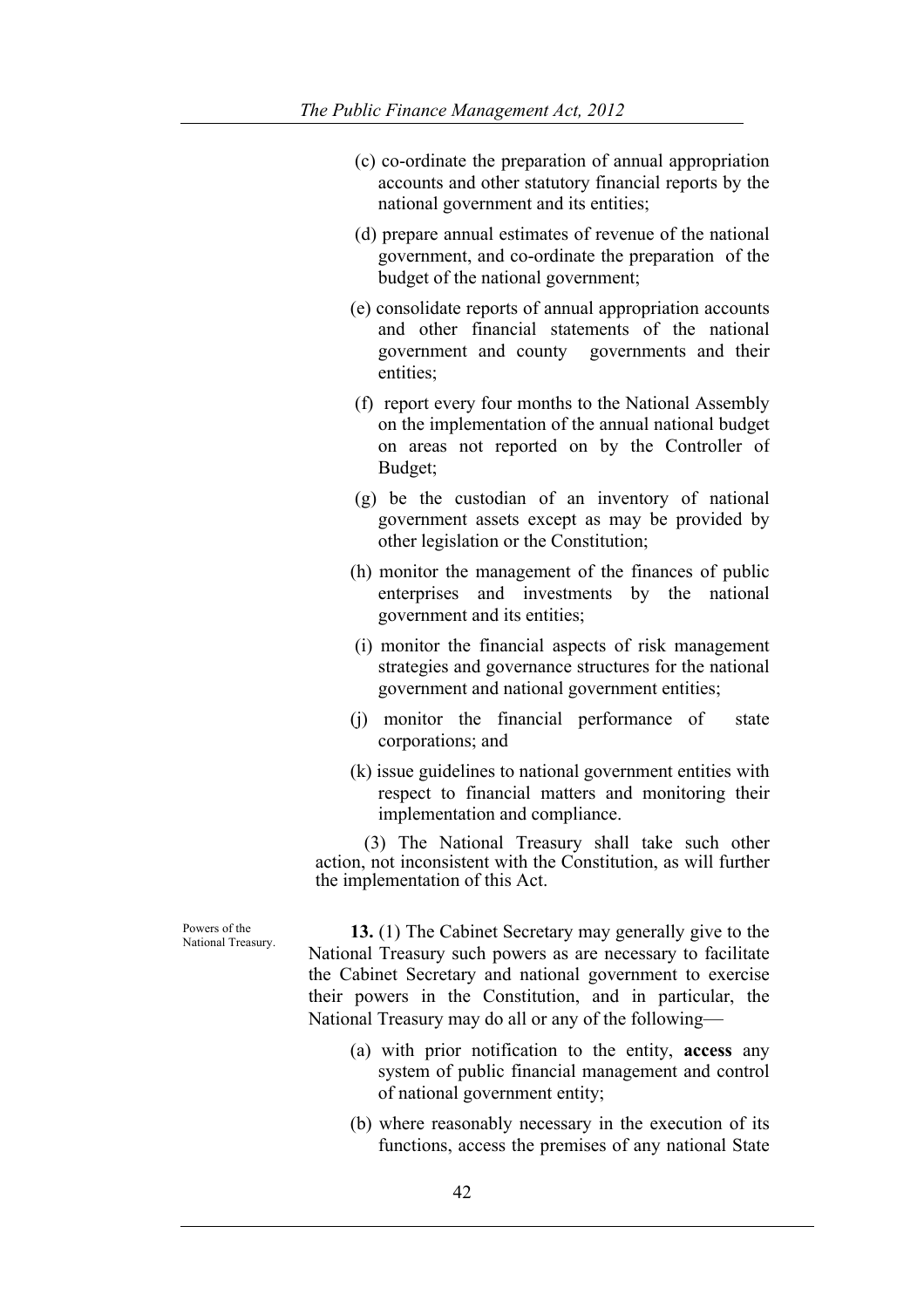Organ or other public entity and inspect the entity's records and other documents relating to financial matters after giving notice;

- (c) require national government entities to comply with any specified applicable norms or standards regarding accounting practices and budget classification systems;
- (d) require any public officer in the national government to provide information and if necessary, explanations with respect to matters concerning public finance:

 Provided that a person providing information shall not be liable if at the time of providing the information that person, in writing, objected to providing such information on grounds that the information may incriminate him or her;

- (e) provide any County Treasury with any information as it may require to carry out its responsibilities under the Constitution and this Act; and
- (f) perform any other act as the Cabinet Secretary may consider necessary including power to intervene where a state entity or state organ fails to operate a financial system that complies with requirements provided for under this Act or is in serious material breach under this Act or in accordance with Articles 190 and 225 of the Constitution.

 (2) The National Treasury may authorise any of its officers in writing to carry out a responsibility or exercise a power specified in the authorisation on behalf of the National Treasury.

 (3) When acting in terms of subsection (2), an authorised officer, if requested by the person in relation to whom the responsibility or power is being carried out or exercised, shall produce the authorisation for inspection and failure to comply with that request invalidates any subsequent action purporting to be taken in terms of the authorisation.

 (4) An authorisation given under subsection (2) remains in force for a period specified in it or, if no period is specified, until it is revoked by the National Treasury.

 (5) The National Treasury may, in writing, revoke or vary an authorisation given under subsection (2).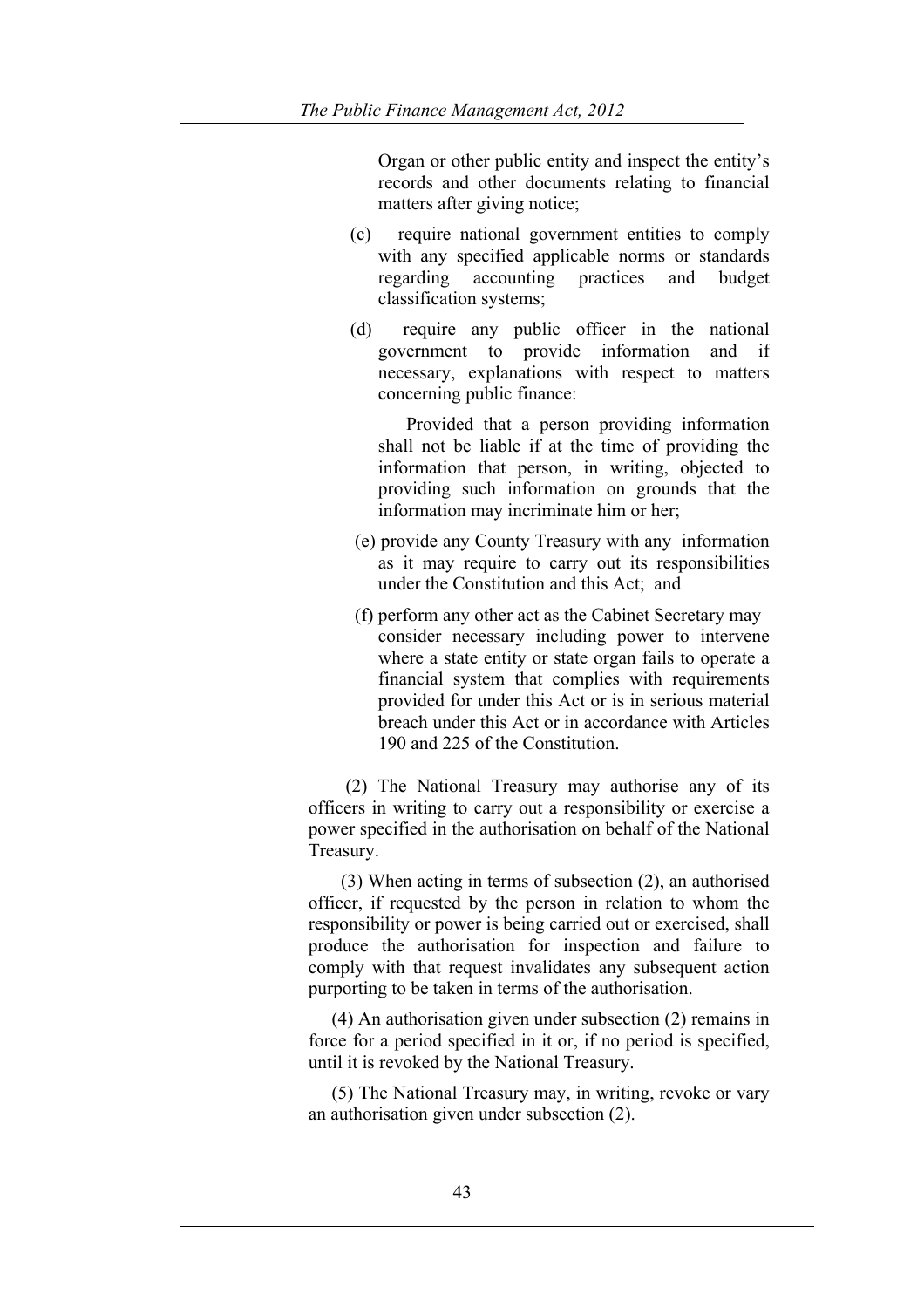Secondment of public officers by National Treasury to County Treasury.

**14.** (1) Subject to Article**s** 189 and 190 of the Constitution, the National Treasury may, upon request by the County Treasury, and for a period that shall be agreed, second to a County Treasury for purposes of capacity building, such number of officers as may be necessary for the County Treasury to better carry out its functions under this Act.

 (2) A public officer seconded to a County Treasury under subsection (1), shall be deemed to be an officer of the County Treasury and shall be subject only to the direction and control of the County Treasury.

The National Treasury to enforce fiscal responsibility principles.

 **15.** (1) The National Treasury shall manage the national government's public finances in accordance with the Constitution, and the principles of fiscal responsibility set out in subsection (2).

(2) In managing the national government's public finances, the National Treasury shall enforce the following fiscal responsibility principles—

- (a) over the medium term a minimum of thirty percent of the national and county governments budget shall be allocated to the development expenditure.
- (b) the national government's expenditure on wages and benefits for its public officers shall not exceed a percentage of the national government revenue as prescribed by regulations;
- (c) over the medium term, the national government's borrowings shall be used only for the purpose of financing development expenditure and not for recurrent expenditure;
- (d) public debt and obligations shall be maintained at a sustainable level as approved by Parliament for the national government and the county assembly for county government;
- (e) fiscal risks shall be managed prudently; and
- (f) a reasonable degree of predictability with respect to the level of tax rates and tax bases shall be maintained, taking into account any tax reforms that may be made in the future.

(3) For the purposes of subsection  $(2)(c)$ , short term borrowing shall be restricted to management of cash flows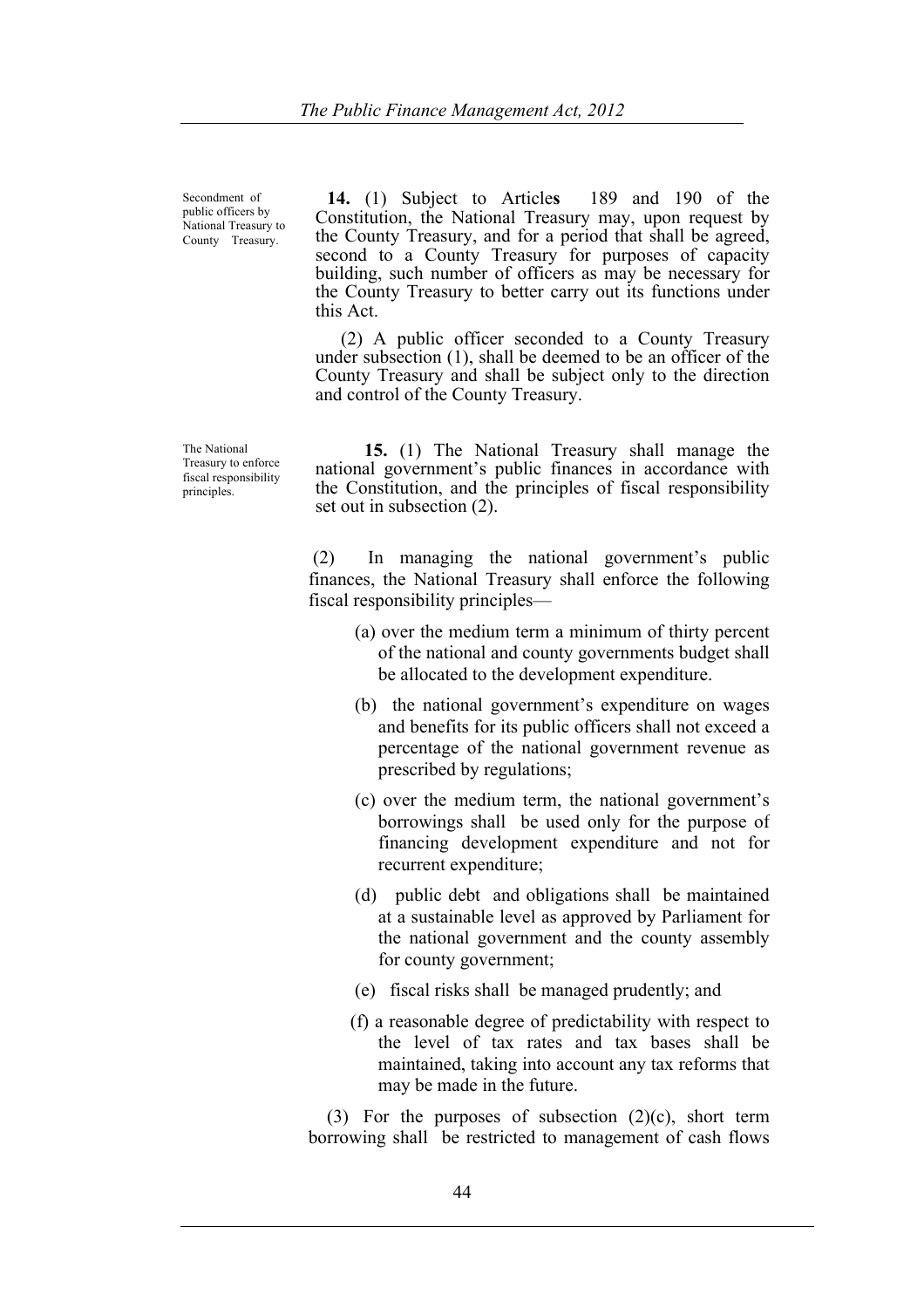and in case of a bank overdraft facility it shall not exceed five per cent of the most recent audited national government revenue.

 (4) The National Treasury shall ensure that the level of National Debt does not exceed the level specified annually in the medium term national government debt management strategy submitted to Parliament.

 (5) Regulations made under this Act may add to the list of fiscal principles set out in subsection (2).

National government deviation from financial objectives.

 **16.** (1) The national government may, with the approval of Parliament, deviate from the financial objectives in a Budget Policy Statement on a temporary basis where such deviation is necessitated by a major natural disaster or other significant unforeseen event.

(2) If there is a change of national government, the new government may, with the approval of Parliament, deviate from the financial objectives in a Budget Policy Statement but shall not deviate from the fiscal responsibility principles.

(3) The National Treasury shall provide a report to Parliament regarding the deviation, and shall include in the report—

- (a) the reasons for and the implications of the deviation;
- (b) proposals to address the deviation;
- (c) the period the deviation is estimated to last; and
- (d) the status of development projects initiated by the national government and if any project has been stopped, the reasons for doing so.

 (4) The National Treasury shall publish and publicise the report made under subsection  $(3)$  within fifteen days after its submission to Parliament.

*Responsibilities of the National Treasury with respect to national public funds*

 **17.** (1) The National Treasury shall administer the Consolidated Fund in accordance with Article 206 of the Constitution.

(2) The National Treasury shall maintain the Consolidated Fund in an account to be known as the National Exchequer Account, kept at the Central Bank of Kenya and shall, subject

The National Treasury to administer the Consolidated Fund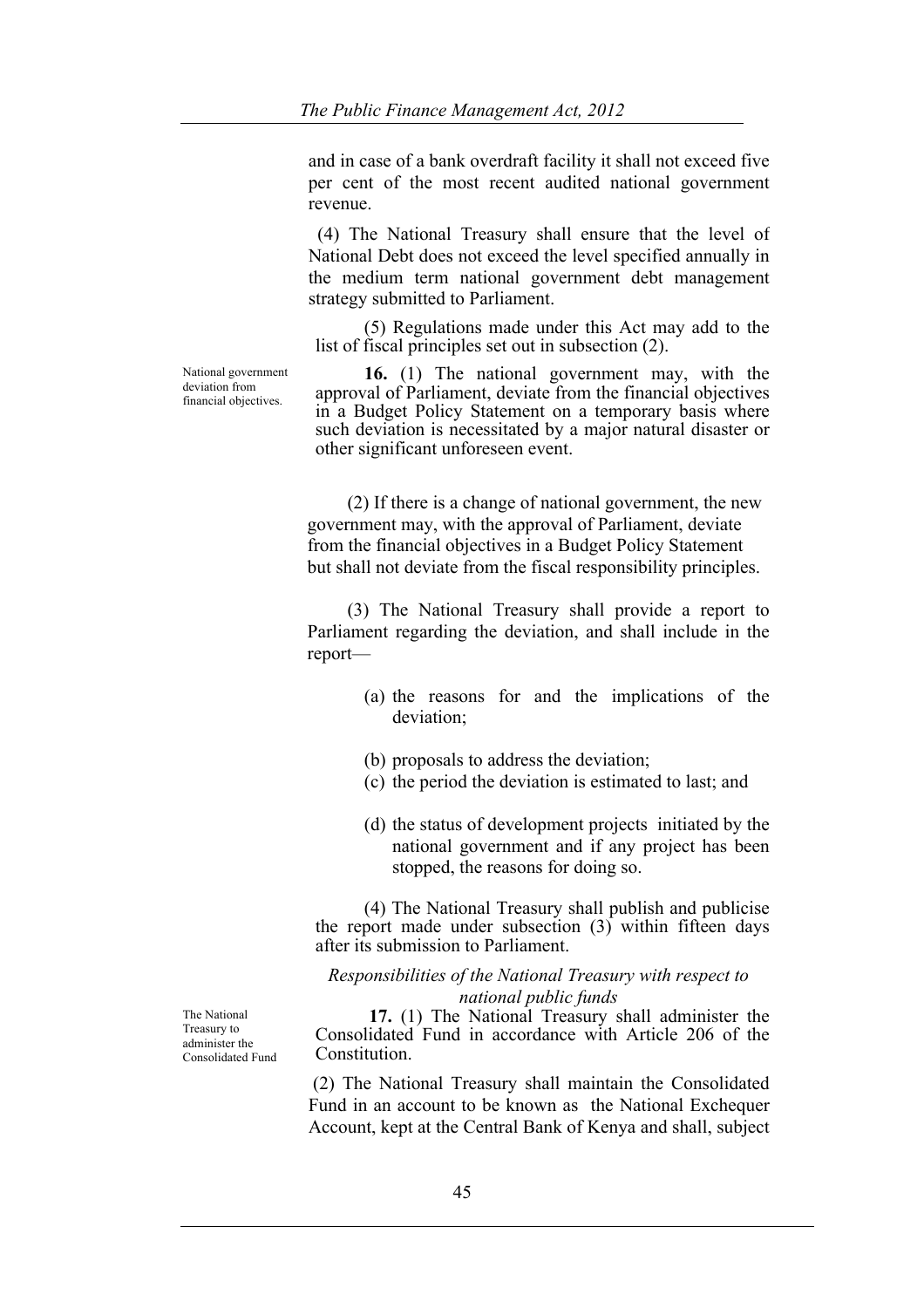to Article 206(1) of the Constitution—

(a) facilitate payment into that account all money raised or received by or on behalf of the national government; and

(b) pay from that National Exchequer Account without undue delay all amounts that are payable for public services.

 (3) The National Treasury shall ensure that the National Exchequer Account is not overdrawn at any time.

 (4) Where a withdrawal from the Consolidated Fund is authorised under the Constitution or an Act of Parliament for the appropriation of money, the National Treasury shall make a requisition for the withdrawal and submit it to the Controller of Budget for approval.

 (5) The approval of a withdrawal from the Consolidated Fund by the Controller of Budget, together with written instructions from the National Treasury requesting for the withdrawal, shall be sufficient authority for the Central Bank of Kenya to pay amounts from the National Exchequer Account in accordance with the approval and instructions provided.

 (6) The National Treasury shall, at the beginning of every quarter, and in any event not later than the fifteenth day from the commencement of the quarter, disburse monies to county governments.

(7) The disbursement referred to in subsection (6) shall be done in accordance with a schedule prepared by the National Treasury in consultation with the Intergovernmental Budget and Economic Council, with the approval of the Senate, and published in the Gazette, as approved, not later than the  $30<sup>th</sup>$  May in every year.

The National Treasury to administer the Equalisation Fund.

**18.** (1) The National Treasury shall administer the Equalisation Fund in accordance with Article 204 of the Constitution.

(2) The National Treasury shall keep the Equalisation Fund in a separate account maintained at the Central Bank of Kenya and shall—

- (a) transfer into that Equalisation Fund all revenues payable into the Fund under Article 204(1) of the Constitution; and
- (b) transfer from that Equalisation Fund, without undue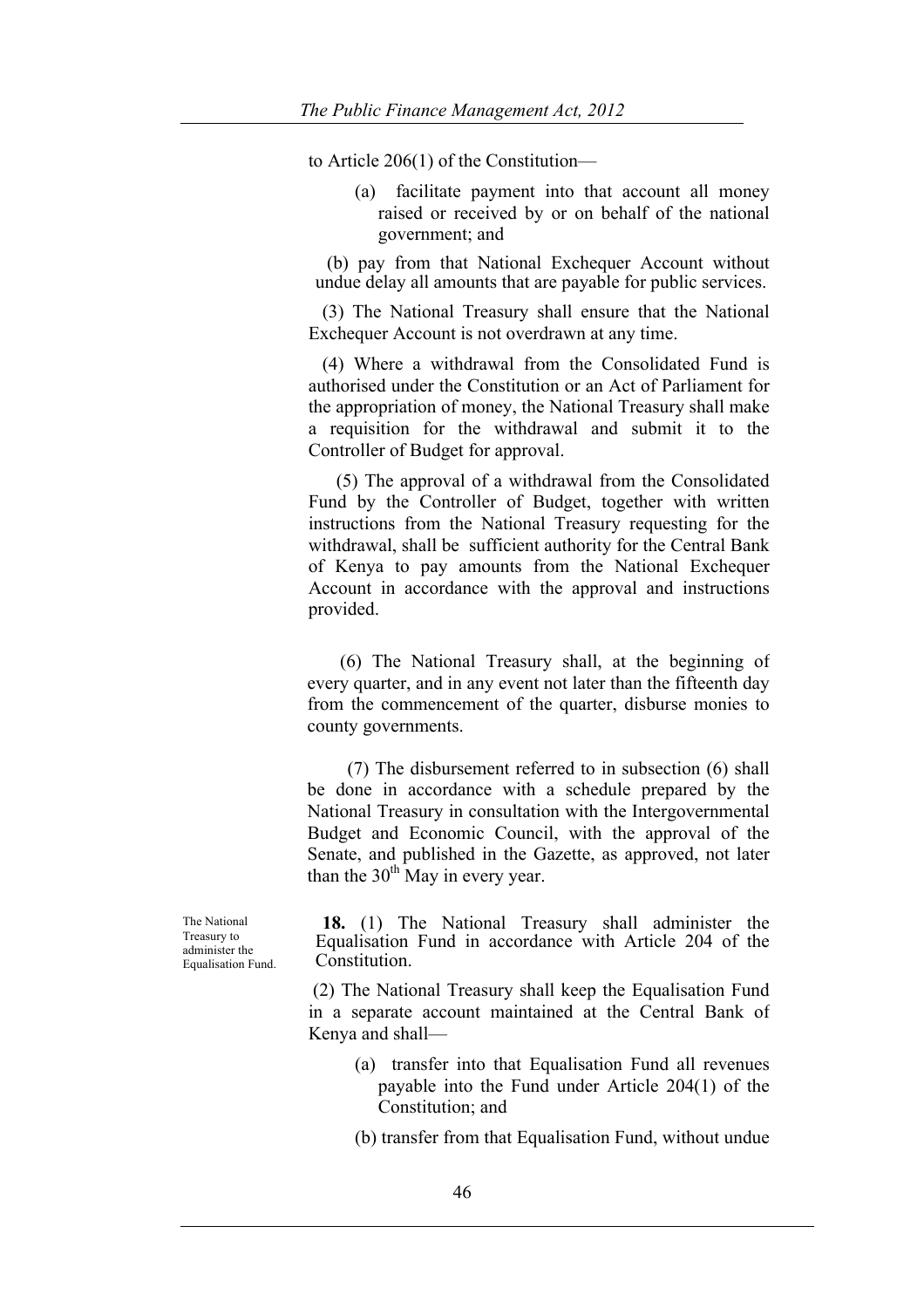delay, all money for purposes specified in Article 204(2) of the Constitution.

(3) The National Treasury shall ensure that the Equalisation Fund Account is not overdrawn at any time.

(4) Where a withdrawal from the Equalisation Fund is authorised under an Act of Parliament that approves the appropriation of money, the National Treasury shall make a requisition for the withdrawal and submit it to the Controller of Budget for approval.

(5) The approval by the Controller of Budget of a withdrawal from the Equalisation Fund, together with written instructions from the National Treasury requesting for the withdrawal, shall be sufficient authority for the Central Bank of Kenya to pay amounts from the Equalisation Fund Account in accordance with the approval and instructions given.

(6) Any unutilised balances in the Equalisation Fund shall not lapse at the end of the financial year, but shall be retained for use for the purposes for which the Equalisation Fund was established.

**19**. The Contingencies Fund shall consist of monies appropriated from the Consolidated Fund by an appropriation Act in any financial year.

**20.** (1) The Cabinet Secretary shall administer the Contingencies Fund.

(2) The permanent capital of the Contingencies Fund shall not exceed ten billion shillings or such other amount as may be prescribed by the Cabinet Secretary with the approval of Parliament.

(3) The Cabinet Secretary shall keep the Contingencies Fund in a separate account, maintained at the Central Bank of Kenya and shall pay —

> (a) into that account all monies appropriated to the Contingencies Fund by an appropriation Act; and

 (b) from the Contingencies Fund, without undue delay, all advances made under section 21.

**21.** (1) Subject to section 22, the Cabinet Secretary may make advances from the Contingencies Fund if, on the basis of the set criteria and the process and operational guidelines of Article 208 (1) as prescribed in regulations approved by

Cabinet Secretary to administer the Contingencies Fund.

Source of the Contingencies Fund.

Advances from the Contingencies Fund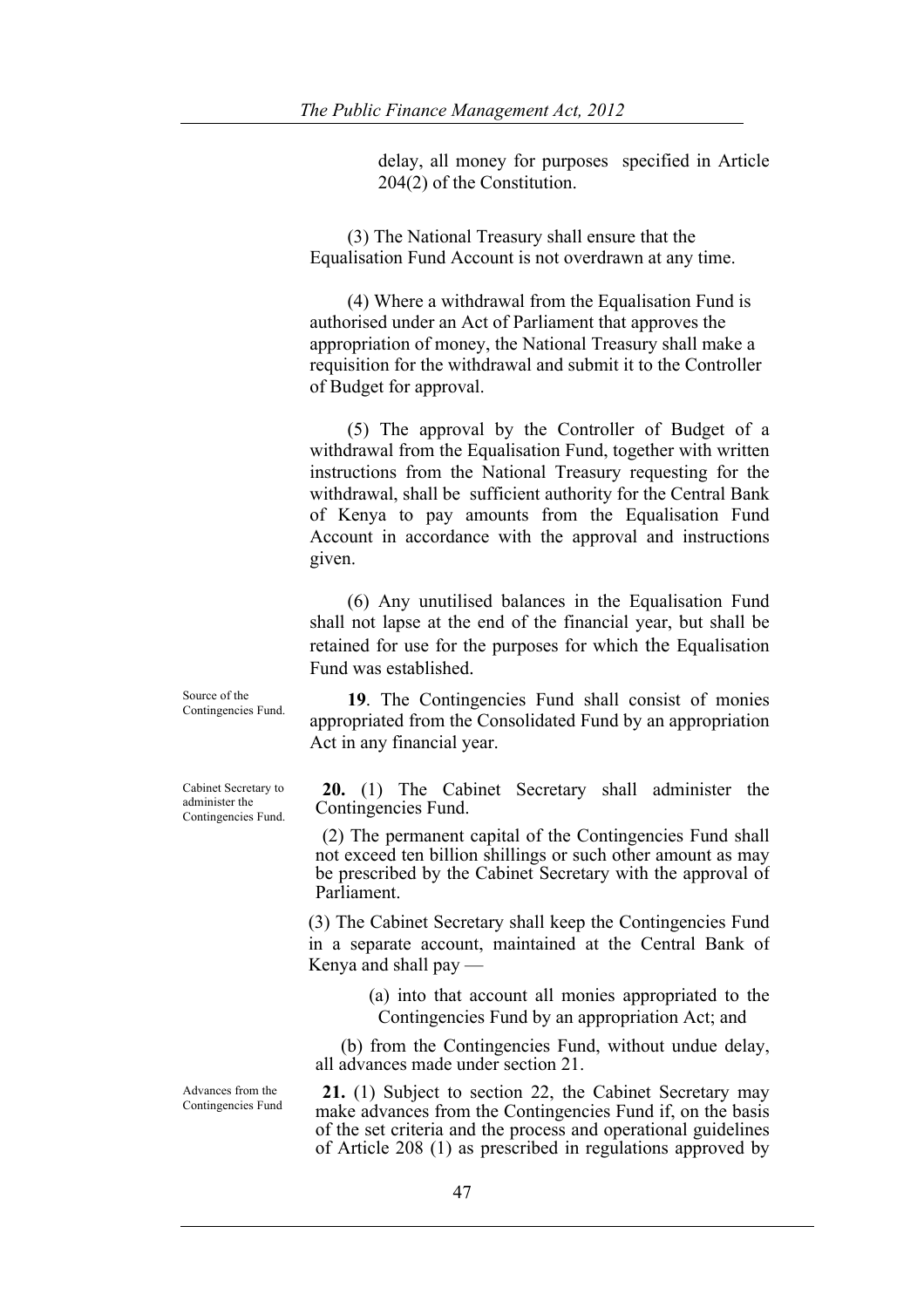Parliament and the laws relating to disaster management, the Cabinet Secretary is satisfied that an urgent and unforeseen need for expenditure has arisen for which there is no specific legislative authority.

(2) For the purposes of subsection (1), there is an urgent need for expenditure if the Cabinet Secretary, guided by regulations and relevant laws, establishes that—

- (a) the payment which was not budgeted for because it was unforeseen and cannot be delayed until a later financial year without harming the general public interest; and
- (b) the event was unforeseen.
- (3) In addition to regulations and relevant laws, and for the purposes of this section, an unforeseen event is one which—
- (a) threatens serious damage to human life or welfare;
- (b) threatens serious damage to the environment; and
- (c) is meant to alleviate the damage, loss, hardship or suffering caused directly by the event.

(4) An event threatens damage to human life or welfare under subsection  $(3)(a)$  only if it involves, causes or may cause –

- (a) loss of life, human illness or injury;
- (b) homelessness or damage to property;
- (c) disruption of food, water or shelter; or
- (d) disruption to services, including health services.

(5) Subject to subsection (2), the Cabinet Secretary shall, by regulations and with Parliament approval, prescribe the criteria for making advance under subsection (1).

**22.** (1) Not later than two months after a payment from the Contingencies Fund in terms of section 21, the Cabinet Secretary shall submit to Parliament a detailed report in respect of the payment setting out the information specified in section 23(2) and seek Parliament to approve the payment.

(2) If Parliament does not sit during the period referred to in

Cabinet Secretary to seek Parliamentary approval for payments made from Contingencies Fund.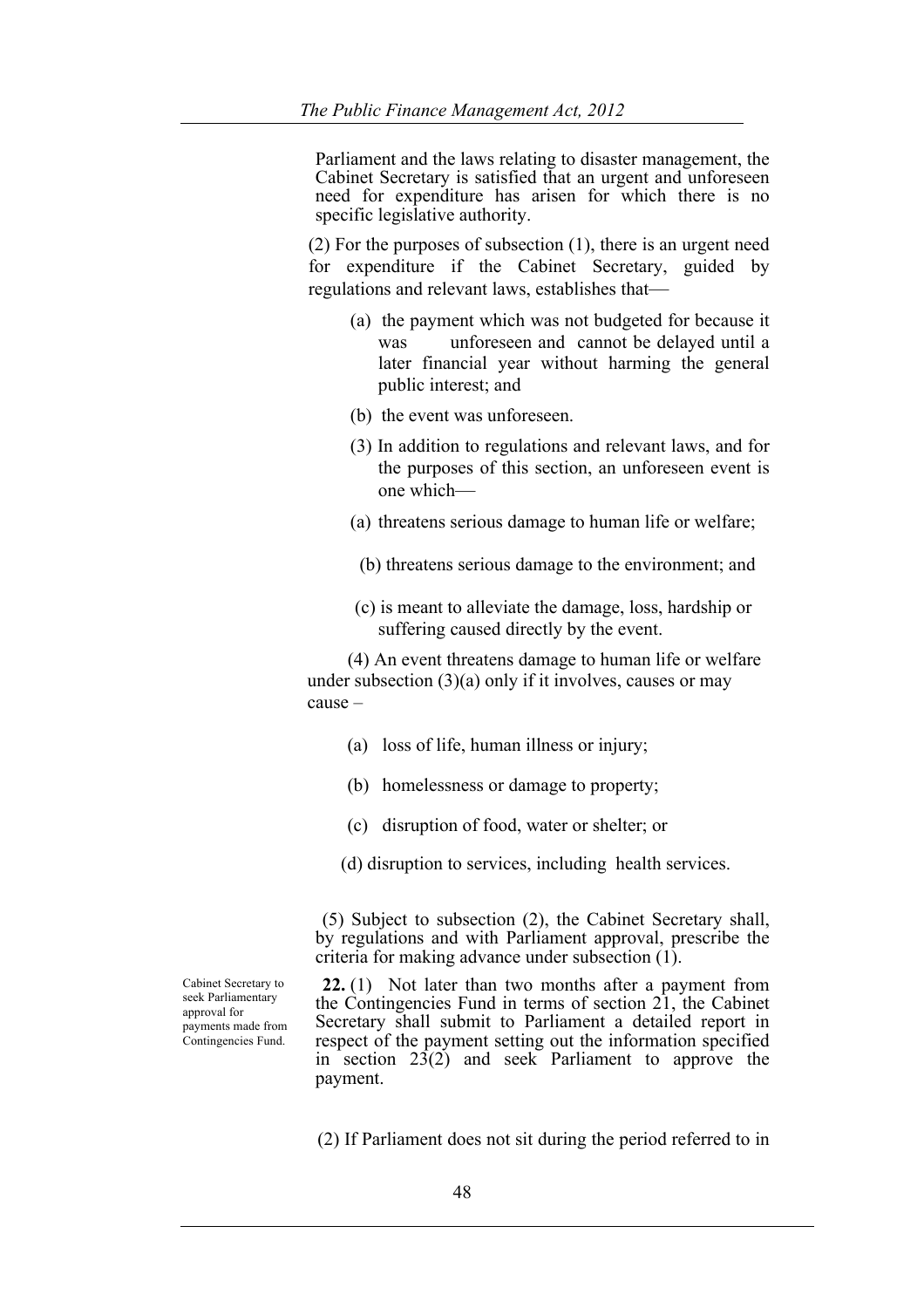subsection (1), or is not sitting at the end of that period and the Cabinet Secretary has not sought the approval of Parliament before the end of that period, the Cabinet Secretary shall seek the approval for the payment not later than fourteen days after Parliament next sits.

(3) As soon as practicable after the Parliament has approved the payment, the Cabinet Secretary shall cause an appropriation Bill to be introduced in Parliament for the appropriation of the money paid and for the replenishment of the Contingencies Fund to the extent of the amount of the payment.

Financial statements in respect of the Contingencies Fund.

**23.** (1) Not later than three months after the end of each financial year, the National Treasury shall prepare and submit to the Auditor-General financial statements for that year in respect of the Contingencies Fund.

(2) The National Treasury shall include the following information in the financial statements submitted under subsection  $(1)$  —

- (a) the date and amount of each payment made from that Contingencies Fund;
- (b) the person to whom the payment was made;
- (c) the purpose for which the payment was made;
- (d) if the person to whom the payment was made has spent the money for that purpose, a statement to that effect;
- (e) if the person to whom the payment was made has not yet spent the money for that purpose, a statement specifying the reasons for not having done so; and

(f) a statement indicating how the payment conforms to section 21.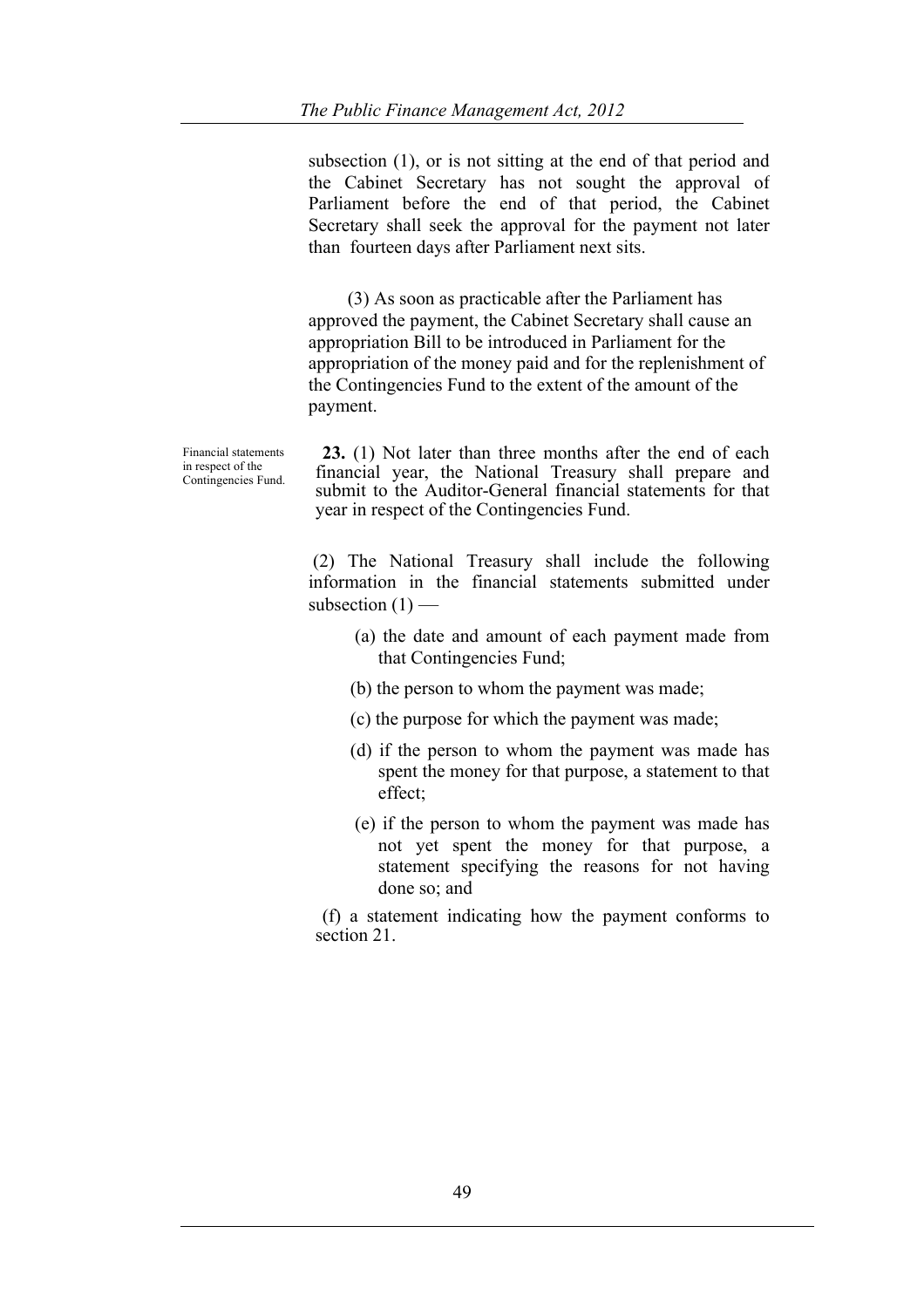Establishment of Parliamentary Fund and other national government public funds.

**24.** (1) There is established a fund to be known as the Parliamentary Fund.

 (2) The Secretary to the Parliamentary Service Commission shall, on the directions of the Commission, open and operate such bank accounts as may be necessary for the purposes of the Parliamentary Fund.

 (3) Notwithstanding any other provisions of this Act, where a Fund is established under any other law for the purposes of Parliament or a House of Parliament, the Parliamentary Service Commission shall—

- (a) establish procedures and systems for proper and effective management of the monies and property of the Fund;
- (b) establish accounting procedures and systems for the Commission to properly account for the monies and property;
- (c) superintend the expenditure of the monies of the Fund to ensure that the monies are properly accounted for;
- (d) prepare and submit accounts for each financial year in accordance with the written law for the time being relating to audit for audit by the Auditor-General; and
- (e) ensure that accounts prepared under paragraph (d) comply with the provisions of this Act.

(4) The Cabinet Secretary may establish a national government public fund with the approval of the National Assembly.

 (5) The Cabinet Secretary shall designate a person to administer every national public fund established under subsection  $(4)$ .

 (6) The administrator of a national public fund shall ensure that the earnings of, or accruals to a national public fund are retained in the fund unless the Cabinet Secretary directs otherwise.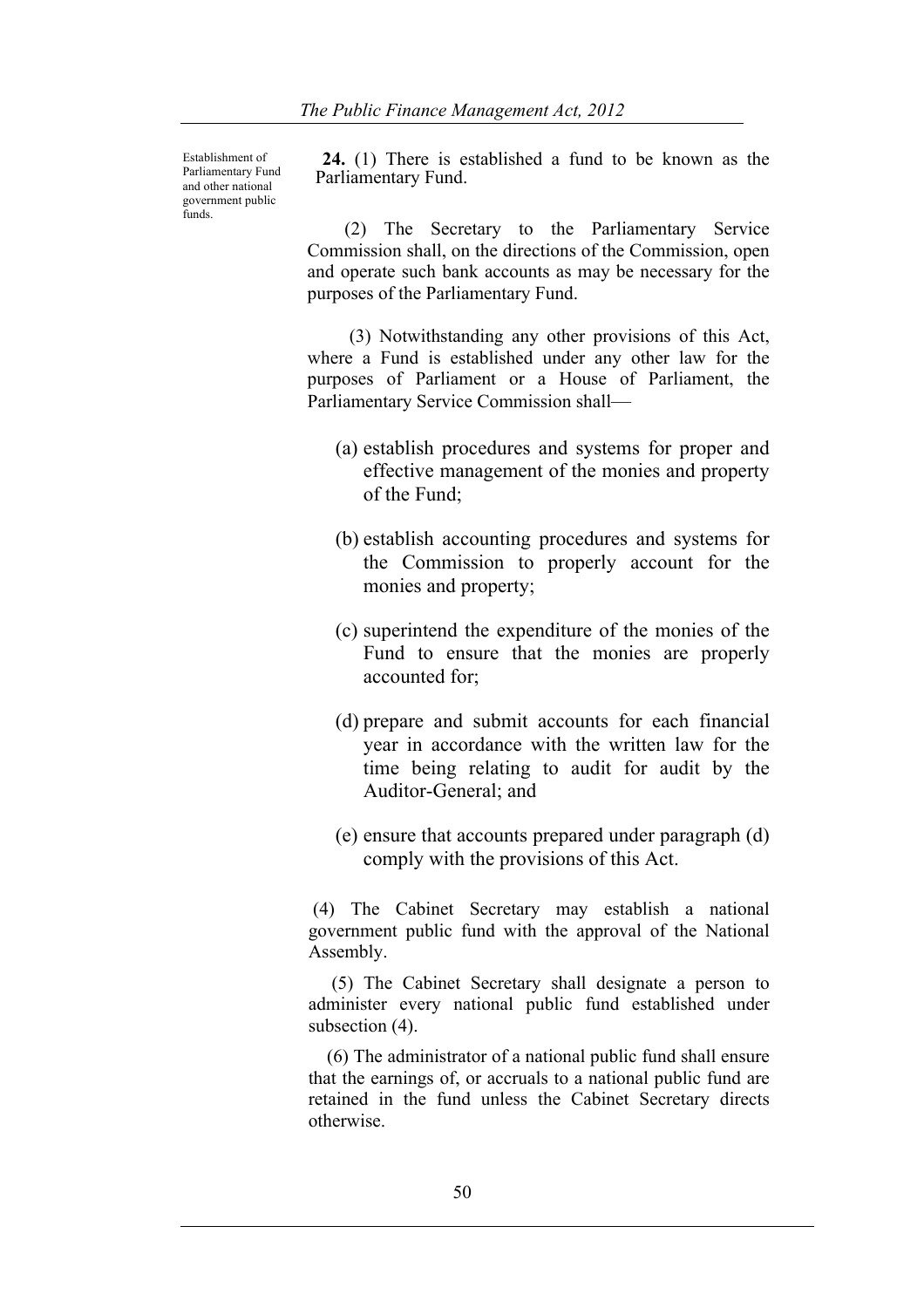(7) The administrator of a national public fund shall ensure that money held in the fund, including any earnings or accruals referred to in subsection (6), is spent only for the purposes for which the fund is established.

 (8) The Cabinet Secretary may wind up a national public fund with the approval of the National Assembly.

- (9) On the winding up of a national public fund—
	- (a) the administrator of the national public fund shall pay any amount remaining in the fund into the National Exchequer Account for the credit of the national government; or
	- (b) the Cabinet Secretary shall pay any deficit in the fund from funds of the national government in the National Exchequer Account with the approval of the National Assembly; and
		- (c) the Cabinet Secretary shall submit a final statement of accounts to Parliament.
- (10) The administrator of a national public fund—
	- (a) shall prepare financial statements for the fund for each financial year in a form specified by the Accounting Standards Board; and
	- (b) not later than three months after the end of each financial year, submit those statements to the Auditor-General and deliver a copy of the statements to the National Treasury, Commission on Revenue Allocation and the Controller of Budget.

(11) The regulations shall provide for the establishment, management, operation or winding-up of national public funds.

(12) This section applies to all other national public funds including funds earmarked for specific purposes established by an Act of Parliament but does not apply to a public fund established by the Constitution.

(13) In this section—

"administrator", in relation to a national public fund, means a person designated by the Cabinet Secretary under sub-section (5) to administer the fund; and

"national public fund" means a public fund established under subsection (4).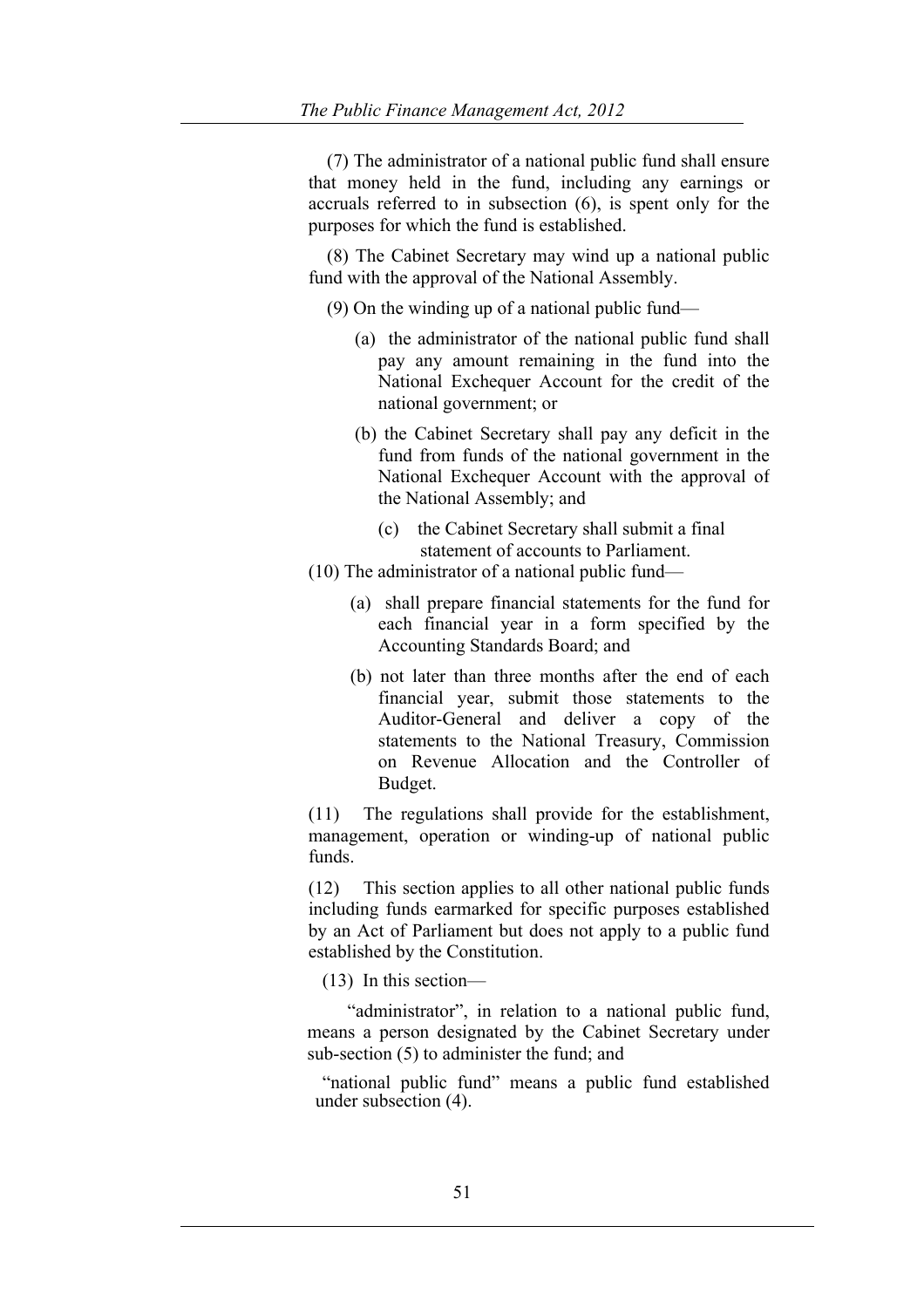Responsibilities of the National Treasury with respect to the Budget process.

National Treasury to prepare annual Budget Policy Statement.

**25.** (1) The National Treasury shall prepare and submit to Cabinet the Budget Policy Statement for approval.

 (2) The National Treasury shall submit the Budget Policy Statement approved in terms of subsection (1) to Parliament, by the 15th February *i*n each year.

 (3) In preparing the Budget Policy Statement, the National Treasury shall set out the broad strategic priorities and policy goals that will guide the national government and county governments in preparing their budgets both for the following financial year and over the medium term.

 (4) The National Treasury shall include in the Budget Policy Statement—

- (a) an assessment of the current state of the economy and the financial outlook over the medium term, including macro-economic forecasts;
- (b) the financial outlook with respect to Government revenues, expenditures and borrowing for the next financial year and over the medium term;
- (c) the proposed expenditure limits for the national government, including those of Parliament and the Judiciary and indicative transfers to county governments; and
- (d) the fiscal responsibility principles and financial objectives over the medium term including limits on total annual debt.

 (5) In preparing the Budget Policy Statement, the National Treasury shall seek and take into account the views of —

- (a) the Commission on Revenue Allocation;
- (b) county governments;
- (c) Controller of Budget;
- (d)the Parliamentary Service Commission;
- (e) the judicial Service Commission;
- (f) the public; and
- (g) any other interested persons or groups;
- (6) Regulations made under this Act shall prescribe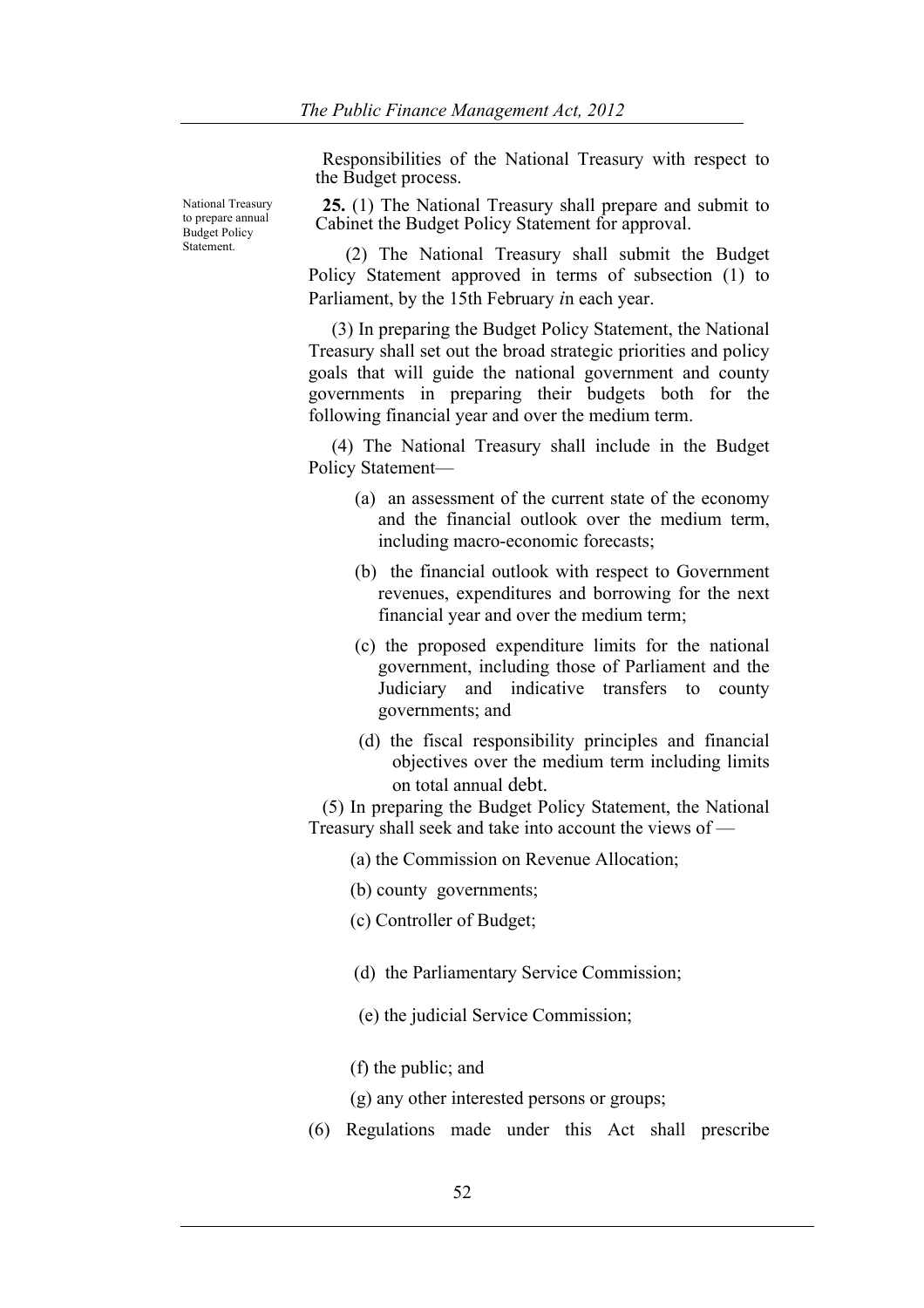circumstances and the manner in which persons or groups may make written or oral representations about the contents of the statement.

(7) Parliament shall, not later than fourteen days after the Budget Policy Statement is submitted to Parliament, table and discuss a report containing its recommendations and pass a resolution to adopt it with or without amendments.

 (8) The Cabinet Secretary shall take into account resolutions passed by Parliament in finalising the budget for the relevant financial year.

(9) The National Treasury shall publish and publicise the Budget Policy Statement not later than fifteen days after submission of the Statement to Parliament.

National Treasury to prepare Budget Review and Outlook Paper.

**26.**(1) The National Treasury shall prepare and submit to Cabinet for approval, by the  $30<sup>th</sup>$  September in each financial year, a Budget Review and Outlook Paper which shall include-

(a) actual fiscal performance in the previous financial year compared to the budget appropriation for that year;

- (b) updated macro-economic and financial forecasts with sufficient information to show changes from the forecasts in the most recent Budget Policy Statement;
- (c) information on how actual financial performance for the previous financial year may have affected compliance with the fiscal responsibility principles or the financial objectives in the latest Budget Policy Statement; and

(d) the reasons for any deviation from the financial objectives together with proposals to address the deviation and the time estimated to do so.

(2) Cabinet shall consider the Budget Review and Outlook Paper with a view to approving it, with or without amendments, not later than fourteen days after its submission.

(3) Not later than seven days after the Budget Review and Outlook Paper has been approved by Cabinet, the National Treasury shall—

(a) submit the Paper to the Budget Committee of the National Assembly to be laid before each House of Parliament ; and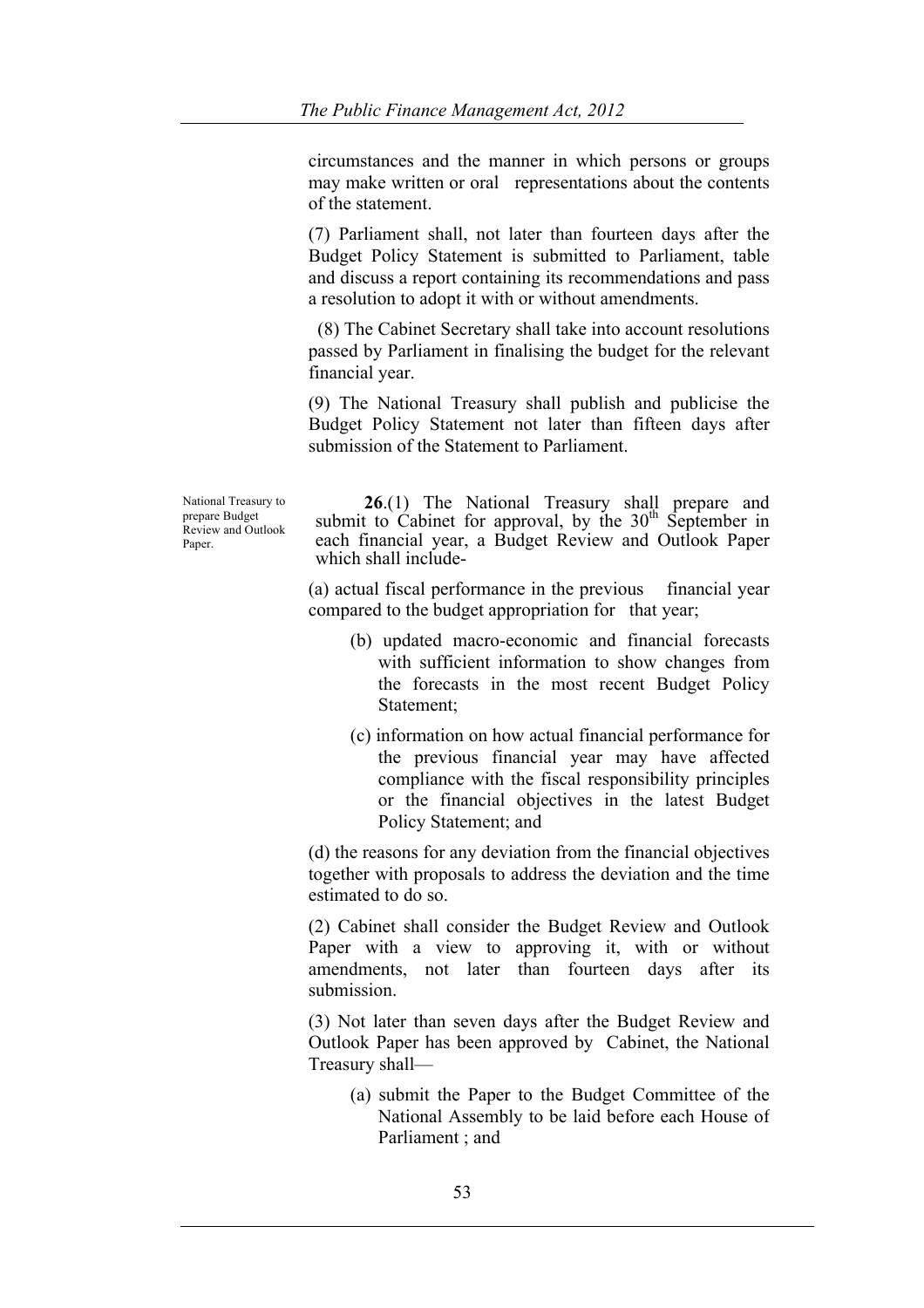(b) publish and publicise the Paper not later than fifteen days after laying the Paper before Parliament.

Publication of pre and post- election economic and fiscal reports by National Treasury.

**27.** (1)The National Treasury shall arrange to be published-

(a) a pre-election economic and fiscal update not earlier than four months before the polling day for any general election; and

(b) a post-election economic and fiscal update not later than four months after the polling day of any general election.

(2) The pre-election and post-election economic and fiscal update shall—

- (a) detail all election related spending including-
	- (i) direct election expenses such as those for the Independent Electoral and Boundaries Commission for costs of elections and election materials;
	- (ii) indirect election expenses such as allocations to police and security forces for the election year; and
	- (iii) any other expenses related to the election specified in regulations or instructions; and
- (b) be accompanied by a statement signed by the Principal Secretary stating that the economic and fiscal updates include—
	- (i) all policy decisions with material economic or fiscal implications that the national government made before the day on which the contents of the economic and fiscal updates were finalised;
	- (ii) all other circumstances with material economic or fiscal implications of which the National Treasury was aware before those days; and
	- (iii)a confirmation that the economic and fiscal updates were prepared using the best professional judgment and information available before the economic and fiscal updates were finalised.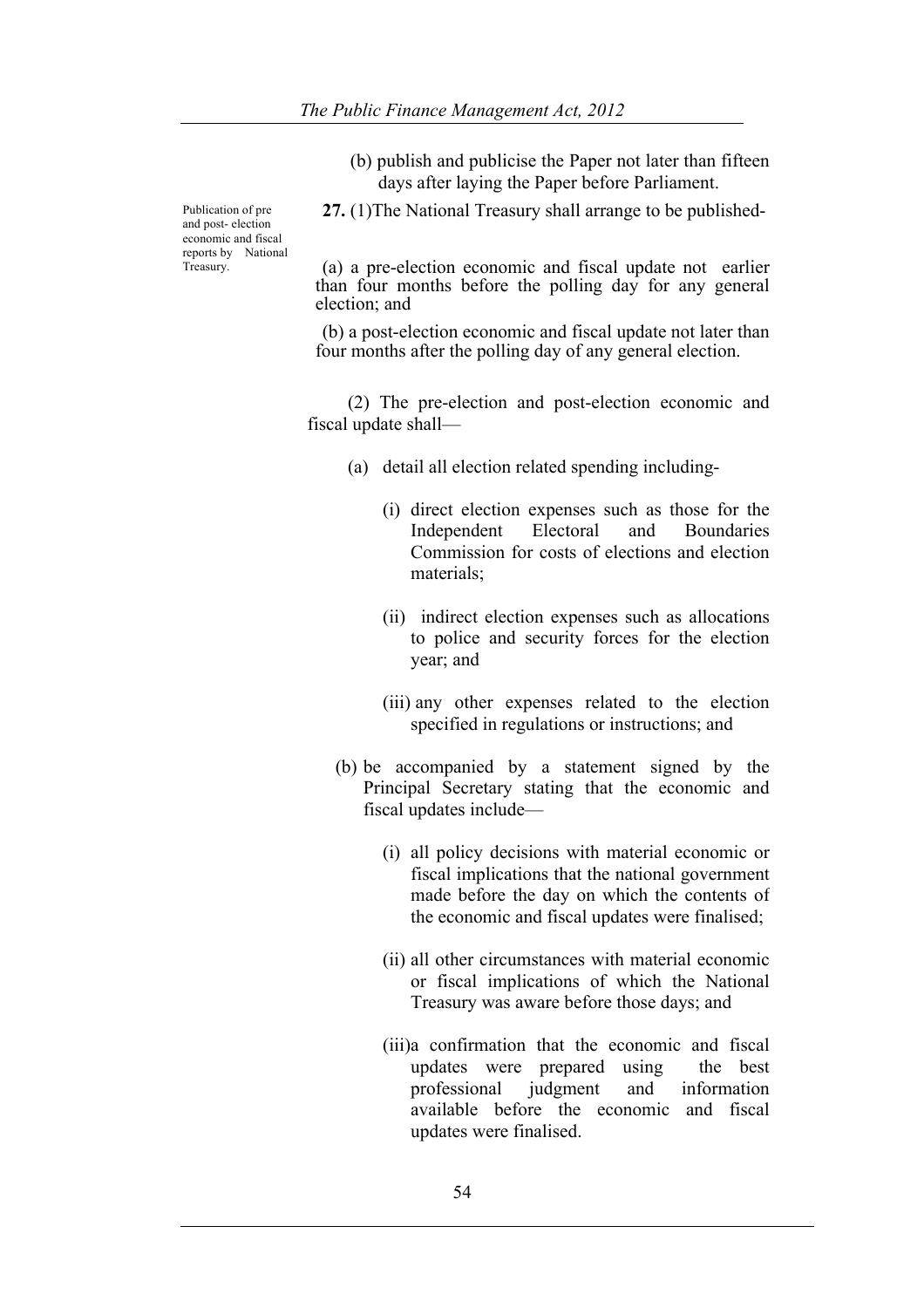(3) If the day of dissolution of Parliament is less than two months before the day appointed as polling day for the general election, the Cabinet Secretary shall arrange for the pre-election economic and fiscal update required under this section to be published not later than fourteen days after the day of the dissolution of Parliament.

## *Other responsibilities of the National Treasury*

**28.** (1) The National Treasury shall authorise the opening, operating and closing of bank accounts and sub accounts for all national government entities in accordance with regulations made under this Act.

(2) The National Treasury shall establish a Treasury Single Account into which all revenues received by national government entities shall be deposited and from which all payments of money to or on behalf of national government entities shall be made.

(3) The Treasury Single Account shall not be operated in any manner that prejudices any entity to which funds have been disbursed.

(4) An accounting officer for a national government entity shall not cause a bank account of the entity to be overdrawn beyond the limit authorised by the National Treasury or a board of a national government entity, if any.

(5) Subject to subsection (3), an accounting officer who authorises the bank account of a national government entity to be overdrawn is liable for the full cost of the overdrawn amount, in addition to any other disciplinary measures that -

(a) the Cabinet Secretary may impose by regulations; or

(b) any other relevant authority may impose under the provisions of any other legislation.

(6) The National Treasury shall keep complete and current records of all bank accounts for which it is responsible under the Constitution, this Act or any other legislation.

(7) The National Treasury shall give monthly statements on actual revenue collected in the accounts relating to Article 206 of the Constitution to the Commission on Revenue Allocation.

Management of cash at the national government level.

**29.** (1) The National Treasury shall establish a framework

Banking arrangements for national government entities.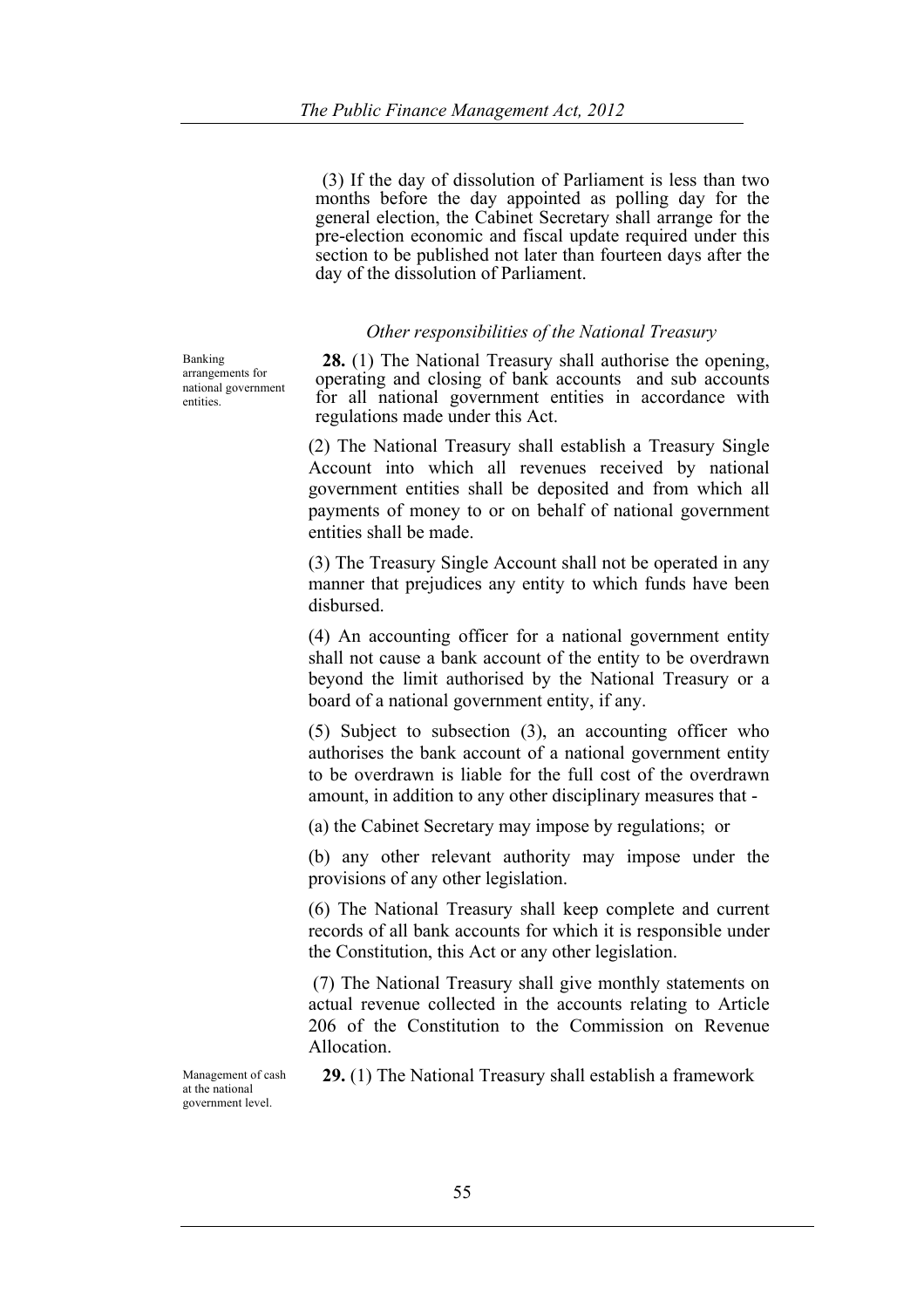within which the national government shall manage its cash transactions.

(2) Every national government entity, other than a state corporation, shall submit an annual cash plan and forecast  $to$ 

 (a) the National Treasury in a form and manner and relating to such periods directed by that Treasury; and

(b) the Controller of Budget.

 (3) Subject to the Constitution, the Cabinet Secretary may, notwithstanding any previous authority given, limit or suspend national government expenditure, if in the Cabinet Secretary's opinion, the exigencies of the financial situation render such a limitation or suspension necessary.

 (4) The approval of the National Assembly for any limitation or suspension under subsection (3) shall be sought within two months of the decision being made.

 (5) The National Treasury may invest, subject to any regulations that may be prescribed, any money kept in a bank account of the national government.

(6) Except as otherwise provided by legislation—

- (a) interest received from investments made under subsection (5); and
- (b) money received from the redemption or maturity of those investments, and from the sale or conversion of securities relating to them, is payable into the National Exchequer Account.

 (7) The National Treasury may incur costs, charges and expenses in connection with negotiating, placing, managing, servicing, or converting any investment entered into under subsection  $(5)$ .

 (8) Costs, charges or expenses referred to under subsection (7) shall be paid from the Consolidated Fund in accordance with Article 228 of the Constitution.

Procurement of

Procurement of **30.** For the purposes of this Act, all procurement of goods and services and services required for the purposes of the national government or a national government entity is to be carried out in accordance with Article 227 of the Constitution and the relevant legislation on procurement and disposal of assets.

Cabinet Secretary to report all loans.

**31.**(1) The Cabinet Secretary shall submit to Parliament, every four months, a report of all loans made to the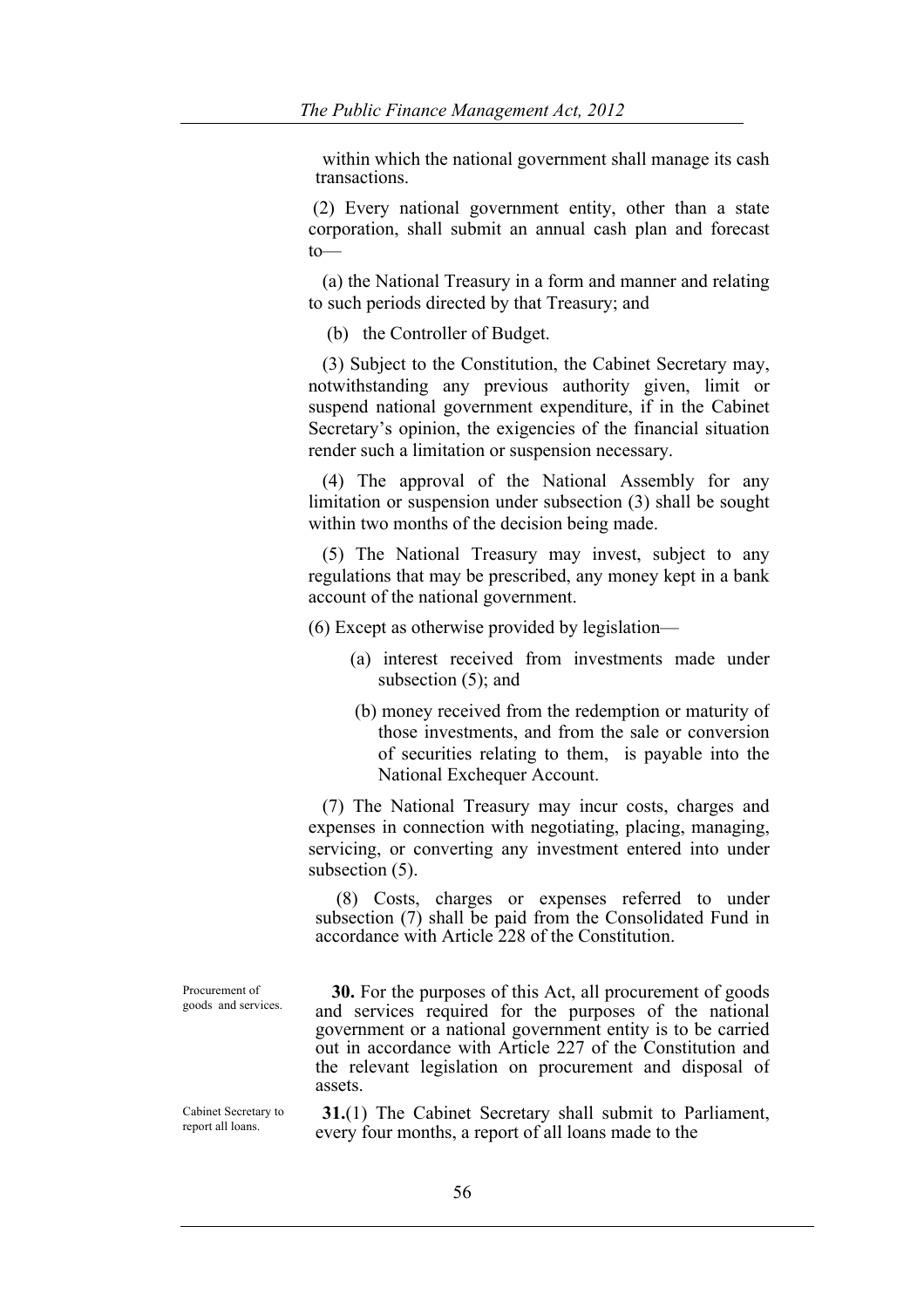national government, national government entities and county governments, in accordance with Article 211(2) of the Constitution.

 (2) Where either House of Parliament is canvassing a matter relating to the national debt, the Cabinet Secretary shall submit to Parliament, a report of all loans made to the national government, national government entities, and county governments, not later than seven days after receiving a request to do so from either House of Parliament.

 (3) At the end of every four months, the Cabinet Secretary shall submit a report to Parliament stating the loan balances brought forward, carried down, drawings and amortizations on new loans obtained from outside Kenya or denominated in foreign currency, and such other information as may be prescribed by regulations, specifying—

(a) the names of the parties to the loan;

- (b) the amount of the loan and the currency in which it is expressed and in which it is repayable;
- (c) the terms and conditions of the loan, including interest and other charges payable and the terms of repayment;
- (d) the amount of the loan advanced at the time the report is submitted;
- (e) the purpose for which the loan was used and the perceived benefits of the loan; and such other information as the Cabinet Secretary may consider appropriate.

**32.** (1) The Cabinet Secretary shall submit to Parliament, a record of all guarantees given by the national government, not later than seven days after receiving a request to do so from either House of Parliament.

- (2) The Cabinet Secretary shall, with respect to every such guarantee, specify the following information in the record—
- (a) names of the parties to the loan that is guaranteed;
- (b) principal amount of that loan;
- (c) terms and conditions applicable to that loan, including—
	- (i) interest and other charges that are payable in respect of that loan; and

Cabinet Secretary to report on national government guarantees.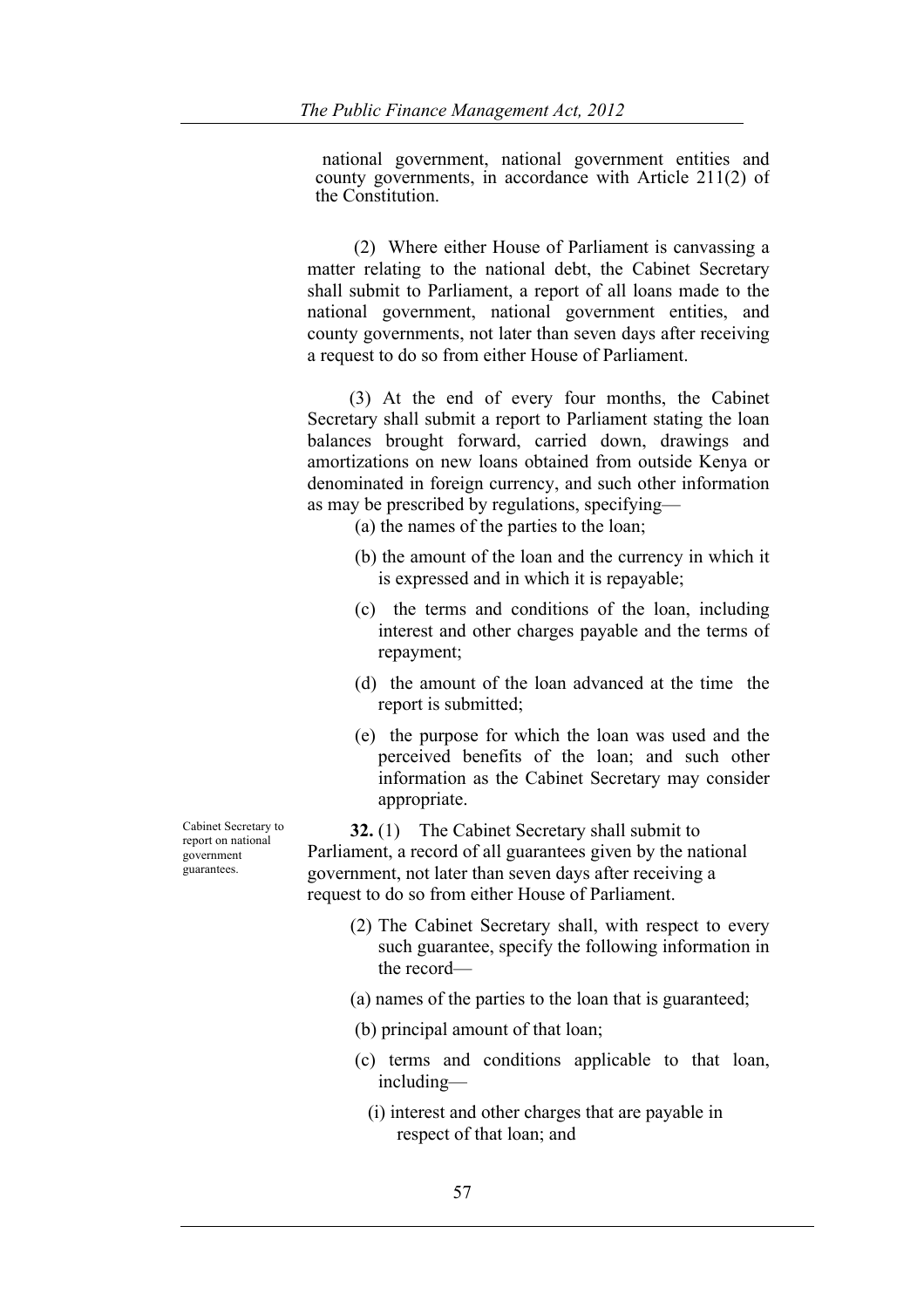(ii) terms of its repayment.

 (3) Not later than two months after the end of each financial year, the Cabinet Secretary shall publish and publicise a report giving details of the guarantees given by the national government during that year.

**33.** (1) On or before the  $15<sup>th</sup>$  February in each year, the Cabinet Secretary shall submit to Parliament a statement setting out the debt management strategy of the national government over the medium term with respect to its actual liability and potential liability in respect of loans and guarantees and its plans for dealing with those liabilities.

 (2) The Cabinet Secretary shall ensure that the mediumterm debt management strategy is aligned to the broad strategic priorities and policy goals set out in the Budget Policy Statement.

 (3) The Cabinet Secretary shall include in the statement the following information -

- (a) the total stock of debt as at the date of the statement;
- (b) the sources of loans made to the national government and the nature of guarantees given by the national government;
- (c) the principal risks associated with those loans and guarantees;
- (d) the assumptions underlying the debt management strategy; and
- (e) an analysis of the sustainability of the amount of debt, both actual and potential.

 (4) Within fourteen days after the debt strategy paper is submitted to Parliament under this section, the Cabinet Secretary shall submit the statement to the Commission on Revenue Allocation and the Intergovernmental Budget and Economic Council and publish and publicise the statement.

 **34.** Either House of Parliament may request the Cabinet Secretary or the National Treasury to prepare and submit to that House a report on any matter relating to the Cabinet Secretary or National Treasury's responsibilities as the House of Parliament may specify.

## *National government budget process*

**35.** (1) The budget process for the national government in any financial year shall comprise the following stages—

(a) integrated development planning process which shall

The National Treasury to provide Parliament with additional reports when required.

Cabinet Secretary to submit national government debt management strategy to Parliament annually.

Stages in the budget process.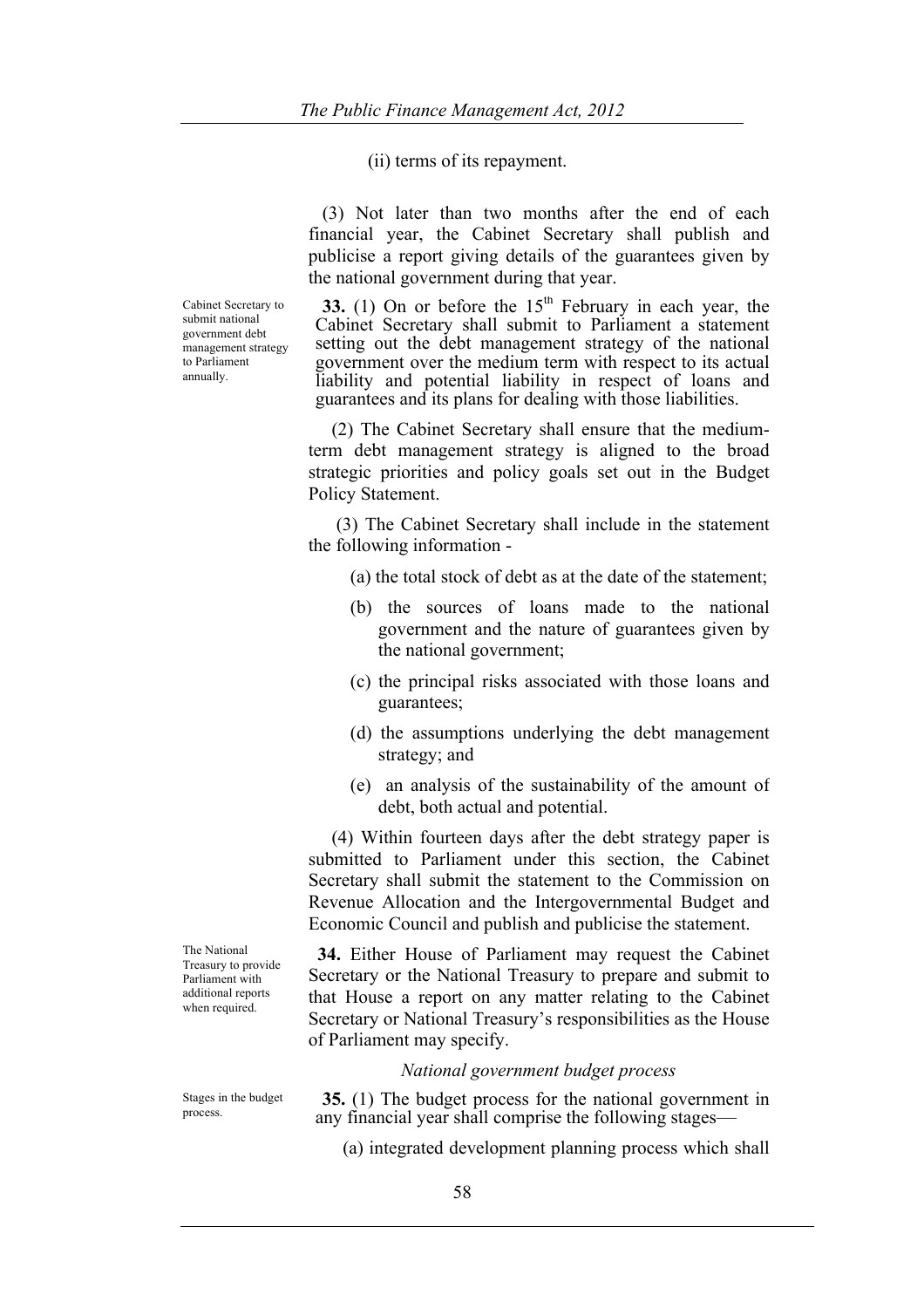include both long term and medium term planning;

- (b) planning and determining financial and economic policies and priorities at the national level over the medium term;
- (c) preparing overall estimates in the form of the Budget Policy Statement of national government revenues and expenditures;
- (d) adoption of Budget Policy Statement by Parliament as a basis for future deliberations;
- (e) preparing budget estimates for the national government;
- (f) submitting those estimates to the National Assembly for approval;
- (g) enacting the appropriation Bill and any other Bills required to implement the National government's budgetary proposals;
- (h) implementing the approved budget;
- (i) evaluating and accounting for, the national government's budgeted revenues and expenditures; and
- (j) reviewing and reporting on those budgeted revenues and expenditures every three months.

(2) The Cabinet Secretary shall ensure public participation in the budget process provided for under subsection  $(1)$ .

**36.** (1) The Cabinet Secretary shall manage the budget process at the national level.

(2) Not later than the  $30<sup>th</sup>$  August in each year, the Cabinet Secretary shall issue to all national government entities a circular setting out guidelines on the budget process to be followed by them.

(3) The circular shall include—

- (a) a schedule for preparation of the budget indicating key dates by which various exercises are to be completed;
- (b) the procedures for the review and projection of revenues and expenditures;
- (c) key policy areas and issues that are to be taken into consideration when preparing the budget;
- (d) procedures setting out the manner in which

Cabinet secretary to manage budget process at national level.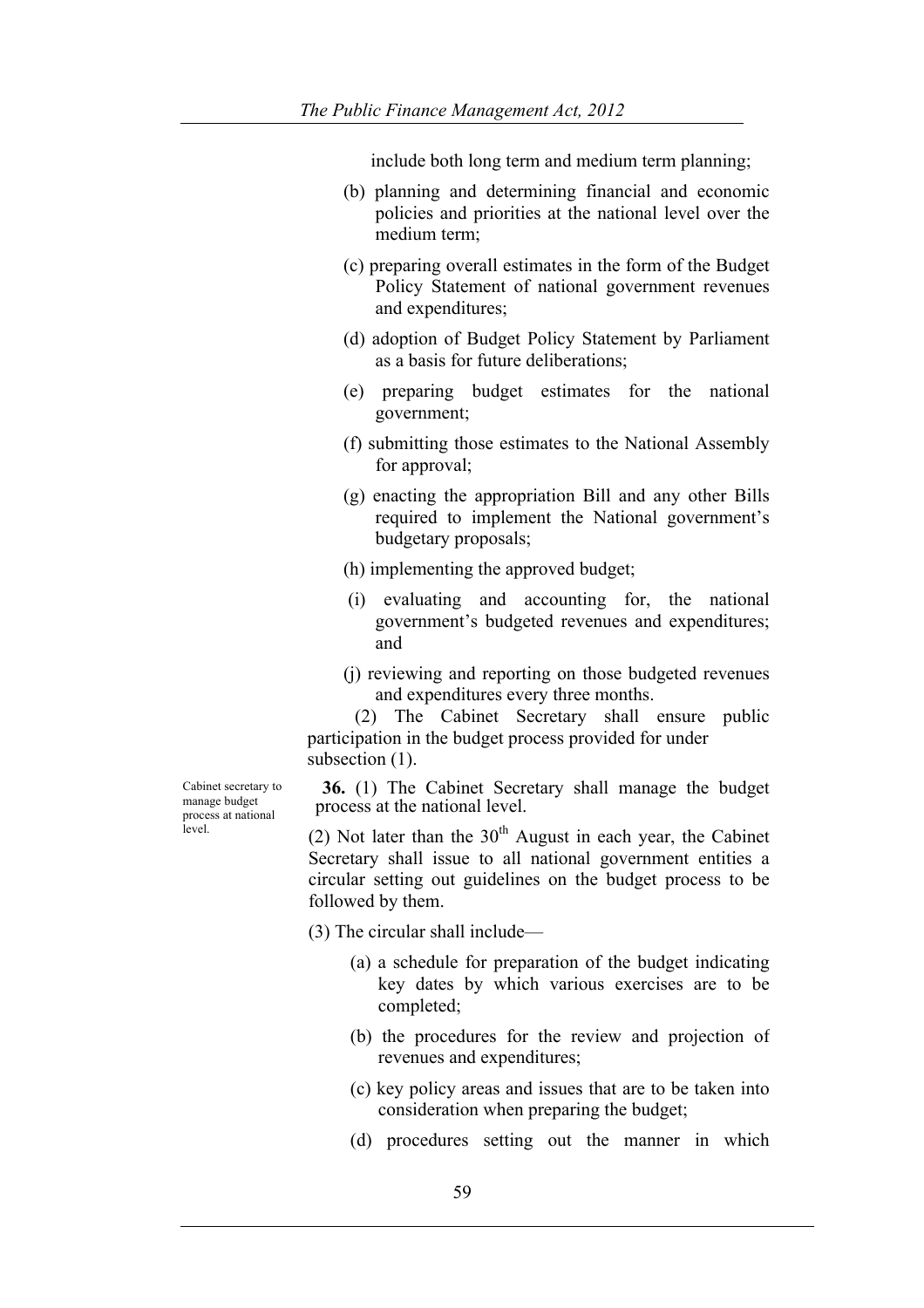members of the public shall participate in the budget process;

- (e) the format in which budget information and documents shall be submitted; and
- (f) any other information that, in the opinion of the Cabinet Secretary, may assist the budget process.

(4) Every national government entity shall comply with the guidelines, and in particular, such dates as are specified in the schedule referred to in subsection (3)(a).

(5) The Cabinet Secretary shall by regulations, prescribe procedures specifying how, when and where members of the public shall participate in the budget process at the national level.

(6) The Cabinet Secretary shall notify the members of the Intergovernmental Budget and Economic Council of the commencement of the budget process.

Submission of budget estimates and related documents for approval.

**37.** (1) The Cabinet Secretary shall, within a period allowing time to meet the deadlines specified in this section, submit to the Cabinet for its approval—

- (a) the budget estimates and other documents supporting the budget; and
- (b) the draft Bills required to implement the national budget.

(2) The Cabinet Secretary shall submit to the National Assembly, by the  $30<sup>th</sup>$  April in that year, the following documents—

- (a) the budget estimates excluding those for Parliament and the Judiciary;
- (b) documents supporting the submitted estimates;

and

(c) any other Bills required to implement the national government budget.

 (3) The accounting officer for the Parliamentary Services Commission shall, not later than the  $30<sup>th</sup>$  April in each financial year—

(a) submit to the National Assembly the budget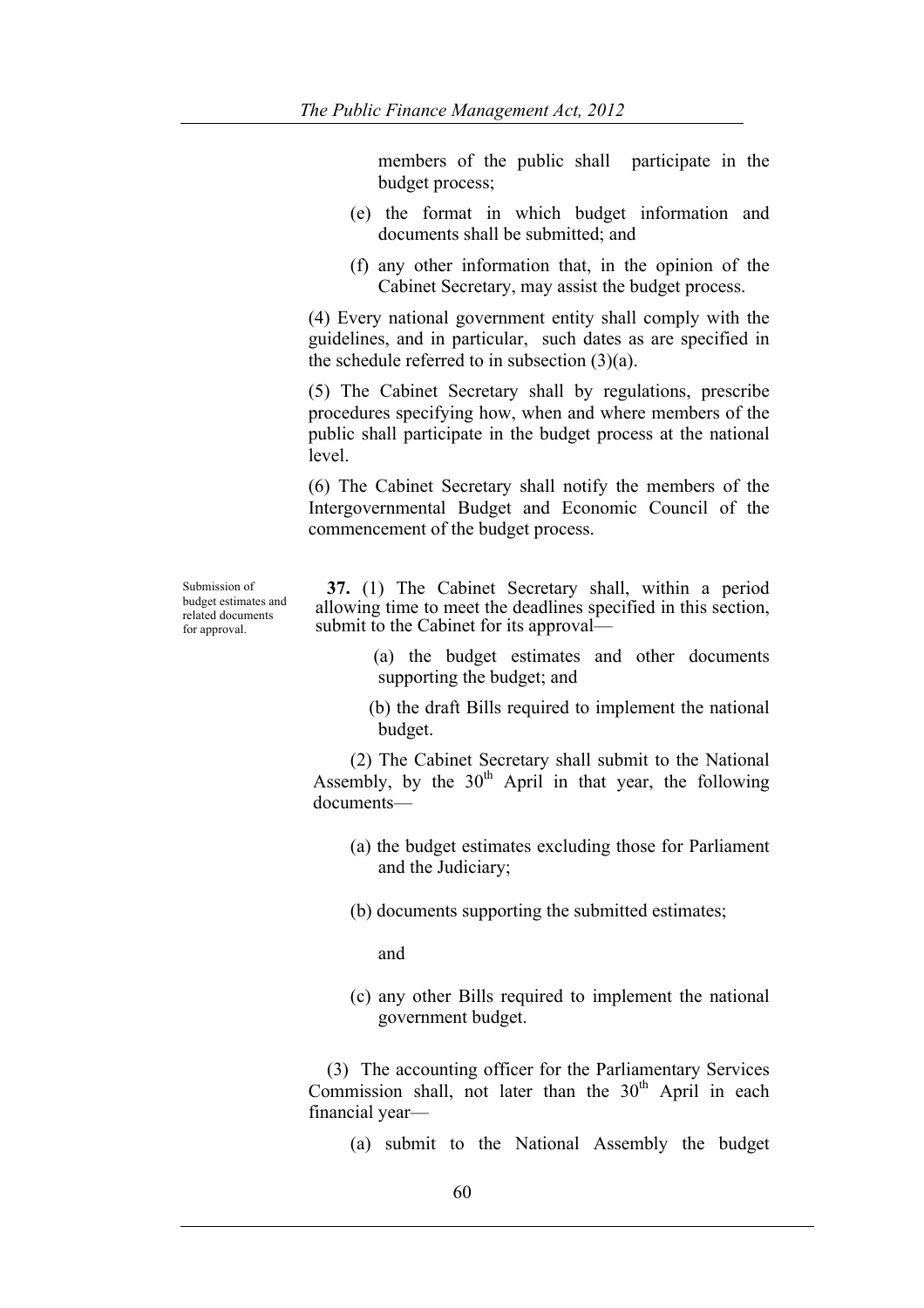estimates for Parliament, including proposed appropriations; and

(b) provide the National Treasury with a copy of those documents.

(4) The Chief Registrar of the Judiciary shall, not later than the  $30<sup>th</sup>$  April in each financial year—

- (a) submit to the National Assembly the budget estimates for the Judiciary, including proposed appropriations; and
- (b) provide the National Treasury with a copy of those documents.
- (5) In preparing the documents referred to in subsections (3) and (4), the accounting officer for the Parliamentary Service Commission and the Chief Registrar of the Judiciary—
- (a) shall ensure that members of the public are given an opportunity to participate in the preparation process; and
- (b) may make and publish rules to be complied with by those who may wish to participate in the process.

(6) The Cabinet Secretary shall submit to the National Assembly not later than the  $15<sup>th</sup>$  May any comments of the National Treasury on the budgets proposed by the Parliamentary Service Commission and the Chief Registrar for the Judiciary.

(7) The Cabinet Secretary shall ensure that the budget process is conducted in a manner and within a timeframe sufficient to permit the various participants in the process to comply with the requirements of the Constitution and this Act.

(8) As soon as practicable after the budget estimates and other documents have been submitted to the National Assembly under this section, the Cabinet Secretary shall publicise those documents.

(9) Upon approval of the budget estimates by the National Assembly, the Cabinet Secretary shall prepare and submit an Appropriation Bill of the approved estimates to the National Assembly.

Submission of other budget documents to the National Assembly.

**38.** (1) The Cabinet Secretary shall submit to the National Assembly the following other budget documents for each financial year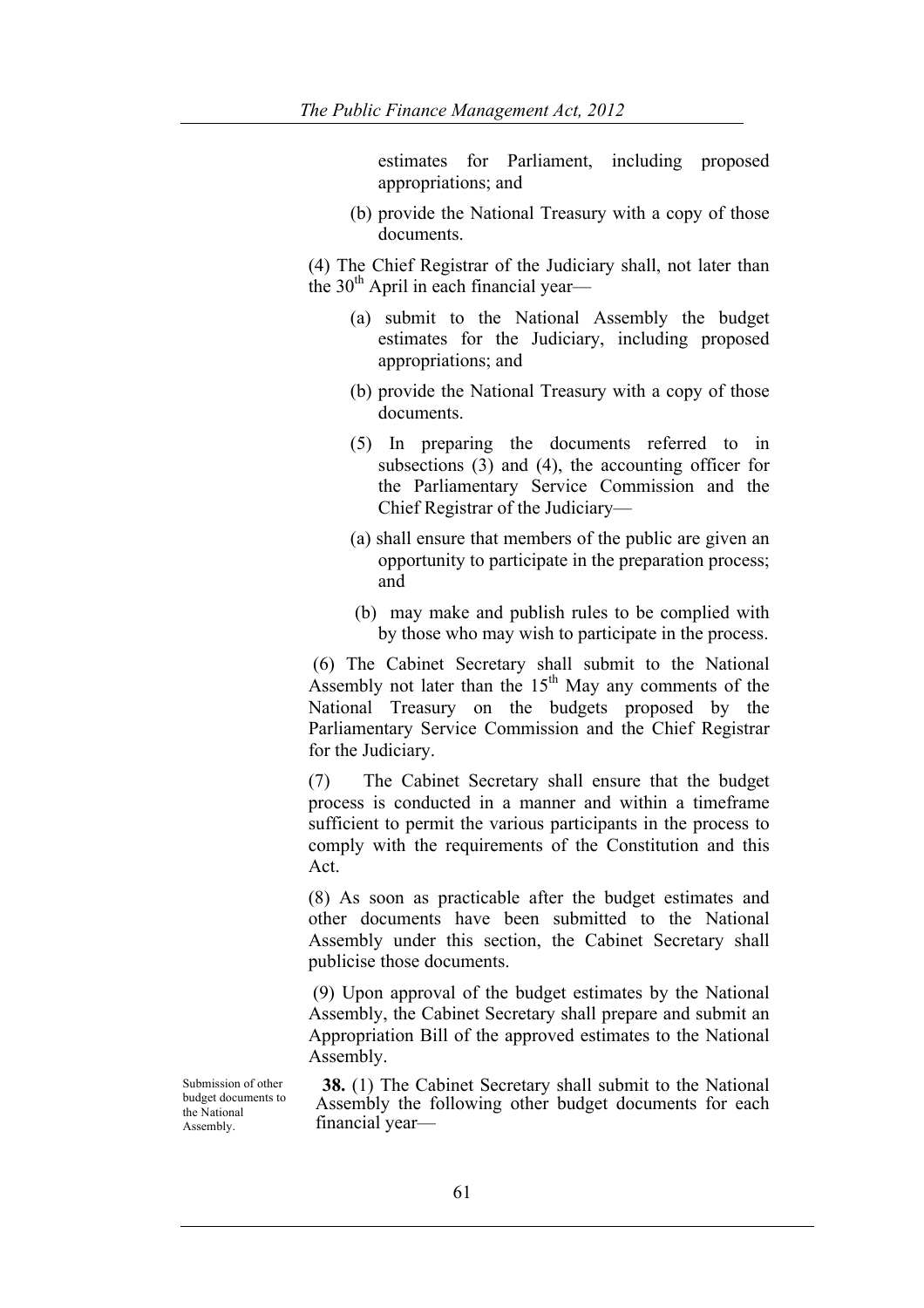(a) a budget summary that includes—

- (i) a summary of budget policies including policies on revenue, expenditure, debt and deficit financing;
- (ii) an explanation of how the budget relates to the fiscal responsibility principles and to the financial objectives; and

 (iii) a memorandum by the Cabinet Secretary explaining how the resolutions adopted by the National Assembly on the Budget Policy Statement under section 25(7) have been taken into account.

(b) the format of the budget estimates shall include—

- (i) a list of all entities that are to receive funds appropriated from the budget of the national government;
- (ii) estimates of revenue allocated to, and expenditures projected from, the Equalisation Fund over the medium term, with an explanation of the reasons for those revenue allocations and expenditures and how these estimates comply with the policy developed by the Commission on Revenue Allocation under Article 216(4) of the Constitution;
- (iii) all revenue allocations to county governments from the national government's share in terms of Article 202 (2) of the Constitution, including conditional and unconditional grants;
- (iv) all estimated revenue by broad economic classification;
- (v) all estimated expenditure, by vote and by programme, clearly identifying both recurrent and development expenditures; and
- (vi) an estimate of any budget deficit or surplus for the financial year and medium term and the proposed sources of financing;
- (c) information regarding loans made by the national government, including an estimate of principal, interest and other charges to be received by the national government in the financial year in respect of those loans;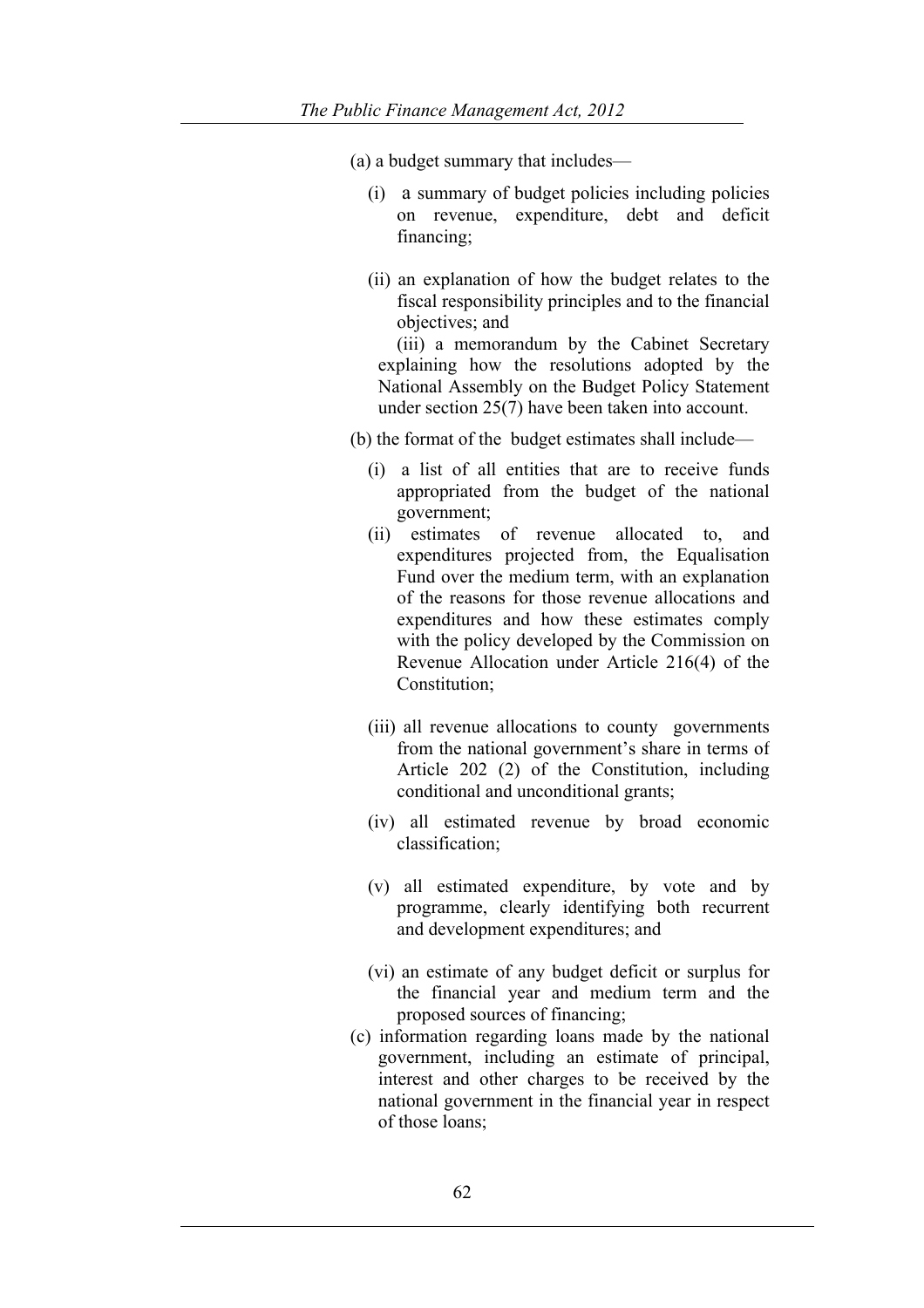- (d) information regarding loans and guarantees made to and by the national government, including an estimate of principal, interest and other charges to be paid by the national government in the financial year in respect of those loans;
- (e) information regarding any payments to be made and liabilities to be incurred by the national government for which an appropriation Act is not required which shall include the constitutional or national legislative authority for any such payments or liabilities; and
- (f) a statement by the National Treasury specifying the measures taken by the national government to implement any recommendations made by the National Assembly with respect to the budget for the previous financial year or years.
- (2)The nature of information that is to be presented in the budget estimates and the form of its presentation shall be prescribed in regulations and the regulations shall be tabled in Parliament for approval.

(3) The Cabinet Secretary shall ensure that the expenditure appropriations and the budget estimates in an appropriation Bill are presented in a way that—

- (a) is accurate, precise, informative and pertinent to budget issues; and
- (b) clearly identifies the appropriations by vote and programme.

**39.**(1) The National Assembly shall consider the budget estimates of the national government, including those of Parliament and the Judiciary, with a view to approving them, with or without amendments, in time for the Appropriation Bill and any other relevant Bills, except the Finance Bill, required to implement the budget to be assented to by the  $30<sup>th</sup>$  June each year.

 (2) Before the National Assembly considers the estimates of revenue and expenditure, the relevant committee of the National Assembly shall discuss and review the estimates and make recommendations to the National Assembly, taking into account the views of the Cabinet Secretary and the public on the proposed recommendations.

 (3) The National Assembly may amend the budget estimates of the national government only in accordance with the Division of Revenue Act and the resolutions adopted

National Assembly to consider budget estimates.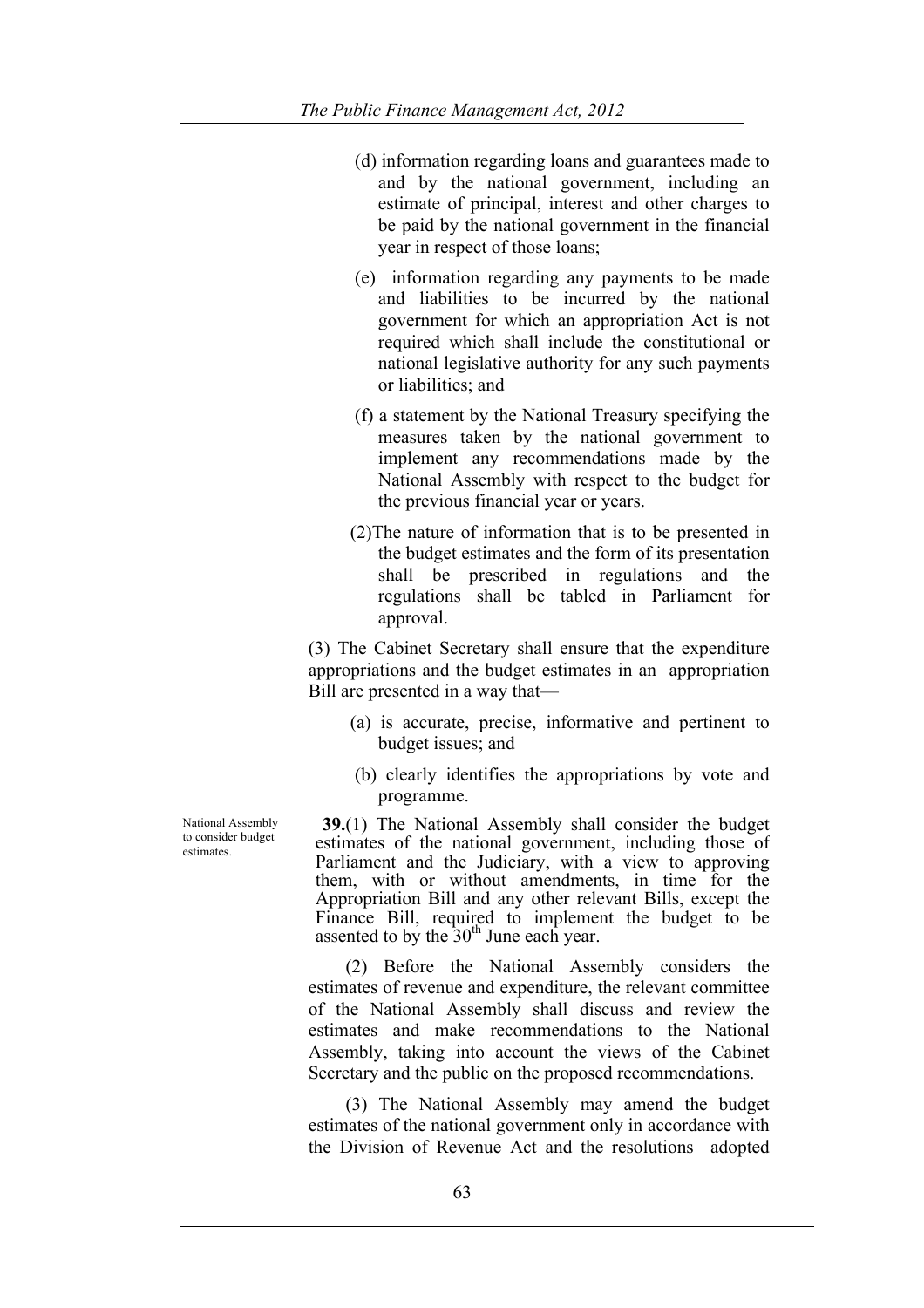with regard to the Budget Policy Statement ensuring that —

- (a) an increase in expenditure in a proposed appropriation is balanced by a reduction in expenditure in another proposed appropriation; or
- (b) a proposed reduction in expenditure is used to reduce the deficit.

(4) Where a Bill originating from a member of the National Assembly proposes amendments after passing the budget estimates and the appropriations Bill by Parliament, the National Assembly may only proceed in accordance with—

(a) the Division of Revenue Act;

(b) Article 114 of the Constitution; and

 (c) any increase in expenditure in a proposed appropriation is balanced by a reduction in expenditure in another proposed appropriation or any proposed reduction in expenditure is used to reduce the deficit.

(5) Not later than twenty-one days after the National Assembly has approved the budget estimates, the National Treasury shall consolidate, publish and publicise the budget estimates.

(6) The National Treasury shall take all reasonably practicable steps to ensure that the approved budget estimates are prepared and publicised in a form that is clear and easily understood by, and readily accessible to, members of the public.

 (7) Following approval of the budget estimates under this section, and before the Appropriation Act is assented to, the National Assembly may authorise withdrawals in accordance with Article 222 of the Constitution, and such authority shall be communicated to the Cabinet Secretary responsible for finance by the Speaker of the National Assembly within seven days of that authority being granted by the National Assembly.

 (8) The Controller of Budget shall ensure that members of the public are given information on budget implementation both at the national and county government level in accordance with Article 228 of the Constitution.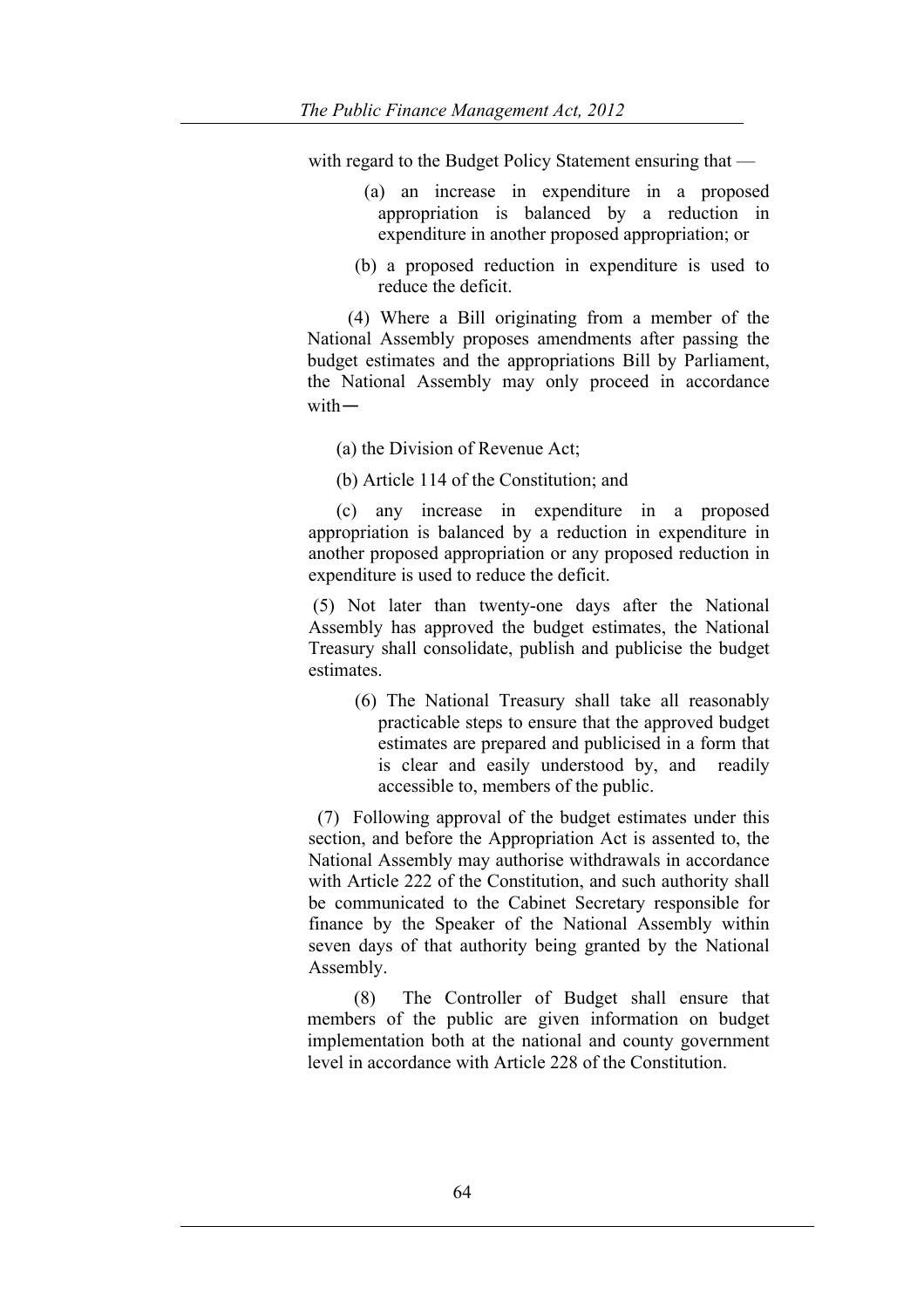Submission and consideration of budget policy highlights and the Finance Bill in the National Assembly.

 **40.** (1) Each financial year, the Cabinet Secretary shall, with the approval of Cabinet, make a public pronouncement of the budget policy highlights and revenue raising measures for the national government.

 (2) In making the pronouncement under subsection (1), the Cabinet Secretary shall take into account any regional or international agreements that Kenya has ratified, including the East African Community Treaty and where such agreements prescribe the date when the budget policy highlights and revenue raising measures are to be pronounced, the Cabinet Secretary shall ensure that the measures are pronounced on the appointed date.

 (3) On the same date that the budget policy highlights and revenue raising measures are pronounced, the Cabinet Secretary shall submit to Parliament the Finance Bill, setting out the revenue raising measures for the national government, together with a policy statement expounding on those measures.

 (4) Following the submission of the Finance Bill by the Cabinet Secretary, the relevant committee of the National Assembly shall introduce the Bill in the National Assembly, together with the report of the committee on the Bill.

(5) Any of the recommendations made by the relevant committee of the National Assembly or adopted by the National Assembly on revenue matters shall –

 (a) ensure that the total amount of revenue raised is consistent with the approved fiscal framework and the Division of Revenue Act;

 (b) take into account the principles of equity, certainty and ease of collection;

 (c) consider the impact of the proposed changes on the composition of the tax revenue with reference to the direct and indirect taxes;

 (d) consider domestic, regional and international tax trends;

 (e) consider the impact on development, investment, employment and economic growth;

 (f) take into account the recommendations of the Cabinet Secretary as provided under Article 114 of the Constitution; and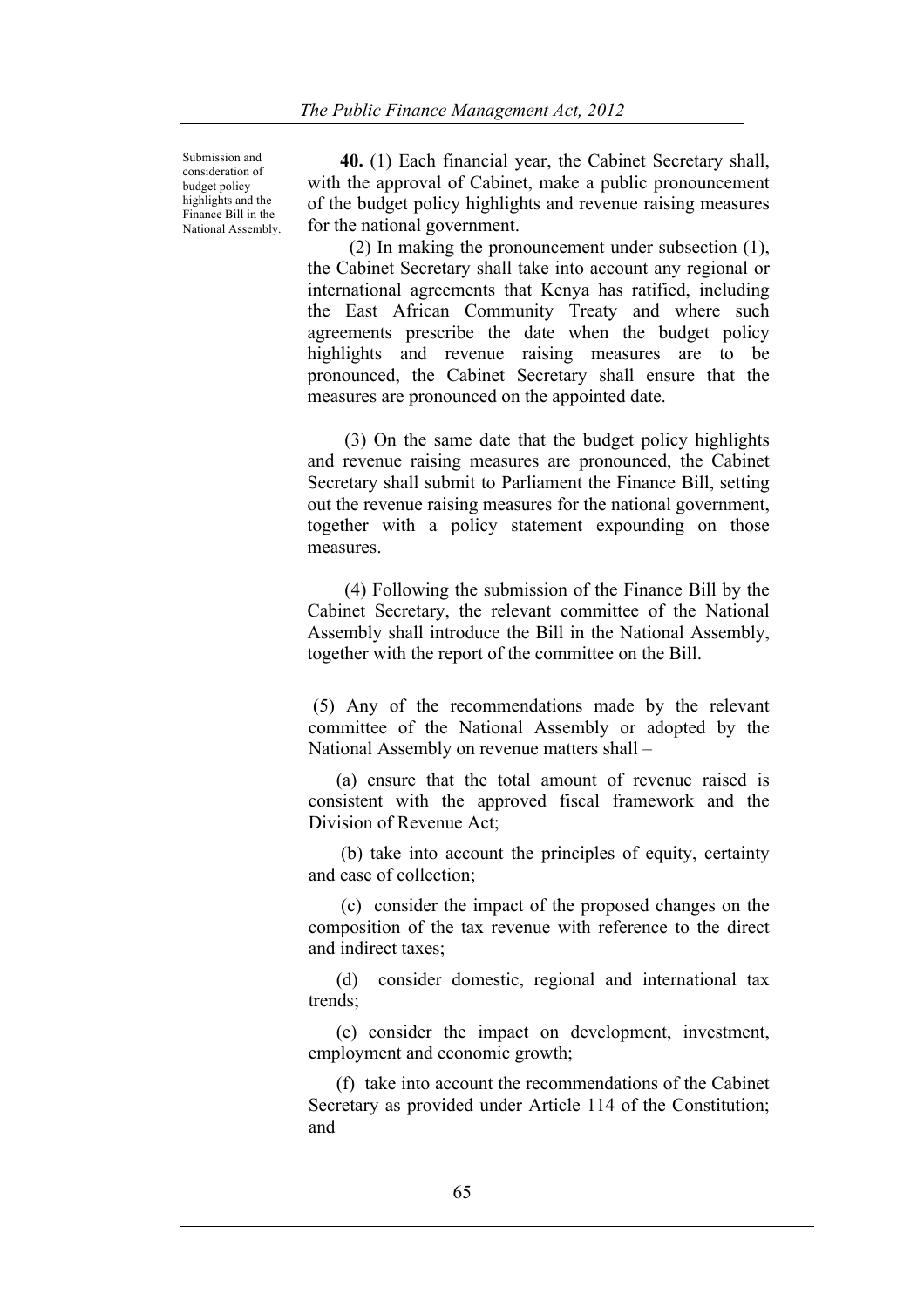(g) take into account the taxation and other tariff agreements and obligations that Kenya has ratified, including taxation and tariff agreements under the East African Community Treaty.

(6) The recommendations of the Cabinet Secretary in subsection (5) (f) shall be included in the report and tabled in the National Assembly.

**41.** Not later than ninety days after passing the Appropriation Bill, the National Assembly shall consider and approve the Finance Bill with or without amendments.

 **42.** Parliament shall consider the Division of Revenue and County Allocation of Revenue Bills not later than thirty days after the Bills have been introduced with a view to approving them, with or without amendments.

**43.** (1) An accounting officer may reallocate funds from the authorised use but may not reallocate funds where-

(a) the funds are appropriated for transfer to another government entity or person;

- (b) the funds are appropriated for capital expenditure except to defray other capital expenditure;
- (c) the reallocation of funds is from wages to nonwages expenditure; or
- (d) the transfer of funds may result in contravention of fiscal responsibility principles.

(2) An accounting officer for a national government entity, other than a state corporation, may reallocate funds between programs, or between Sub-Votes, in the budget for a financial year if—

- (a) there are provisions in the budget of a program or Sub-Vote which are unlikely to be utilised;
- (b) a request for the reallocation has been made to the National Treasury explaining the reasons for the reallocation and the National Treasury has approved the request; and
- (c) the total sum of all reallocations made to or from a program or Sub-Vote does not exceed ten percent of the total expenditure approved for that program or Sub-Vote for that financial year.

 (3)Regulations made under this Act may provide for the reallocation of funds within Sub-votes or programs.

Passing of the Finance Bill.

Consideration by Parliament of Division of Revenue and County Allocation of Revenue Bills.

Limited powers of accounting officer of national government entity to reallocate appropriate funds.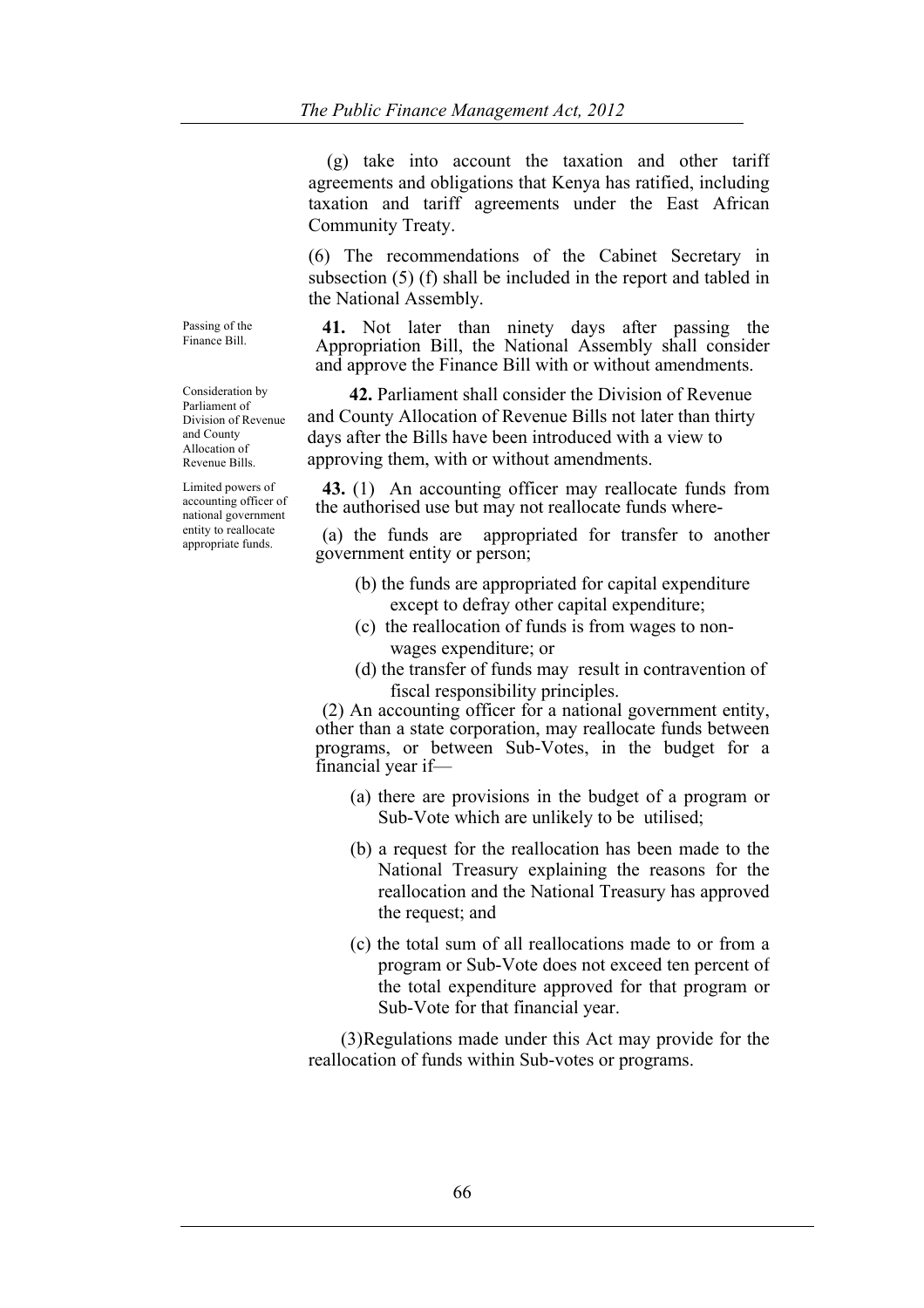National government to submit supplementary budget to Parliament.

Appropriations to lapse if unspent at the end of the financial year.

Overall responsibility of Cabinet Secretary.

**44.** (1) The national government shall submit to Parliament for approval, a supplementary budget in support of money spent under Article 223 of the Constitution.

 (2) After Parliament has approved spending under subsection (1), an Appropriation Bill shall be introduced for the appropriation of the money spent.

 (3) The supplementary budget shall include a statement showing how the additional expenditure relates to the fiscal responsibility principles and financial objectives.

**45.** (1) An appropriation that has not been spent at the end of the financial year for which it was appropriated shall lapse immediately at the end of that financial year.

 (2) Subject to any other legislation, where, at the end of a financial year, a national government entity is holding appropriated money that was withdrawn from the National Exchequer Account but has not been spent, it shall repay the unspent money into the National Exchequer Account and shall prepare and submit a statement of the same to the Controller of Budget.

*Responsibilities of the Cabinet Secretary and functions of the national government with respect to grants and loans*

**46.** (1) The Cabinet Secretary shall, in addition to his or her other functions under the Constitution, this Act and any other legislation—

(a) oversee the formulation of macro-economic and financial policies of the Government;

(b) by agreement, assist national government entities and county governments in building capacity for efficient, effective and transparent financial management;

(c) where applicable, support the efforts of national government entities and county governments to avert or resolve their financial problems.

 (2) Within twenty-one days after the end of each month, the Cabinet Secretary shall publish in the Gazette a statement of actual revenues collected by category and net exchequer issues by the National Treasury.

(3) In the performance of the duties and functions under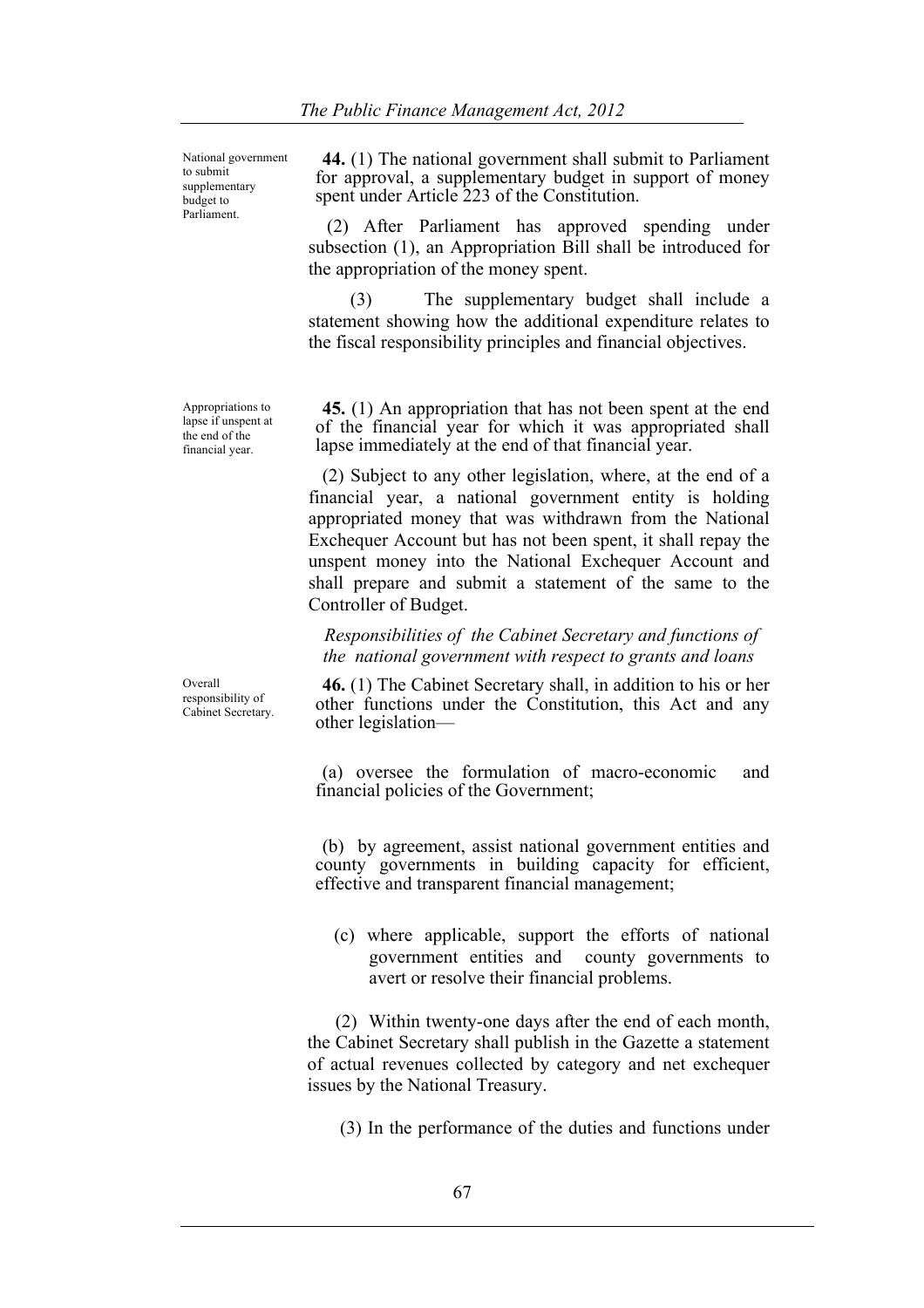this Act the Cabinet Secretary shall —

(a) seek views from county governments on the proposed macro-economic and financial policies using the macro-economic and financial policies using the Intergovernmental Budget and Economic Council established under this Act;

- (b) share with national government entities and county governments any findings that may assist national government entities and county governments in improving their financial management; and
- (c) upon detecting any emerging or impending financial problems in a national government entity or county government, immediately alert the national government entity or county government of the problem.
- **47.** (1) In this section and section  $48$  —

(a) "donation" means a gift or a contribution;

- (b) "grant" means financial or other assistance by a development partner which is not repayable and —
	- (i) under which public money is paid to or used by a grant recipient;
	- (ii) which is intended to finance or facilitate the development of projects or delivery of services or otherwise assist the grant recipient to achieve goals that are consistent with the policy objectives of the national government; and
	- (iii) under which the grant recipient is required to act in accordance with any terms or conditions specified in a grant agreement.
- (c) "grant recipient" means the national government or a national government entity authorised to control or spend money under this Act or an incorporated or unincorporated body not otherwise authorised to control or spend money under this Act;
- (d) "intended beneficiaries" means the people of Kenya

Conditions for receiving grants and donations by national government or its entities or third parties.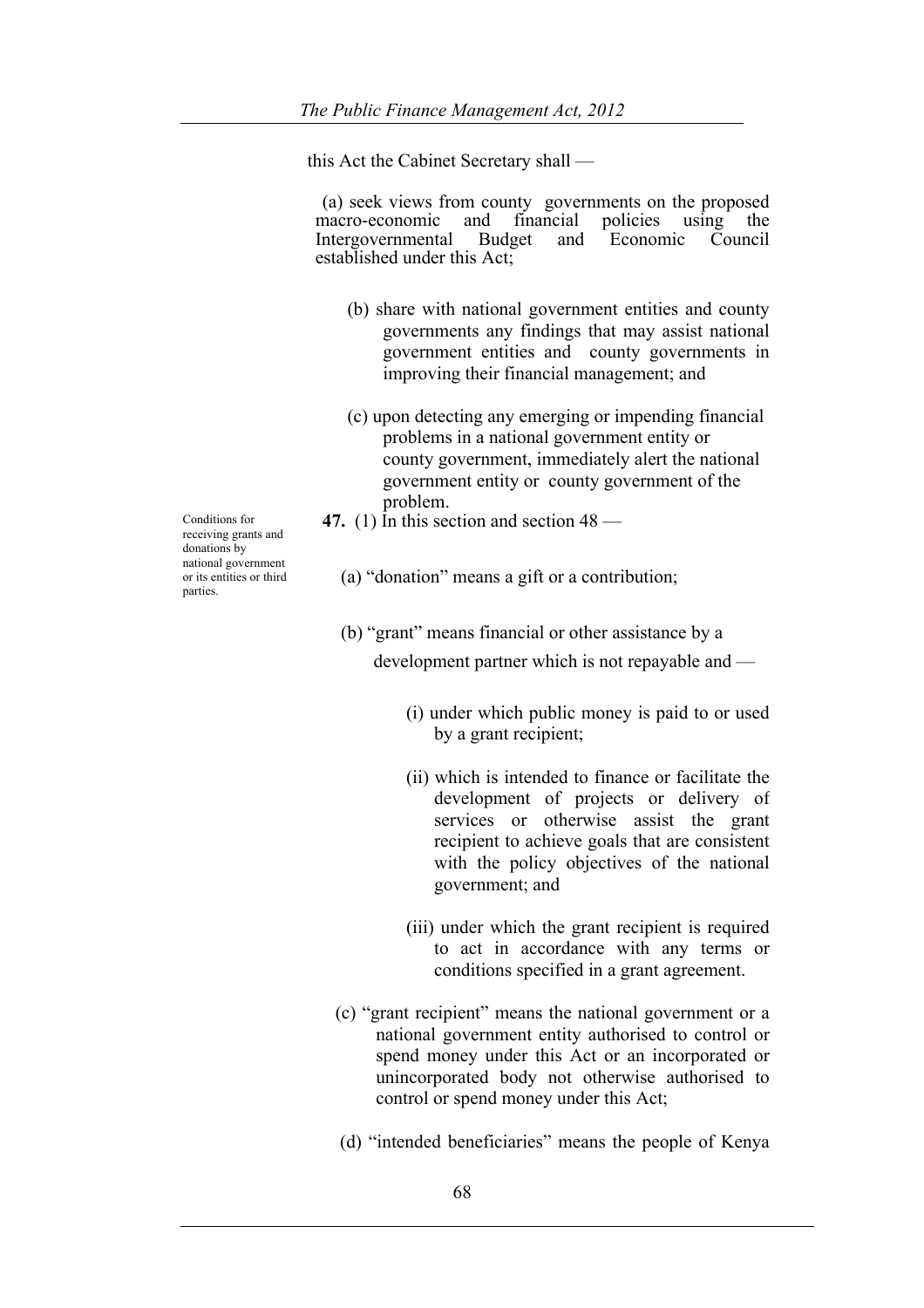whom the projects or public services financed by a grant are intended to benefit;

(e) "third party" means any other person other than a public officer.

 (2) Subsections (3) to (10) apply to the national government and a national government entity.

(3) The national government or a national government entity may receive a grant or donation from a development partner with the approval of the Cabinet Secretary and only as provided by this section.

(4) Funds received in the form of grants or donations shall only be spent in accordance with Articles 221 and 223 of the Constitution and this section.

(5) As soon as possible after receiving the grant or donation, the recipient shall notify the Cabinet Secretary of the receipt.

(6) If a project that is being financed by a grant or donation requires national government funding, the project may only be started when—

- (a) the required funding has been appropriated in accordance with this Act or is authorised by other legislation; or
- (b) the Cabinet Secretary has given a written authorisation for the project to start.

(7) The Cabinet Secretary shall inform Parliament of the authorisation given under subsection (6)(b) in accordance with Article 223 of the Constitution.

(8) The recipient of a grant or donation from a development partner shall record the amount or value of the grant or donation in its books of accounts.

(9) Subject to audit in terms of Article 229 (4) of the Constitution, the recipient of a grant or donation shall administer and account for the grant or donation by using –

(a) government financial accounting and auditing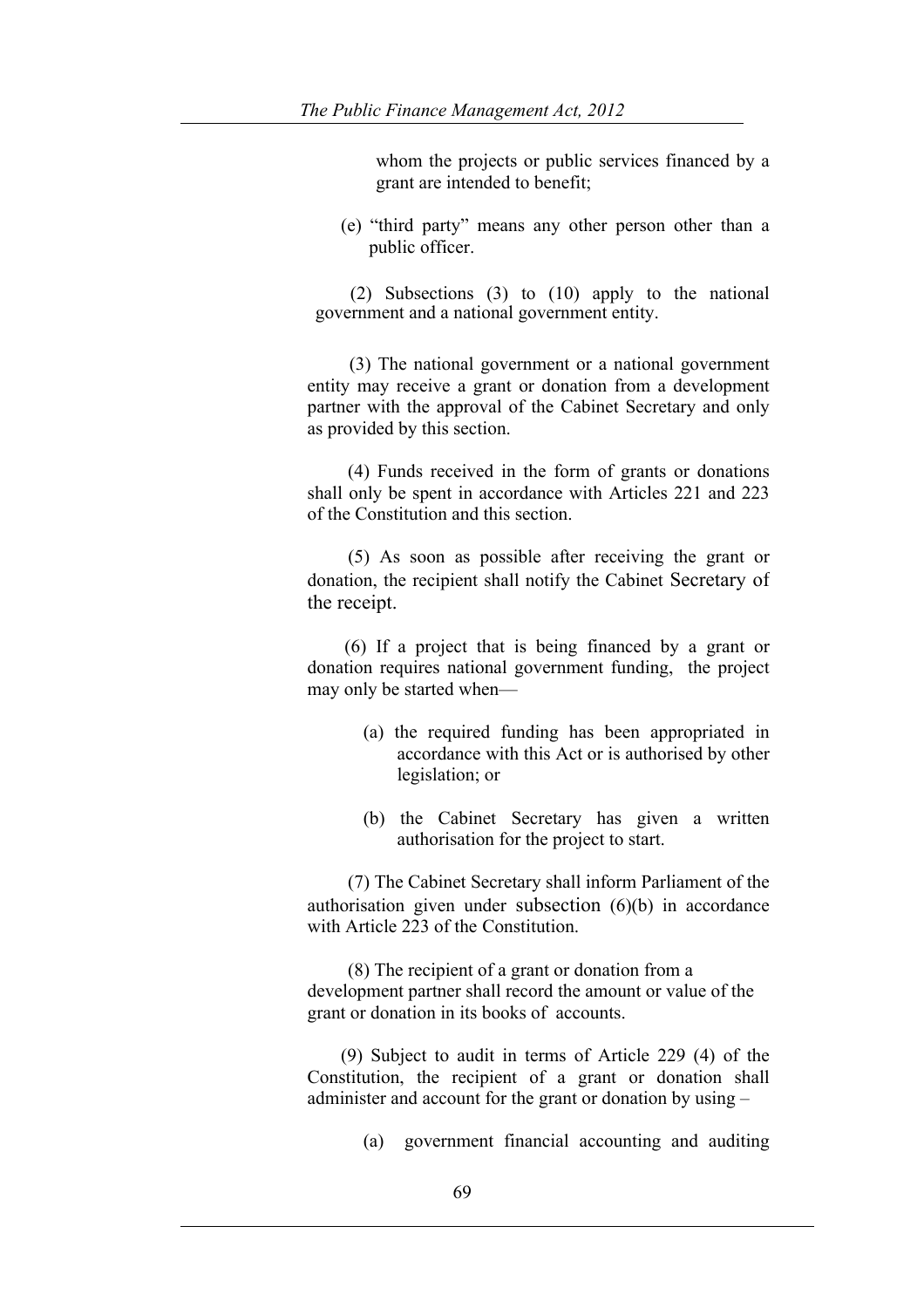|                                         | laws and, administrative procedures; or                                                                                                                                                                                                                       |
|-----------------------------------------|---------------------------------------------------------------------------------------------------------------------------------------------------------------------------------------------------------------------------------------------------------------|
|                                         | (b) any financial accounting rules and procedures for<br>money specified in the agreement between the<br>recipient and the development partner.                                                                                                               |
|                                         | (10) The Cabinet Secretary may in addition to the audit<br>under subsection (9), permit a donor of a grant to audit such<br>funds on the basis of its own financial accounting rules.                                                                         |
| Regulations on grant<br>administration. | <b>48.</b> (1) Regulations approved by Parliament shall provide<br>for the administration, control and management of grants,<br>including—                                                                                                                    |
|                                         | (a) procedures to ensure that grants are spent on the<br>basis of the integrated national development<br>plan;                                                                                                                                                |
|                                         | (b) procedures for the allocation and disbursement of<br>the grants;                                                                                                                                                                                          |
|                                         | (c)<br>requiring that grants be used only to finance<br>programmes within the integrated development<br>plan;                                                                                                                                                 |
|                                         | (d) the publication of transparent criteria for the<br>allocation of grants;                                                                                                                                                                                  |
|                                         | (e) requiring specific terms and conditions in<br>agreements to which grant recipients are<br>subjected;                                                                                                                                                      |
|                                         | (f) procedures for the budgeting, financial<br>management, accounting and reporting of grants<br>by grants recipients;                                                                                                                                        |
|                                         | (g) procedures under which a third party may be<br>authorised to receive, control or pay public<br>money as a grant; and                                                                                                                                      |
|                                         | (h) measures to ensure that a third party authorised to<br>receive, control or pay public money as a grant,<br>or responsible for any other aspect of<br>administration of a grant, is subject to the same<br>obligations as a public officer under this Act. |
|                                         | (2) Regulations under subsection (1) shall include                                                                                                                                                                                                            |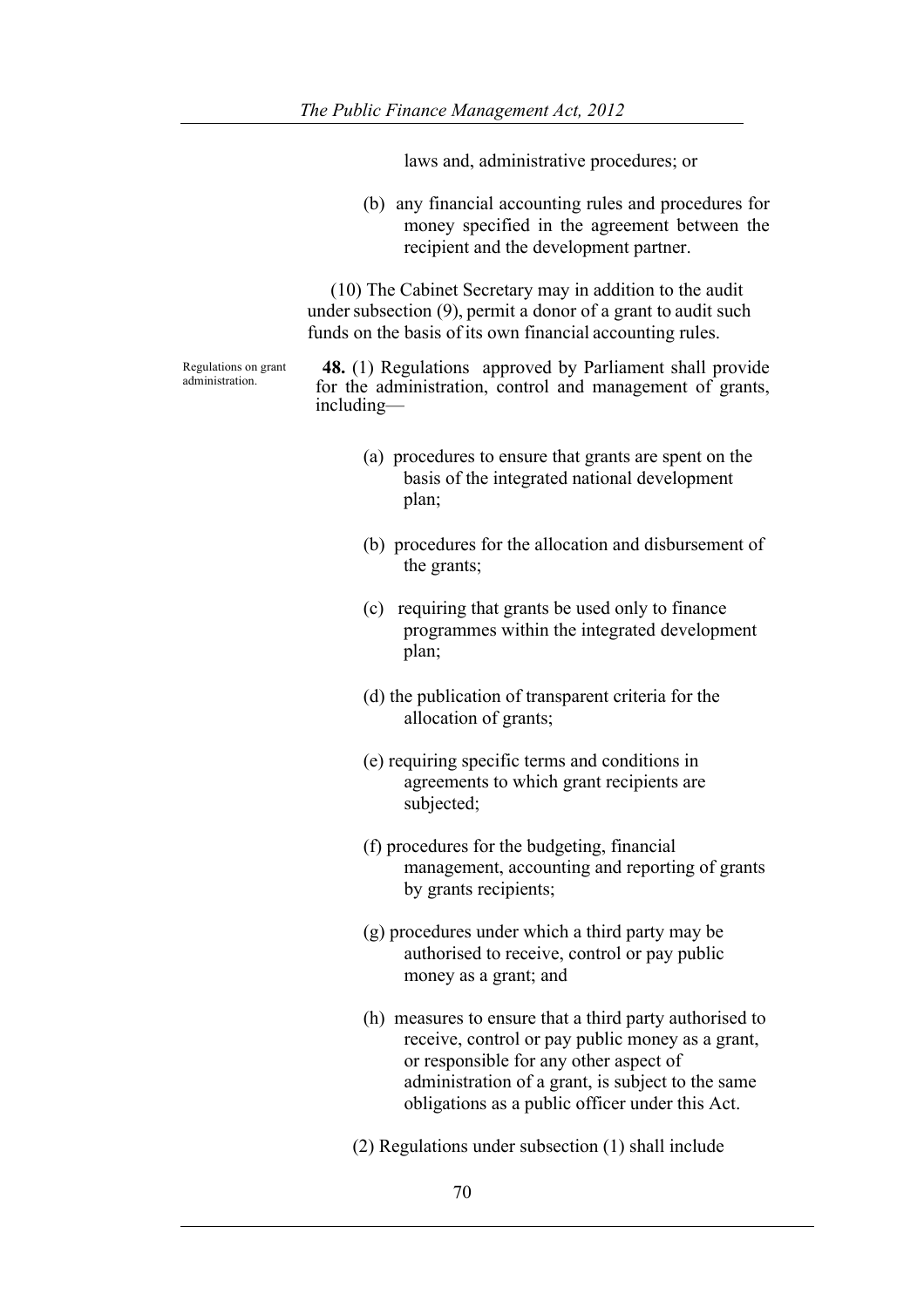measures to ensure public disclosure, accountability and participation in relation to the grants, including**—**

- (a) timely public disclosure to intended beneficiaries of the allocation and disbursement of grants to grant recipients;
- (b) timely public disclosure by grant recipients to intended beneficiaries of expenditure and performance achieved in relation to the grant;
- (c) measures to facilitate intended beneficiaries to participate in the design and management of projects or public services financed by the grant;
- (d) measures allowing intended beneficiaries to report instances of non-compliance with the regulations or grant agreement;
- (e) sanctions to be imposed on grant recipients for non-compliance with grant conditions by any grant recipient; and
- (f) obligations of a public officer or third party authorised to receive, control or pay public money as grants.

 (3) A third party shall not receive, have custody of, or pay public money otherwise than in accordance with an authorisation given in accordance with regulations made under subsection (1).

(4) A third party who contravenes provision under subsection (3), commits an offence and is liable on conviction to a term of imprisonment not exceeding two years or to a fine not exceeding one million shillings, or to both and shall make good the loss arising from the use of public funds contrary to law.

Authority for borrowing by the national government.

**49.** (1) Subject to provisions of this Act, the Cabinet Secretary may, on behalf of the national government, raise a loan only if the loan and the terms and conditions for the loan are set out in writing and in accordance with—

- (a) the fiscal responsibility principles and the financial objectives set out in the most recent Budget Policy Statement; and
- (b) the debt management strategy of the national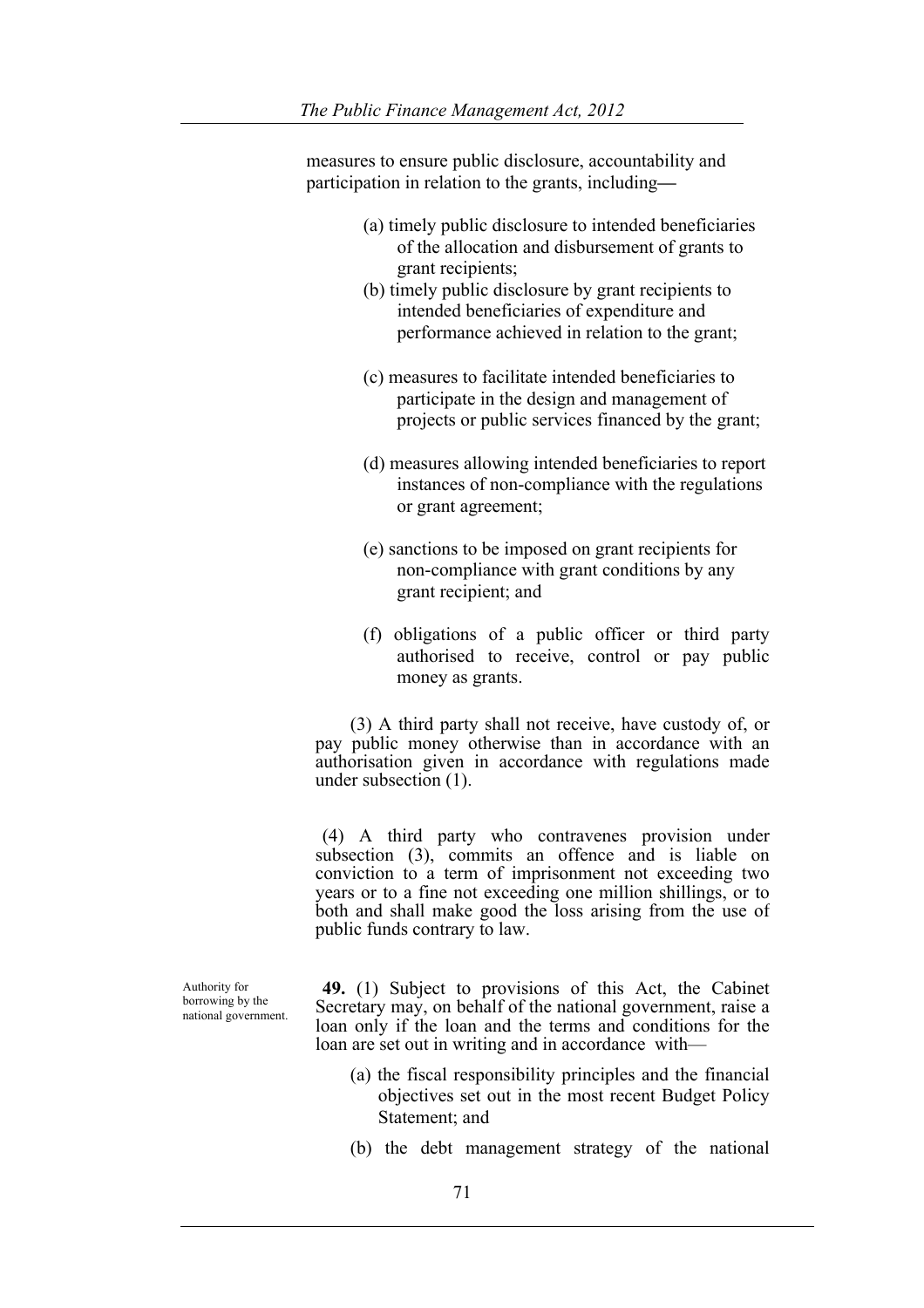government over the medium term.

 (2) A loan may be raised either within Kenya or from outside Kenya.

Obligations and restrictions on national government guaranteeing and borrowing.

**50.**(1) In guaranteeing and borrowing money, the national government shall ensure that its financing needs and payment obligations are met at the lowest possible cost in the market which is consistent with a prudent degree of risk, while ensuring that the overall level of public debt is sustainable.

 (2) The national government may borrow money in accordance with this Act or any other legislation and shall not exceed a limit set by Parliament.

 (3) The national government may borrow money only for the budget as approved by Parliament and the allocations for loans approved by Parliament.

 (4) The guarantee of debt shall be done in terms of criteria agreed with the Intergovernmental Budget and Economic Council and prescribed in regulations approved by Parliament.

 (5) Parliament shall provide for thresholds for the borrowing entitlements of the national government and county governments and their entities.

 (6) A public debt incurred by the national government is a charge on the Consolidated Fund, unless the Cabinet Secretary determines, by regulations approved by Parliament, that all or part of the public debt is a charge on another public fund established by the national government or any of its entities.

 (7) The Cabinet Secretary shall ensure that the proceeds of any loan raised under this Act are paid into the Consolidated Fund or into any other public fund established by the national government or any of its entities as Cabinet Secretary may determine in accordance with regulations approved by Parliament.

 (8) The Cabinet Secretary may, by regulations approved by Parliament, establish such sinking fund or funds for the redemption of loans raised under this Act by the national government.

 (9) The Cabinet Secretary may, subject to Article 227 of the Constitution and in accordance with national legislation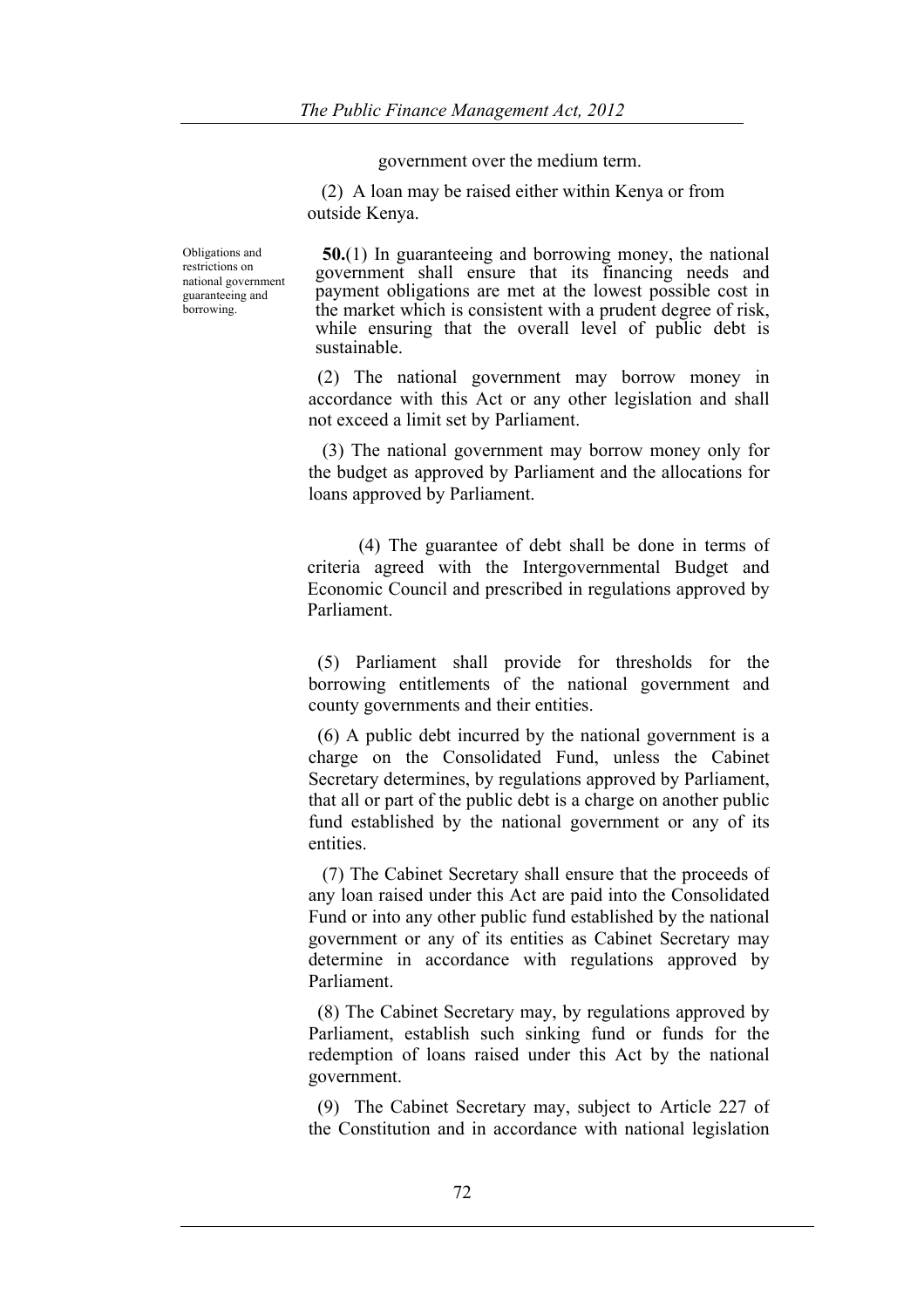on Public Procurement and Asset Disposal—

- (a) appoint advisers, agents and underwriters for the purpose of raising loans and issuing, managing or redeeming national government securities; and
- (b) enter into agreements with the advisers, agents and underwriters appointed under paragraph (a) on the role to be undertaken by them and the remuneration to be paid to them.

(10) Any expenses incurred in connection with borrowing by the national government or the issue of national government securities is a charge—

- (a) on the Consolidated Fund; or
- (b) on such other public fund established by the national government or any of its entities as the Cabinet Secretary may determine by regulations approved by Parliament.

 (11) The costs, interests and principal payments made by the national government concerning loans to each level of government shall be passed on by the national government to the relevant level of government.

(12) A copy of the details of the expenses and costs referred to under subsection (10) and (11) shall be submitted to the Controller of Budget and to Parliament, at the end of each quarter.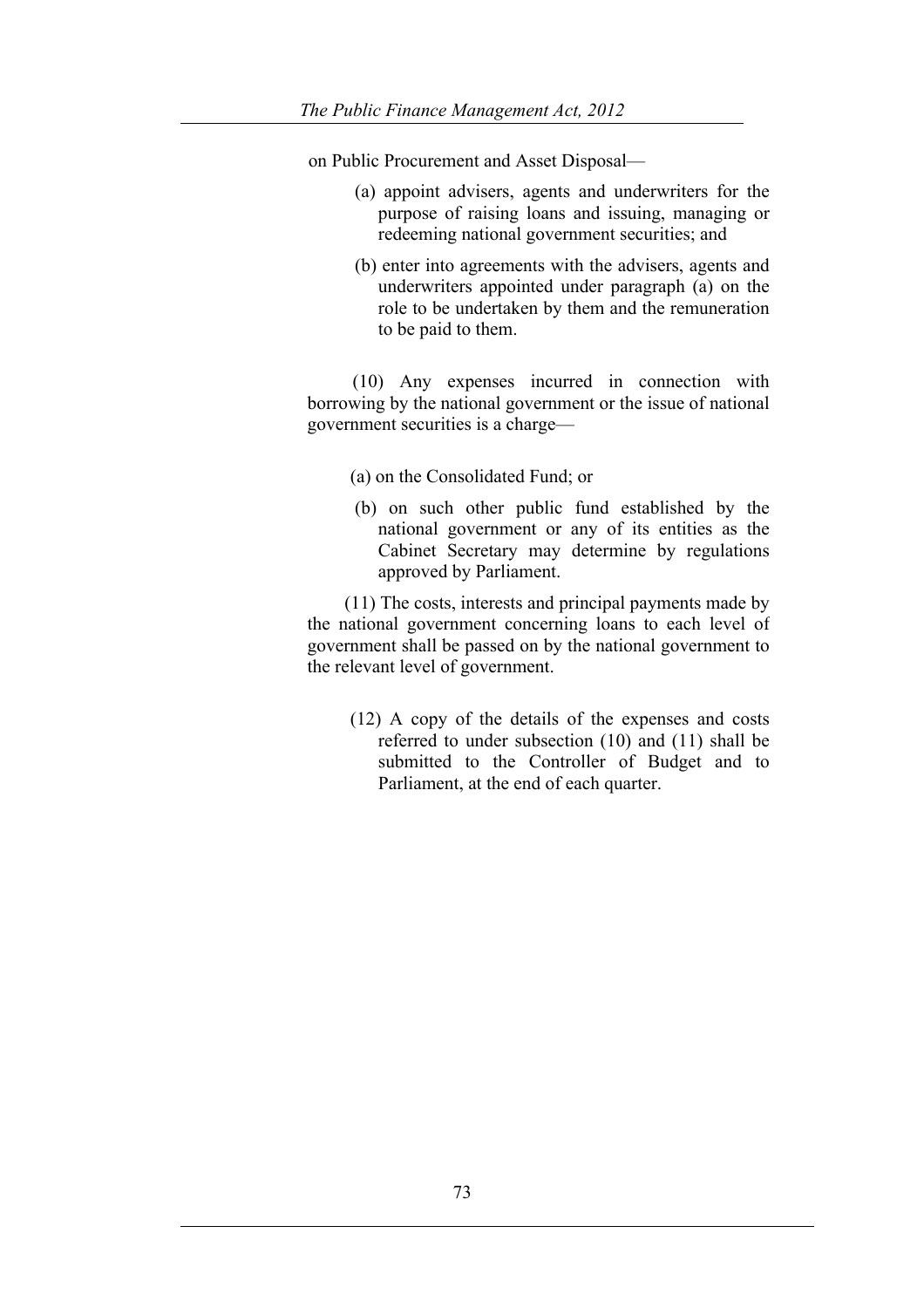Borrowing by national government entities.

**51.** (1) A national government entity may borrow in accordance with this Act or any other Act of Parliament.

(2) A national government entity shall obtain the approval of the Cabinet Secretary for its intended program of borrowing, refinancing and repayment of loans —

- (a) over the medium term; and
- (b) for the forthcoming financial year, prior to the beginning of that financial year.

 (3) A national government entity shall also obtain the approval of the Cabinet Secretary before making any changes to its program of borrowing, refinancing and repayment during a financial year.

 (4) The national government is not liable to contribute towards payment of any debt or liability of a national government entity, unless the national government has guaranteed the debt or liability.

Persons authorized to execute loan documents at national government.

**52.** (1) The Cabinet Secretary or any person designated by the Cabinet Secretary in writing is authorised to execute loan documents for borrowing by the national government.

 (2) Despite the provisions of subsection (1), the following persons are authorised to execute loan documents for borrowing by a National government entity—

(a) the accounting officer responsible for the entity; or

(b) any other specified officer authorised by legislation to execute such documents on behalf of the entity.

Issuance of securities by national government.

**53.** (1) The national government may issue national government securities, whether for money that it has borrowed or for any other purpose, only in circumstances expressly authorised by this Act.

 (2) The Cabinet Secretary may issue national government securities on behalf of the national government for money borrowed by the national government in accordance with criteria prescribed by regulations approved by Parliament for the purpose of this subsection.

(3) Any national government securities issued by the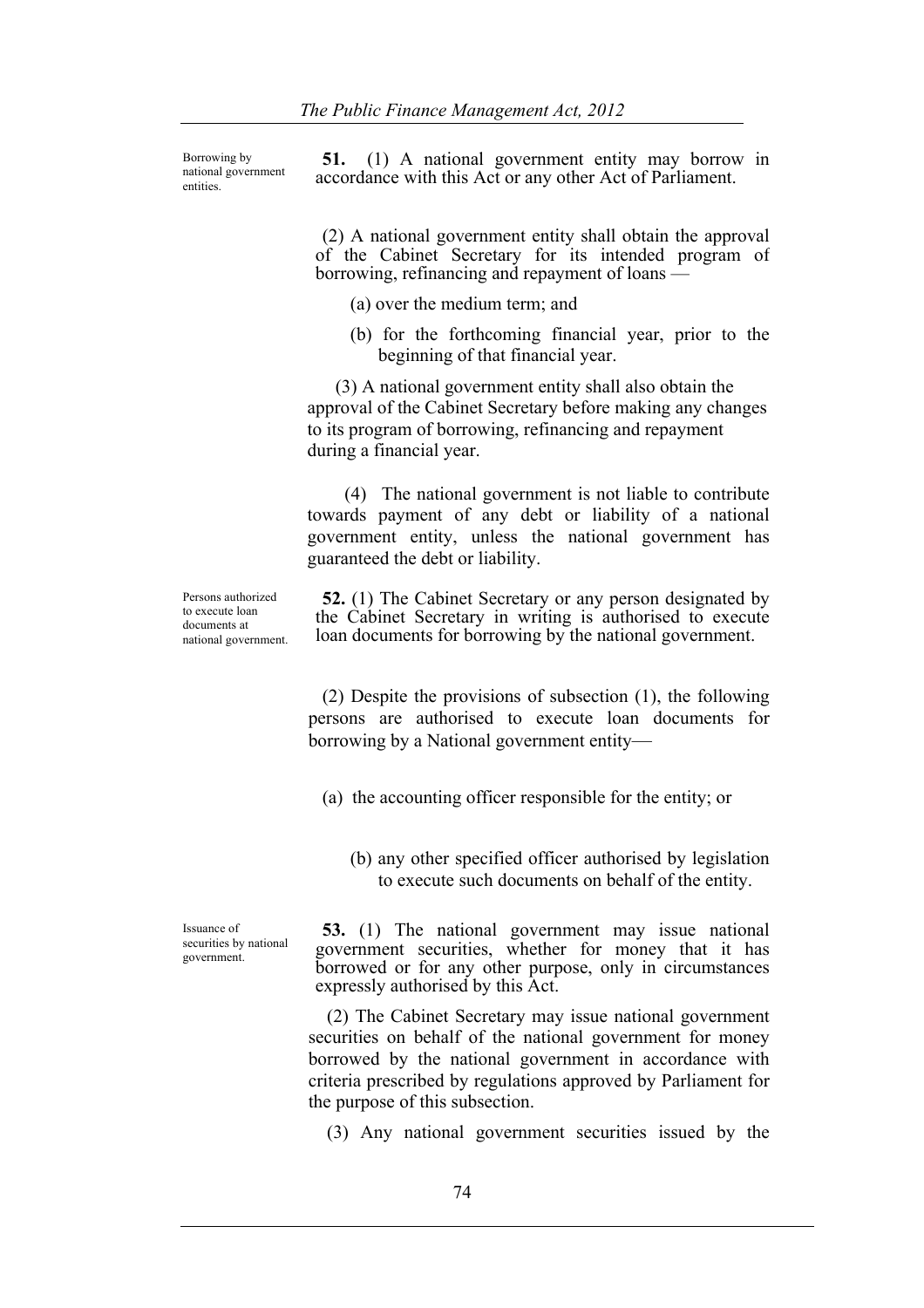Cabinet Secretary under this section shall be within the borrowing limits set out by the National Assembly under section 50(2).

 (4) The authority of the Cabinet Secretary to borrow money includes the authority to borrow money by issuing national government securities.

 (5) National government securities may be issued in one or more series and in accordance with prescribed regulations.

 (6) An agreement to obtain a loan by a national government entity may be amended from time to time and where the amendment results in further indebtedness or prejudice to the entity that borrowed, the amendment shall be approved by Parliament.

 (7) The Cabinet Secretary shall ensure that every national government security issued under this section is given in the name of the Republic of Kenya.

 (8) A national government security may be executed on behalf of the national government only by—

- (a) the Cabinet Secretary;
- (b) a delegate appointed by the Cabinet Secretary; or
- (c) a borrowing agent appointed for the purposes of this Act.

 (9) For the purposes of subsection (8), it shall be sufficient if the signature of a person who is required to execute a national government security under this section is reproduced on the security.

 (10) The Cabinet Secretary may authorise in writing the issue of a duplicate national government security to replace a national government security that is lost, damaged, or destroyed, but only if the Cabinet Secretary is satisfied that the loss, damage or destruction has occurred.

(11) Subject to any other legislation, secondary trading of national government securities shall be carried out only in such manner as may be prescribed by regulations made for that purpose and for purposes of this subsection "secondary trading" means any activity leading to a change in the ownership of a national government security before its redemption date.

(12) Nothing provided in this section shall prevent,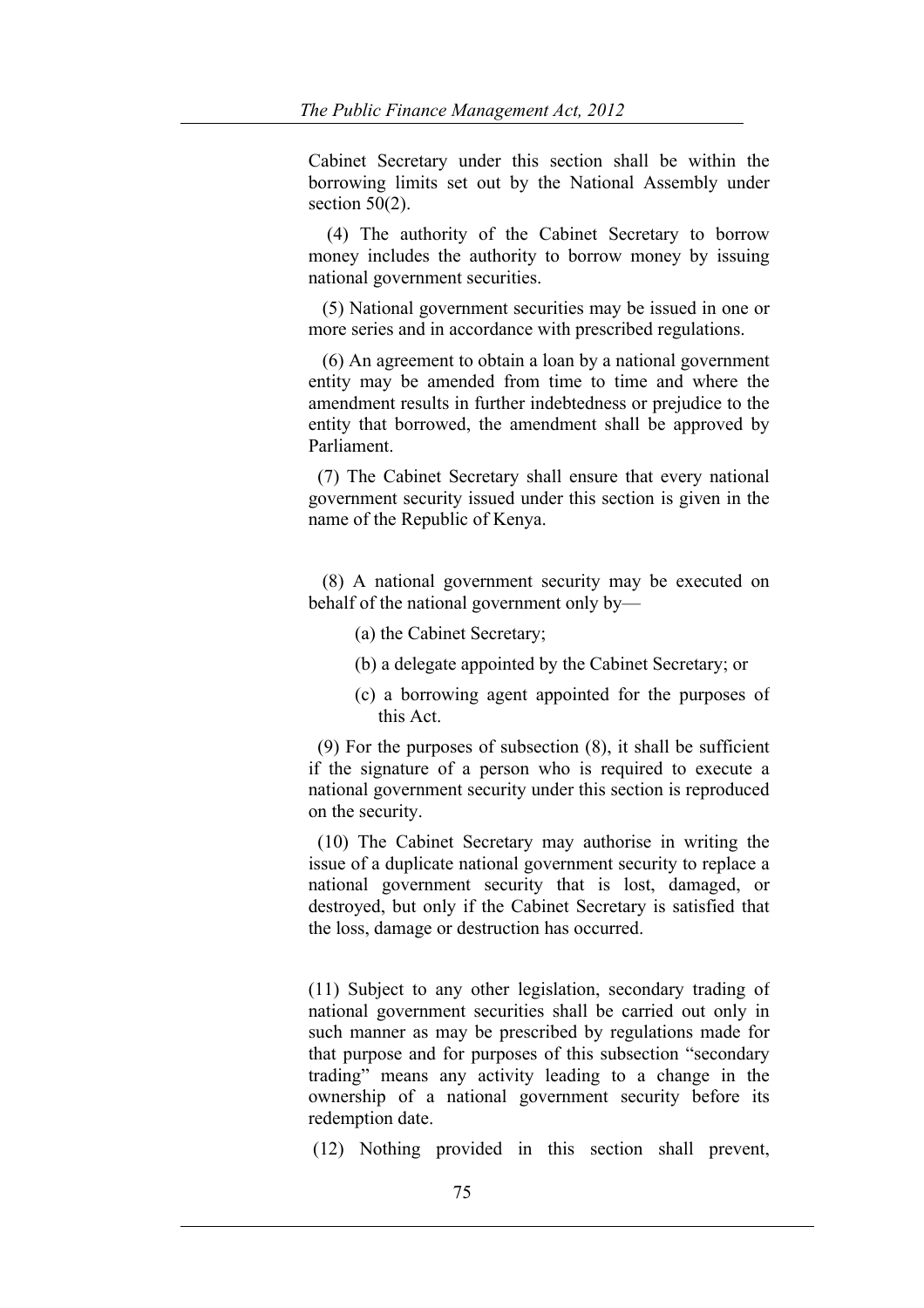government securities to be issued and exist in electronic form as a debt entry.

(13) If the proceeds of a national government security have not been collected by, or cannot be paid to, the holder of the security because the whereabouts of the holder or, if the holder has died, the whereabouts of the holder's personal representatives, are unknown, the Cabinet Secretary shall arrange for the National Treasury to credit the amount of money due to the holder to an interest free account for the holder's benefit.

 (14) If, after six years from the redemption date of a national government security, the proceeds of the security have not been collected by, or paid to, the holder or the holder's personal representatives, the Cabinet Secretary shall return the uncollected amount to the National Exchequer Account to form part of the Consolidated Fund in accordance with regulations.

(15) The right of any person who has a legitimate claim to the proceeds of a security is not affected by the payment of the proceeds into the Consolidated Fund.

(16) The Cabinet Secretary shall publish and publicise annually all payments made in terms of subsection (13).

**54.** Duty is not chargeable under the Stamp Duty Act for the issue of a national government security.

**55.** (1) There is established an office of the Registrar of the National Government Securities which shall be an office under the Public Debt Management Office.

 (2) The office of Registrar of the National Government Securities shall be headed by the Registrar who shall be competitively recruited and appointed by the Cabinet Secretary.

 (3) The Registrar shall establish and maintain a register, to be known as the Register of the National Government Securities in which shall be recorded details of all securities issued by or on behalf of the national government.

 (4) Securities issued by or on behalf of the national government shall be published and publicised.

 (5) An entry in the Register relating to a national government security is evidence of the ownership of the security, unless the contrary is proved.

Exemption from stamp duty. Cap. 480. Establishment of the office of Registrar of national government securities.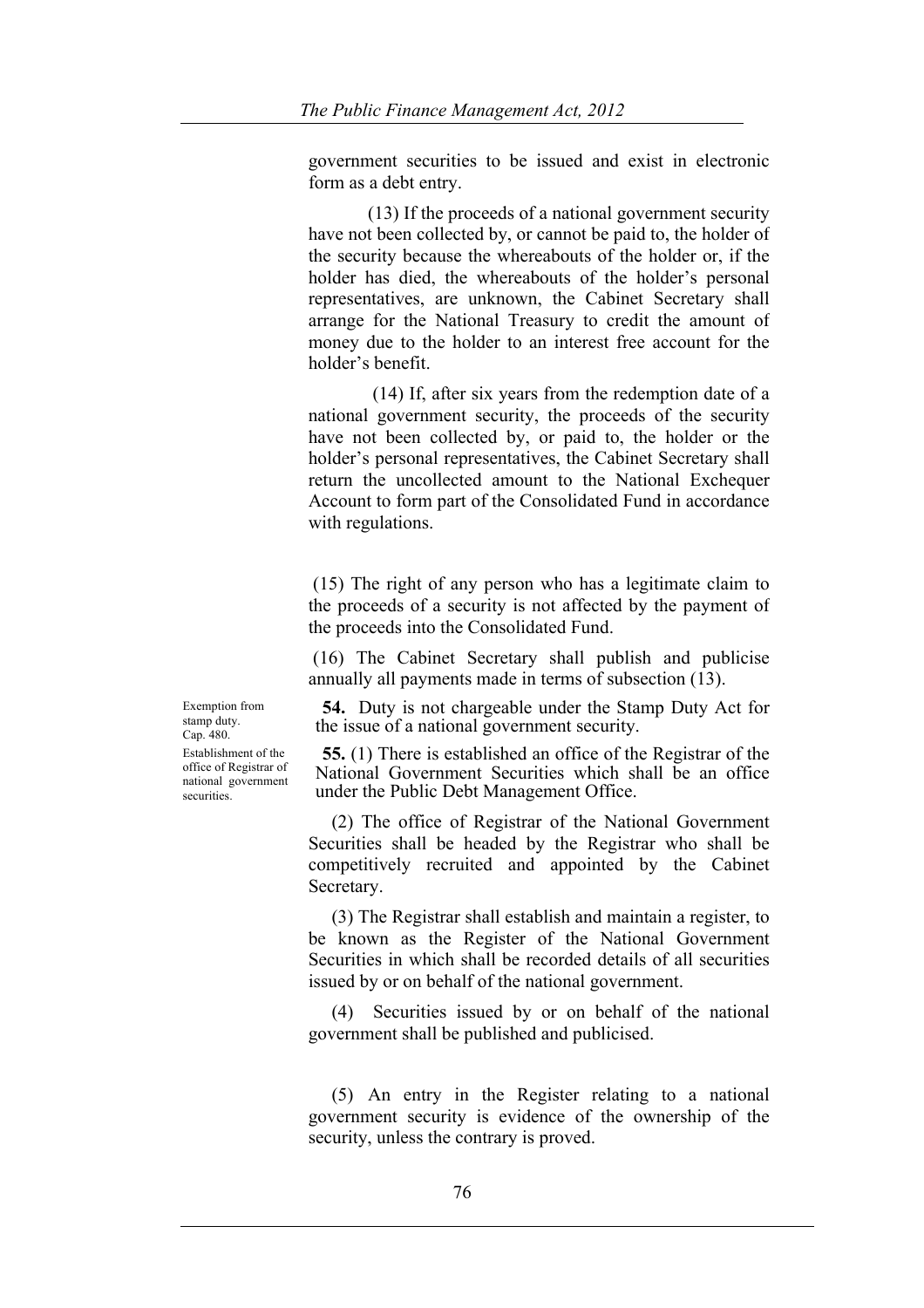(6)The holder of a national government security recorded in the Register may, in writing, request the Registrar to amend the entry relating to the security.

 (7) If a request under subsection (6) is in accordance with guidelines given by the Cabinet Secretary for the purposes of this subsection, the Registrar shall, in accordance with the request, amend the entry in the Register relating to the security.

 (8) The Registrar shall provide the holder of a national government security with a consolidated statement in writing, showing all entries in the register relating to the security—

(a) as soon as practicable after the security is issued;

- (b) at least once during each year the security is held; and
- (c) immediately after the security is redeemed.

 (9) On receiving a written request from the holder of a national government security, the Registrar shall provide the holder with a statement showing all entries in the Register relating to the security.

 **56.**(1) The national government may enter into derivative transactions, either directly or indirectly through an intermediary, but only within the framework and limits of the Budget Policy Statement and in a manner prescribed by regulations.

 (2) The Cabinet Secretary may, on behalf of the national government, in exceptional circumstances enter into a derivative transaction if it appears to that Cabinet Secretary to be in the public interest to do so and the transaction does not result in commitment that is beyond what is contained in the Budget Policy Statement.

 (3)The Cabinet Secretary may enter into a derivative transaction on such terms and conditions, within the scope prescribed by the regulations approved by the National Assembly.

(4) Money required to be paid by the national government

Power of national government to enter into derivative transactions.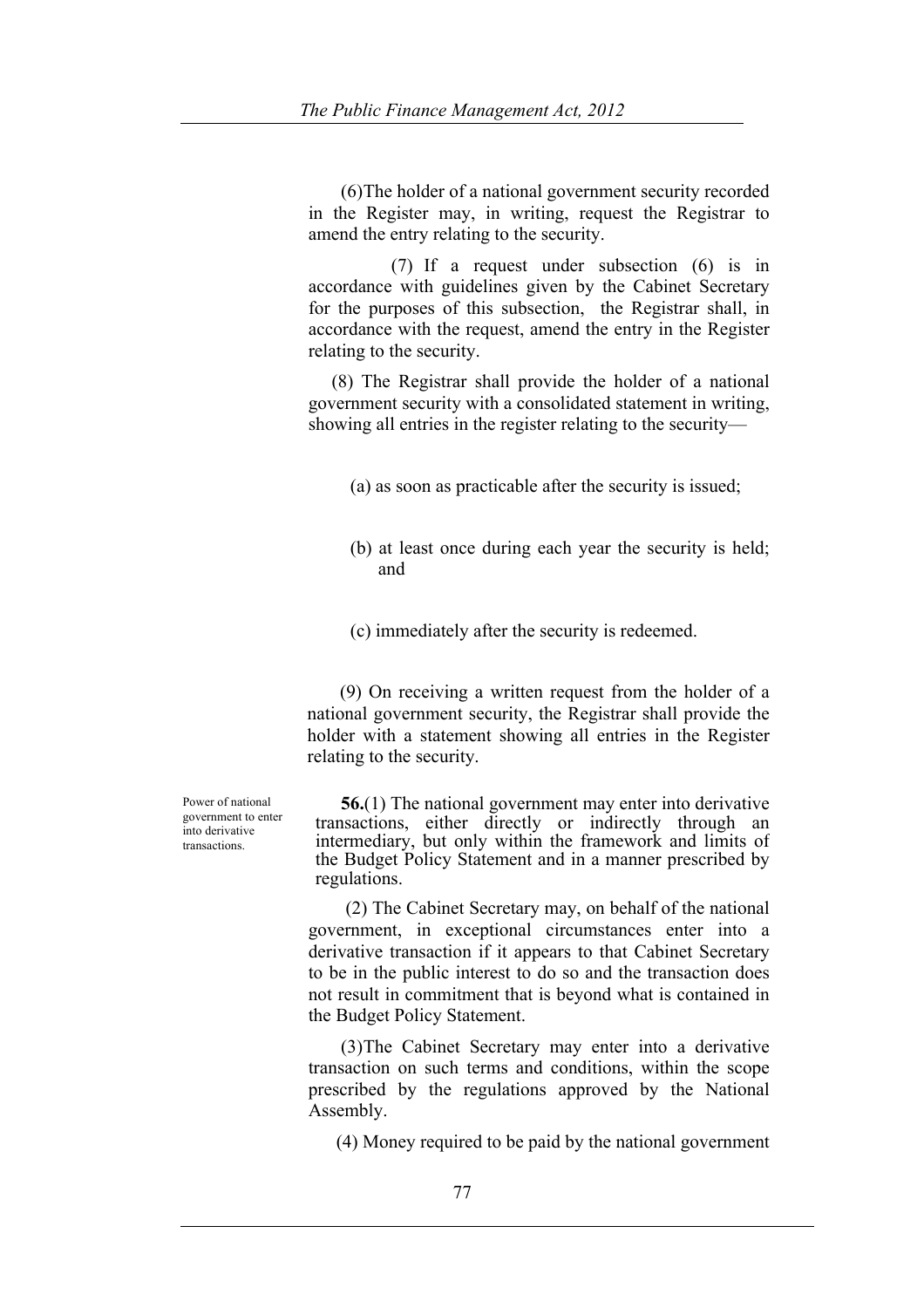under a derivative transaction entered into under this section shall be a charge—

- (a) on the Consolidated Fund; or
- (b) on some other public fund established for the purpose of making such payments, if the Cabinet Secretary determines so.

 (5) Any expense incurred in connection with a derivative transaction entered into by the national government or by the Cabinet Secretary on behalf of the national government shall be a charge on the Consolidated Fund and no further appropriation than this section shall be required.

 (6) Derivative transactions entered into in terms of this section shall be published and publicised.

Power of national government to lend money.

 **57.** (1) The national government is authorised to lend money but only in accordance with terms and conditions prescribed by the regulations approved by Parliament.

 (2)A national government entity may lend money only if authorised to do so by an Act of Parliament and in accordance with terms and conditions prescribed in regulations.

 (3) The Cabinet Secretary may, in relation to any money lent by the national government under this section—

- (a) accept money payable under the loan in any currency considered appropriate by the Cabinet Secretary in consultation with the Central Bank of Kenya; and
- (b) agree at any time to revise upwards any security given in respect of that loan.

(4) Money loaned under this section is payable only—

- (a) from an appropriation for development expenditure; or
- (b) from some other authority approved by Parliament for the purpose for which the loan is made.

 (5) The Cabinet Secretary shall ensure that a security given in respect of a loan under this section is given in the name of the national government.

 (6) The Cabinet Secretary may, on behalf of the national government, carry out any of the responsibilities and exercise any of the powers of the national government with respect to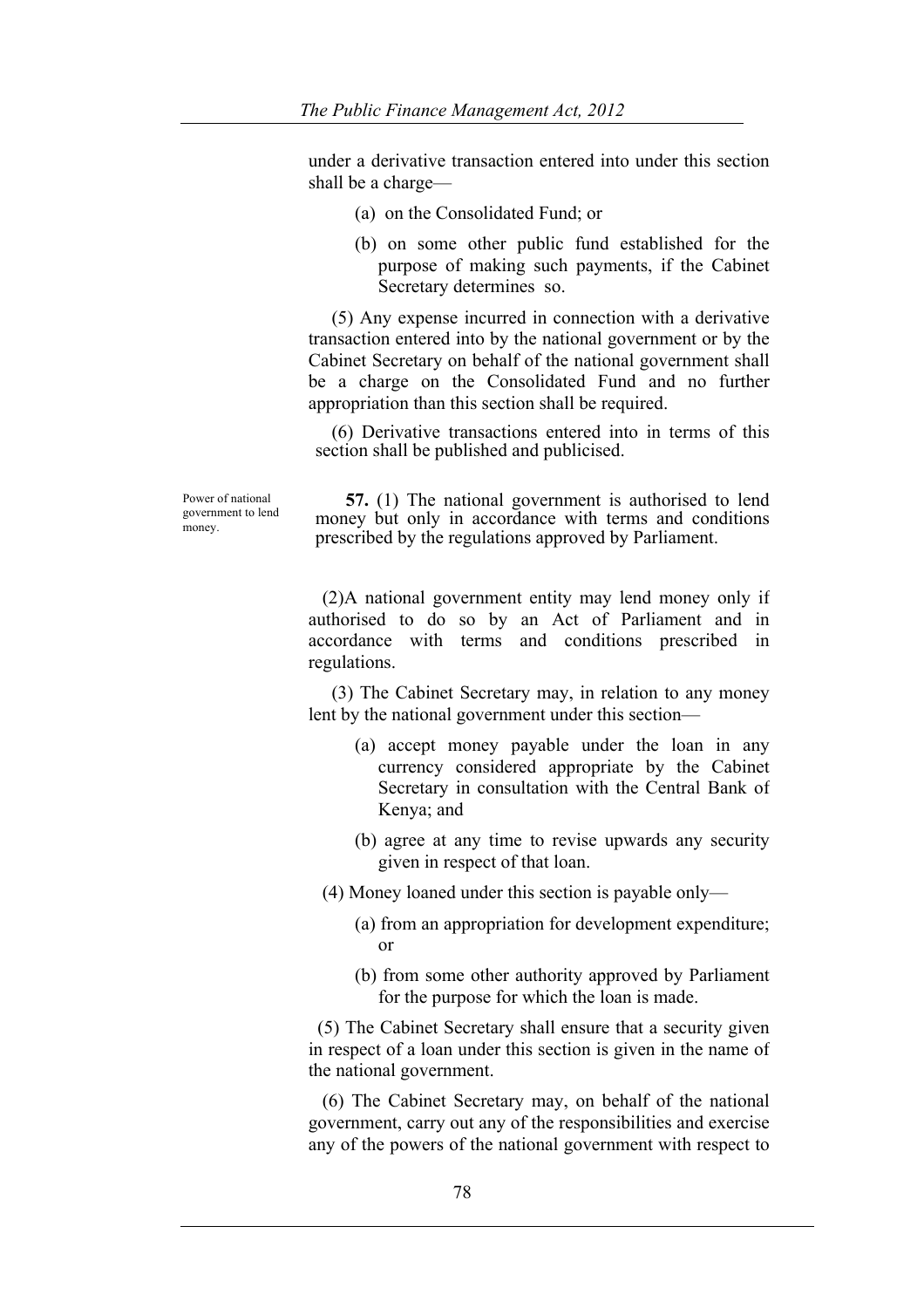securing a loan granted by the national government.

Power of Cabinet Secretary to guarantee loans.

**58.** (1) Subject to subsection (2), the Cabinet Secretary may guarantee a loan of a county government or any other borrower on behalf of the national government and that loan shall be approved by Parliament.

 (2) The Cabinet Secretary shall not guarantee a loan under subsection (1) unless—

(a) the loan is for a capital project;

(b) the borrower is capable of repaying the loan, and paying any interest or other amount payable in respect of it;

(c) in the case of a private borrower, there is sufficient security for the loan;

(d) the financial position of the borrower over the medium term is likely to be satisfactory;

(e) the terms of the guarantee comply with the fiscal responsibility principles and financial objectives of the national government;

(f) where Parliament has passed a resolution setting a limit for the purposes of this section—

(i) the amount guaranteed does not exceed that limit; or

 (ii) if it exceeds that limit, the draft guarantee document has been approved by resolution of both Houses of Parliament;

(g) the Cabinet Secretary takes into account the equity between the national government's interests and the county government's interests so as to ensure fairness;

(h) the borrower complies with any conditions imposed by the Cabinet Secretary in accordance with the regulations;

(i) the Cabinet Secretary has taken into account the recommendation of the Intergovernmental Budget and Economic Council in respect of any guarantee to a county government; and

(j) the loan is made in accordance with provisions of this Act and any regulations made thereunder.

 (3) Parliament may approve a draft loan guarantee document as provided by subsection (2)(f)(ii) only if satisfied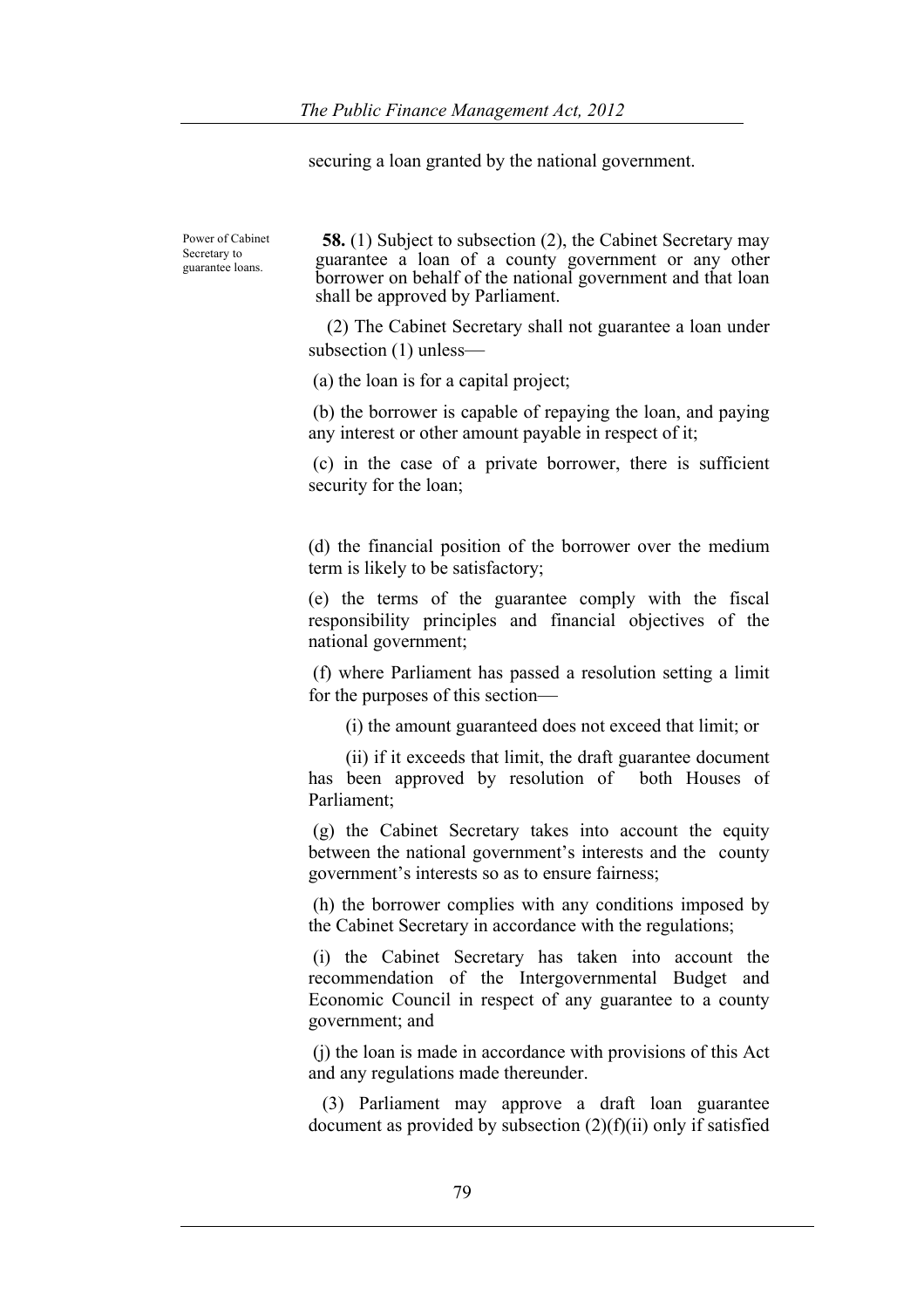that—

(a) the guarantee is in the public interest**;**

(b) the borrower's financial position is strong enough to enable the borrower to repay the loan proposed to be guaranteed and to pay interest or other amounts payable in respect of the loan; and

(c) the loan is geared towards stimulating economic growth in a county government.

 (4) To enable Parliament to decide whether or not to approve a draft loan guarantee document as provided by subsection (3), the Cabinet Secretary shall prepare and submit to each of the House of Parliament a paper that-

(a) gives details of the loan that is proposed to be guaranteed, including the amount of the loan, the terms of repayment, and the details of the interest or any other amount payable under the loan;

(b) specifies the national government's total contingent liability under guarantees given under this section; and

(c) specifies any other information that the Cabinet Secretary considers relevant.

**59.** Not later than fourteen days after the guarantee is entered into, the Cabinet Secretary shall submit to Parliament and publish a statement—

(a) stating that a guarantee is entered into; and

(b) containing details of—

 (i) the guarantee, including the name and other particulars of the borrower whose loan is guaranteed;

(ii) the duration and nature of the guarantee;

(iii) a risk assessment in respect of the guarantee; and

 (iv) any other information prescribed by regulations for the purposes of this subsection.

 **60.** (1) Subject to subsection (2), money payable on a guarantee is a charge on, and is payable out of, the Consolidated Fund without further appropriation than this section.

(2) Money payable on a guarantee shall be paid only if the payment has been authorised by the Controller of Budget.

 (3) Where money is paid out of the Consolidated Fund on a guarantee, the Cabinet Secretary shall submit a report to

Cabinet Secretary to submit a statement on loan guarantee to Parliament.

Money payable in respect of a guarantee to be a charge on the Consolidated Fund.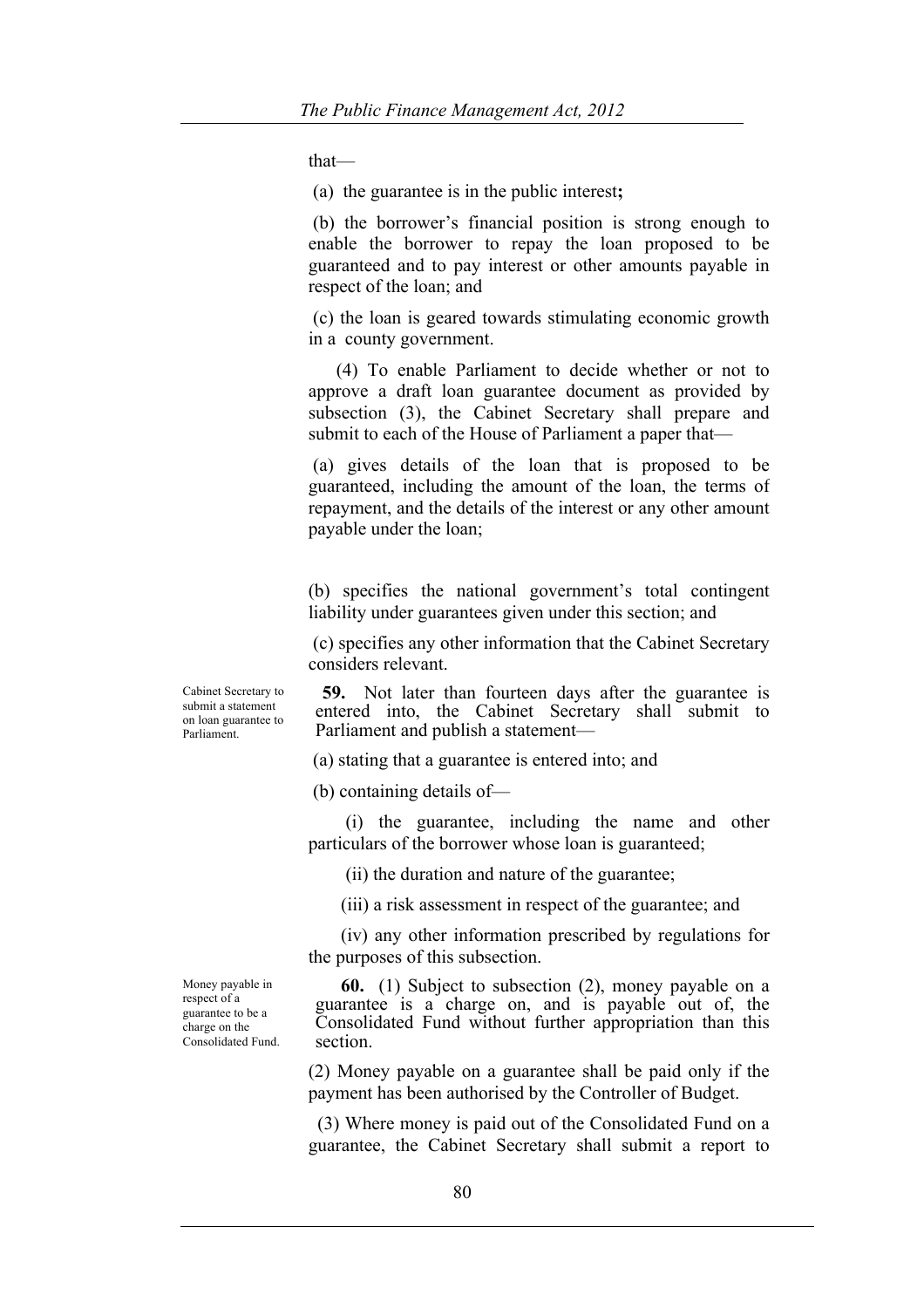Parliament giving details of the payment.

 (4) The Cabinet Secretary shall include in the report made under subsection (3)—

- (a) details of the guarantee;
- (b) the circumstances giving rise to the payment;
- (c) reasons why the borrower failed to pay; and
- (d) such further information as the Cabinet Secretary may consider relevant.

 **61.** (1) Money paid by the Cabinet Secretary on a guarantee, including any expenses incurred by the Cabinet Secretary in respect of the guarantee, shall—

- (a) be a debt due to the national government from the borrower whose loan was guaranteed; and
- (b) be recoverable from the borrower as a debt due to the national government by -

 (i) proceedings brought in a court of competent jurisdiction; or

(ii) withholding a transfer of money in terms of Article 225 of the Constitution, if the borrower receives appropriations.

(2) Where Cabinet considers that the debt is more likely to be recovered if the borrower is allowed to pay the debt over a period of time, the Cabinet Secretary may enter into an agreement with the borrower to pay the debt over that period and at such intervals, and subject to such terms and conditions, as may be specified in the agreement**.**

(3) The Cabinet Secretary shall not impose terms and conditions in an agreement under subsection (2) which are inconsistent with the terms and conditions specified in the guarantee document**.**

(4) Where the Cabinet Secretary enters into an agreement under subsection (2), no proceedings under subsection (1) (b) shall be taken unless the borrower defaults under the agreement.

 (5) The Cabinet Secretary shall ensure that any money received or recovered from a borrower in respect of money paid under a guarantee entered into under this section is paid

Recovery of amounts paid on a guarantee.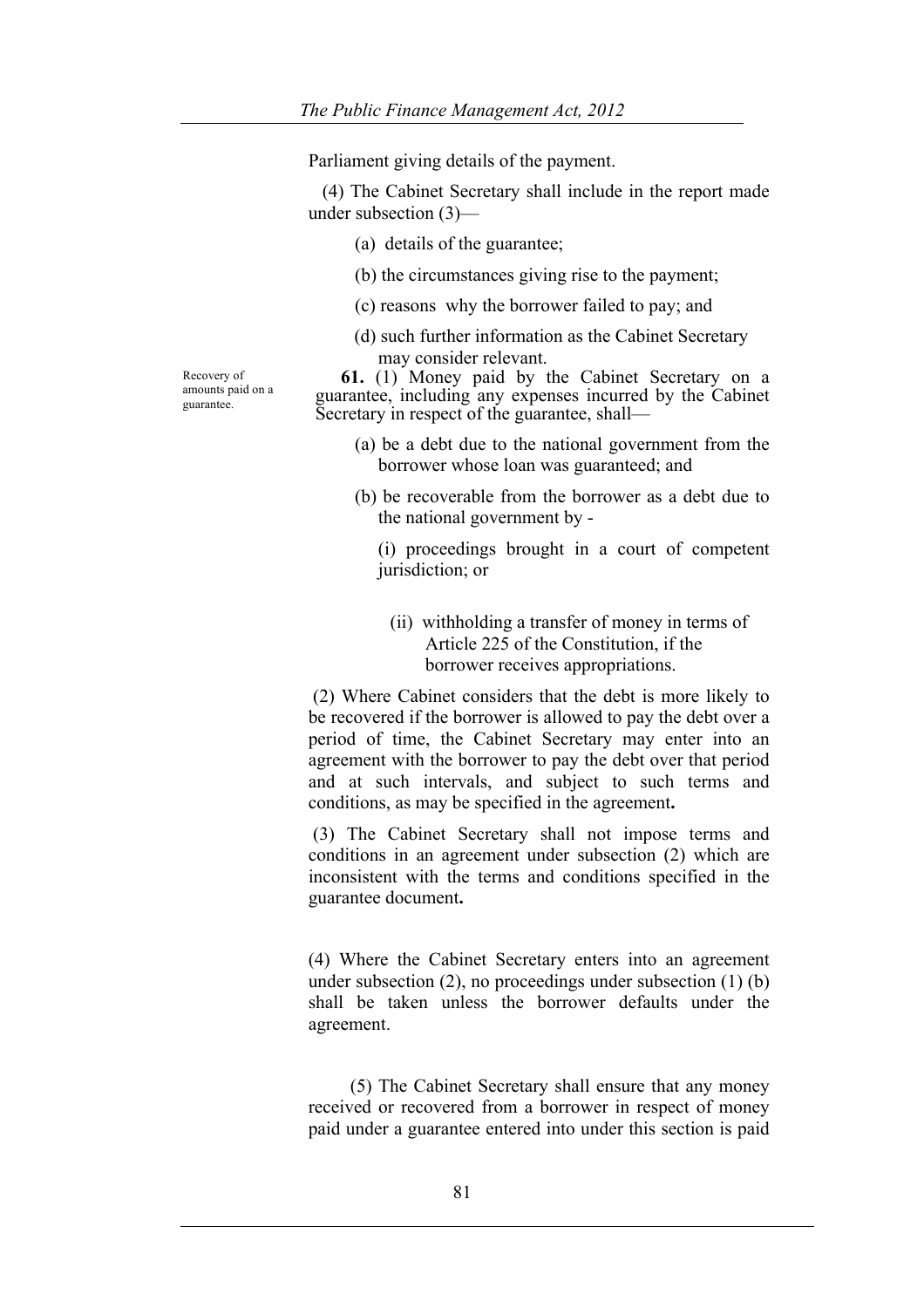into the Consolidated Fund.

*The Public Debt Management Office*

Establishment and objectives of the Public Debt Management Office.

**62.** (1) There is established an office to be known as the Public Debt Management Office within the National Treasury.

(2) The Head of the Public Debt Management Office shall be recruited through a competitive process by the Public Service Commission.

(3) The objectives of the Public Debt Management Office shall be to—

- (a) minimise the cost of public debt management and borrowing over the long-term taking account of risk;
- (b) promote the development of the market institutions for Government debt securities; and
- (c) ensure the sharing of the benefits and costs of public debt between the current and future generations.

Functions of the Public Debt Management Office

 **63.** The functions of the Public Debt Management Office shall include—

- (a) carrying out the government's debt management policy of minimising its financing cost over the long-term taking account of risk;
- (b) maintaining a reliable debt data base for all loans taken by the national government, county governments and their entities including other loans guaranteed by the national government;
- (c) prepare and update the annual medium-term debt management strategy including debt sustainability analysis;
- (d) prepare and implement the national government borrowing plan including servicing of outstanding debts;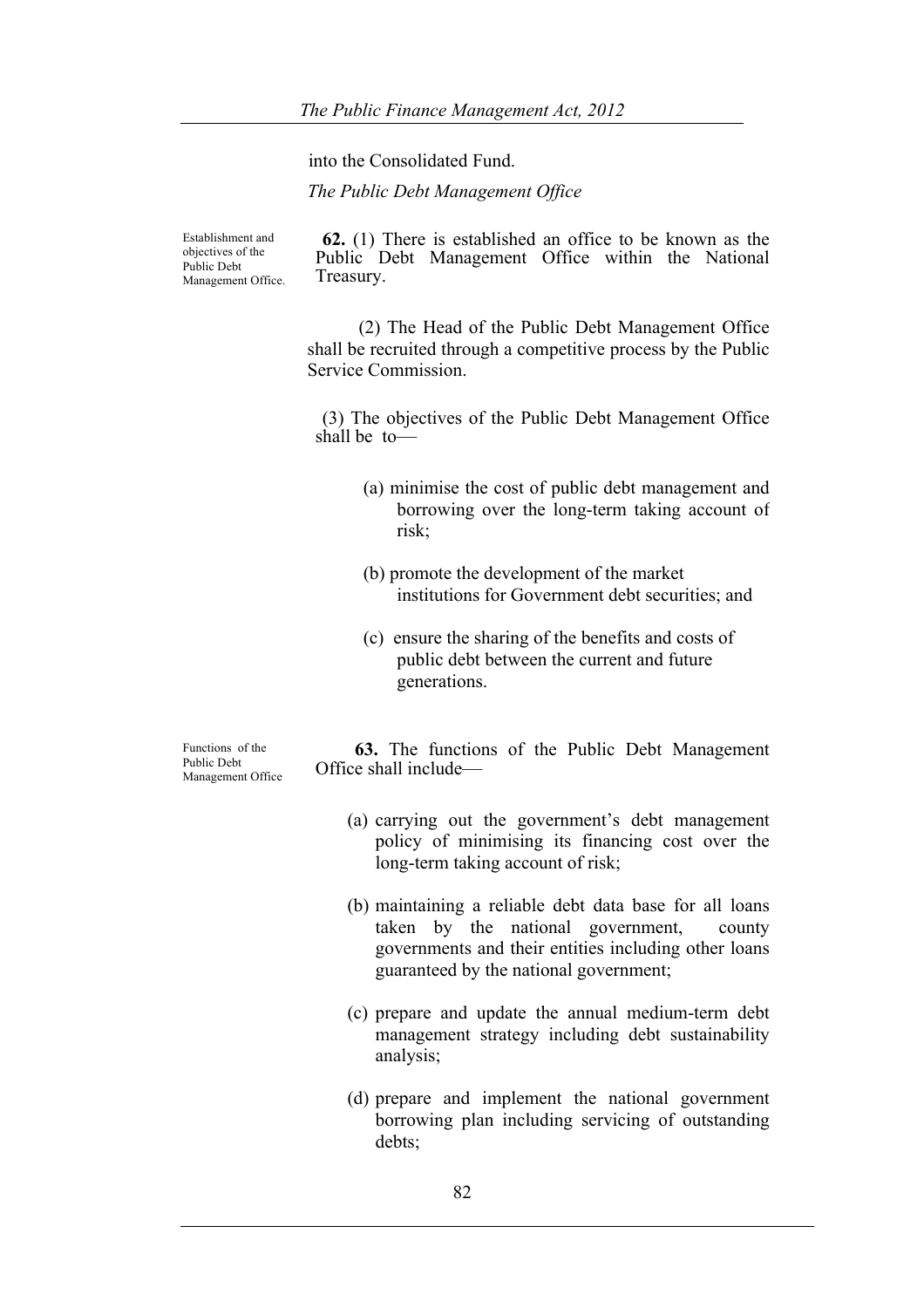- (e) acting as the principal in the issuance of Government debt securities on behalf of the National Treasury;
- (f) monitor and evaluate all borrowing and debt-related transactions to ensure that they are within the guidelines and risk parameters of the debt management strategy;
- (g) process the issuance of loan guarantees including assessment and management of risks in national government guarantees.
- (h) transact in derivative financial instruments in accordance with best international practices benchmarked to the debt management offices of other governments that are internationally respected for their practices.
- **64.** (1) The Cabinet Secretary shall—
	- (a) develop the policy and financial framework in accordance with Constitutional principles within which the Public Debt Management Office operates;
	- (b) delegate to the Head of the Public Debt Management Office the operational decisions on borrowing and debt management and the day-today management of the Office;
	- (c) ensure that the Public Debt Management Office has the resources and skills to manage the debt and borrowing according to international best practices for liability management; and
	- (d) be accountable to Parliament for the work of the Public Debt Management Office.

 (2) The Public Debt Management Office shall prepare and submit to the Cabinet Secretary and the Commission on Revenue Allocation the following reports -

> (a) the Medium Term Debt Management Strategy consistent with the Budget Policy Statement;

Role of Cabinet Secretary in Public Debt Management Office.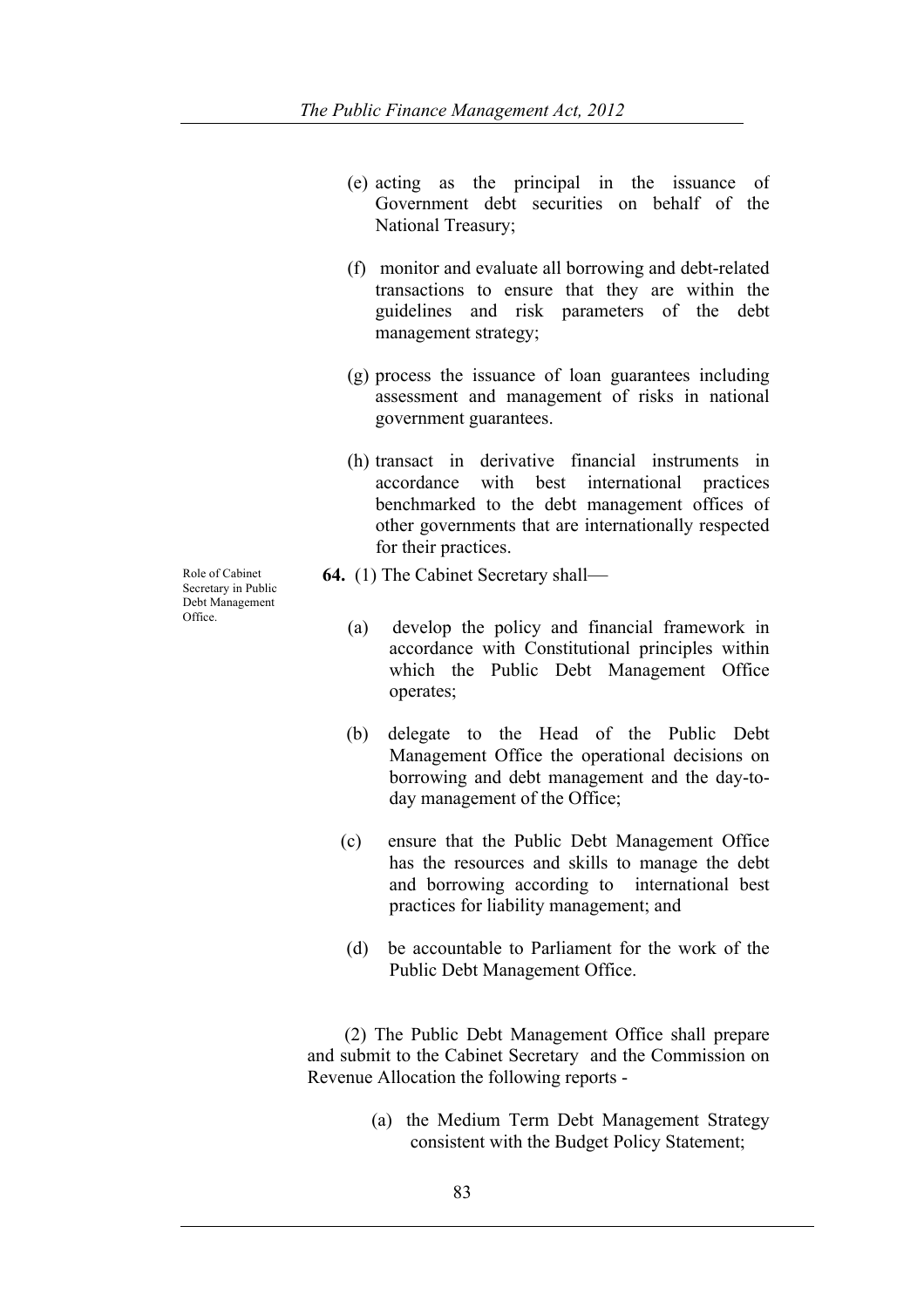- (b) the government borrowing plan for the approved Annual Budget;
- (c) the statistical and analytical reports on debt and borrowing; and
- (d) the annual performance reports of the Public Debt Management Office.

 (3) The reports referred to in subsection (2) shall be published and publicised and a copy of each sent to each county government.

 (4) The Public Debt Management Office may appoint agents to provide technical advice or undertake administrative functions for the management of debts provided that control and accountability for these functions remain with the Cabinet Secretary.

**65.** (1) At the request of a County Treasury, the Public Debt Management Office shall assist the county government in its debt management and borrowing.

(2) At the request of the Public Debt Management Office, the County Treasury shall supply the Public Debt Management Office with any information that shall enable it to execute its mandate efficiently.

## *The Judiciary, Parliament, Constitutional Commissions and Independent Offices*

**66.** (1) Subject to the Constitution, the accounting officer of the Judiciary, Parliamentary Service Commission,  $the$  Judiciary, Parliamentary constitutional commissions and independent offices shall monitor, evaluate and oversee the management of public finances in their respective entities, including—

- (a) the promotion and enforcement of transparency, effective management and accountability with regard to the use of public finances;
- (b) ensuring that accounting standards are applied;
- (c) the implementation of financial policies in relation to public finances;
- (d) ensuring proper management and control of, and

Relationship with county treasuries in debt management.

Accounting officers of Judiciary, Parliament, constitutional commissions and independent offices.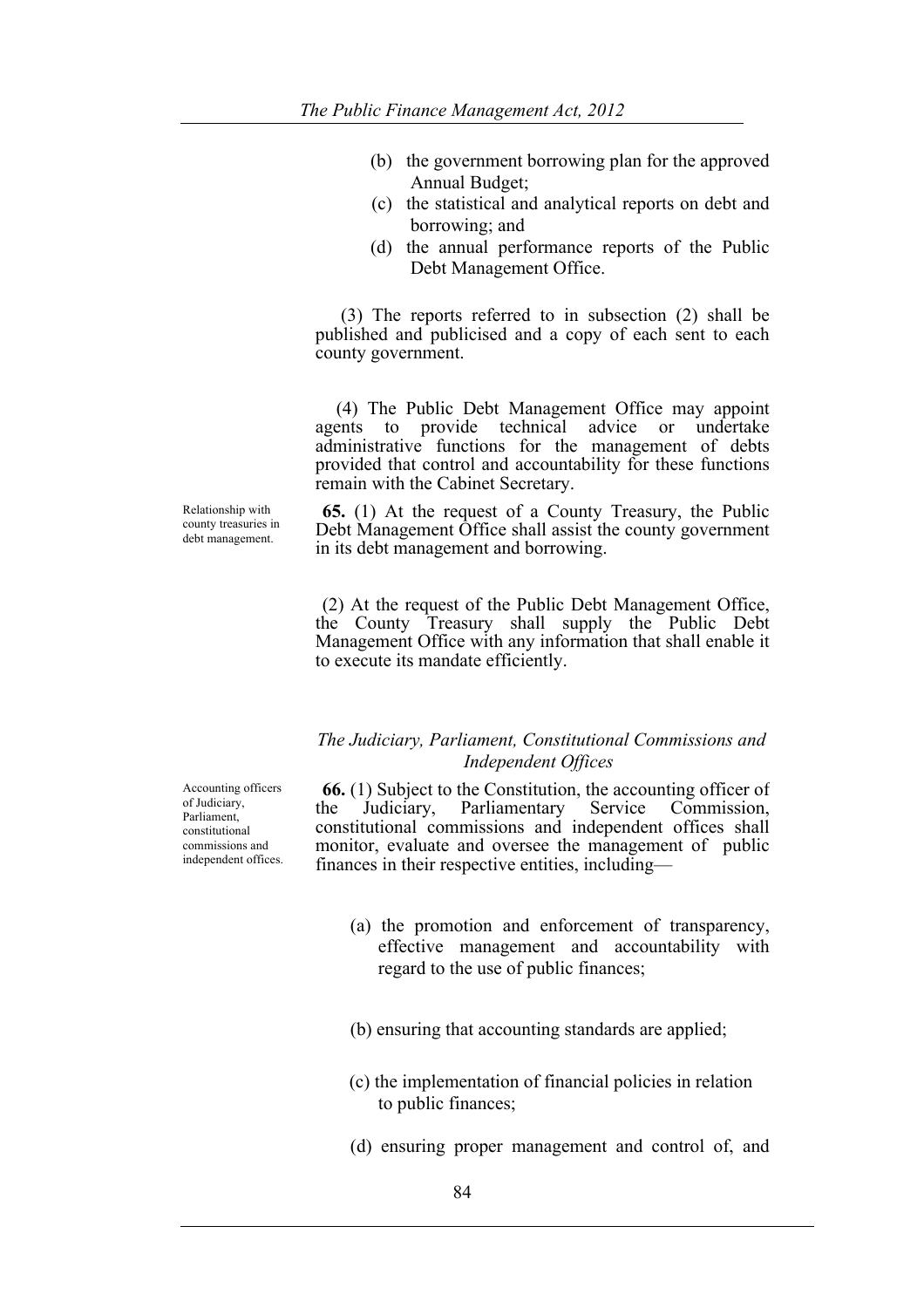accounting for, their finances in order to promote the efficient and effective use of budgetary resources;

- (e) the preparation of annual estimates of expenditures;
- (f) acting as custodian of the entity's assets, except where provided otherwise by any other legislation or the Constitution;
- (g) monitoring the management of public finances and their financial performance;
- (h) making quarterly reports to the National Assembly on the implementation of their budget; and
- (i) taking such other actions, not inconsistent with the Constitution, as shall further the implementation of this Act.

## *Responsibilities of the accounting officers of the national government and the national government entities*

**67.** (1)The Cabinet Secretary, except as otherwise provided by law, shall in writing designate accounting officers to be responsible for the proper management of the finances of the different national government entities as may be specified in the different designations.

(2) Except as otherwise stated in other legislation, the person responsible for the administration of a Constitutional Commission or institution or Independent Office shall be the accounting officer responsible for managing the finances of that Commission, institution or Independent Office.

 (3) The Cabinet Secretary shall ensure that at any time there is an accounting officer in each national government entity.

**68.**(1) An accounting officer for a national government entity, Parliamentary Service Commission and the Judiciary shall be accountable to the National Assembly for ensuring that the resources of the respective entity for which he or she is the accounting officer are used in a way that is—

(a) lawful and authorised; and

(b) effective, efficient, economical and transparent.

(2) In the performance of a function under subsection (1), an accounting officer shall—

(a) ensure that all expenditure made by the entity complies with subsection  $(1)$ ;

Designation of accounting officers for national government.

Responsibilities of accounting officers for national government entities, Parliament and the Judiciary.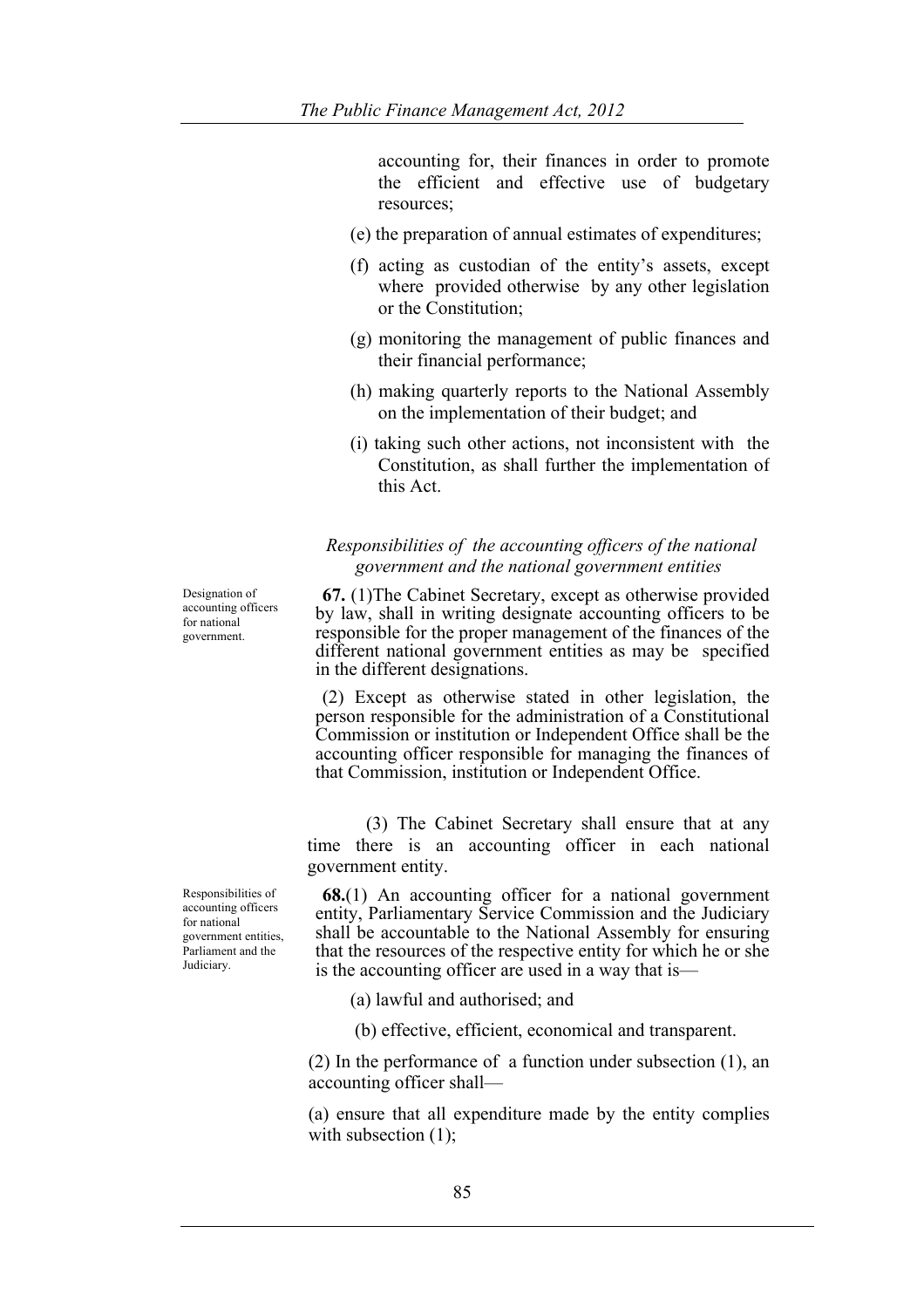- (b) ensure that the entity keeps financial and accounting records that comply with this Act;
- (c) ensure that all financial and accounting records the entity keeps in any form, including in electronic form are adequately protected and backed up;
- (d) ensure that all contracts entered into by the entity are lawful and are complied with;
- (e) ensure that all applicable accounting and financial controls, systems, standards, laws and procedures are followed when procuring or disposing of goods and services and that, in the case of goods, adequate arrangements are made for their custody, safeguarding and maintenance;
- (f) bring any matter to the attention of the Cabinet Secretary responsible for the entity, or the Chief Justice or the Speaker of the National Assembly if, in the accounting officer's opinion, a decision or policy or proposed decision or policy of the entity may result in resources being used in a way that is contrary to subsection (1);
- (g) prepare a strategic plan for the entity in conformity with the medium term fiscal framework and fiscal policy objectives of the national government;
- (h) prepare estimates of expenditure and revenues of the entity in conformity with the strategic plan referred to in paragraph (g);
- (i) submit the estimates of the public entity which is not a state corporation to the Cabinet Secretary;
- (j) submit the estimates of a public entity which is a state corporation to the Cabinet Secretary responsible for that state corporation who, after approving it, shall forward it to the Cabinet Secretary;
- (k) prepare annual financial statements for each financial year within three months after the end of the financial year, and submit them to the Controller of Budget and the Auditor-General for audit, and in the case of a national government entity, forward a copy to the National Treasury;
- (l) take appropriate measures to resolve any issues arising from audit which may remain outstanding;
- (m) provide information on any fraud, losses, or any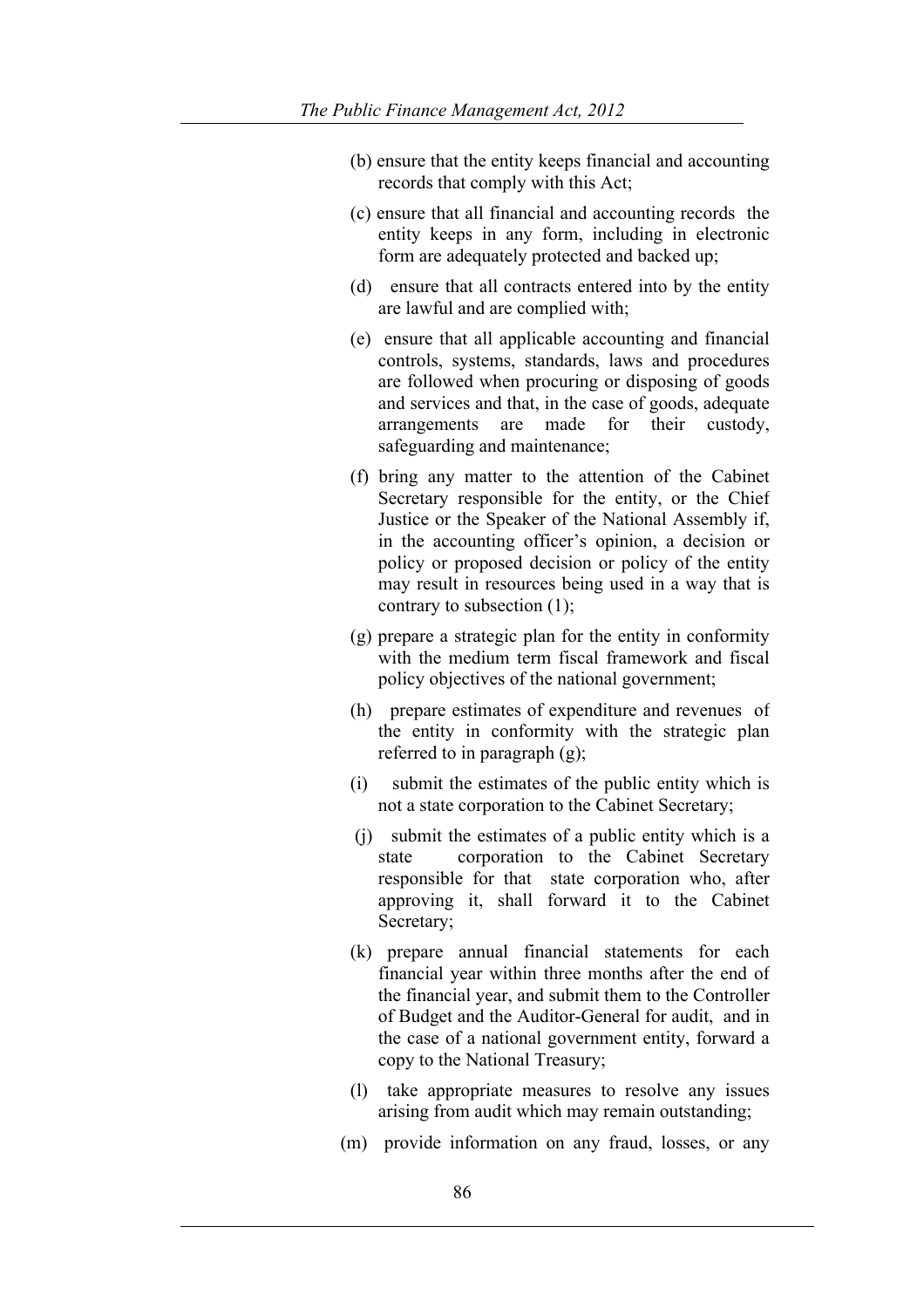violation of subsection (1)and explanation for the actions taken to prevent a similar problem in future;

- (n) provide the National Treasury and any other office, where relevant, with any information it may require to fulfil its functions under this Act; and
- (o) in case of a national government entity, carry out such other functions as may be specified by the Cabinet Secretary.

 (3) If the concerns referred to in subsection (2) (f) are not adequately addressed by the Cabinet Secretary or the Chief Justice or the Speaker of the National Assembly, the accounting officer shall bring those concerns to the attention of Parliament.

(4) Not later than three months after the National Assembly has adopted a report by a relevant committee of the National Assembly in respect of a report submitted by the Controller of Budget under Article 228(6) of the Constitution, an accounting officer shall -

- (a) prepare a report on actions taken by the entity to implement any recommendations made in the committee's report as adopted by the National Assembly; and
- (b) submit the report to the National Assembly and in case of a national government entity, copy to the National Treasury and the Controller of Budget.
- (5) A report referred to in subsection (4) shall be published and publicised.

**69.**(1) An accounting officer for a national government entity may writeoff any loss not exceeding a prescribed amount, and in circumstances prescribed by regulations for the purposes of this section.

(2) An accounting officer for a national government entity, may with the approval of the Cabinet Secretary, writeoff a loss exceeding the amount referred to in subsection (1) but not exceeding a further amount and in circumstances prescribed by regulations.

(3) The Cabinet Secretary may, with the approval of Cabinet, authorise an accounting officer to writeoff a loss exceeding the amount referred to in subsection (2).

 (4) An accounting officer for a national government entity shall maintain a record of any losses that are written off

Accounting officer of a national government entity may write off loss.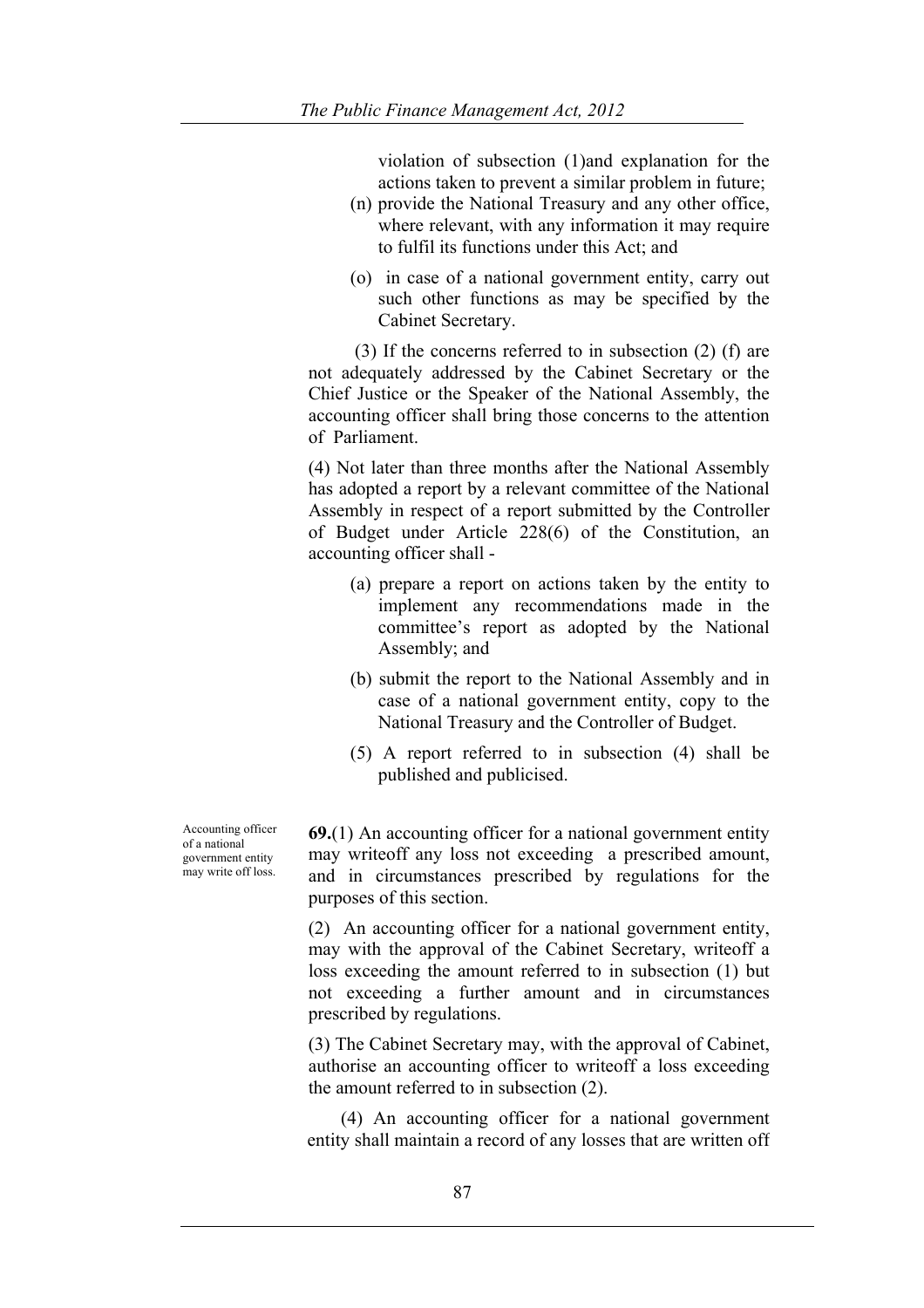during a financial year and shall include the record in the entity's financial statements for that year.

 **70.** If a national government entity has expenditures that are charged on the Consolidated Fund under the Constitution or an Act of Parliament, the accounting officer has the authority to spend the money in accordance with the purposes specified in legislation without an appropriation.

**71**.(1) An accounting officer for a national government entity may authorise payment of cash advances to public officers to enable them make payments for the entity or in the course of their duties.

 (2) A public officer to whom cash advance is made under subsection (1), shall account for the advance within a reasonable period.

 (3)A public officer to whom cash advance has been made under subsection (1), shall return the balance of the cash advanced together with signed supporting documents for the expenditure incurred in accordance with any requirement set out in any of the following—

- (a) the documents used to apply for or authorise the advance;
- (b) regulations prescribed for the purpose of this section; and
- (c) any written notice given to the officer by the accounting officer.

 (4) If a public officer to whom cash advance is made under subsection (1) fails to account for the advance, or fails to return it as required by subsection (3)—

- (a) the amount of the advance not accounted for or not returned becomes a debt owed by the officer;
- (b) the debt becomes subject to the payment of interest at a rate prescribed by regulations for the purpose of this subsection; and
- (c) the debt, including the interest on it, is recoverable by that entity by making a deduction from any salary or other amount that is payable to the officer.

 **72.**(1) The accounting officer for a national government entity shall—

(a) be responsible for the management of the entity's assets and liabilities; and

Accounting officer to manage assets and liabilities of national government entities.

Spending authority of accounting officer.

Accounting officer for national government entity may make cash advances.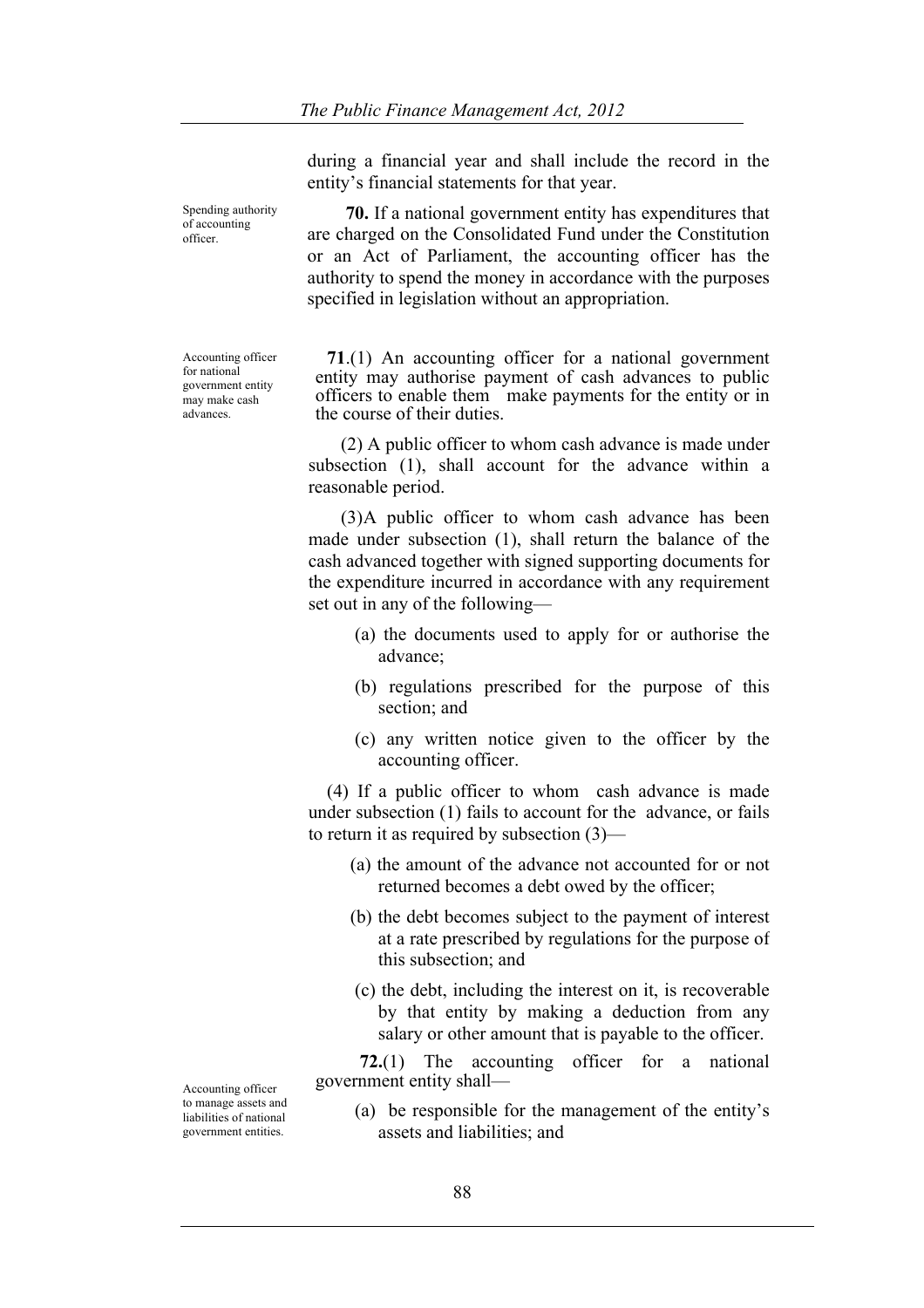(b) manage those assets in a way which ensures that the national government entity achieves value for money in acquiring, using and disposing of those assets.

 (2) The accounting officer for a national government entity may dispose of assets only in accordance with an Act of Parliament pursuant to Article 227 of the Constitution and shall ensure that the proceeds from all asset disposals are deposited into a bank account of the entity.

 (3) A national government entity shall not loan or transfer assets to any person or organisation or permit any person or organisation to use assets for purposes other than carrying out the functions of the entity, except in accordance with an Act of Parliament enacted pursuant to Article 227 of the Constitution.

 (4) Regulations may provide for the management and disposal of Government assets and for the monitoring of the management and disposal of those assets by national government entities in accordance with an Act of Parliament enacted pursuant to Article 227 of the Constitution.

National government entity to maintain internal auditing arrangements.

 **73.** (1) Every national government entity shall ensure that it complies with this Act and—

(a) has appropriate arrangements in place for conducting internal audit according to the guidelines of the Accounting Standards Board; and

(b) where any regulations are in force under subsection (2), those regulations are complied with.

 (2) Regulations may prescribe requirements to be complied with in conducting internal audits.

 (3) The Internal Auditor-General Department of the National Treasury shall ensure that its arrangements for conducting internal auditing include—

(a) reviewing the governance mechanisms of the entity and mechanisms for transparency and accountability with regard to the finances and assets of the entity;

(b) conducting risk-based, value-for-money and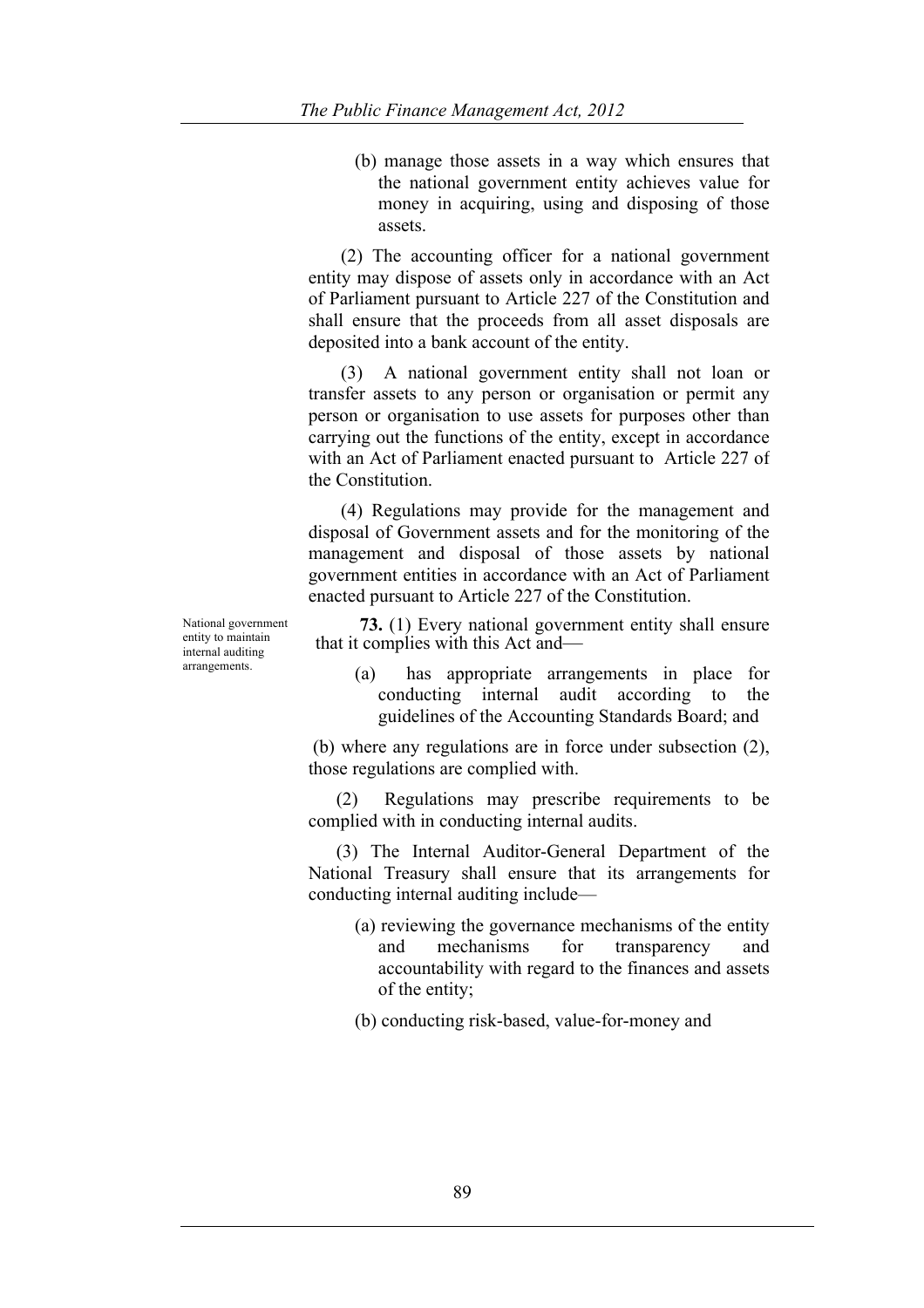systems audits aimed at strengthening internal control mechanisms that could have an impact on achievement of the strategic objectives of the entity;

- (c) verifying the existence of assets administered by the entity and ensuring that there are proper safeguards for their protection;
- (d) providing assurance that appropriate institutional policies and procedures and good business practices are followed by the entity; and
- (e) evaluating the adequacy and reliability of information available to management for making decisions with regard to the entity and its operations.

(4) A national government entity shall ensure that internal audits in respect of the entity are conducted in accordance with international best practices.

 (5) Every national government public entity shall establish an audit committee whose composition and functions shall be as prescribed by the regulations.

Disciplinary measures against public and accounting officers. No. 4 of 2003.

 **74**. (1) Subject to the Constitution, the Public Officers Ethics Act, 2003 and the Public Service codes of ethics or any other relevant laws, if an accounting officer reasonably believes that a public officer employed by a national government entity is engaging in, or has engaged in improper conduct within the meaning of subsection (4) in relation to the resources of the entity, the accounting officer shall—

- (a) take appropriate measures to discipline the public officer in accordance with regulations; or
- (b) refer the matter to the relevant office or body in terms of the statutory and other conditions of appointment or employment applicable to that public officer.

(2) If a Cabinet Secretary reasonably believes that an accounting officer is engaging in or has engaged in improper conduct within the meaning of subsection (4), the Cabinet Secretary shall—

- (a) take such measures as may be provided in regulations; or
- (b) refer the matter to the relevant office or body in terms of the statutory and other conditions of appointment or employment applicable to that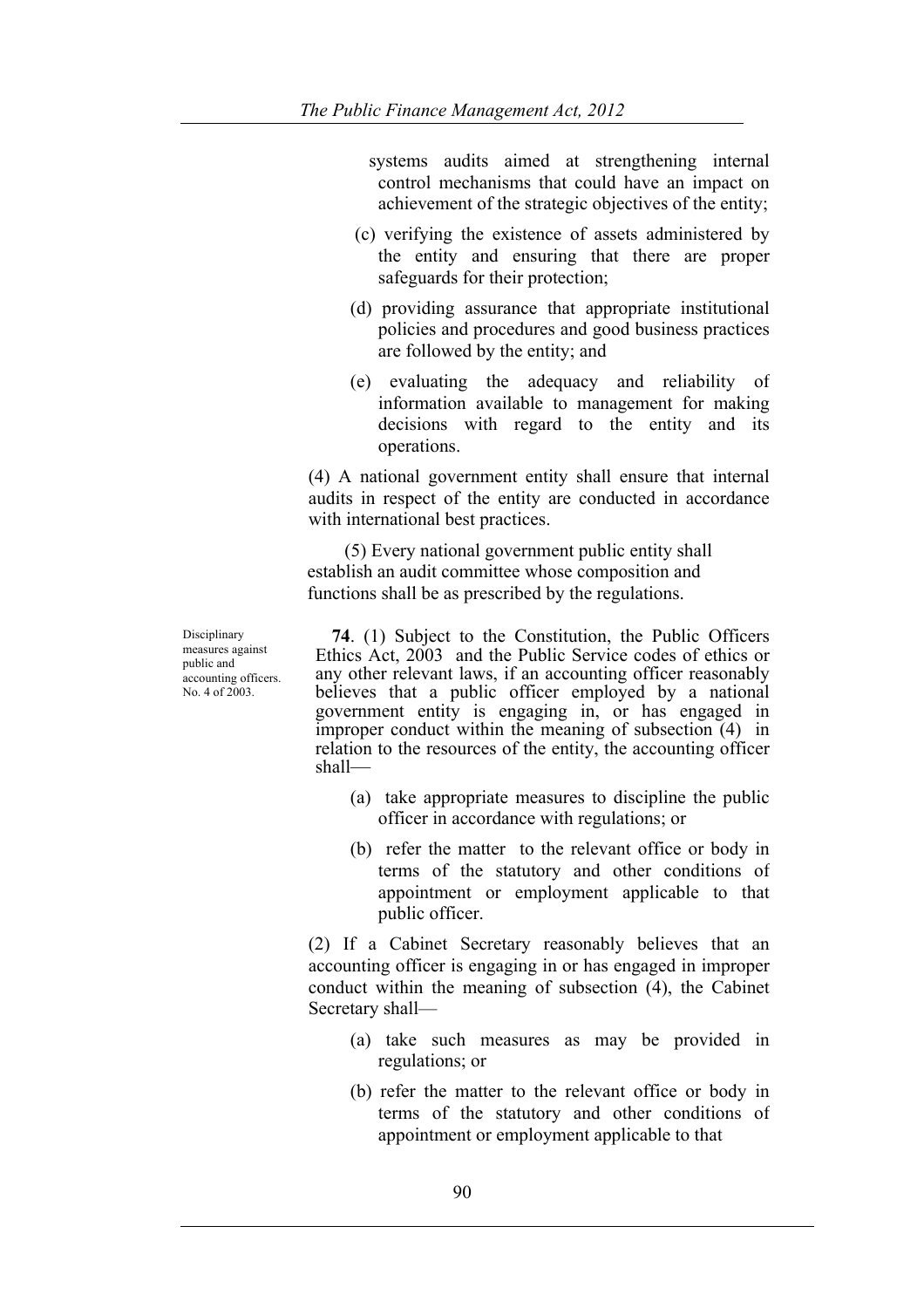accounting officer.

 (3) The measures referred to in subsection (2) (a) include revoking the position as accounting officer.

 (4) For the purposes of this section, a public officer or accounting officer engages in improper conduct in relation to a national government entity if the officer—

- (a) contravenes or fails to comply with this Act, including their accounting responsibilities;
- (b) undermines any financial management procedures or controls that apply to the entity;
- (c) makes or permits expenditure that is unlawful or has not been authorised by the entity; or

(d) fails, without reasonable excuse, to pay eligible and approved bills promptly in circumstances where funds are provided for.

 (5) Disciplinary measures under this section may not be taken against a public officer or accounting officer under subsection (1) (a) or (2) (a) unless the officer has been given an opportunity to be heard in relation to the alleged improper conduct.

Receivers and collectors of national government revenue

**75.**(1) The Cabinet Secretary shall, in writing, designate persons as receivers of national government revenue under Article 209 (1), (2) and (4) of the Constitution and who shall be responsible for receiving and accounting for such national government revenue provided in any law or in regulations as the Cabinet Secretary may specify in the letter of appointment.

 (2) A receiver of national government revenue is responsible to the Cabinet Secretary for the collection of revenue for which he or she is responsible and such revenue shall be separately accounted for in accordance with Articles 206 (1) and 209 (1), (2) and(4) of the Constitution.

**76.** (1) A receiver of the national government revenue may authorise a public officer employed by the national government or any of its entities to be a collector of revenue for the national government and remit it to the receiver.

(2) Any public officer, other than a receiver or collector

Designation of receivers and collectors of national government.

Receiver may authorise a public officer to be collector of national government revenue.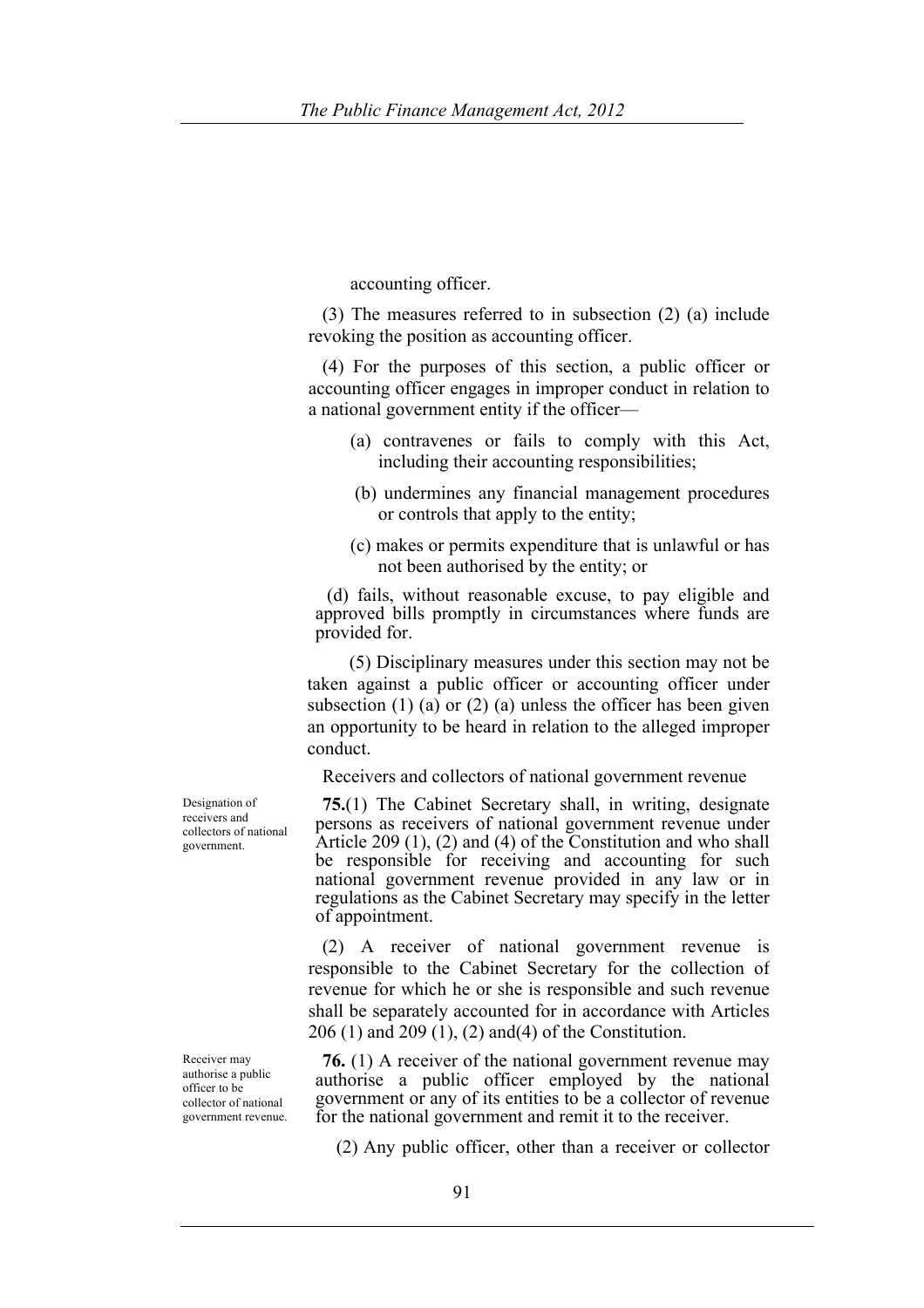of revenue for the national government, who collects revenue for that national government shall, not later than three days after receiving it, deliver the revenue to a receiver or collector of revenue for the national government.

 (3) A receiver of revenue for the national government shall provide monthly statements to the National Treasury and the Commission on Revenue Allocation.

 **77.** The Cabinet Secretary may waive a national tax, a fee or charge imposed by the National Government and its entities in accordance with criteria prescribed in regulations provided that—

- (a) the National Treasury shall maintain a public record of each waiver together with the reason for the waiver and report on each waiver in accordance with Section 82 of this Act;
- (b) such a waiver or variation has been authorised by an Act of Parliament; and
- (c) a State Officer may not be excluded from payment of a tax, fee or charge by reason of the office of the State Officer or the nature of work of the State Officer.

 **78.** The Kenya Revenue Authority, shall be the collector of national government revenue for the purposes of this Part.

# *Obligations of public officers*

**79.** (1) Every public officer employed in a national government state organ or public entity shall comply with the Constitution and all laws relating to the conduct of public officers when carrying out a responsibility or exercising a power under this Act.

 (2) Without prejudice to provisions under subsection (1), a public officer employed in a national government state organ or public entity shall —

- (a) comply with the provisions of this Act so far as they are applicable to the officer; and
- (b) ensure that the resources within the officer's area of responsibility are used in a way which —
	- (i) is lawful and authorised; and
	- (ii) is effective, efficient, economical and transparent;
- (c) within the officer's area of responsibility—
	- (i) ensure that adequate arrangements are made

Powers of the Cabinet Secretary to waive or vary tax fees or charges.

Kenya Revenue Authority to be collector of national government revenue.

Public officers to comply with laws relating to national government resources.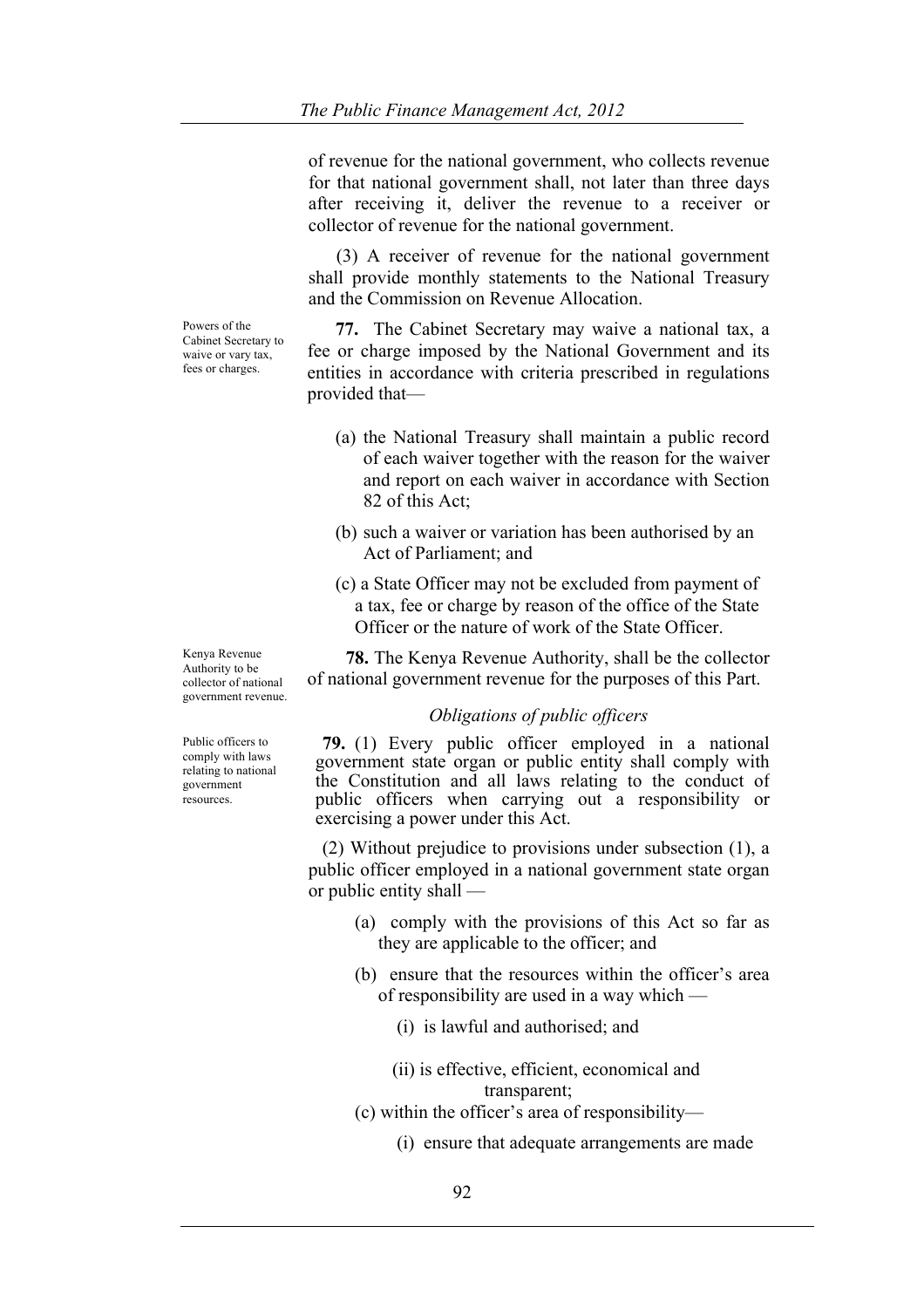for the proper use, custody, safeguarding and maintenance of public property; and

(ii) use the officer's best efforts to prevent any damage from being done to the financial interests of the national government.

*Financial reporting by the National Treasury and national government entities*

The National Treasury to prepare consolidated annual financial statement.

**80.** (1) At the end of each financial year, the National Treasury shall prepare for the national government, clear and comprehensible annual financial statements that consolidate the financial statements prepared by all national government entities, in accordance with formats prescribed by the Accounting Standards Board.

 (2) The National Treasury shall include in the consolidated financial statements—

> (a) a statement of all monies paid into and out of the National Exchequer Account;

(b) a summary of—

- (i) the appropriation accounts and statements prepared by accounting officers under section 81; and
- (ii) the statements prepared by receivers of revenue under section 82;
- (c) a statement of payments made out of the National Exchequer Account that are authorised by legislation other than an Appropriation Act;
- (d) a statement of the total amount of debt of national government that is outstanding at the end of the financial year;
- (e) a statement of any waivers under Article 210 of the Constitution; and
- (f) such other statements as the National Assembly may require.
- (3) The National Treasury shall ensure that the statements and summaries referred to in subsection (2) are in a form that complies with the relevant accounting standards prescribed and published by the Accounting Standards Board.
- (4) Not later than four months after the end of the financial year, the National Treasury shall—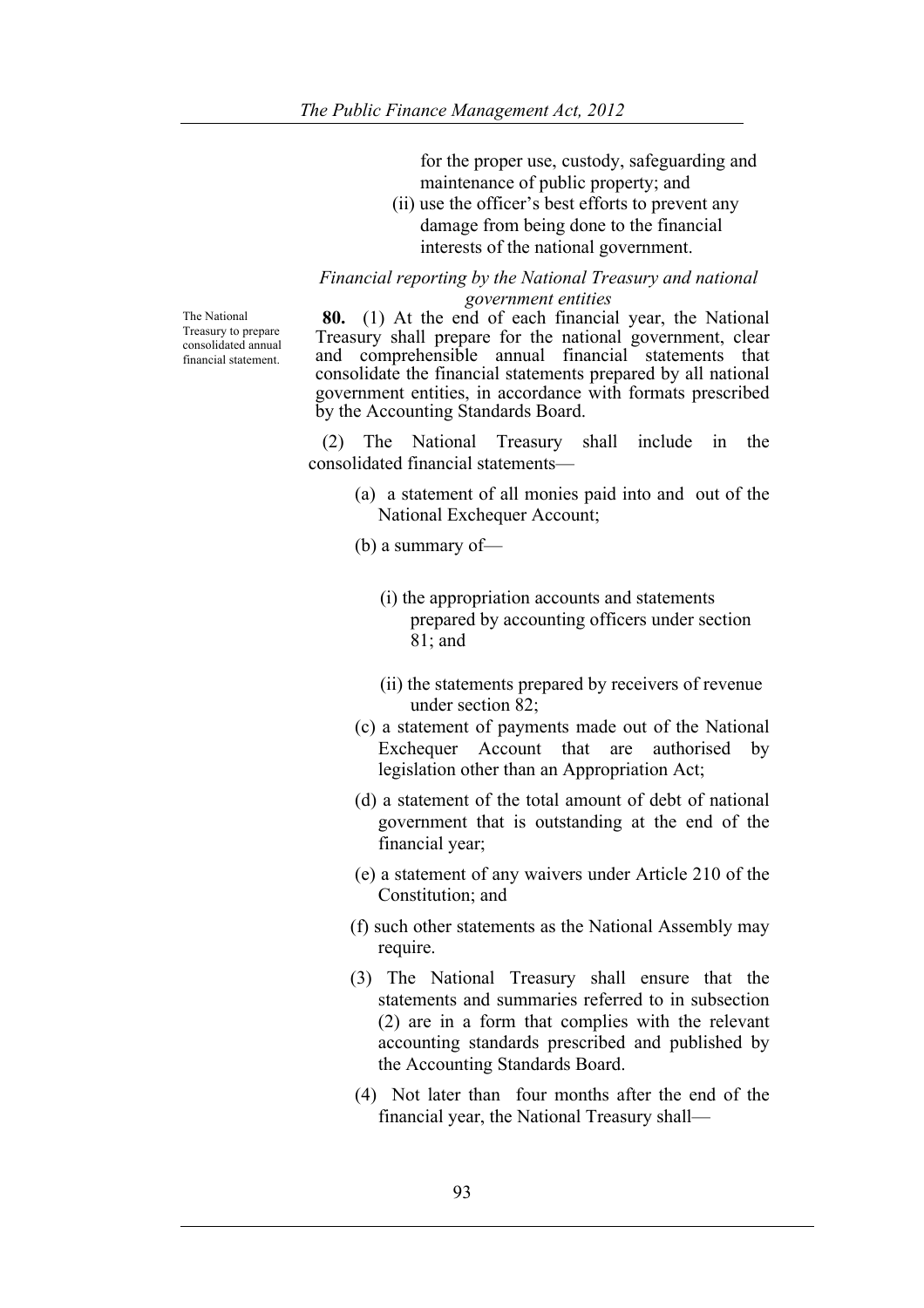(a) submit the financial statements and summaries referred to in subsection (1) to the Auditor-General and a copy to the Controller of Budget and the Commission on Revenue Allocation; and (b) publish and publicise the statements. Annual reporting by **81.** (1) At the end of each financial year, the accounting officer for a national government entity shall prepare financial statements in respect of the entity. (2) The accounting officer shall include in the financial statement— (a) appropriation accounts, showing— (i) the services for which the appropriated money was spent; (ii) the actual amount spent on each service; (iii) the status of each vote compared with the appropriation for the vote; (iv) a statement explaining any variations between the actual expenditure and the sums voted; and (v) any other information specified by the National Treasury; (b) a statement of the entity's debt which is outstanding at the end of the financial year; (c) a statement of the entity's debt guaranteed by the national government as at the end of the financial year; (d) a statement of the entity's assets and liabilities as at deposits; (e) a statement of the accounting policies followed in preparing the financial statement; and (f) a statement of the national government entity's performance against predetermined objectives. (3) The accounting officer shall prepare the financial

accounting officers.

- the end of the financial year in respect of the recurrent Vote, development Vote and funds and
- 

statements in a form that complies with the relevant accounting standards prescribed and published by the Accounting Standards Board from time to time.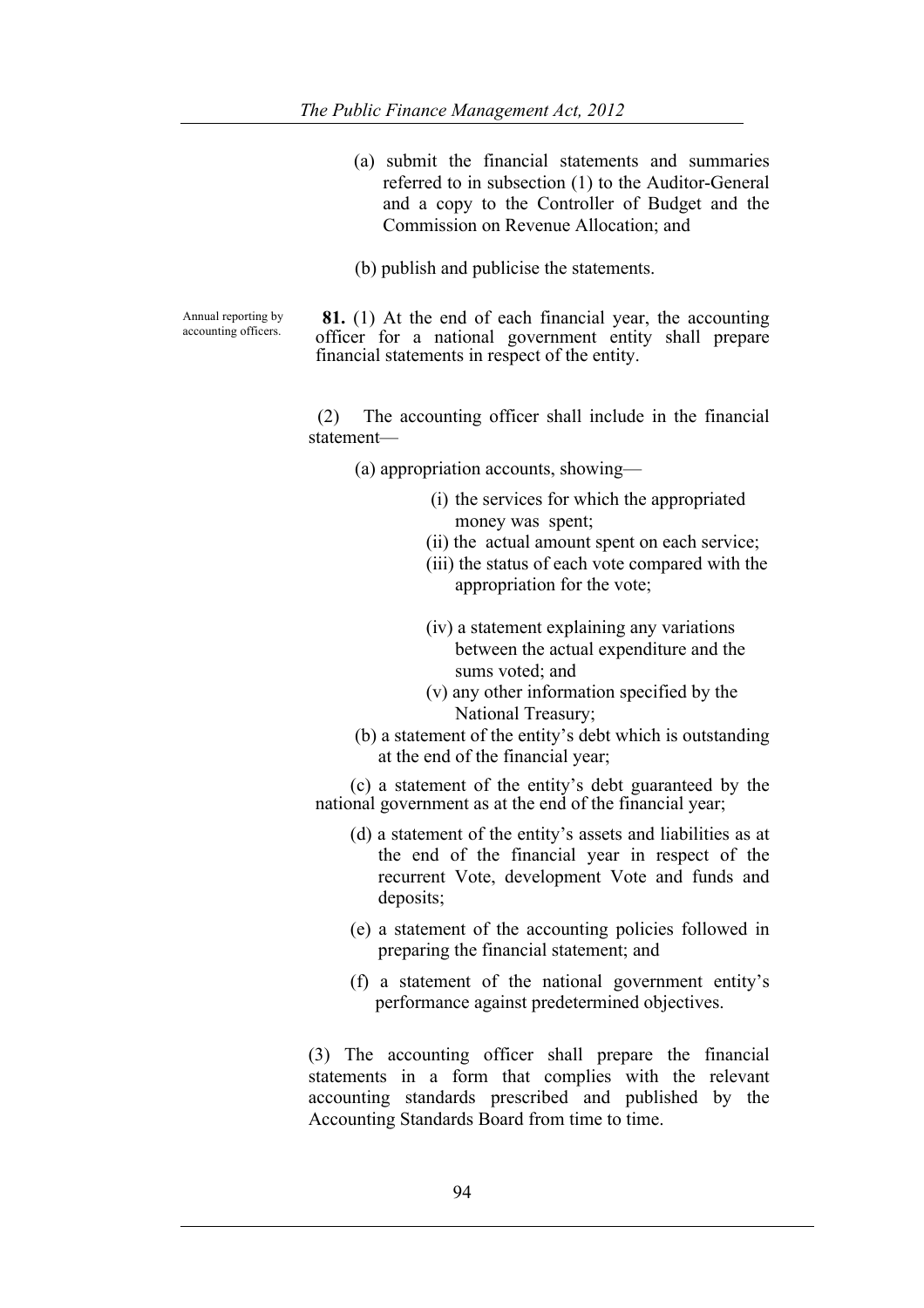(4) Not later than three months after the end of each financial year, the accounting officer for the entity shall—

(a) submit the entity's financial statements to the Auditor-General and a copy of the statement to the Controller of Budget, the National Treasury and the Commission on Revenue Allocation; and

(b) publish and publicise the financial statements.

 (5)In the case of an entity that is a state corporation, the accounting officer shall submit the corporation's financial statements to the Cabinet Secretary responsible for matters relating to that corporation who shall, upon approving it, submit a copy to the Cabinet Secretary.

Annual reporting by

Annual reporting by **82.** (1) At the end of each financial year, a receiver of receivers of revenue. revenue for the national government shall prepare an account in respect of the revenue received and collected by the receiver during that financial year.

> (2) An account prepared under subsection (1) shall include—

(a) a statement of receipts and disbursements in such form as the National Treasury may direct; and

(b) a statement of arrears of revenue.

 (3) Not later than three months after the end of the financial year, the receiver of revenue for the national government shall—

(a) submit the accounts to the Auditor-General and a copy to the National Treasury, Controller of Budget and the Commission on Revenue Allocation; and

(b) publish and publicise the financial statements.

 (4) Not later than three months after the end of each financial year, a receiver of revenue for the national government shall submit to the Auditor-General a report with respect to all waivers and variations of taxes, fees or charges granted by the receiver or collector during that year.

 (5) The receiver shall include in the report under subsection (4) the following details in respect of each waiver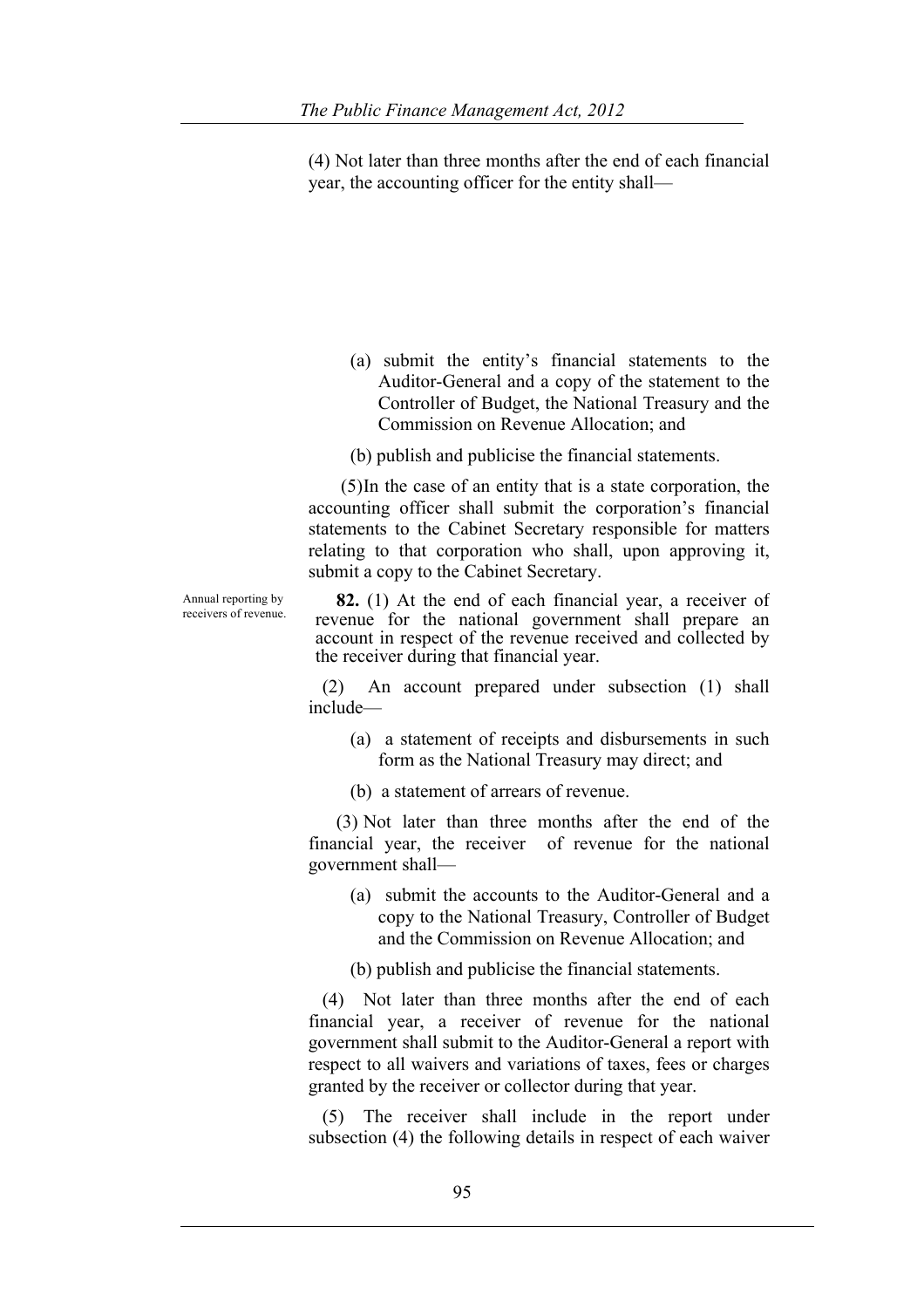or variation—

- (a) the full name of each person benefitting from the waiver or variation;
- (b) the amount of tax, fee or charge affected by the waiver or variation;
- (c) the year to which the waiver or variation relates;
- (d) the reasons for waiver or variation; and
- (e) the law in terms of which the waiver was granted.

 (6) The reports referred to in subsection (4) shall be published and publicised.

**83.** (1) An accounting officer for a national government entity shall prepare a report for each quarter of the financial year in respect of the entity.

 (2) In preparing a quarterly report for a national government entity, the accounting officer shall ensure that the report—

- (a) contains information on the financial and nonfinancial performance of the entity; and
- (b) is in a form that complies with the standards prescribed and published by the Accounting Standards Board from time to time.

 (3) Not later than fifteen days after the end of each quarter, the accounting officer shall submit the quarterly report to the Cabinet Secretary responsible for the entity and the National Treasury.

(4)The Cabinet Secretary responsible for an entity shall forward a copy of the report to the Cabinet Secretary and Controller of Budget.

 (5) Not later than forty five days after the end of each quarter, the National Treasury shall—

- (a) consolidate the quarterly reports and submit them to the National Assembly with copies of the reports to the Controller of Budget, Auditor-General and the Commission on Revenue Allocation; and
- (b) publish and publicise the reports.

 (6) In the case of an entity that is a state corporation, the accounting officer for the corporation shall submit the quarterly report to the Cabinet Secretary responsible for the corporation who shall, upon approving it, forward a copy to the Cabinet Secretary.

Accounting officer to prepare quarterly reports for national government entity.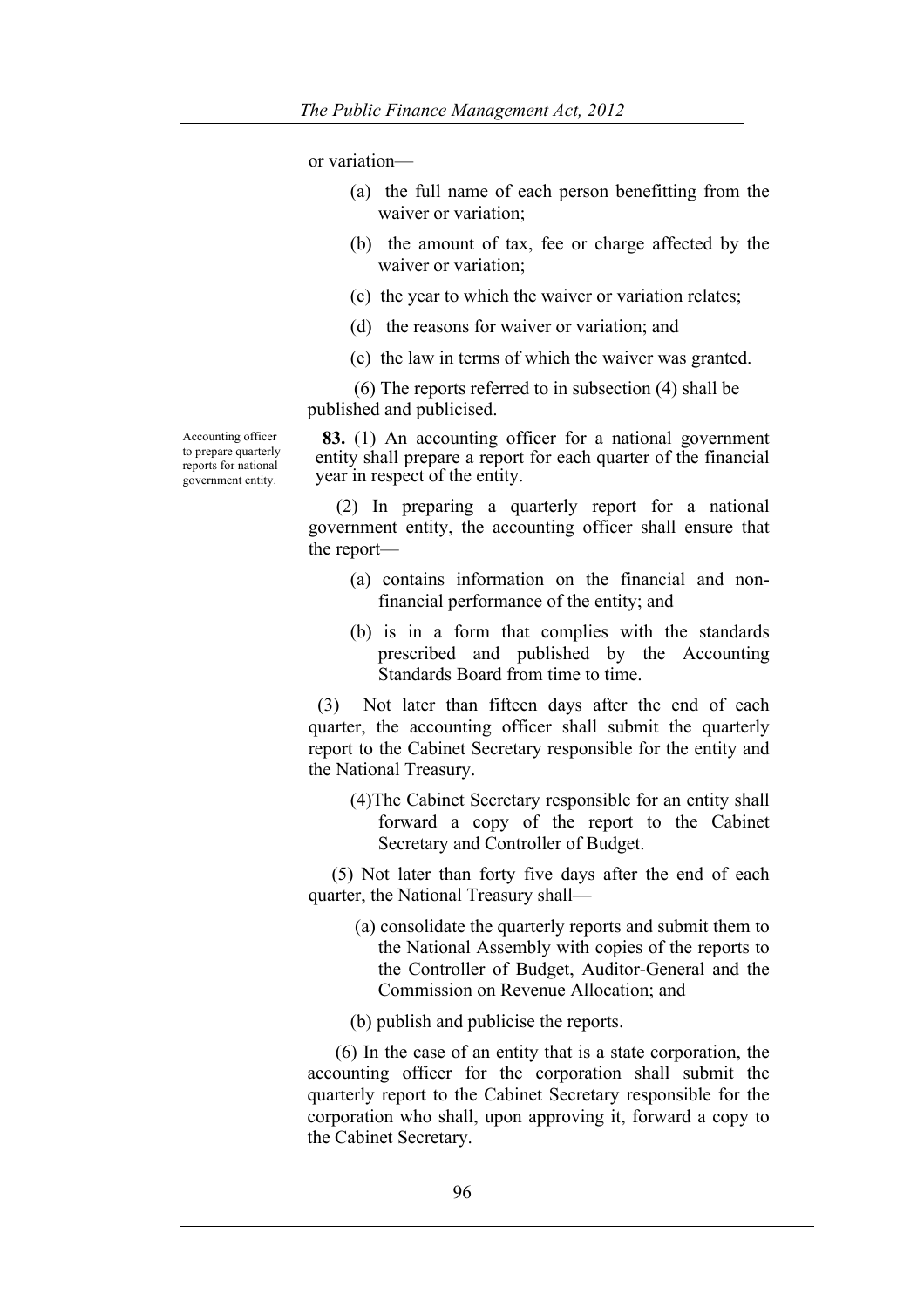Administrators of national public funds to prepare annual financial statements.

 **84.** (1) The administrator of a national public fund established by the Constitution or an Act of Parliament shall prepare financial statements for the fund for each financial year in a form prescribed by the Accounting Standards Board.

 (2) In preparing a financial statement for a national public fund, the administrator shall ensure that the report contains information on the financial and non-financial performance of the national public fund.

(3) Not later than three months after the end of each financial year, the administrator of a national public fund shall submit the financial statements prepared under this section to the Auditor -General.

 (4) The administrator shall submit a copy of the report to the Cabinet Secretary responsible for the fund.

 **85.** The administrator of a national public fund established by the Constitution or an Act of Parliament shall prepare quarterly financial statements for the national public fund in a form prescribed by the Accounting Standards Board.

# *Establishment and dissolution of state corporations and additional requirements for state corporations and government-linked corporations*

**86.**(1) A state corporation may be established or dissolved only with the prior approval of the Cabinet, which approval may be given only after taking into account any recommendations made by the National Treasury regarding the financial implications of establishing or dissolving the corporation.

 (2) Regulations shall prescribe the criteria to be used in establishing or dissolving state corporations and the regulations shall be tabled in Parliament for approval.

**87.** (1) The national government or national government entity may not invest—

(a) in a state corporation; or

(b) in a government-linked company,

without the prior approval of the Cabinet, which approval may be given only after taking into account any recommendations of the National Treasury regarding the financial implications of the investment.

**88.** (1) The respective Cabinet Secretary responsible for matters relating to a state corporation is responsible for

Quarterly reporting by administrators of national public funds.

Establishment and dissolution of a state corporation.

Restrictions on national government investing in government-linked corporations.

Cabinet Secretary in charge of state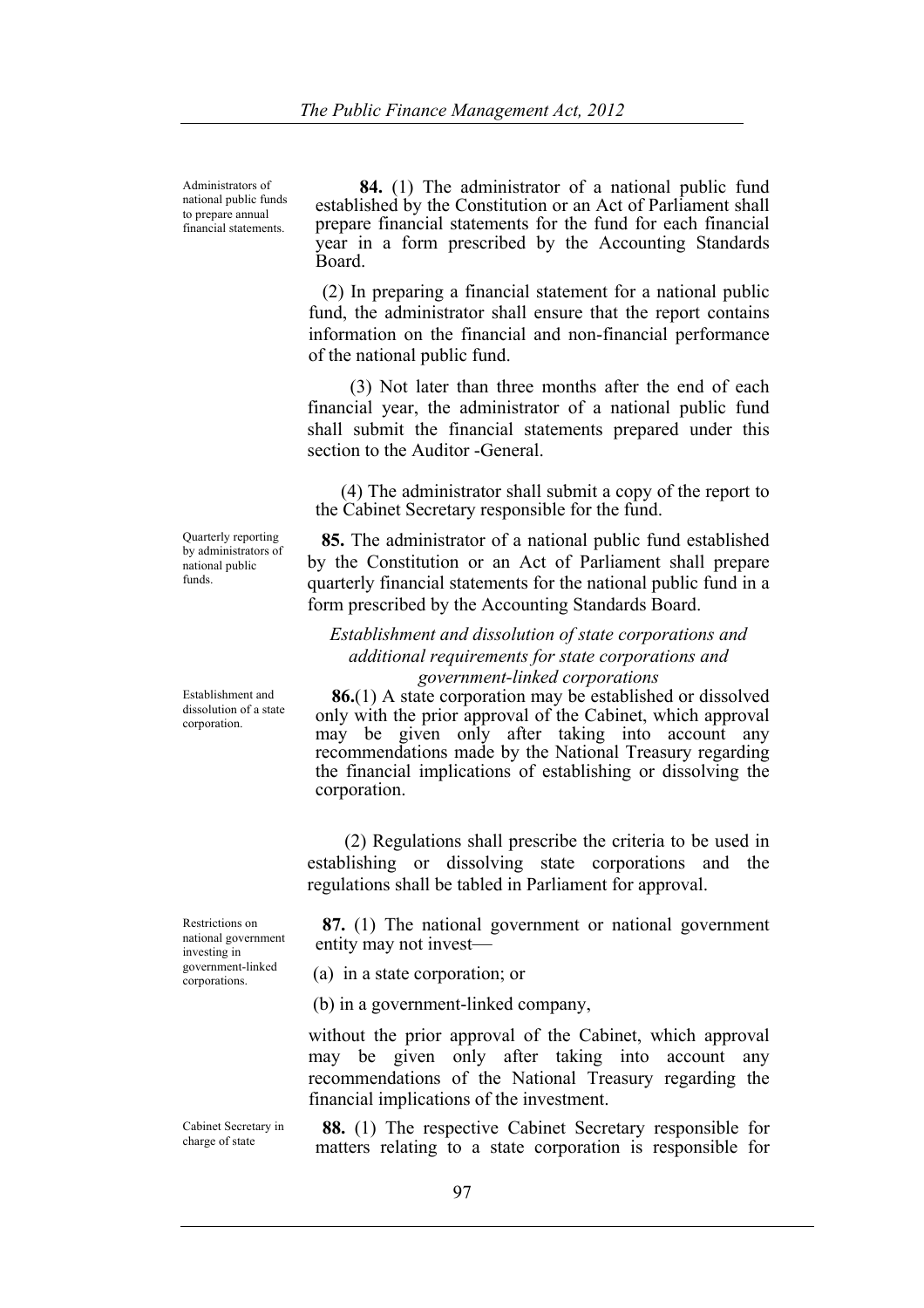corporation to monitor its performance.

#### monitoring—

- (a) the financial performance of that state corporation and government- linked corporations; and
- (b) the performance of that state corporation and the activities affecting its financial performance; and

reporting to the Cabinet on the financial performance of the state corporation.

- (2) The Cabinet Secretary shall
	- (a) analyse financial and other reports that are required to be prepared by a state corporation under the State Corporations Act or any other relevant Act.
		- (b) report to the Cabinet on the financial performance of those state corporations; and
	- (c) make recommendations to the Cabinet as to how a particular state corporation or government-linked corporation could improve its financial performance.

**89.**(1) The Cabinet Secretary responsible for matters relating to public investments shall prepare and submit to the National Assembly, not later than four months after the end of each financial year, a consolidated report summarising the extent of national government involvement or investment in, or funding of, all state corporations and government-linked corporations for that financial year.

(2) The report under subsection (1) shall include information on—

(a) the date of incorporation and objects of the corporation;

- (b) the amount of national government shareholding, directly or indirectly, in the state corporation;
- (c) any changes in the shareholding of the state corporation during the financial year;
- (d) the amount of any funding in the form of grants or subsidies provided by the national government to the state corporation or government-linked state corporations, excluding profit- making state corporation, during the financial year;
- (e) the amount of any loans made by the national government to the state corporation, and the amount of any guarantees issued by the national government in respect of the state corporation, during the financial year;
- (f) the cumulative amount of undischarged loans and

Cap. 446.

Annual reporting by the Cabinet Secretary responsible for matters relating to public investments.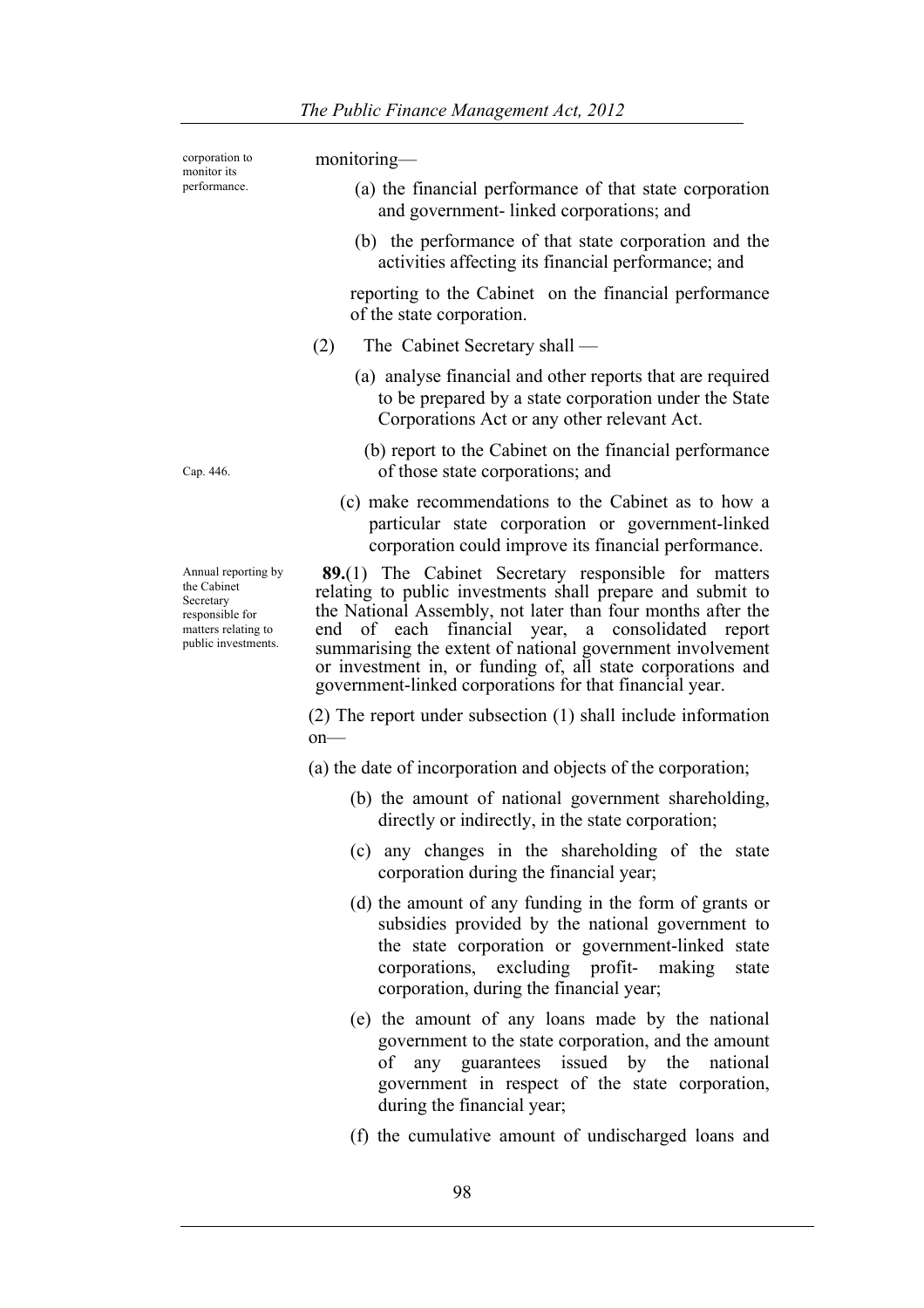guarantees in respect of the state corporation;

- (g) the amount of the profit or loss of the state corporation for the financial year;
- (h) the amount of any revenue received by the national government from the state corporation during the financial year, including dividends, interest and proceeds from any divestiture of assets of the state corporation;
- (i) the amount of payments made, or losses incurred, by the national government to meet contingent liabilities as a result of loans or guarantees during the financial year, including payments made in respect of guarantees, loan write-offs or waiver of interest on loans; and
- (j) an assessment of the financial and related nonfinancial performance of the state corporation for the financial year.
- (3) Once every three years, the Cabinet Secretary responsible for matters relating to public investments shall prepare a report on the assessment of the national government's continued involvement or investment in, or funding of, the state corporation or government linked corporation.

 (4) The Cabinet Secretary responsible for matters relating to public investments shall submit copies of the reports referred to in subsections (2) and (3) to the Cabinet Secretary, the Controller of Budget, the Commission on Revenue Allocation and to the Auditor-General.

**90**. Any House of Parliament may, by resolution, extend the time limit, other than a time limit set in the Constitution, for submitting a statement or other document required to be submitted to it under this Act.

**91.** For the purposes of sections 86,87, 88 and 89—

(a) "government-linked corporation" means a corporation in which the national government or national government entity is a shareholder with less than fifty percent of the share capital of the corporation; and

(b) "invest" means any form of funding provided to a state corporation, including providing share capital, loans, guarantees, grants or subsidies.

Definitions for purposes of sections

86, 87, 88 and 89.

Parliament may extend time limit.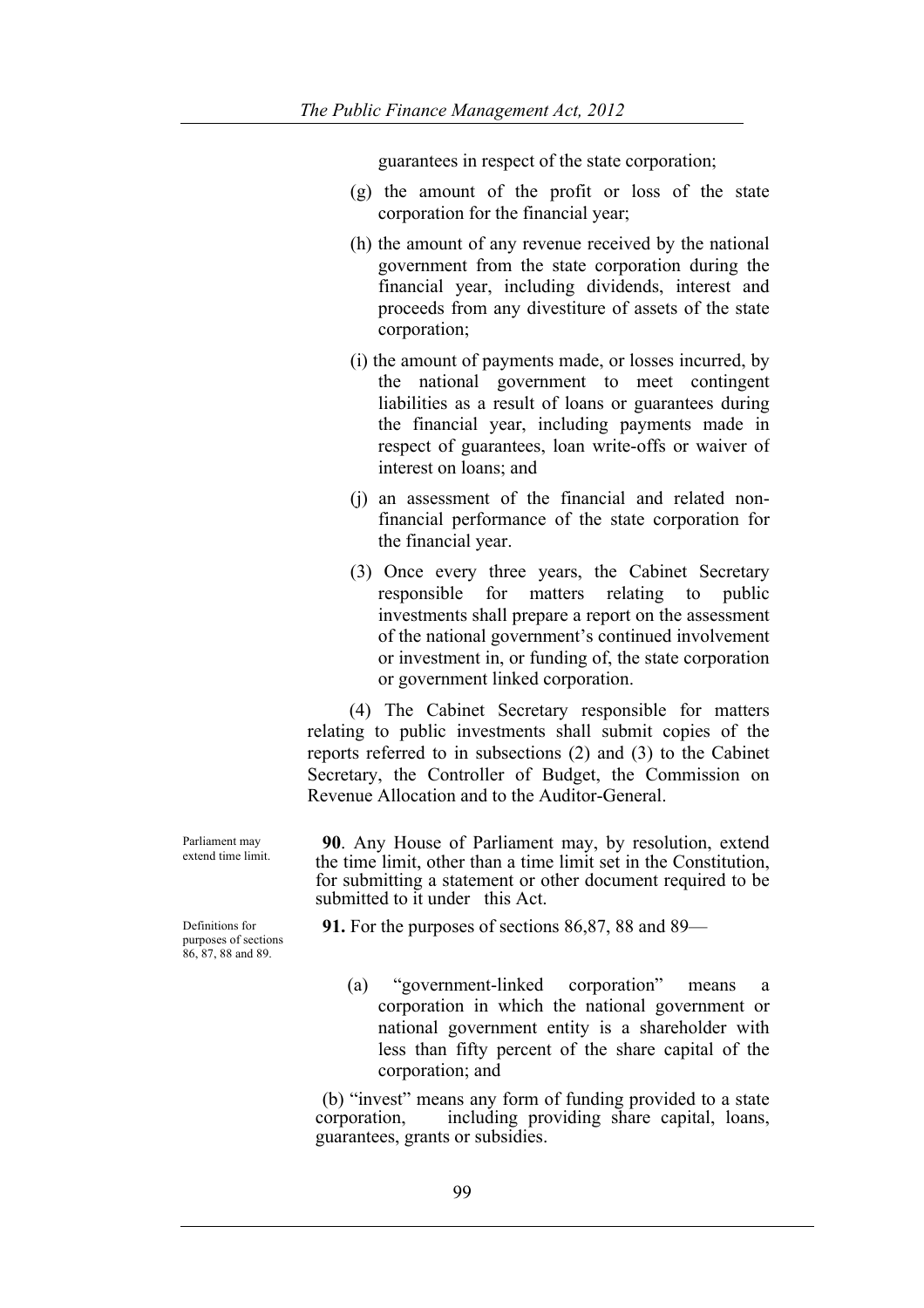*Resolution of operational and financial problems of national government entities and county governments*

Responsibility for avoiding, identifying and resolving financial problems.

**92**. (1). A State organ or other public entity is primarily responsible for foreseeing, identifying, avoiding and resolving financial problems in that State organ or public entity.

(2) A State organ or other public entity shall ensure that the conduct of financial management is in accordance with the Constitution and this Act.

(3) If a State organ or other public entity encounters a serious financial problem or anticipates serious challenges in performing its financial function or meeting its financial commitments, it shall immediately—

- (a) seek solutions to resolve the financial problems;
- (b) notify the Cabinet Secretary or the County Executive Committee member for finance where the State organ is a county government organ;
- (c) notify the Controller of Budget and the Commission on Revenue Allocation; and

(d) inform the Intergovernmental Budget and Economic Council, of the nature of the financial problem and proposed remedial measures it proposes to put in place.

**93.**(1) If the Cabinet Secretary becomes aware of financial problems in a State organ or other public entity, the Cabinet Secretary shall promptly —

 (a) ascertain the seriousness of the problem and the proposed remedial measures or solution to the financial problem by the State organ or public entity; and

 (b) determine whether the situation constitutes a serious material breach or persistent material breach requiring stopping of transfer of funds under Article 225(3) of the **Constitution** 

(2) In the case of a State organ which is a national government entity, if the financial problem has been caused by or resulted in a failure by the national government entity—

- (a) to perform its functions or comply with obligations imposed under the Constitution or any other Act; or
- (b) to meet its financial commitments, the Cabinet

Assessment of the need for intervention in accordance with Article 225 of the Constitution.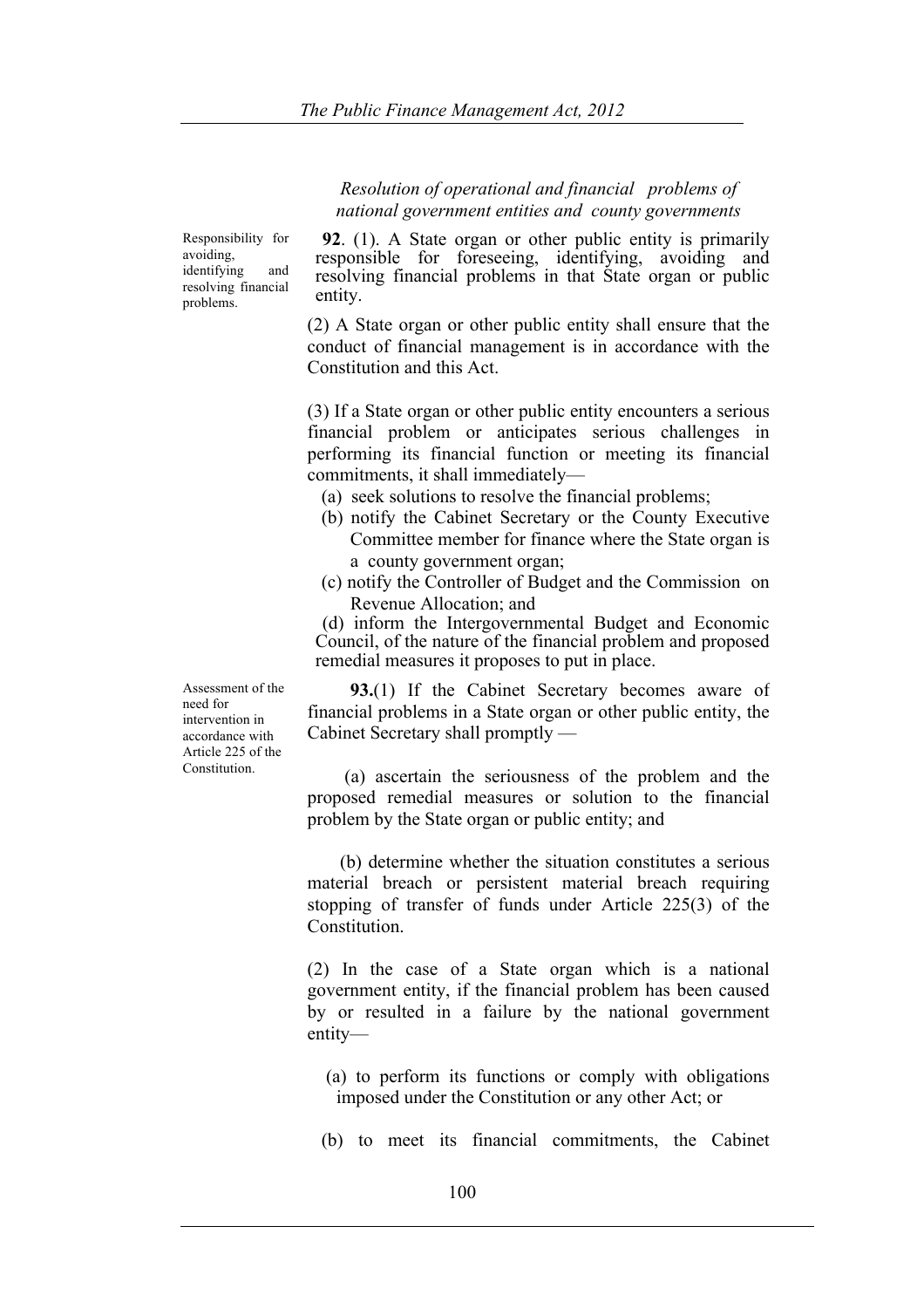Secretary shall, guided by regulations, consider whether or not to take action under Article 225(3) of the Constitution and in terms of this Act.

(3) In the case of a State organ which is a county government or county government entity, if it —

- (a) does not operate a financial management system that complies with the requirements prescribed in this Act and the financial problem has met conditions for intervention in terms of Article 190(3) of the Constitution; or
- (b) is unable to meet its financial commitments as set out in the Constitution or this Act, this shall constitute a serious material breach or persistent material breach for purposes of stopping transfer of funds under Article 225(3) of the Constitution.

 (4) When determining whether the conditions for the Cabinet Secretary to stop transfer of funds referred to in Article 225(3) of the Constitution are met, all relevant facts shall be considered before the Cabinet Secretary acts.

Additional indicators of serious or persistent material breach.

 **94.** (1) The following factors, singly or in combination, may further indicate that a State organ or public entity is in serious material breach or persistent material breach of the measures established under this Act—

- (a) the State organ or public entity-
	- (i) has failed to make any payments as and when due;
	- (ii) has defaulted on financial obligations for financial reasons;
	- (iii) had an operating deficit in excess of a percentage of revenue in the most recent financial year for which financial information is available as prescribed in regulations; or
	- (iv) is more than sixty days late in submitting its annual financial statements to the Auditor-General in accordance with this Act or any other legislation;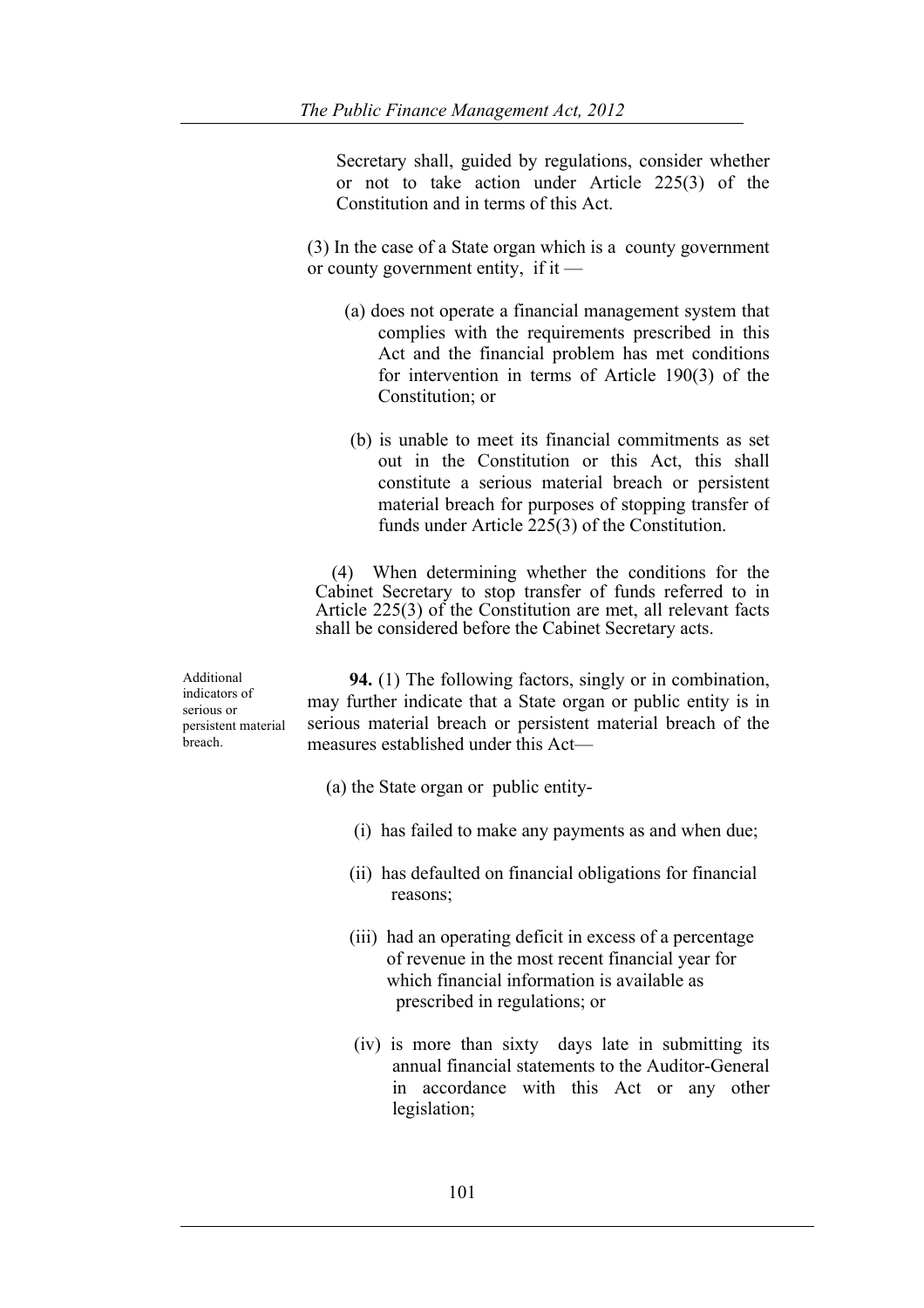(b) the State organ or public entity has failed to make any other payment as and when due, which individually or in the aggregate is more than an amount as may be prescribed or, if none is prescribed, more than two percent of the State organ's or public entity's budgeted operating expenditure;

(c) the Controller of Budget has raised material issues in

their quarterly report;

- (d) the Auditor-General has withheld an opinion or issued a disclaimer due to inadequacies in the financial statements or records of the State organ or public entity or has issued an opinion which identifies a serious financial problem in the State organ or public entity; or
	- (e) recurring or continuous failure by a State organ or public entity to meet its financial commitments which substantially impairs the State organ's or public entity's ability to procure goods, services or credit on usual commercial terms.

(2) Provisions of this sections shall not apply with respect to—

 (a) disputed obligations which are subject to litigation in a court of law, provided such litigation is not instituted to avoid an intervention; or

(b) obligations explicitly waived by creditors.

Stoppage of funds process in national government entity.

**95.** Where the Cabinet Secretary finds a State organ which is a national government entity to be in serious or persistent material breach of its obligations or financial commitments, the Cabinet Secretary shall—

- (a) determine the reasons for the breach; and
- (b) assess the national government entity's financial state.

Stoppage of funds process in county government.

**96.** (1) Where the Cabinet Secretary finds a State organ which is a county government entity to be in serious or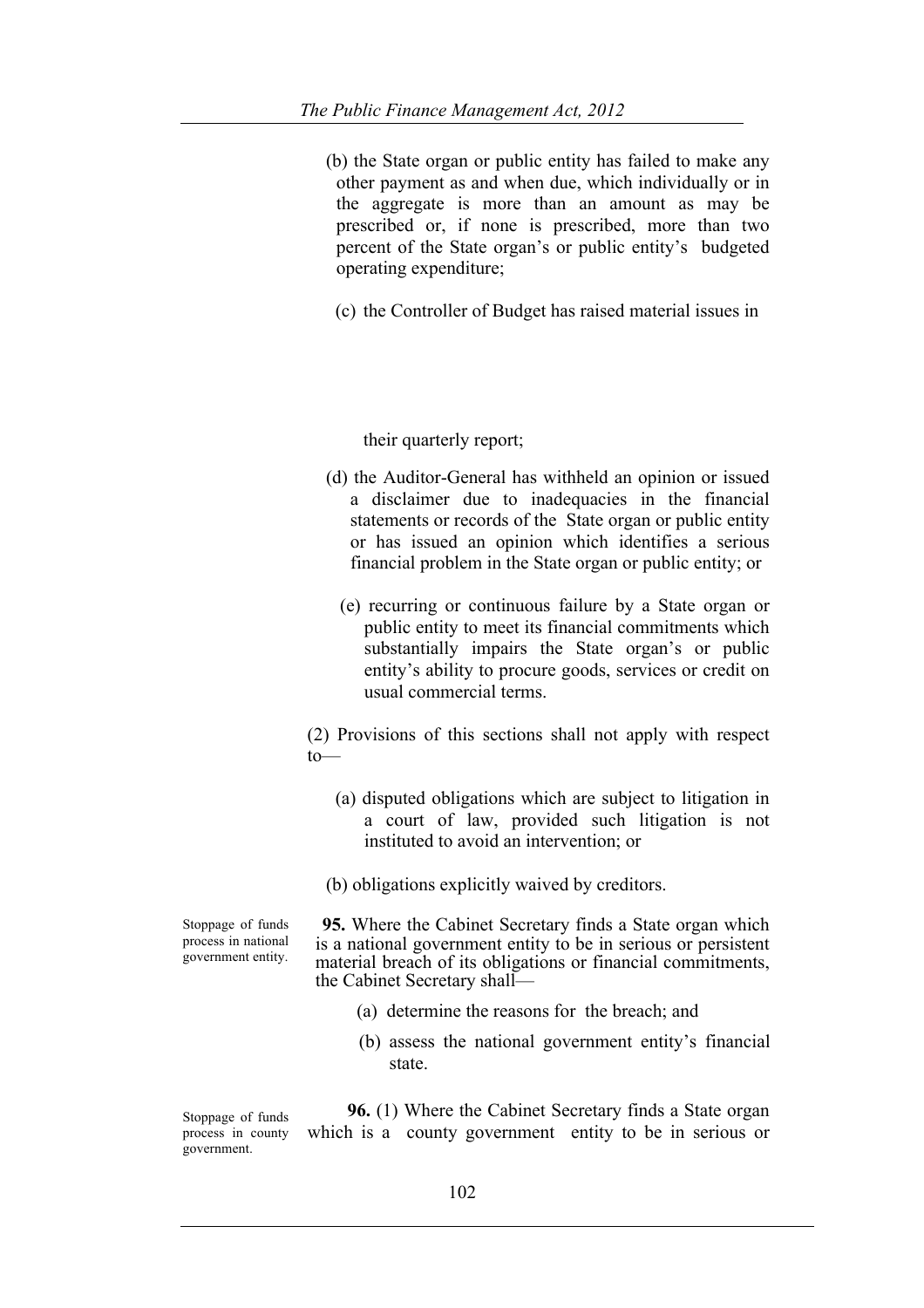persistent material breach of its obligations or financial commitments, the Cabinet Secretary shall, in accordance with Article 225 of the Constitution, immediately stop the transfer of funds.

(2) Within seven days of stopping the transfer of funds under subsection (1), the Cabinet Secretary shall inform—

- (a) the accounting officer, of the State organ or public entity; or
- (b) the Cabinet Secretary responsible for matters relating to intergovernmental relations;
- (c) County Executive Committee member responsible for finance;
- (d) the Controller of Budget;
- (e) the Commission on Revenue Allocation; and
- (f) Intergovernmental Budget and Economic Council.

 (3) The Cabinet Secretary shall in the alternative promptly—

- (a) inform the County Executive Committee member responsible for finance; and
- (b) request the Auditor-General to—
	- (i) determine the reasons for the breach;
	- (ii) assess the county government financial state; and
	- (iii) submit to the Cabinet Secretary and County Executive member for finance a report within thirty days from the date of the request.

(4) The Cabinet Secretary may prescribe regulations in relation to the process of stoppage of transfer of funds.

**97.** (1) Where the Cabinet Secretary makes a decision to stop the transfer of funds to a State organ or public entity in accordance with Article 225(3) of the Constitution and provisions of this Act, the Cabinet Secretary shall stop the

Procedure for stoppage of funds.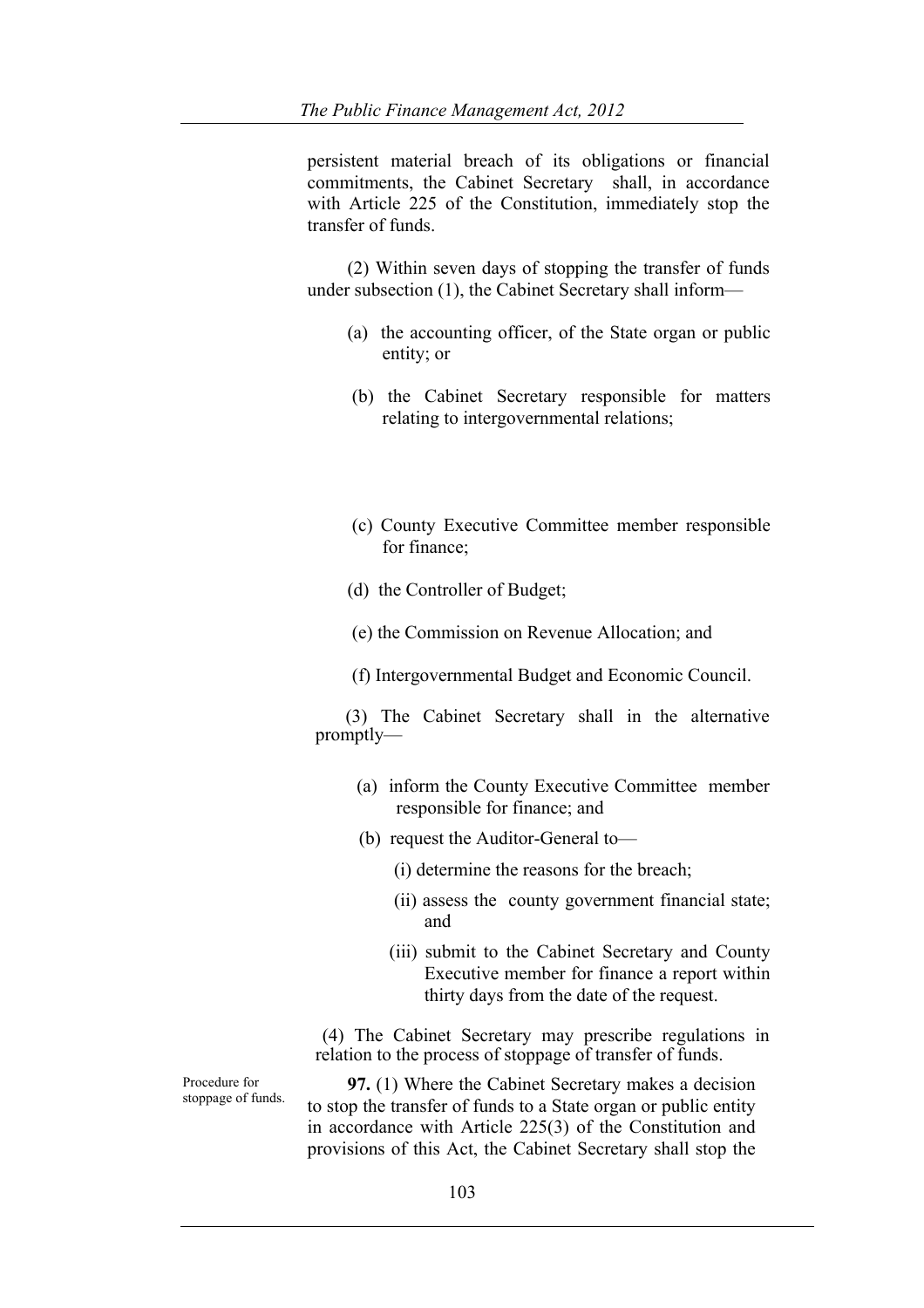payment and inform the Controller of Budget in respect of—

- (a) the date from when the stoppage of transfer of funds takes effect; and
- (b) the nature of serious material breaches, or persistent material breaches, committed by the State organ or public entity.

 (2) Not later than seven days after the date of the decision to stop the transfer of funds, the Cabinet Secretary shall seek approval from Parliament.

 (3) Within fourteen days after the decision to stop the transfer of funds under subsection (1), the Controller of Budget shall investigate the matter and submit a report to Parliament in accordance with Article 225 (7) of the Constitution.

 (4) Parliament shall, within thirty days of the decision by the Cabinet Secretary to stop the transfer of funds, approve or renew the decision of the Cabinet Secretary to stop the transfer of funds and the Cabinet Secretary shall abide by the decision of Parliament.

(5) The Cabinet Secretary may not stop the transfer of more than fifty percent of funds due to a county government.

(6) Any person may exercise his or her right to petition Parliament in terms of Article 119 of the Constitution in respect of the action taken to stop the transfer of funds.

Renewal of decision to stop funds and termination of stoppage.

**98.** (1) Where the Cabinet Secretary has applied to Parliament to renew a decision to stop the transfer of funds for a period beyond the sixty days, a time allowed by the Constitution, as soon as practicable but not later than fourteen days after being informed of the decision to renew the period, the Controller of Budget shall prepare a report on the matter to Parliament.

(2) The report referred to in subsection (1) shall provide an independent opinion on findings on details of the material breach or persistent material breaches in such a manner as to allow Parliament to make a decision within thirty days on whether or not to approve the renewal of the decision to stop the transfer of funds.

(3) An intervention based on Article 225(3) of the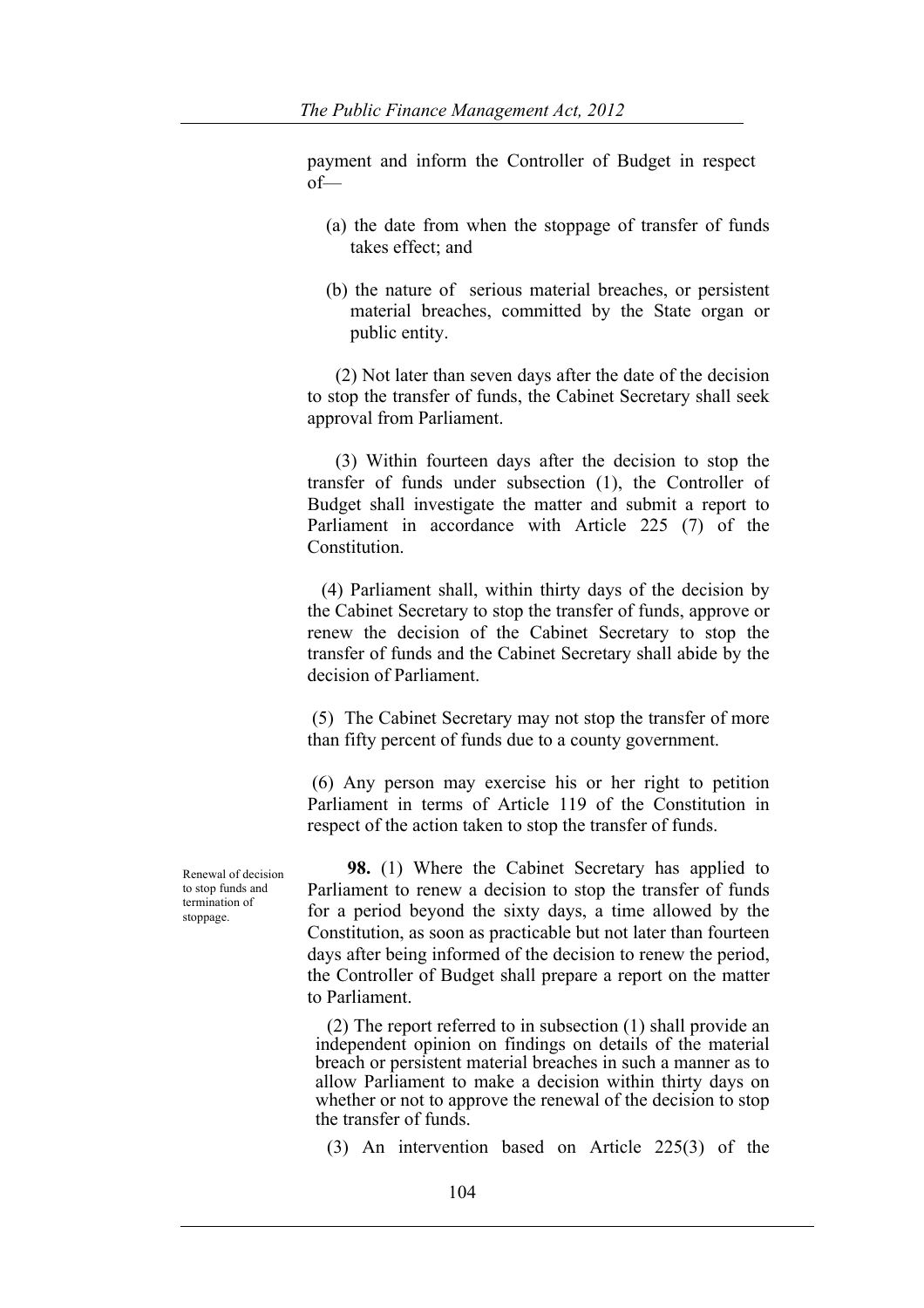Constitution and provisions of this Act shall end when—

- (a) the serious or persistent material breach in the State organ's or public entity's financial affairs has been resolved;
- (b) the State organ's or public entity's ability to meet its obligations to provide basic services or its financial commitments is secured; or
- (c) Parliament has declined to renew the Cabinet Secretary's decision to stop transfer of funds.

 (4) Where Parliament has not renewed a decision in terms of Article 225 (6) of the Constitution to stop the transfer of funds, all funds held during the period of the stoppage shall be released within a period not exceeding fifteen days.

Provision for a recovery plan.

**99.** (1) If as a result of an assessment using criteria provided for under this Act, the Cabinet Secretary determines that there is a serious or persistent material breach or that a county government is unable to perform its functions, the Cabinet Secretary shall—

- (a) notify the county government and the Cabinet Secretary responsible for matters relating to intergovernmental relations, of the finding and the intention to intervene;
- (b) consult the county governor to obtain the county government's co-operation in the development and implementation of a recovery plan, including the approval of a budget and legislative measures giving effect to the recovery plan;
	- (c) in consultation with the county government, prepare an appropriate recovery plan for the county government; and
	- (d) notify the Controller of Budget, Senate, the Joint Intergovernmental Technical Committee and the Auditor -General of the findings and the content of the recovery plan.

 (2) The approved recovery plan by the Joint Committee shall form the basis for releasing funds withheld during the period of stoppage and the release of subsequent transfers to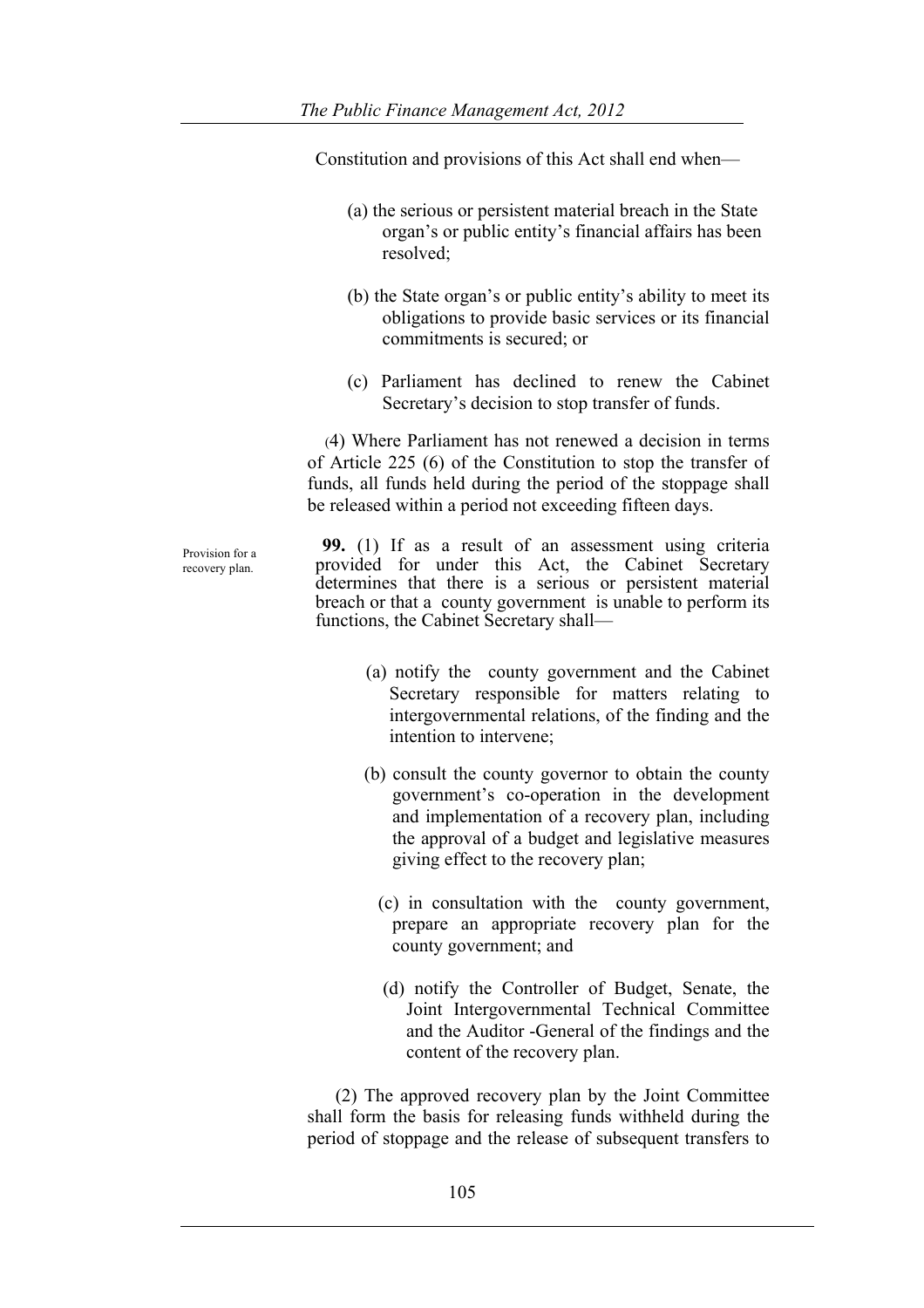a state organ or public entity.

 (3) The purpose of the recovery plan referred to in subsection (1) shall be to secure the county government's ability to meet its obligations to provide basic services or its financial commitments.

- (4) The recovery plan under this section shall—
- (a) identify the financial problems;
- (b) be designed to place the county government in a sound and sustainable financial condition as quickly as possible;
- (c) state the principal objectives of the plan and ways and means for achieving those objectives;
- (d) provide budget parameters which bind the county government for a specified period or until stated conditions have been met;
- (e) identify specific revenue raising measures that are necessary for financial recovery, including the rates at which tariffs should be set to achieve financial recovery;
- (f) set out a specific strategy for addressing the entity's problems, including a strategy for reducing wasteful expenditure and increasing the collection of revenue, as may be necessary;
- (g) identify the human resources and the source of those resources;
- (h) describe the anticipated time frame for the recovery, and the milestones to be achieved; and
- (i) identify what actions are necessary for the implementation of the plan, distinguishing between actions to be taken by the entity and actions to be taken by other parties.
- (5) In addition to provisions under subsection (4), the recovery plan may—
	- (a) provide for the liquidation of specific assets, excluding those needed for the provision of the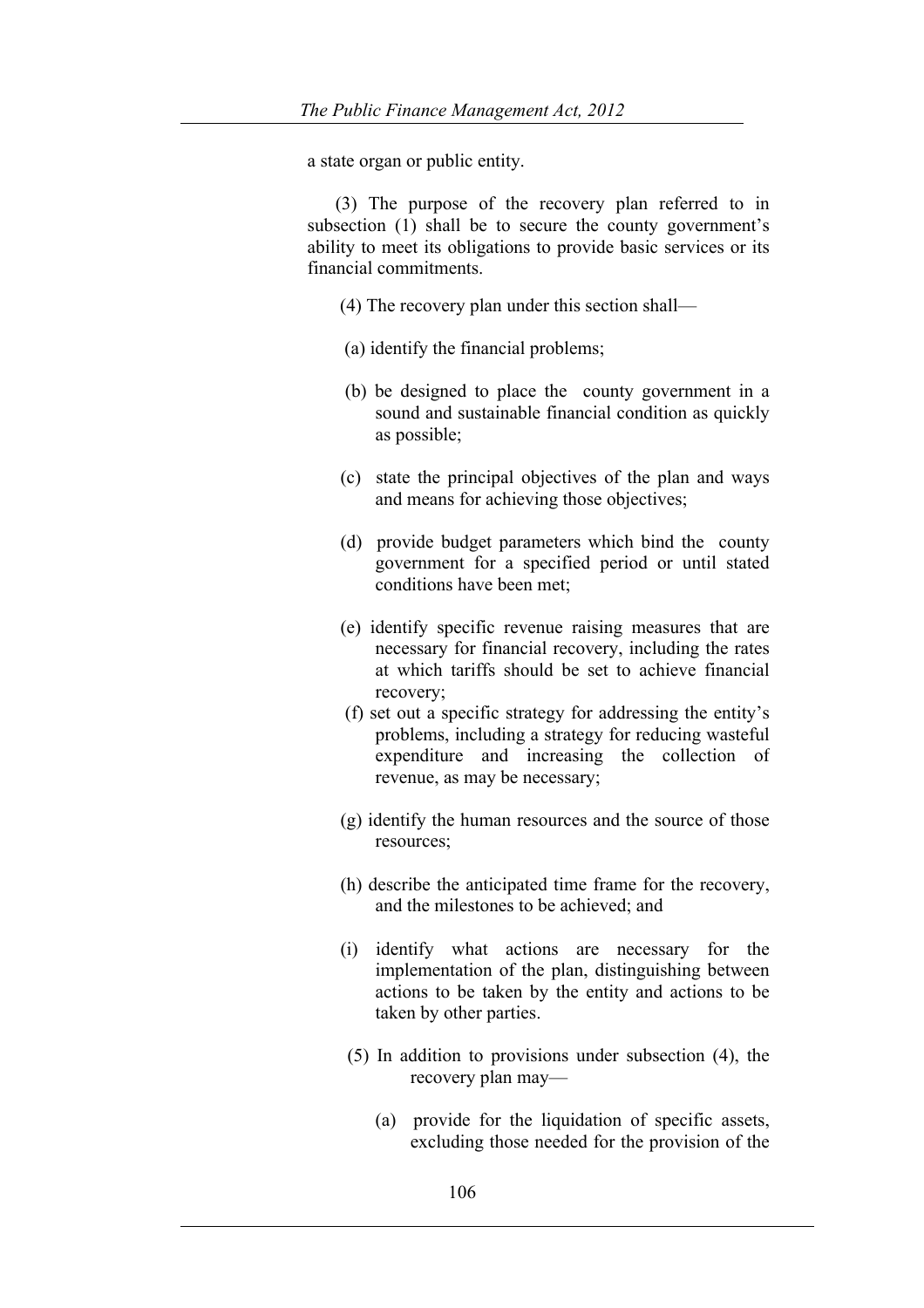minimum level of basic services;

- (b) provide for special measures to prevent unauthorised, irregular and wasteful expenditure and other losses; and
- (c) identify any actual and potential sources of revenue.

(6) The intervention shall adhere to the values and principles of the Constitution and provisions of any other relevant law.

**100.**(1) There is established a committee to be known as the Joint Intergovernmental Technical Committee (hereinafter referred to as "Joint Committee") and shall comprise of —

- (a) the Cabinet Secretary;
- (b) the Cabinet Secretary responsible for matters relating to intergovernmental relations;
- (c) a representative of the county government or county government entity concerned;
- (d) a representative of the Intergovernmental Budget and Economic Council; and
- (e) a representative of the Commission on Revenue Allocation.

(2) The Joint Committee may invite or enlist any other persons to assist it in performing its functions under this section.

(3) The Joint Committee shall meet at least once every three months to review any action of intervention referred to in this Part, and establish—

> (a) the progress on resolving the county government's financial problems and the

Establishment of the Joint Intergovernmental Technical Committee.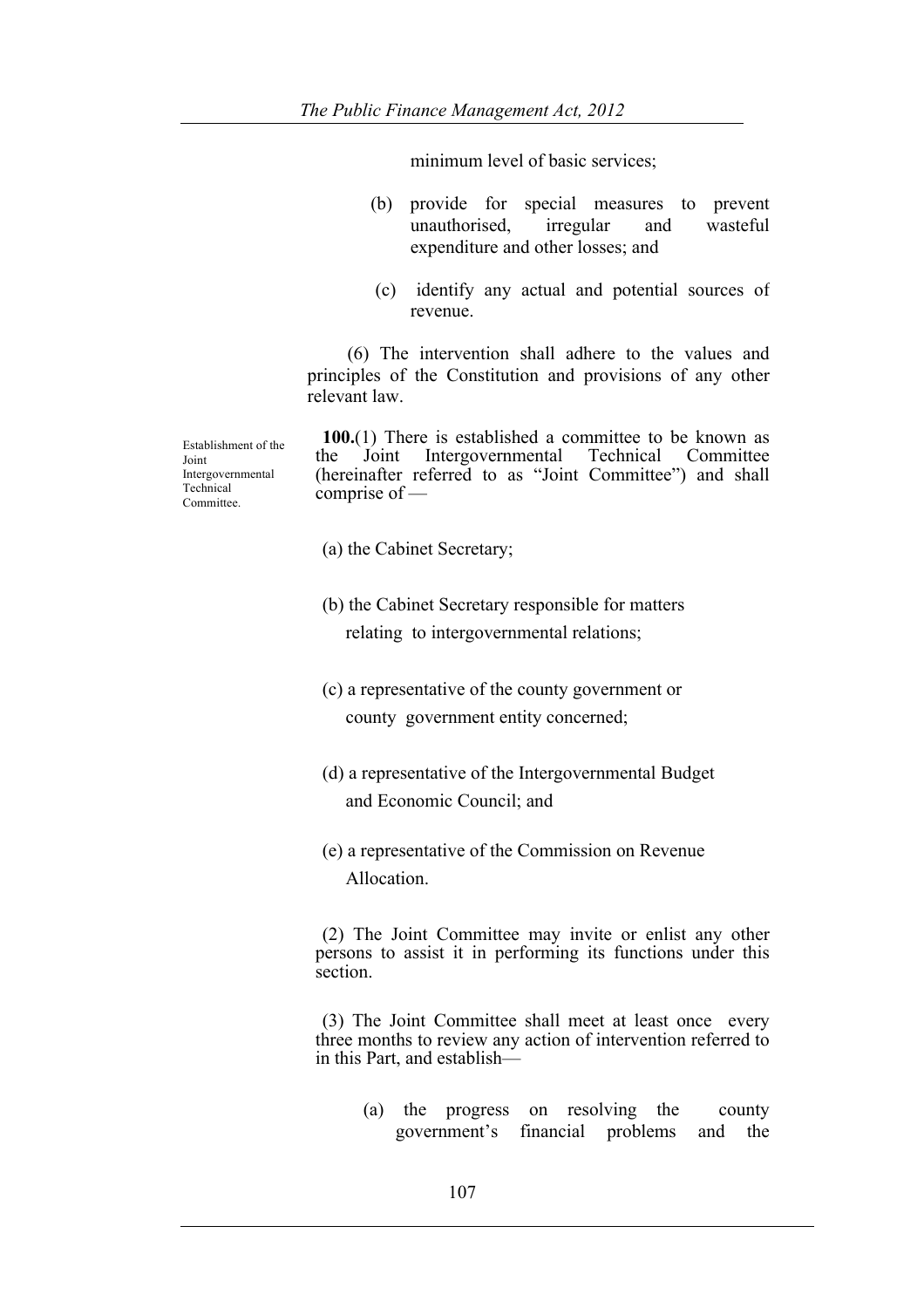recovery plan; and

(b) the effectiveness of the recovery plan.

 (4) The Joint Committee shall, every four months, submit progress reports and, where appropriate, a final report on the intervention to the Cabinet Secretary, the County Executive Committee member for finance, the relevant county Assembly, the Intergovernmental Budget and Economic Council and the Senate.

**101.**(1) An intervention based on Article 190(3)(b) of the Constitution shall end—

- (a) if it is terminated in terms of Article 190(5) of the Constitution where there has been a breach of the procedure prescribed in the regulations approved by the Senate; or
- (b) where the Joint Committee is satisfied that the county government is able and willing to fulfil its obligation in terms of legislation or the Constitution that gave rise to the intervention; and
- (c) when the Joint Committee determines that the financial problem which caused the failure by the county government to comply with its obligation is resolved; and
- (d) when the Joint Committee finds that the county government is operating a financial management system that complies with legislation.

 (2) At the end of an intervention, the Joint Committee shall notify—

(a) Parliament;

- (b) the relevant County Assembly; and
- (c) the Controller of Budget.

 (3) The Joint Committee shall publish and publicise the end of the intervention.

# **PART IV—COUNTY GOVERNMENT RESPONSIBILITIES WITH RESPECT TO MANAGEMENT AND CONTROL OF PUBLIC**

Termination of intervention.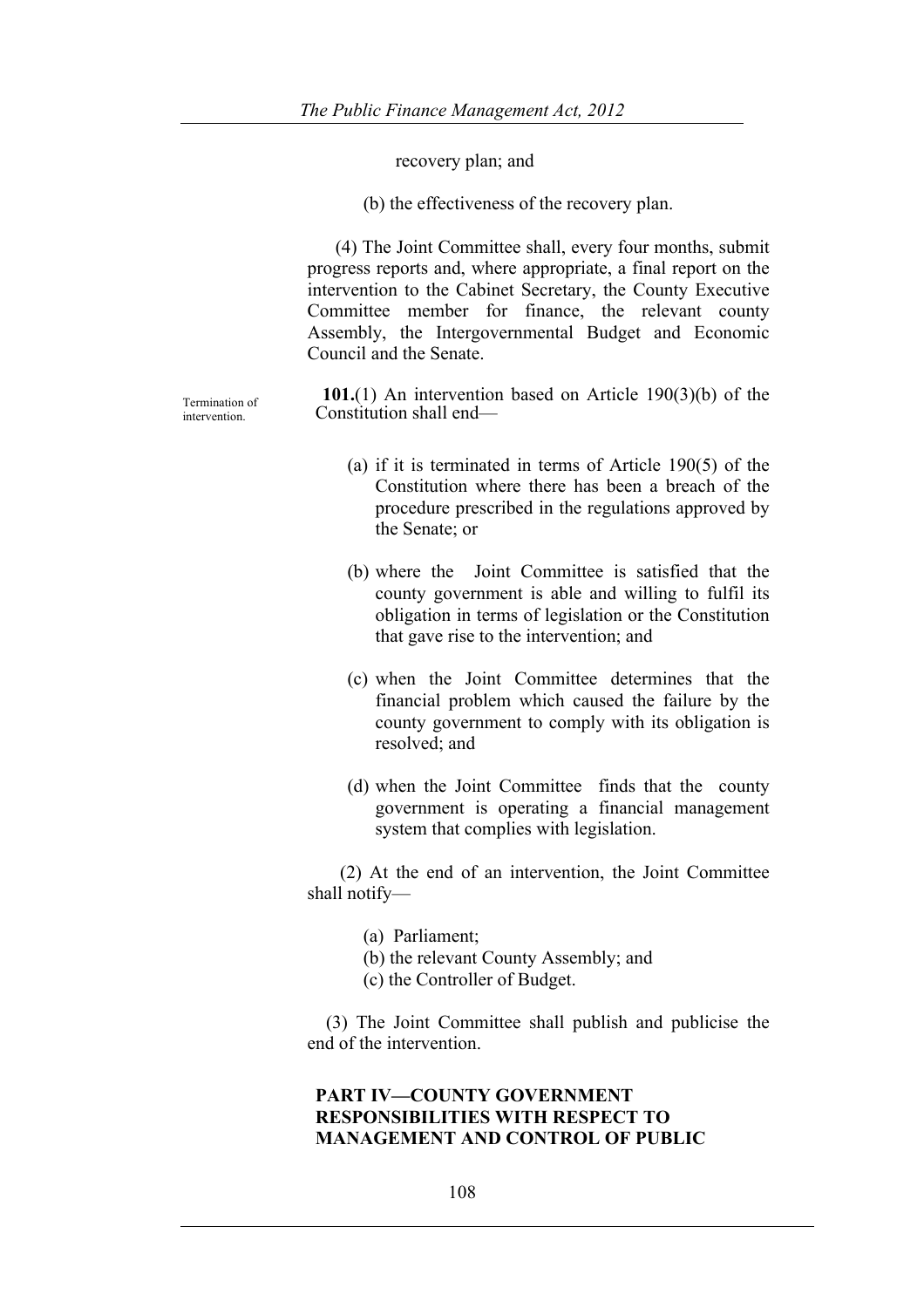### **FINANCE**

public finance.

County government responsibilities in  **102.** (1) Each county government shall ensure adherence to—

- (a) the principles of public finance set out in Chapter Twelve of the Constitution;
- (b) the fiscal responsibility principles provided in section 107 under this Act;
- (c) national values set out in the Constitution; and
- (d) any other requirements of this Act.

 (2) The County Executive Committee shall observe principles of collective responsibility in exercising their functions under this Act.

 (3) In making decisions a county assembly shall take cognisance of Article 216 (2) of the Constitution.

Establishment of county treasuries. **103.** (1) There is established for each county government, an entity to be known as County Treasury.

(2) The County Treasury shall comprise —

- (a) the County Executive Committee member for finance;
- (b) the Chief Officer; and
- (c) the department or departments of the County Treasury responsible for financial and fiscal matters.

 (3)The County Executive Committee member for finance shall be the head of the County Treasury.

Responsibilities and Powers of a County Treasury

General responsibilities of a County Treasury.

**104.** (1) Subject to the Constitution, a County Treasury shall monitor, evaluate and oversee the management of public finances and economic affairs of the county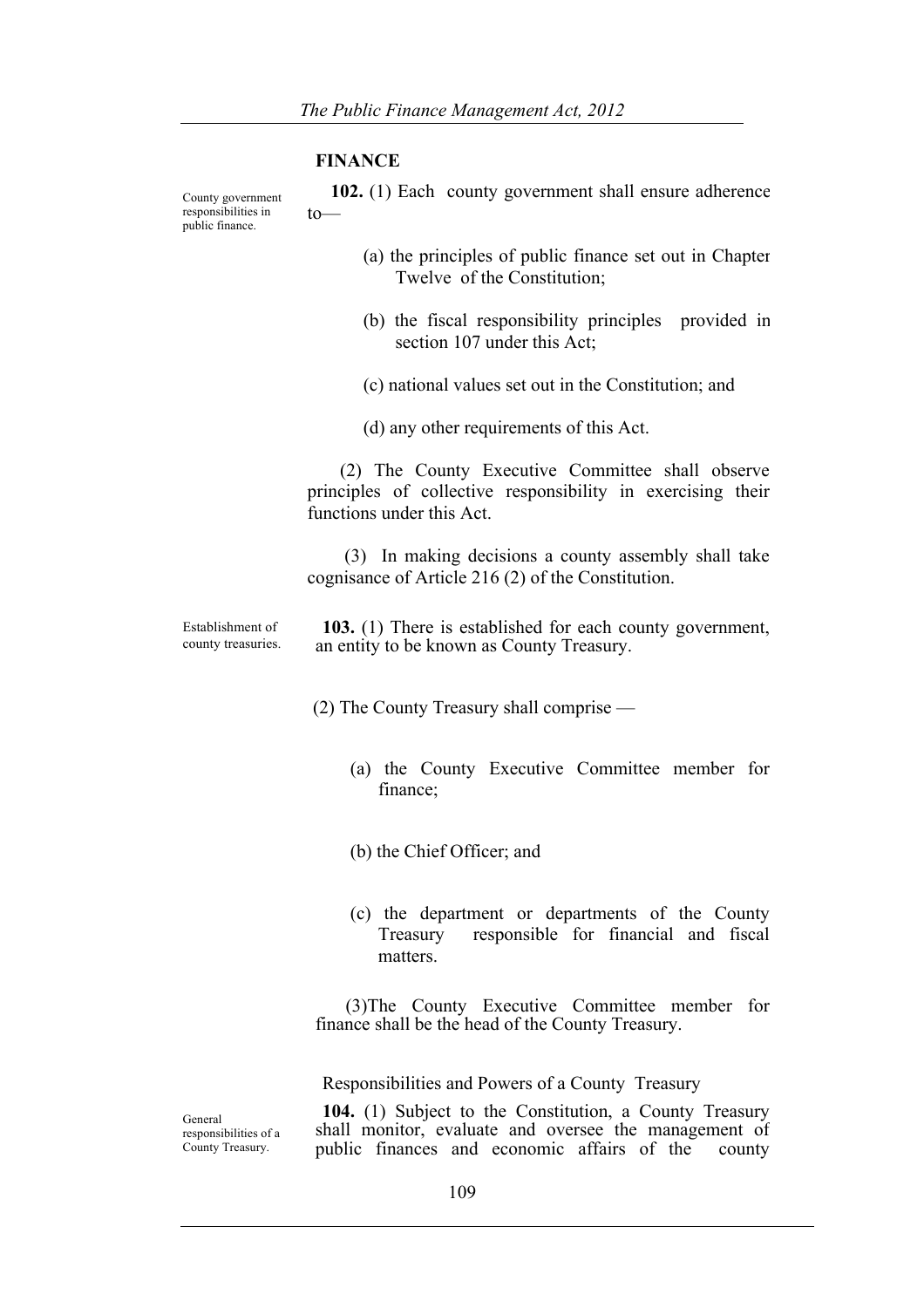government including—

(a) developing and implementing financial and economic policies in the county;

- (b) preparing the annual budget for the county and coordinating the preparation of estimates of revenue and expenditure of the county government;
- (c) co-ordinating the implementation of the budget of the county government;
- (d) mobilising resources for funding the budgetary requirements of the county government and putting in place mechanisms to raise revenue and resources;
- (e) managing the county government's public debt and other obligations and developing a framework of debt control for the county;
- (f) consolidating the annual appropriation accounts and other financial statements of the county government in a format determined by the Accounting Standards Board;
- (g) acting as custodian of the inventory of the county government's assets except where provided otherwise by other legislation or the Constitution;
- (h) ensuring compliance with accounting standards prescribed and published by the Accounting Standards Board from time to time;
- (i) ensuring proper management and control of, and accounting for the finances of the county government and its entities in order to promote efficient and effective use of the county's budgetary resources;
- (j) maintaining proper accounts and other records in respect of the County Revenue Fund, the County Emergencies Fund and other public funds administered by the county government;
- (k) monitoring the county government's entities to ensure compliance with this Act and effective management of their funds, efficiency and transparency and, in particular, proper accountability for the expenditure of those funds;
- (l) assisting county government entities in developing their capacity for efficient, effective and transparent financial management, upon request;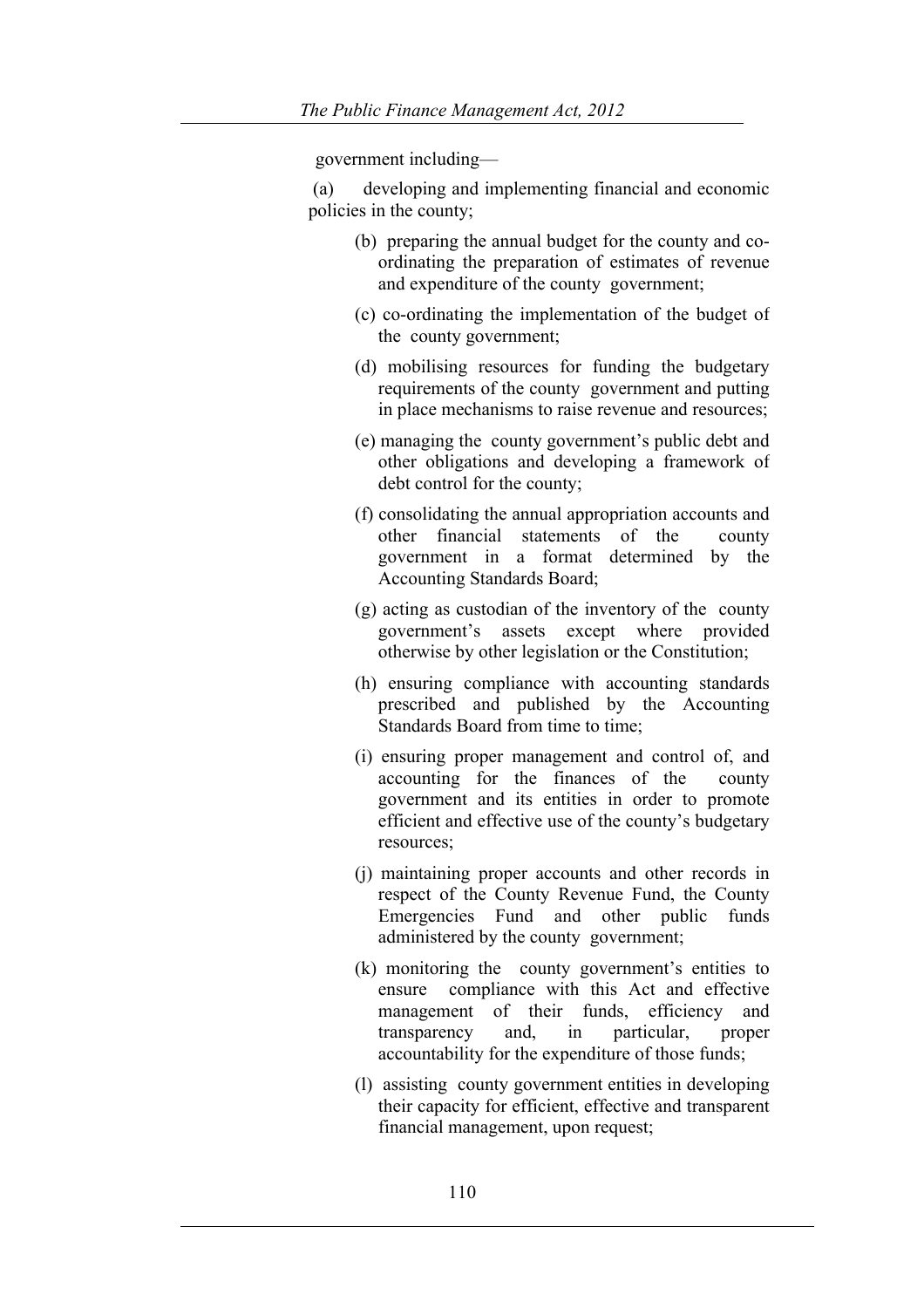| (m) providing the National Treasury with information   |
|--------------------------------------------------------|
| which it may require to carry out its responsibilities |
| under the Constitution and this Act;                   |

- (n) issuing circulars with respect to financial matters relating to county government entities;
- (o) advising the county government entities, the County Executive Committee and the county assembly on financial matters;
- (q) strengthening financial and fiscal relations between the national government and county governments in performing their functions;
- (r) reporting regularly to the county assembly on the implementation of the annual county budget; and
- (s) taking any other action to further the implementation of this Act in relation to the county.
- Powers of a County Treasury. **105.** (1) A County Treasury has such powers as are necessary to enable it to carry out its functions and responsibilities under this Act including-

(a) with prior notice, access any system of public financial management used by any of the county government entities and the internal controls used to monitor the system;

(b) taking appropriate measures, including the stoppage of funds, to deal with any failure of a county government entity to comply with this Act;

(c) with prior notice, accessing the premises of a county government entity and inspecting all records and other documents relating to the financial affairs of that county government entity, kept by that entity;

(d) requiring county government entities to comply with all applicable norms or standards regarding accounting practices, budget classification systems and other public financial management systems as prescribed by the Accounting Standards Board;

(e) requiring any public officer employed by a county government or county government entity to provide explanations, information and assistance in respect to matters relating to the county government's public finances: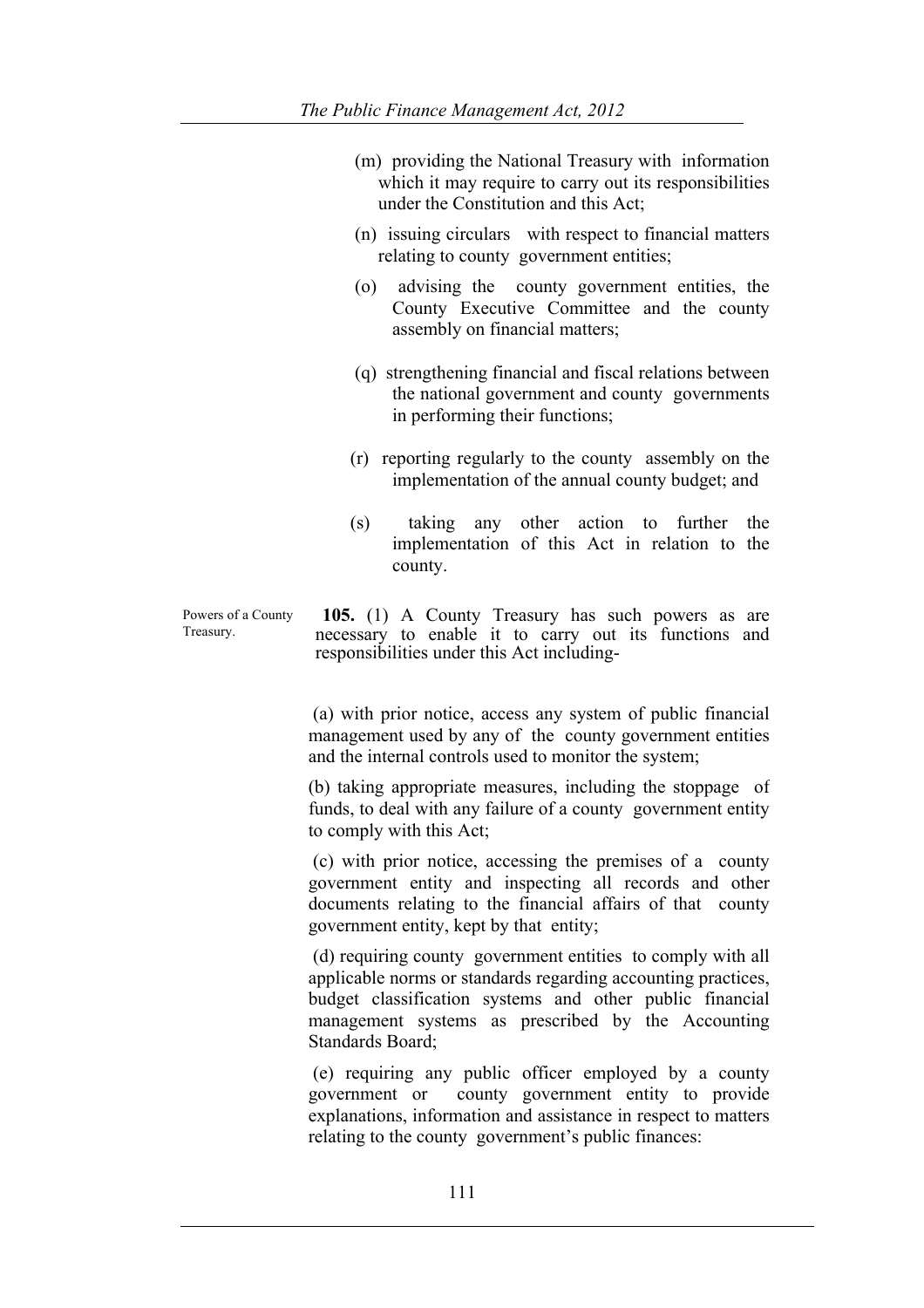Provided that a person providing the information shall not be liable if at the time of providing the information, that person, in writing, objected to providing such information on grounds that the information may incriminate him or her;

(f) issuing guidelines to accounting officers for the county government entities, or public officers employed by those entities, with respect to the financial affairs of that Government or those entities, and monitoring compliance with those guidelines; and

(g) ensuring that county government entities operate a financial management system that complies with national standards as prescribed by the Accounting Standards Board.

(2) A County Treasury may, in writing, authorise any of its officers to carry out a specified responsibility, or exercise a specified power, on its behalf.

(3) When carrying out a responsibility, or exercising a power, on behalf of a County Treasury, an authorised officer shall, if requested to do so by the person in relation to whom the responsibility or power is being carried out or exercised, produce the officer's authorisation for inspection and failure to comply with such a request invalidates any subsequent action purporting to be taken under the authority of the authorisation.

(4) An authorisation given under subsection (3) remains in force for such period as is specified in it or, if no such period is specified, until it is revoked by the County Treasury concerned.

(5) A County Treasury may, in writing, revoke or vary an authorisation given under subsection (3).

**106.** (1) A County Treasury may, upon the request of the National Treasury, second to the National Treasury such number of officers as may be necessary for the National Treasury to better carry out its responsibilities under this Act.

(2) A public officer seconded to the National Treasury under subsection (1), shall be deemed to be an officer of the National Treasury and shall be subject only to the direction and control of the National Treasury.

Secondment of public officers by a County Treasury to the National Treasury.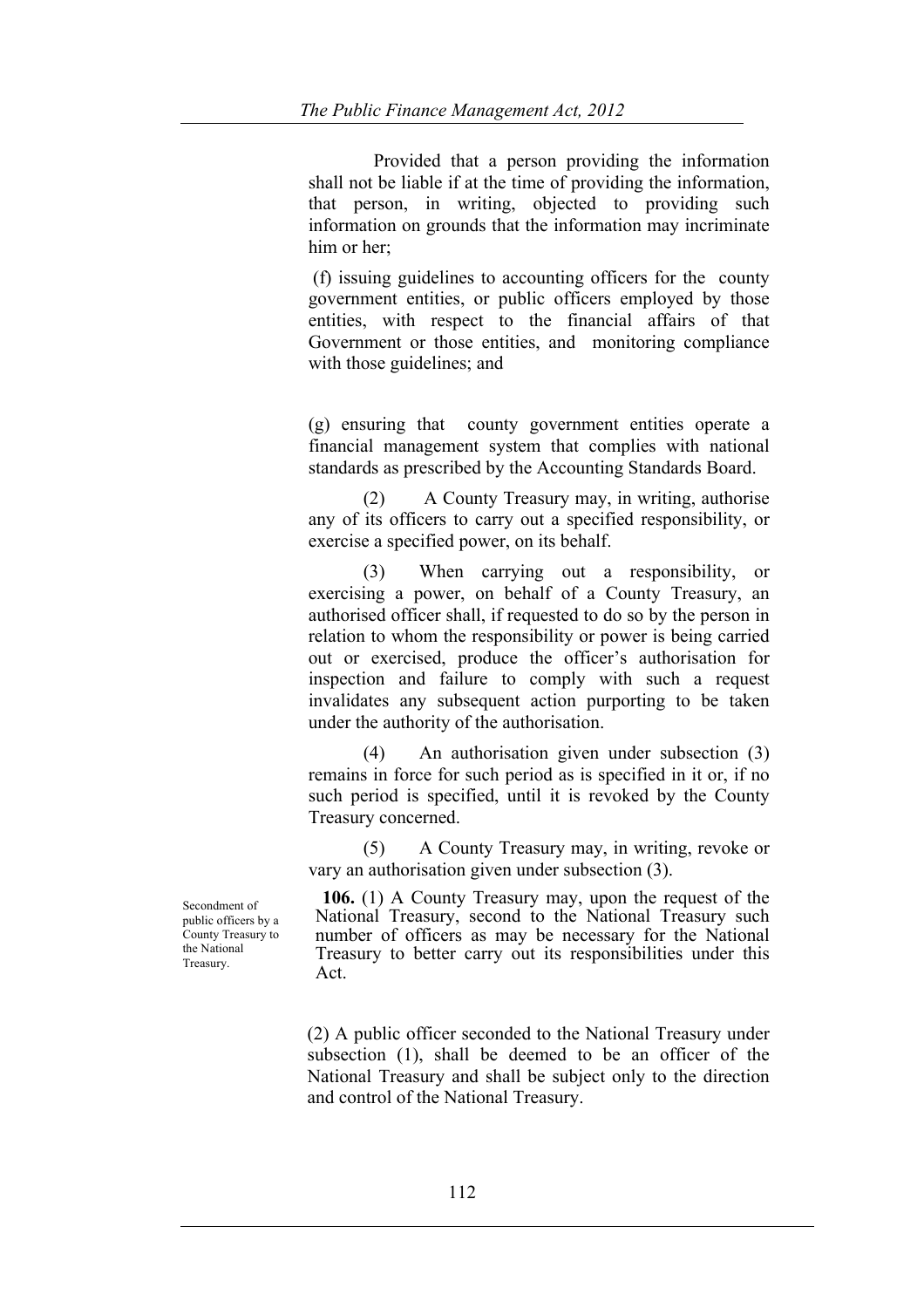County Treasury to enforce fiscal responsibility principles.

**107.** (1) A County Treasury shall manage its public finances in accordance with the principles of fiscal responsibility set out in subsection (2), and shall not exceed the limits stated in the regulations.

 (2) In managing the county government's public finances, the County Treasury shall enforce the following fiscal responsibility principles-

- (a) the county government's recurrent expenditure shall not exceed the county government's total revenue;
- (b) over the medium term a minimum of thirty percent of the county government's budget shall be allocated to the development expenditure;
- (c) the county government's expenditure on wages and benefits for its public officers shall not exceed a percentage of the county government's total revenue as prescribed by the County Executive member for finance in regulations and approved by the County Assembly;
- (d)over the medium term, the government's borrowings shall be used only for the purpose of financing development expenditure and not for recurrent expenditure;
- (e) the county debt shall be maintained at a sustainable level as approved by county assembly;
- (f)the fiscal risks shall be managed prudently; and
- (g) a reasonable degree of predictability with respect to the level of tax rates and tax bases shall be maintained, taking into account any tax reforms that may be made in the future.

 (3) For the purposes of subsection (2) (d), short term borrowing shall be restricted to management of cash flows and shall not exceed five percent of the most recent audited county government revenue.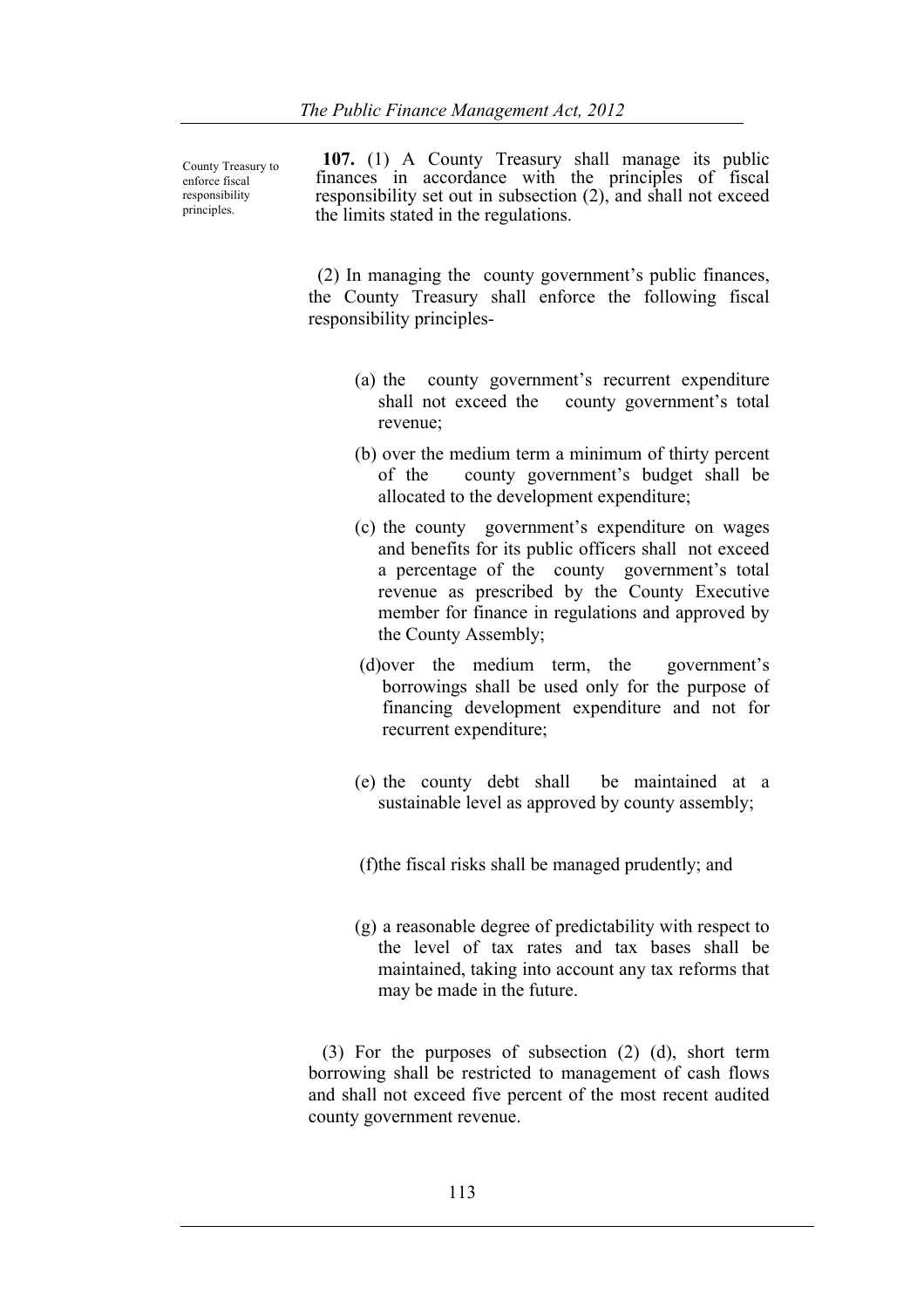(4) Every county government shall ensure that its level of debt at any particular time does not exceed a percentage of its annual revenue specified in respect of each financial year by a resolution of the county assembly.

(5) The regulations may add to the list of fiscal responsibility principles set out in subsection (2).

County government deviation from financial objectives.

**108.** (1) A county government may, with the approval of its county assembly, deviate from the financial objectives in the relevant County Fiscal Strategy Paper , but only on a temporary basis and only if the deviation is required because of a major natural disaster or some other significant unforeseen event.

 (2) If there is a change of county government, the new county government may deviate from the financial objectives in a County Fiscal Strategy Paper, but may not deviate from the fiscal responsibility objectives.

 (3) The County Treasury shall also provide a report to the county assembly regarding the deviation and its implication and shall include in the report —

- (a) information on the reasons and implication for the deviation;
- (b) proposals to address the deviation;

(c) the time the deviation is estimated to last; and

(d) the status of development projects initiated by the county government and if any projects have been

stopped, the reasons for doing so.

 (4) The County Treasury shall publish and publicise the report not later than fifteen days after it has been submitted to the county assembly.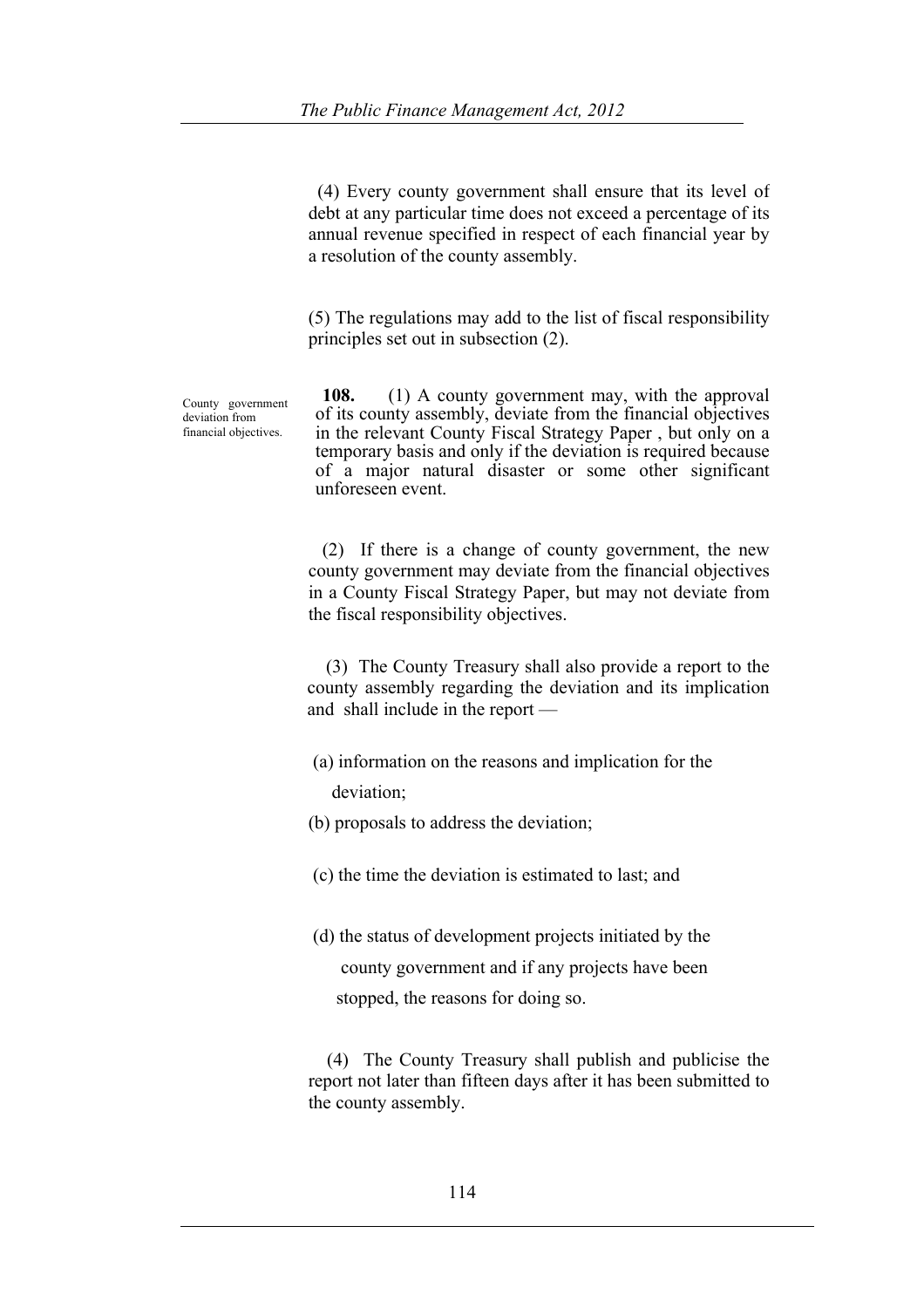*Responsibilities of a county treasury with respect to county public funds*

Establishment of a County Revenue Fund for each county government.

**109.** (1) There is established, for each county a County Revenue Fund in accordance with Article 207 of the **Constitution** 

(2) The County Treasury for each county government shall ensure that all money raised or received by or on behalf of the county government is paid into the County Revenue Fund, except money that—

- (a)is excluded from payment into that Fund because of a provision of this Act or another Act of Parliament, and is payable into another county public fund established for a specific purpose;
- (b)may, in accordance with other legislation, this Act or County legislation, be retained by the county government entity which received it for the purposes of defraying its expenses; or
- (c) is reasonably excluded by an Act of Parliament as provided in Article 207 of the Constitution.

(3) The County Treasury shall administer the County Revenue Fund and ensure that the county government complies with the provisions of Article 207 of the **Constitution** 

(4) The County Treasury shall—

(a) arrange for the County Revenue Fund to be kept in the Central Bank of Kenya or a bank approved by the County Executive Committee member responsible for finance and shall be kept in an account to be known as the "County Exchequer Account; and

(b) ensure that all money authorised to be paid by the county government or any of its entities for a public purpose is paid from that account without undue delay.

(5) The County Treasury shall ensure that at no time is the County Exchequer Account overdrawn.

(6) The County Treasury shall obtain the written approval of the Controller of Budget before withdrawing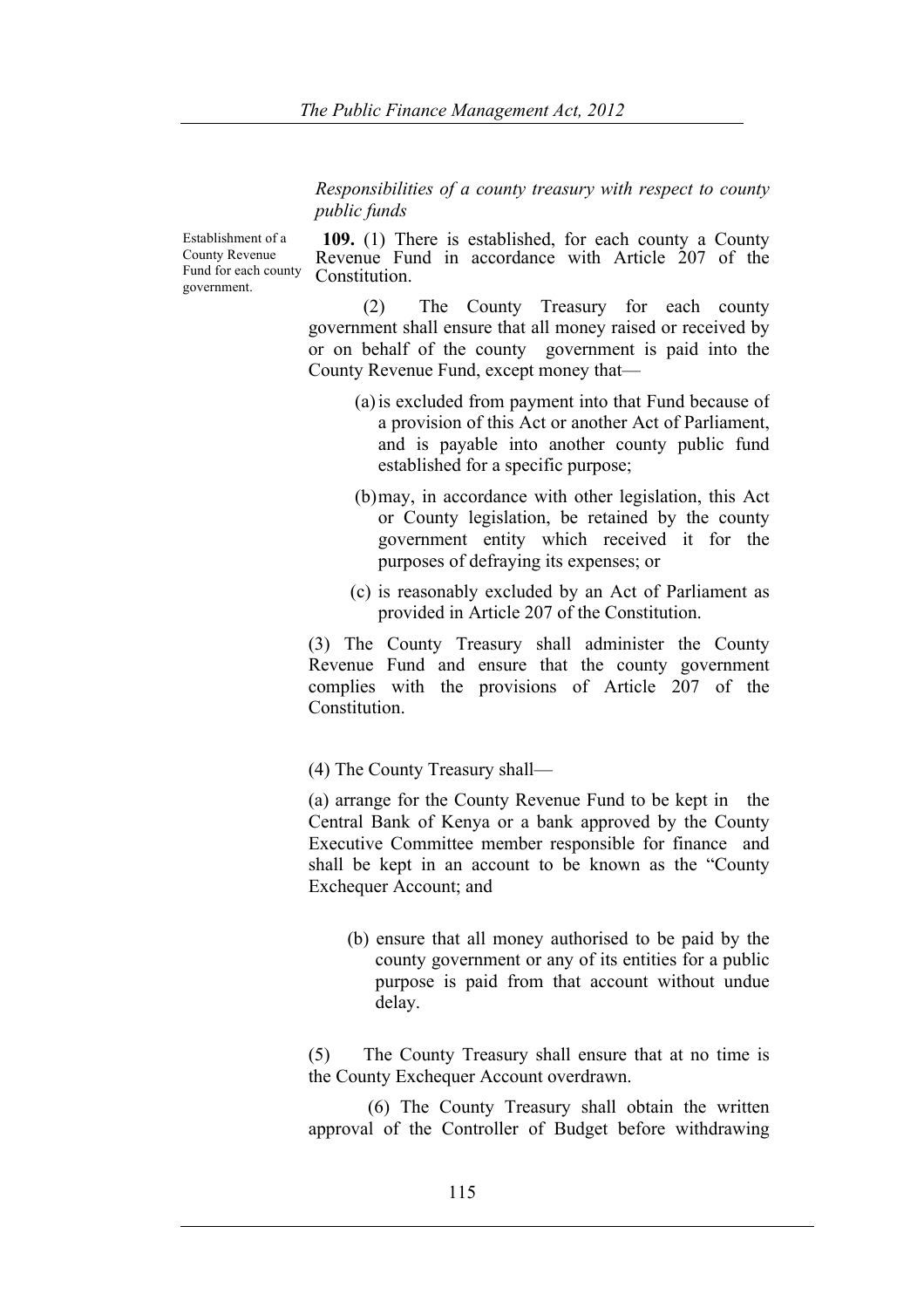money from the County Revenue Fund under the authority of—

- (a) an Act of the county assembly that appropriates money for a public purpose;
- (b) an Act of Parliament or county legislation that imposes a charge on that Fund; or
- (c) this Act in accordance with sections 134 and 135.
- (7) The approval of the Controller of Budget to withdraw money from the County Revenue Fund, together with written instructions from the County Treasury requesting for the withdrawal, is sufficient authority for the approved bank where the County Exchequer Account is held to pay amounts from this account in accordance with the approval and the instructions.

 (8) Any unutilised balances in the County Revenue Fund shall not lapse at the end of the financial year but shall be retained for the purposes for which it was established.

 (9) Financial reports shall be submitted to the Commission on Revenue Allocation with a copy to the Controller of Budget.

**110.** (1) A County Executive Committee may, with the approval of the county assembly, establish an emergency fund for the county government under the name "................County Emergency Fund" and the fund shall consist of money from time to time appropriated by the county assembly to the Fund by an appropriation law.

(2) The purpose of an Emergency Fund is to enable payments to be made in respect of a county when an urgent and unforeseen need for expenditure for which there is no specific legislative authority arises.

**111.** (1) The County Executive Committee member for finance shall administer the county government Emergency Fund for the county government in accordance with a framework and criteria approved by the county assembly .

(2) The County Executive Committee member for finance shall establish and maintain a separate account into which all money appropriated to the Emergency Fund shall be paid.

County Government Executive Committee may establish county government Emergency Fund.

County Executive Committee member for finance to administer the Emergency Fund.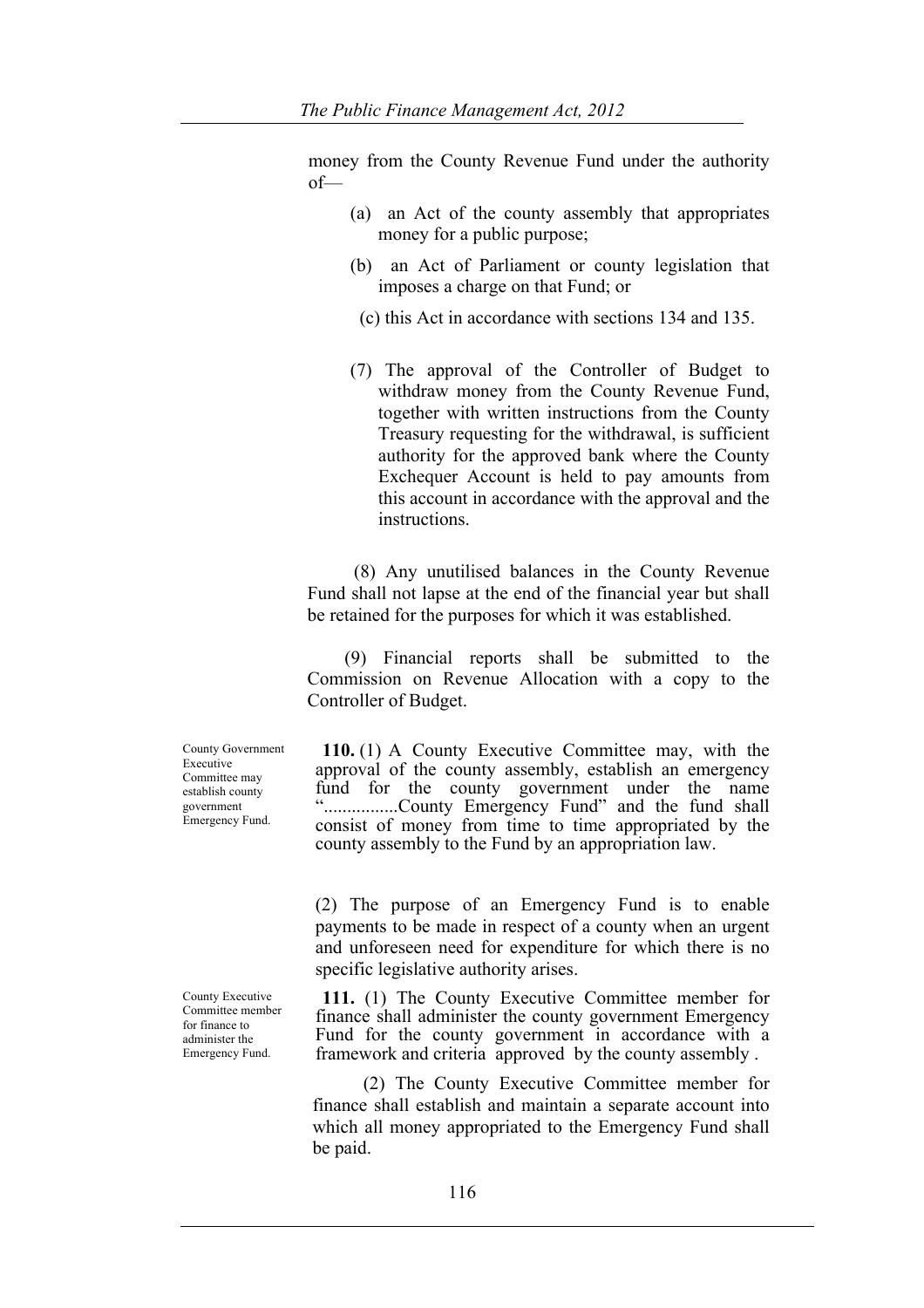Power of County Executive Committee member to make payments from Emergency Fund.

**112.** (1) Subject to section 113, the County Executive Committee member for finance may make payments from the county government's Emergency Fund only if he or she is satisfied that there is an urgent and unforeseen need for expenditure for which there is no legislative authority and shall be in accordance with operational guidelines made under regulations approved by Parliament and the law relating to disaster management.

(2) For the purposes of subsection (1), there is an urgent and unforeseen event for expenditure if the County Executive Committee member for finance, guided by regulations and relevant laws, establishes that –

- (a) payment not budgeted for cannot be delayed until a later financial year without harming the general public interest;
- (b) payment is meant to alleviate the damage, loss, hardship or suffering which may be caused directly by the event; and
- (c) the damage caused by the event is on a small scale and limited to the county.
	- (3) For the purposes of subsection(1), the unforeseen event is one which –
		- (a) threatens damage to human life or welfare; or (b) threatens damage to the environment.

 **113**. The County Executive Committee member for finance may not, during a financial year, make a payment from the Emergency Fund under section 112 exceeding two per cent of the total county government revenue as shown in that county government's audited financial statements for the previous financial year, except for the first year.

**114.** (1) The County Executive Committee member for finance shall seek approval of the county assembly within two months after payment is made from the Emergency Fund.

(2) If the county assembly is not sitting during the period referred to in subsection (1), or soon thereafter, the County

Limitation on power of County Executive Committee member for finance to make payments from Emergency Fund.

County Executive Committee member for finance to seek approval for payments from Emergency Fund.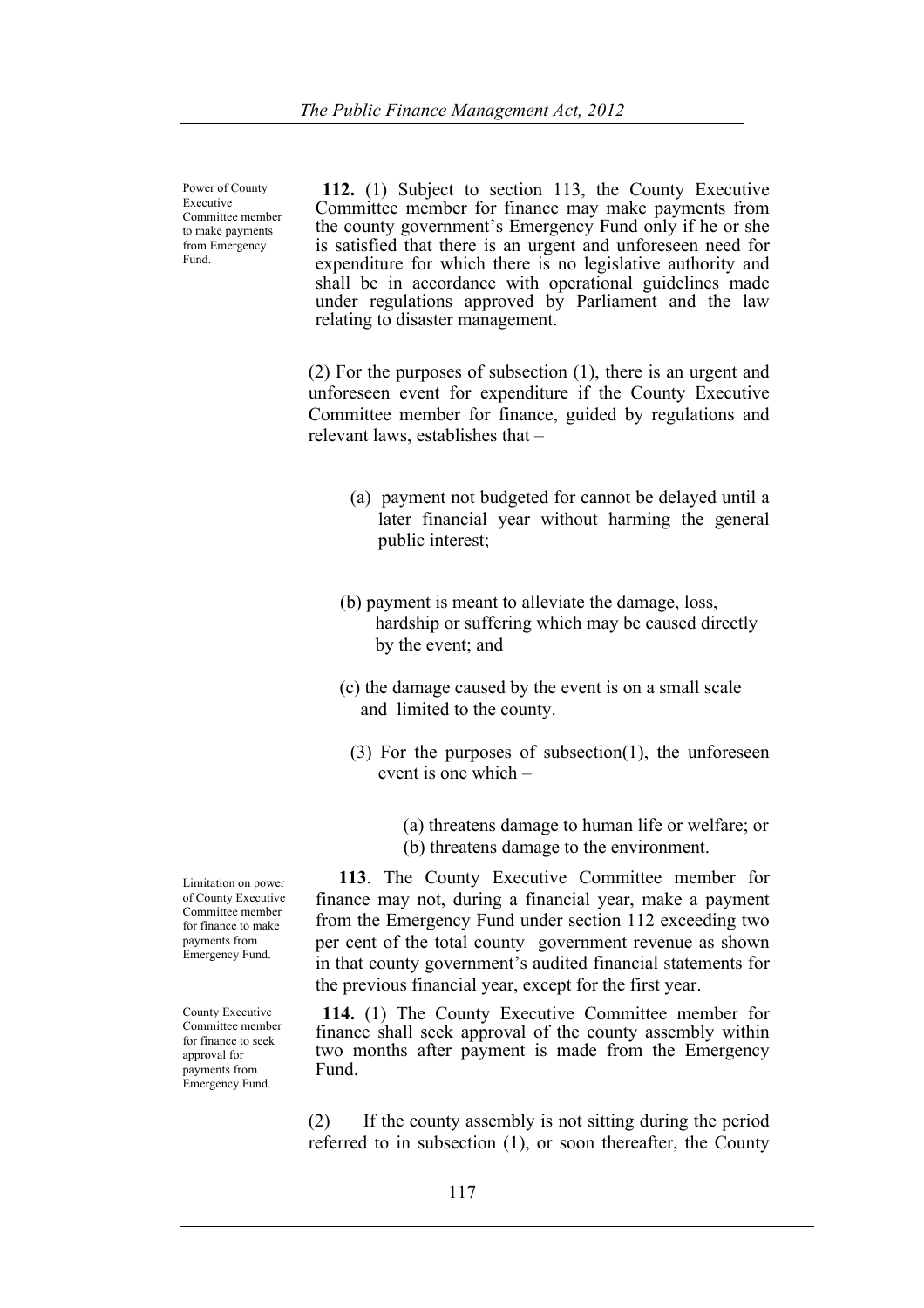Executive Committee member for finance shall seek the approval for the payment within fourteen days after the County Assembly next sits.

 (3)As soon as practicable after the county assembly has approved the payment, the County Executive Committee member for finance shall cause a draft of the appropriation Bill to be introduced in the county assembly for the appropriation of the money paid and for the replenishment of the county government's Emergency Fund to the extent of the amount of the payment.

**115.** (1) Where an Emergency Fund has been established for a county government in accordance with section 110, the County Treasury shall, not later than three months after the end of each financial year, prepare and submit to the Auditor-General, financial statements in respect of the Emergency Fund for that year.

(2) The County Treasury shall include in the financial statements made under subsection (1) -

(a) the date and amount of each payment made from that Fund;

- (b) the person to whom the payment was made;
- (c) the purpose for which the payment was made;
- (d) whether the person to whom the payment was made has spent the money for that purpose, and a statement made to that effect;
- (e) if the person to whom the payment has been made has not yet spent the money for that purpose, a statement specifying the reasons for not having done so; and
- (f) a statement indicating how the payment conforms to section 112 of this Act.
- **116.** (1) A County Executive Committee member for finance may establish other public funds with the approval of the County Executive Committee and the county assembly.

County Treasury to submit a report to Auditor-General in respect to Emergency Fund.

Power to establish other county public funds.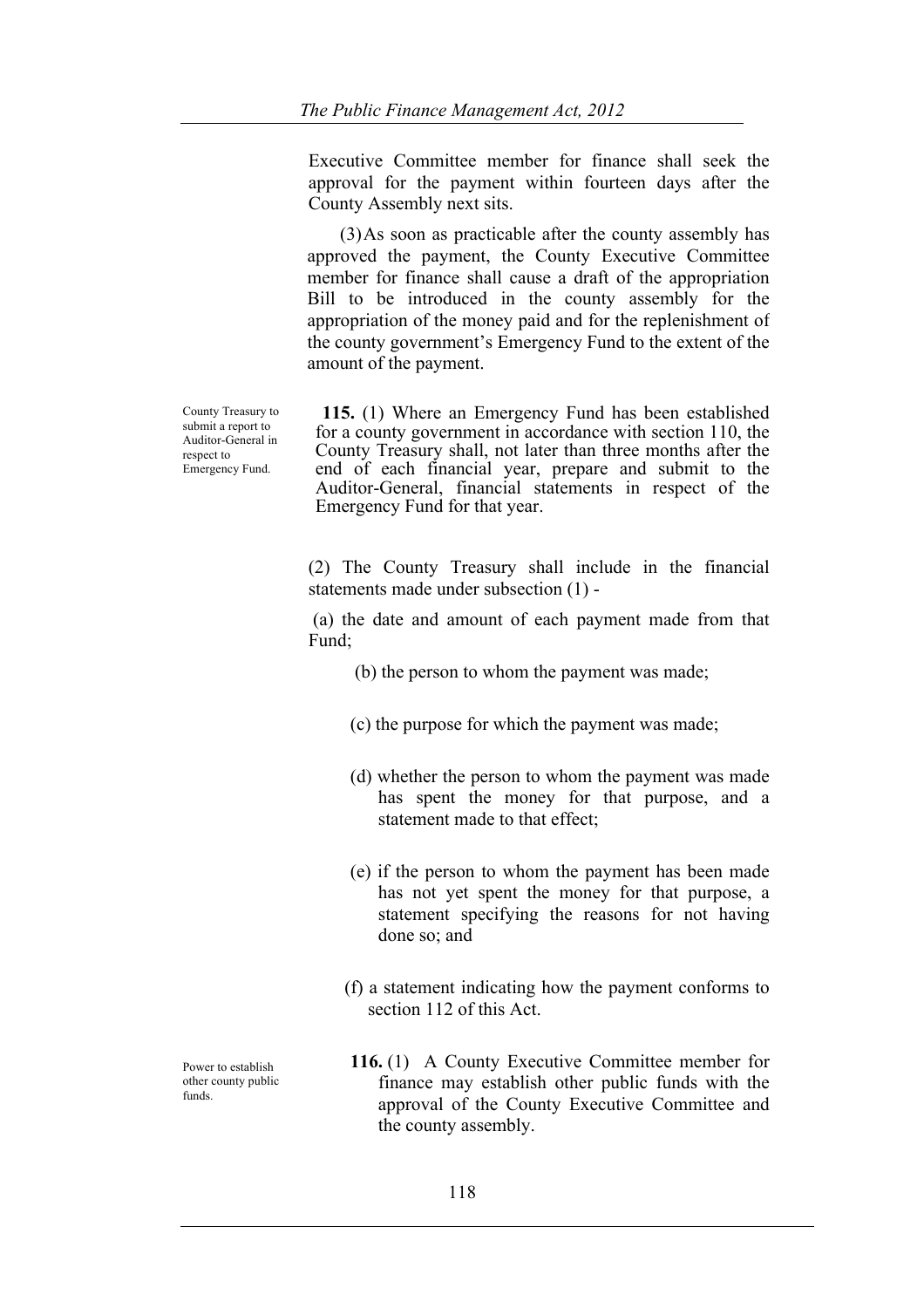(2) For every county public fund established, the County Executive Committee member for finance shall designate a person responsible for administering that fund.

(3) The administrator of a county public fund shall ensure that the earnings of, or accruals to a county public fund are retained in the fund, unless the County Executive Committee member for finance directs otherwise.

(4) The administrator of a county public fund shall ensure that money held in the fund, including any earnings or accruals referred to in subsection (3) is spent only for the purposes for which the fund is established.

(5) The County Executive Committee member for finance may wind up a county public fund with the approval of the county assembly.

(6) On the winding up of a county public fund—

- (a) the administrator of the fund shall pay any amount remaining in the fund into the County Exchequer Account; and
- (b) the County Executive Committee member for finance shall, with the approval of the county assembly, pay any deficit in the fund from the County Exchequer Account.

(7) The administrator of a county public fund shall—

- (a) prepare accounts for the fund for each financial year;
- (b) not later than three months after the end of each financial year, submit financial statements relating to those accounts to the Auditor-General; and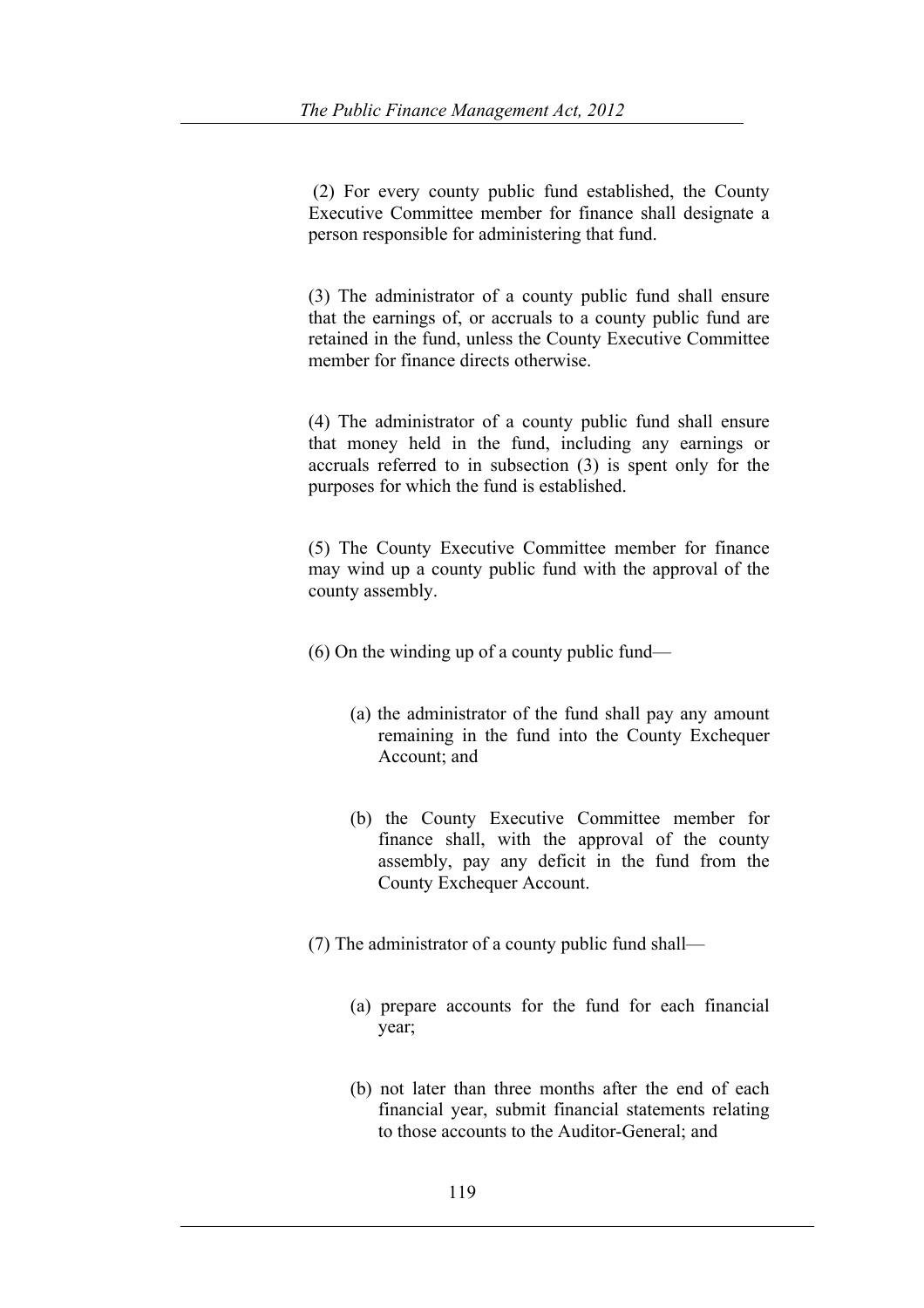(c) present the financial statements to the county assembly.

 (8) The administrator of a county public fund shall ensure that the accounts for the fund and the annual financial statements relating to those accounts comply with the accounting standards prescribed and published by the Accounting Standards Board from time to time.

 (9) Regulations may provide for the establishment, management, operation or winding-up of county public funds under this section.

 (10) This section does not apply to the County Revenue Fund established under section 109 of this Act.

 (11) The funds and usage of money through the funds shall be published and publicised.

(12) In this section—

 "administrator", in relation to a county public fund, means a person designated by the County Executive Committee member for finance under subsection (2) to administer the fund;

 "County public fund" means a public fund established under subsection (1).

*Responsibilities of county government with respect to the County Budget Process*

**117.** (1) The County Treasury shall prepare and submit to the County Executive Committee the County Fiscal Strategy Paper for approval and the County Treasury shall submit the approved Fiscal Strategy Paper to the county assembly, by the  $28<sup>th</sup>$  February of each year.

(2) The County Treasury shall align its County Fiscal Strategy Paper with the national objectives in the Budget Policy Statement.

County Treasury to prepare County Fiscal Strategy Paper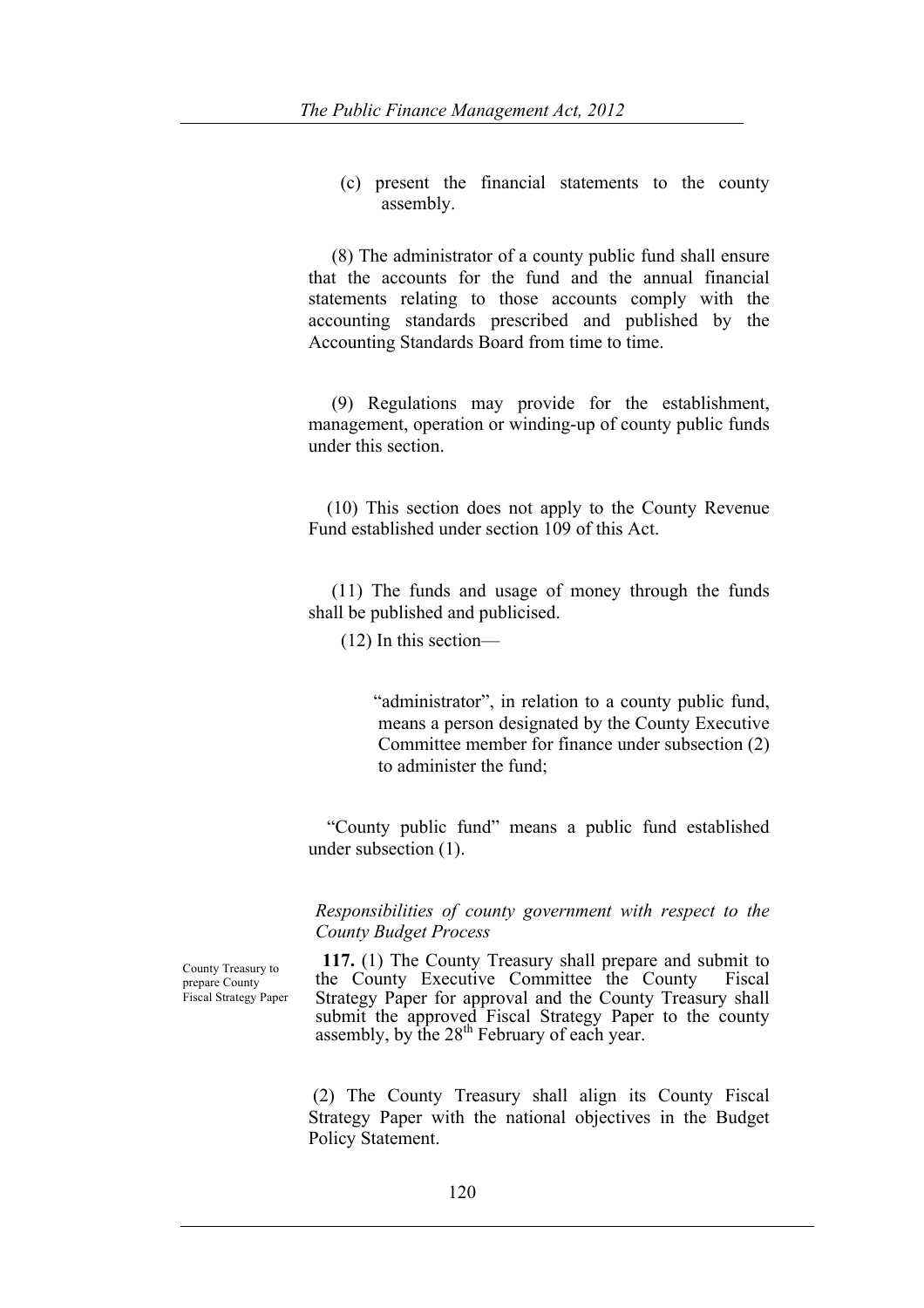(3) In preparing the County Fiscal Strategy Paper, the County Treasury shall specify the broad strategic priorities and policy goals that will guide the county government in preparing its budget for the coming financial year and over the medium term.

(4) The County Treasury shall include in its County Fiscal Strategy Paper the financial outlook with respect to county government revenues, expenditures and borrowing for the coming financial year and over the medium term.

 (5) In preparing the County Fiscal Strategy Paper, the County Treasury shall seek and take into account the views  $of$  —

(a) the Commission on Revenue Allocation;

(b) the public;

- (c) any interested persons or groups; and
- (d) any other forum that is established by legislation.

(6) Not later than fourteen days after submitting the County Fiscal Strategy Paper to the county assembly, the county assembly shall consider and may adopt it with or without amendments.

(7) The County Treasury shall consider any recommendations made by the county assembly when finalising the budget proposal for the financial year concerned.

(8) The County Treasury shall publish and publicise the County Fiscal Strategy Paper within seven days after it has been submitted to the county assembly.

County Treasury to prepare a County Budget Review and Outlook Paper.

 **118.** (1) A County Treasury shall —

(a) prepare a County Budget Review and Outlook Paper in respect of the county for each financial year; and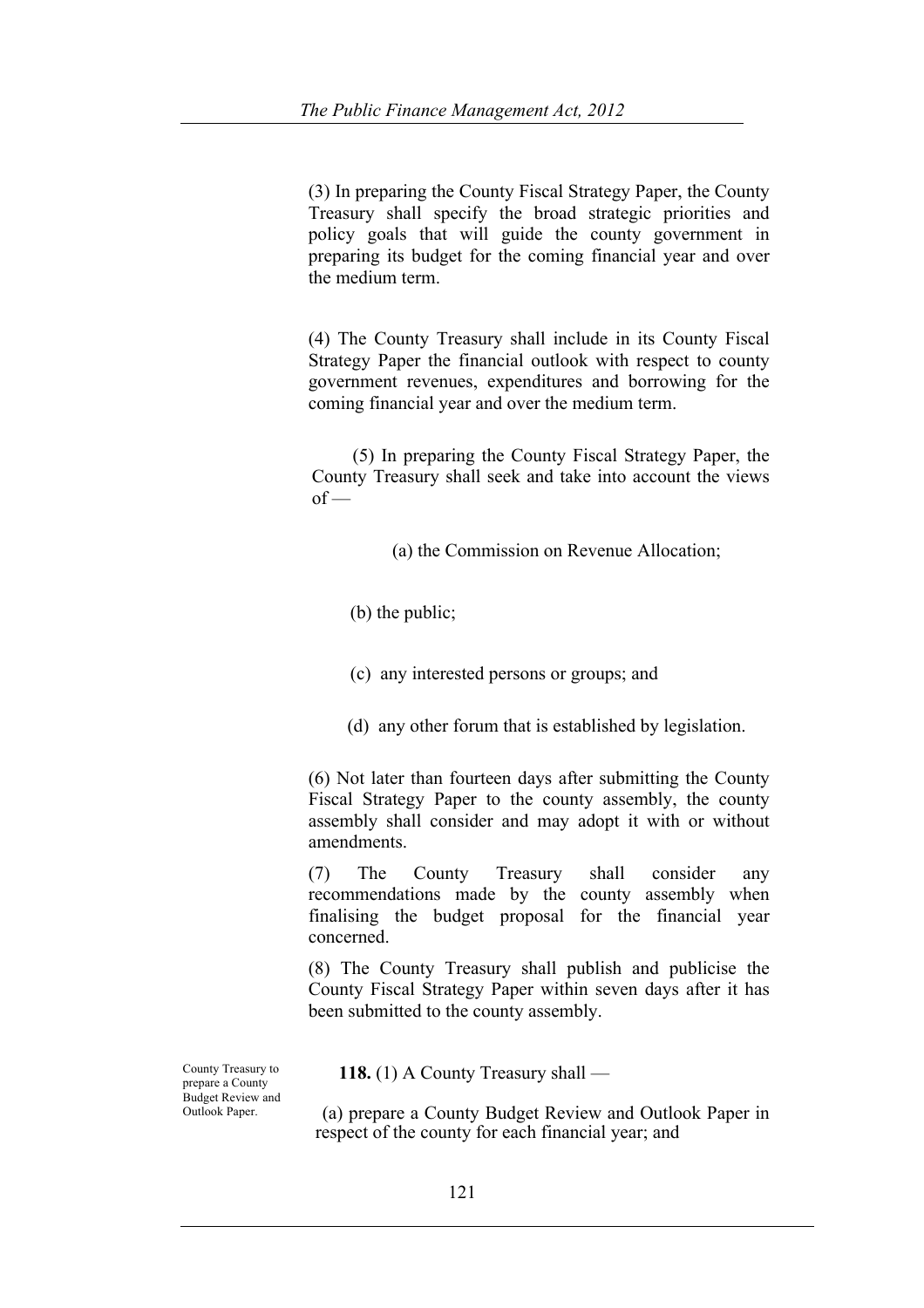(b) submit the paper to the County Executive Committee by the 30th September of that year.

 (2) In preparing its county Budget Review and Outlook Paper, the County Treasury shall specify—

- (a) the details of the actual fiscal performance in the previous year compared to the budget appropriation for that year;
- (b) the updated economic and financial forecasts with sufficient information to show changes from the forecasts in the most recent County Fiscal Strategy Paper;
- (c) information on—
	- (i) any changes in the forecasts compared with the County Fiscal Strategy Paper; or
	- (ii)how actual financial performance for the previous financial year may have affected compliance with the fiscal responsibility principles, or the financial objectives in the County Fiscal Strategy Paper for that financial year; and
	- (d) reasons for any deviation from the financial objectives in the County Fiscal Strategy Paper together with proposals to address the deviation and the time estimated for doing so.

(3) The County Executive Committee shall consider the County Budget Review and Outlook Paper with a view to approving it, with or without amendments, within fourteen days after its submission.

(4) Not later than seven days after the County Budget Review and Outlook Paper is approved by the County Executive Committee, the County Treasury shall—

- (a) arrange for the Paper to be laid before the County Assembly; and
- (b) as soon as practicable after having done so, publish and publicise the Paper.

# Other responsibilities of County Treasury

 **119.** (1) The County Treasury is responsible for authorising the opening, operating and closing of bank

Banking arrangements for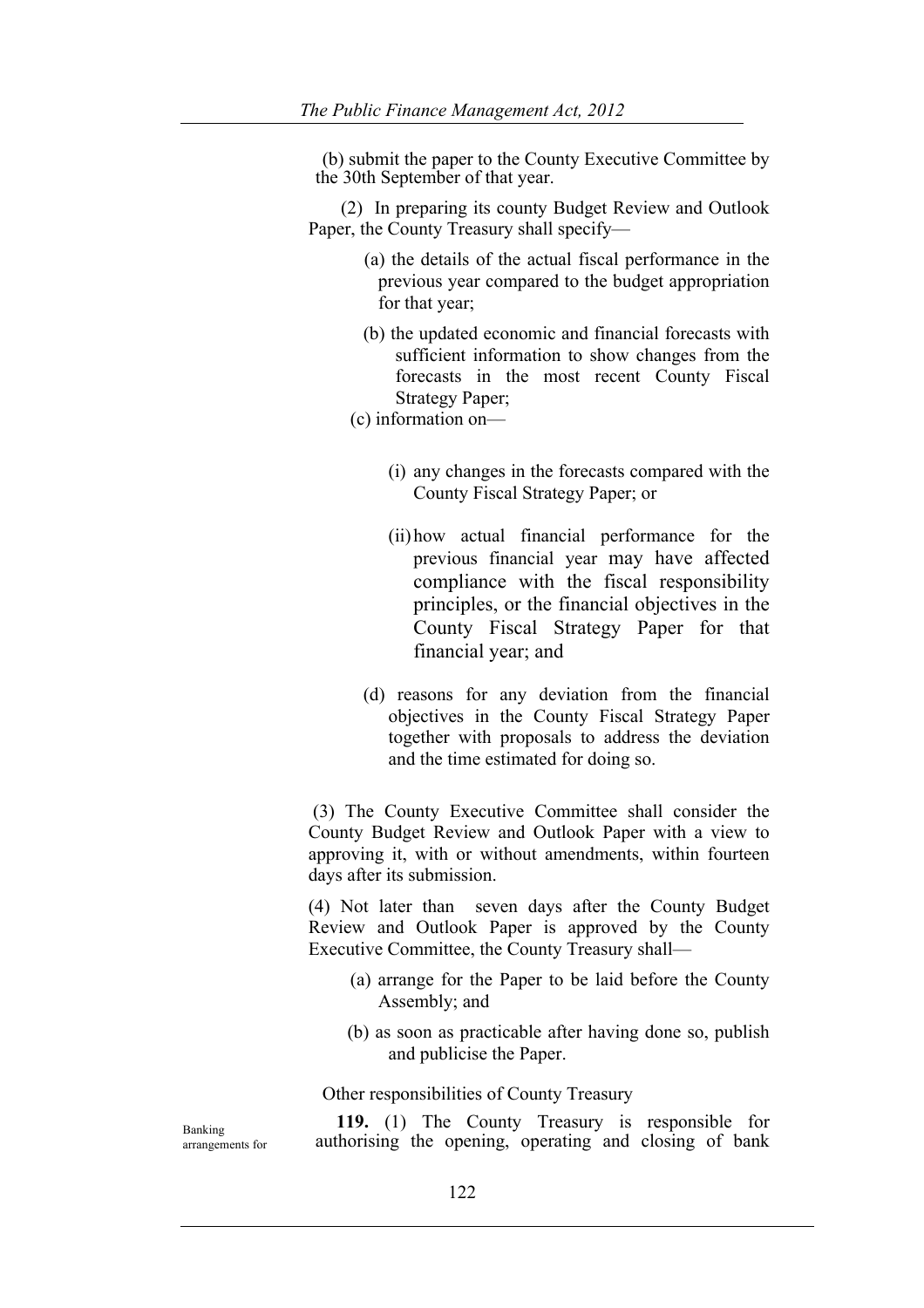county government

and its entities. accounts for the county government and its entities, except as otherwise provided by other legislation and in accordance with regulations made under this Act.

> (2) As soon as practicable, each County Treasury shall establish a Treasury Single Account at the Central Bank of Kenya or a bank approved by the County Treasury through which payments of money to and by the various county government entities are to be made

> (3) The Treasury Single Account shall not be operated in a manner that prejudices any entity to which funds have been disbursed.

> (4) An accounting officer for a county government entity shall not cause a bank account of the entity to be overdrawn beyond the limit authorised by the County Treasury or a Board of a county government entity, if any.

> (5) A County Treasury shall keep complete and current records of all bank accounts for which it is responsible under the Constitution, this Act or any other legislation.

> (6) Subject to subsection (3), an accounting officer who authorises the bank account of a county government entity to be overdrawn is liable for the full cost of the overdrawn amount, in addition to any other disciplinary measures that -

> (a) the County Executive Committee member for finance may impose under section 156; or

> (b) any other relevant authority may impose under the provisions of any other legislation.

Management of cash at the county government level.

**120.** (1) A County Treasury shall manage its cash within a framework established by the county assembly and by regulations.

(2) Every county government entity shall submit an annual cash flow plan and forecasts to the County Treasury in a form and manner directed by County Treasury, and shall send a copy to the Controller of Budget.

(3) The County Treasury may invest subject to any regulations that may be prescribed, any money kept in a bank account of the county government.

(4) Except as otherwise provided by other legislation, the following are payable into the County Exchequer Account—

(a) all interest received from investments made under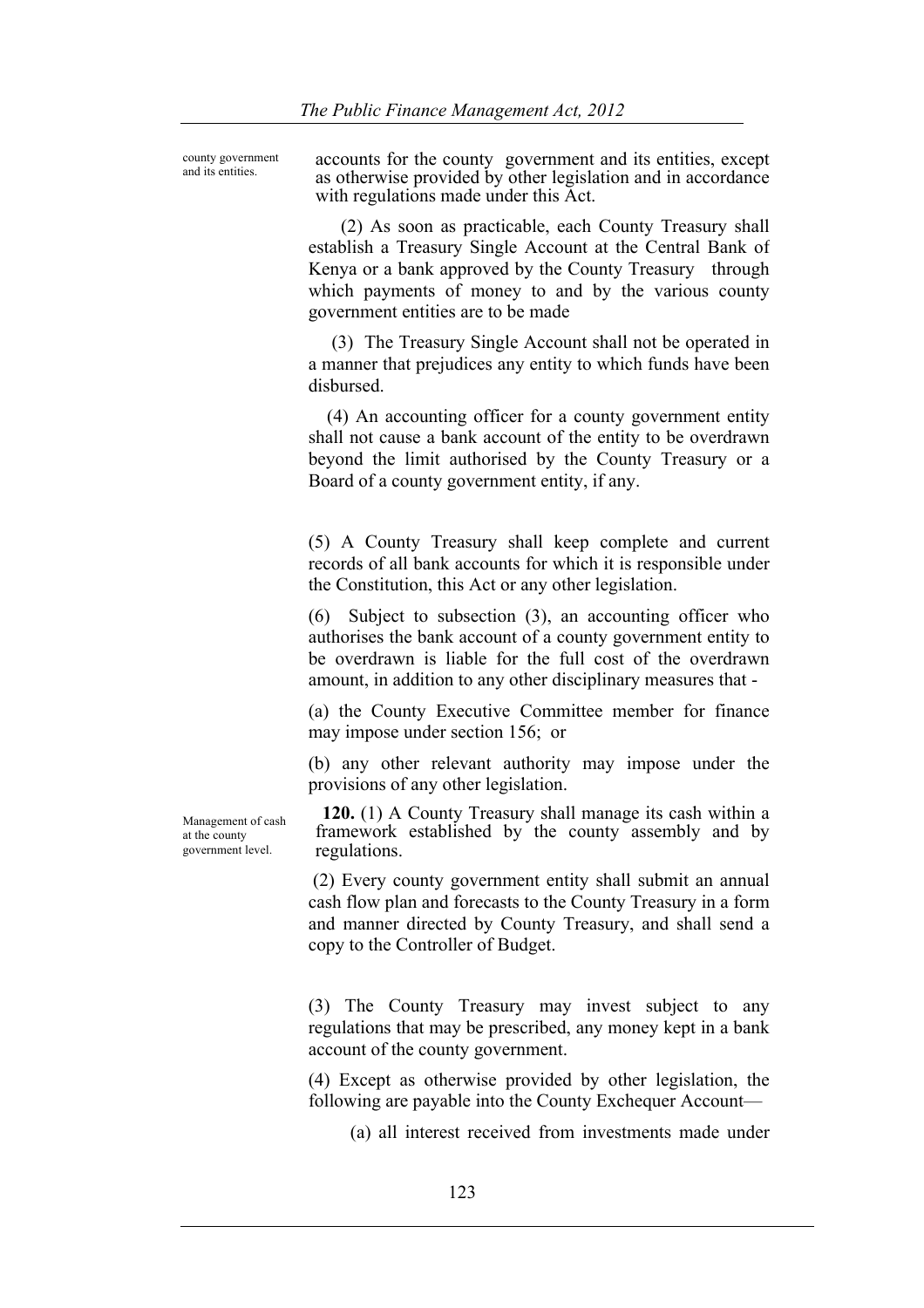subsection (3);

(b) all money received from the redemption or maturity of the investments, and from the sale or conversion of securities relating to the investments.

(5) The County Treasury may incur costs, charges and expenses in connection with negotiating, placing, managing, servicing, or converting any investment entered into under subsection  $(3)$ .

(6)Any costs, charges or expenses incurred under subsection (5) are payable from the County Exchequer Account.

 **121.** For the purposes of this Act, all procurement of goods and services and disposal of assets, required for the purposes of the county government or a county government entity are to be carried out in accordance with Article 227 of the Constitution and the Public Procurement and Disposal Act.

Cap. 412C.

entities.

Procurement for county government

County Treasury to maintain records of county government loans.

 **122.** (1) The County Treasury shall maintain a record of all loans made to the county government and make the record available to the county assembly within seven days of request.

(2) The County Treasury shall include in the record under subsection (1), the following information-

- (a) the principal of the loan and the terms and conditions of the loan, including interest and other charges payable and the terms of repayment;
- (b) the amount of the loan advanced at any particular time;
- (c) the principal amount, interest and other charges paid at any particular time; and
- (d) the balance of principal, interest and other charges outstanding at any particular time.

 (4)The county treasury shall maintain the following additional information with respect to every such loan-

(a) the names of the parties to the loan;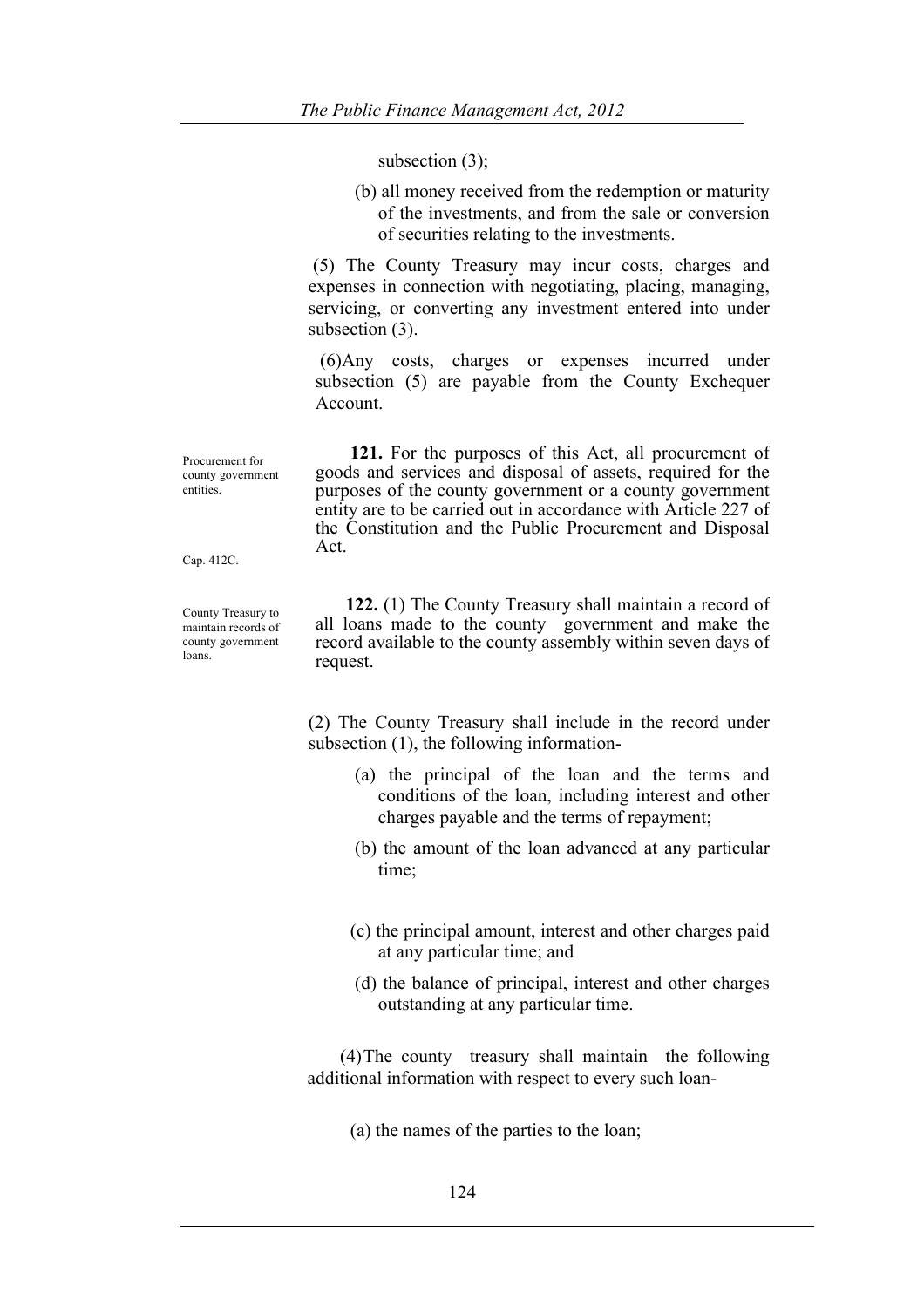- (b) the amount of the loan and the currency in which it is expressed and in which it is repayable;
- (c) the terms and conditions of the loan, including interest and other charges payable and the terms of repayment;
- (d) the amount of the loan advanced at the time the report under subsection (3) is submitted;
- (e) the purpose for which the loan was used and the perceived benefits of the loan; and
- (f) any other information that the county assembly requests.

 (5) The County Treasury shall submit both quarterly and annual reports of all loans made to the county government to the county assembly.

County Treasury to submit county government debt management strategy to county assembly.

**123.** (1) On or before the  $28<sup>th</sup>$  February in each year, the County Treasury shall submit to the county assembly a statement setting out the debt management strategy of the county government over the medium term with regard to its actual liability and potential liability in respect of loans and its plans for dealing with those liabilities.

(2) The County Treasury shall include the following information in the statement -

(a) the total stock of debt as at the date of the statement;

- (b) the sources of loans made to the county government;
- (c) the principal risks associated with those loans;
- (d) the assumptions underlying the debt management strategy; and
- (e) an analysis of the sustainability of the amount of debt, both actual and potential.

(3) As soon as practicable after the statement has been submitted to the county assembly under this section, the County Executive Committee member for finance shall publish and publicise the statement and submit a copy to the Commission on Revenue Allocation and the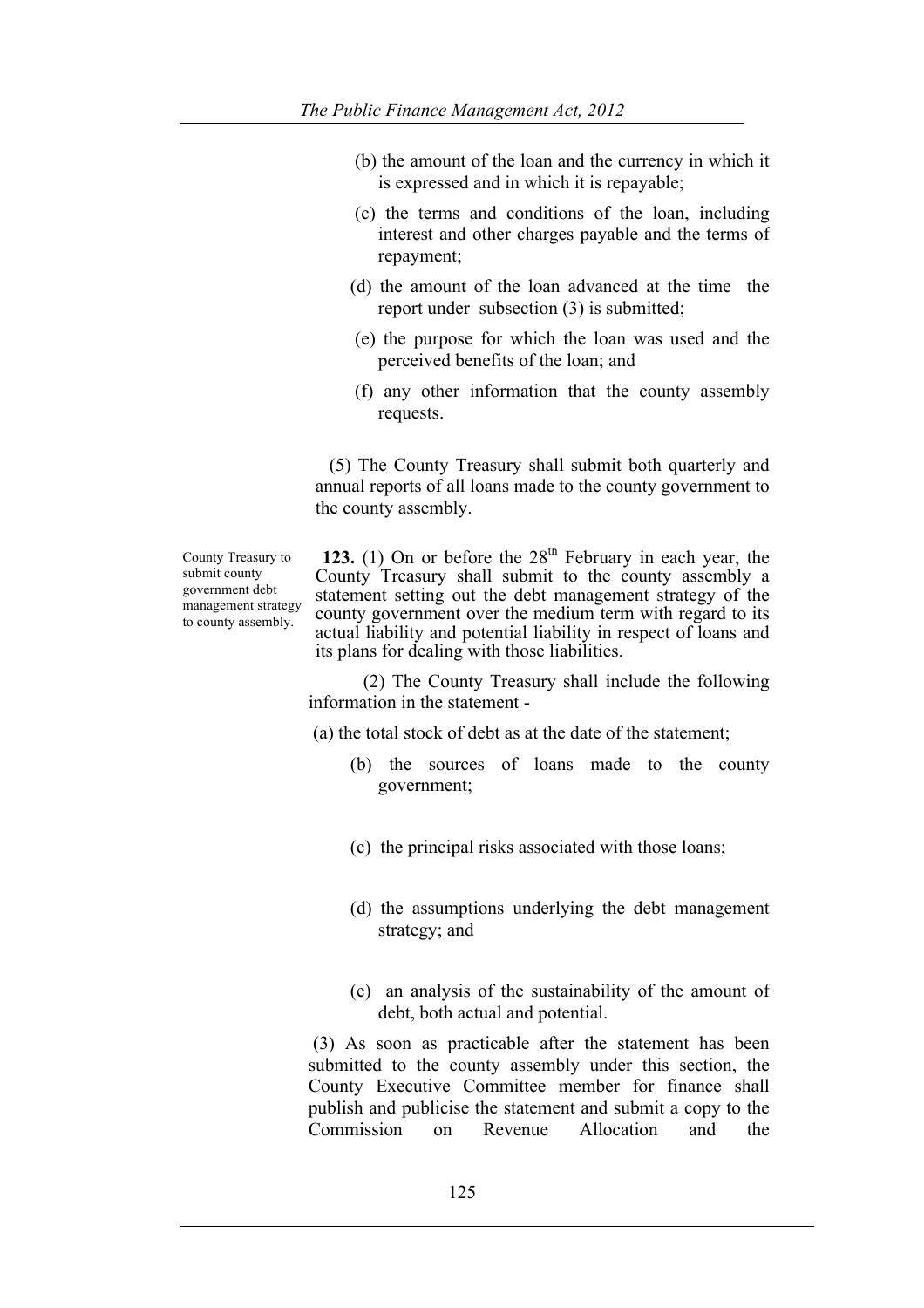|                                                                         | Intergovernmental Budget and Economic Council.                                                                                                                               |
|-------------------------------------------------------------------------|------------------------------------------------------------------------------------------------------------------------------------------------------------------------------|
| County Treasury to                                                      | 124. On being requested to do so by the county assembly,                                                                                                                     |
| provide county<br>assembly with<br>additional reports<br>when required. | the County Treasury shall prepare and submit to the county<br>assembly a report on any matter relating<br>to<br>its<br>responsibilities within fourteen days of the request. |
| Stages in county<br>government budget<br>process.                       | County government budget process<br>125.(1) The budget process for county governments in any<br>financial year shall consist of the following stages—                        |
|                                                                         | (a) integrated development planning process which<br>shall include both long term and medium term<br>planning;                                                               |
|                                                                         | (b) planning and establishing financial and economic<br>priorities for the county over the medium term;                                                                      |
|                                                                         | (c) making an overall estimation of the county<br>government's revenues and expenditures;                                                                                    |
|                                                                         | (d) adoption of County Fiscal Strategy Paper;                                                                                                                                |
|                                                                         | (e) preparing budget estimates for the county<br>government and submitting estimates to the county<br>assembly;                                                              |
|                                                                         | (f) approving of the estimates by the county assembly;                                                                                                                       |
|                                                                         | (g) enacting an appropriation law and any other laws<br>required to implement the county government's<br>budget;                                                             |
|                                                                         | (h) implementing the county government's budget; and                                                                                                                         |
|                                                                         | (i)<br>accounting for, and evaluating, the county<br>government's budgeted revenues and expenditures;                                                                        |
|                                                                         | (2) The County Executive Committee member for finance<br>shall ensure that there is public participation in the budget<br>process.                                           |
| County government<br>to prepare<br>development plan.                    | <b>126.</b> (1) Every county government shall prepare<br><sub>a</sub><br>development plan in accordance with Article $220(2)$ of the<br>Constitution, that includes—         |

- (a) strategic priorities for the medium term that reflect the county government's priorities and plans;
- (b) a description of how the county government is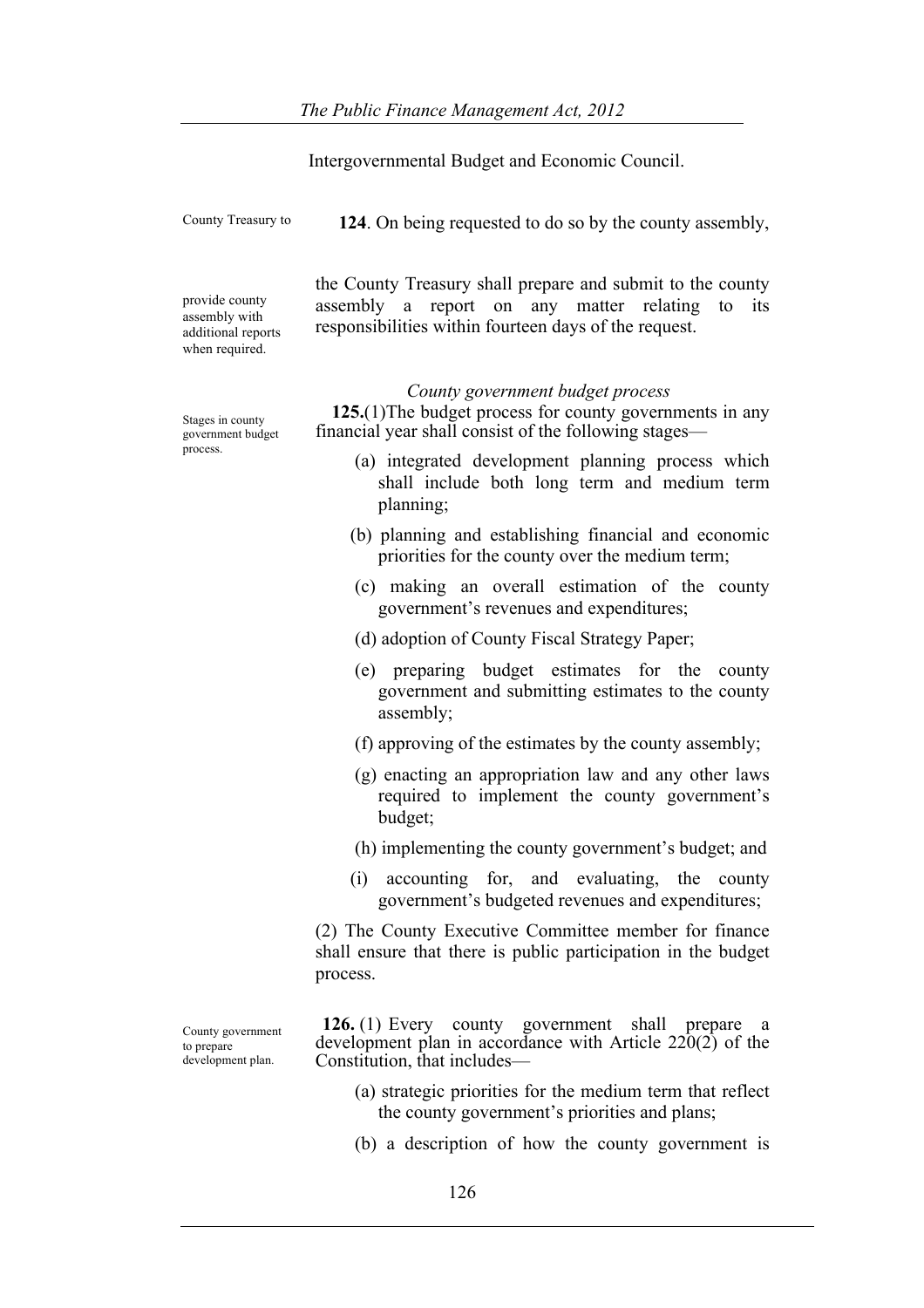responding to changes in the financial and economic environment;

- (c) programmes to be delivered with details for each programme of—
	- (i) the strategic priorities to which the programme will contribute;
	- (ii) the services or goods to be provided;
	- (iii) measurable indicators of performance where feasible; and
	- (iv) the budget allocated to the programme;
- (d) payments to be made on behalf of the county government, including details of any grants, benefits and subsidies that are to be paid;
- (e) a description of significant capital developments;
- (f) a detailed description of proposals with respect to the development of physical, intellectual, human and other resources of the county, including measurable indicators where those are feasible;
- (g) a summary budget in the format required by regulations; and
- (h) such other matters as may be required by the Constitution or this Act.

(2) The County Executive Committee member responsible for planning shall prepare the development plan in accordance with the format prescribed by regulations.

(3) The County Executive Committee member responsible for planning shall, not later than the  $1<sup>st</sup>$  September in each year, submit the development plan to the county assembly for its approval, and send a copy to the Commission on Revenue Allocation and the National Treasury.

(4) The County Executive Committee member responsible for planning shall publish and publicise the annual development plan within seven days after its submission to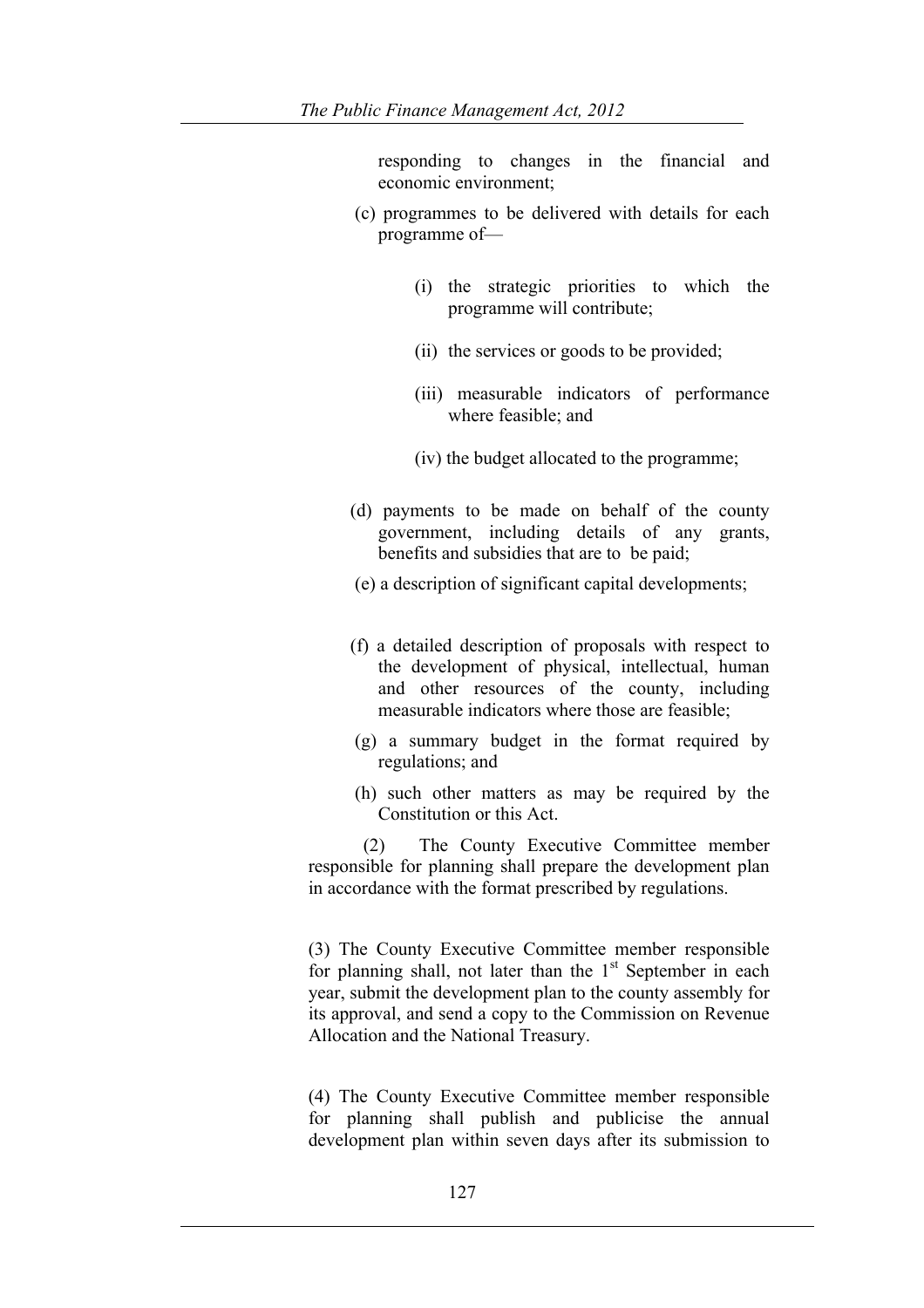the county assembly.

County government to prepare cash flow projections.

**127.** (1) Not later than the  $15<sup>th</sup>$  June of each financial year, every county government shall prepare an annual cash flow projection for the county for the next financial year, and submit the cash flow projection to the Controller of Budget with copies to the Intergovernmental Budget and Economic Council and the National Treasury.

 (2) Regulations shall prescribe the format and content of the annual cash flow projections.

 **128.** (1)The County Executive Committee member for finance shall manage the budget process for the county.

(2) Not later than the  $30<sup>th</sup>$  August in each year, the County Executive Committee member for finance shall issue a circular setting out guidelines to be followed by all of the county government's entities in the budget process.

 (3) The County Executive Committee member for finance shall include in the circular—

- (a) a schedule for preparation of the budget, specifying the key dates by which the various processes are to be completed;
- (b) the methodology for the review and projection of revenues and expenditures;
- (c) key policy areas and issues to be taken into consideration when preparing the budget;
- (d) the procedures to be followed by members of the public who wish to participate in the budget process;
- (e) the format in which information and documents relating to the budget are to be submitted;
- (f) the information to be in conformity with standard budget classification systems as prescribed by regulations; and

County Executive Committee member for finance to manage budget process at county government level.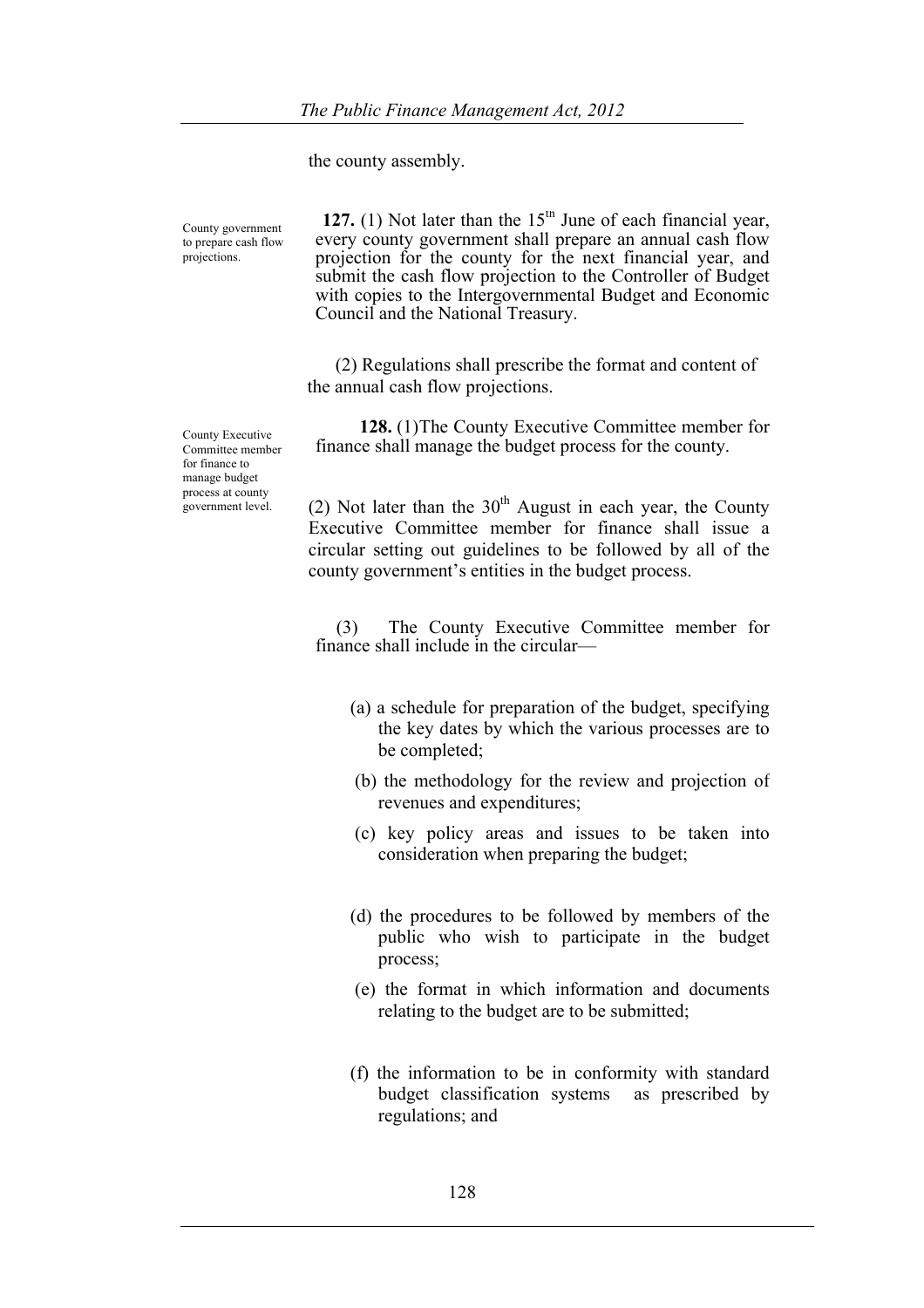(g) any other information relevant to the budget process.

 (4) A county government entity shall comply with the guidelines and, in particular, shall adhere to the key dates specified in the schedule referred to in subsection (3)(a).

**129.** (1) A County Executive Committee member for finance shall submit to the County Executive Committee for its approval—

- (a) the budget estimates and other documents supporting the budget of the county government, excluding the county assembly; and
- (b) the draft Bills at county level required to implement the county government budget, in sufficient time to meet the deadlines prescribed by this section.

(2) Following approval by the County Executive Committee, the County Executive Committee member for finance shall—

(a) submit to the county assembly the budget estimates, supporting documents, and any other Bills required to implement the budget, except the Finance Bill, by the  $30<sup>th</sup>$ April in that year; and

(b) ensure that the estimates submitted in subsection (a) are in accordance with the resolutions adopted by county assembly on the County Fiscal Strategy Paper.

(3) Each county assembly clerk shall prepare and submit to the county assembly the budget estimates for the county assembly and a copy shall be submitted to the County Executive Committee member for finance.

(4) The County Executive Committee member for finance shall prepare and present his or her comments on the budget estimates presented by the county assembly clerk.

(5) The County Executive Committee member for finance shall ensure that the budget process is conducted in a manner and within a timeframe sufficient to permit the participants in the process to meet the requirements of the

County Executive Committee member to submit budget estimates and other documents to County Executive Committee for approval.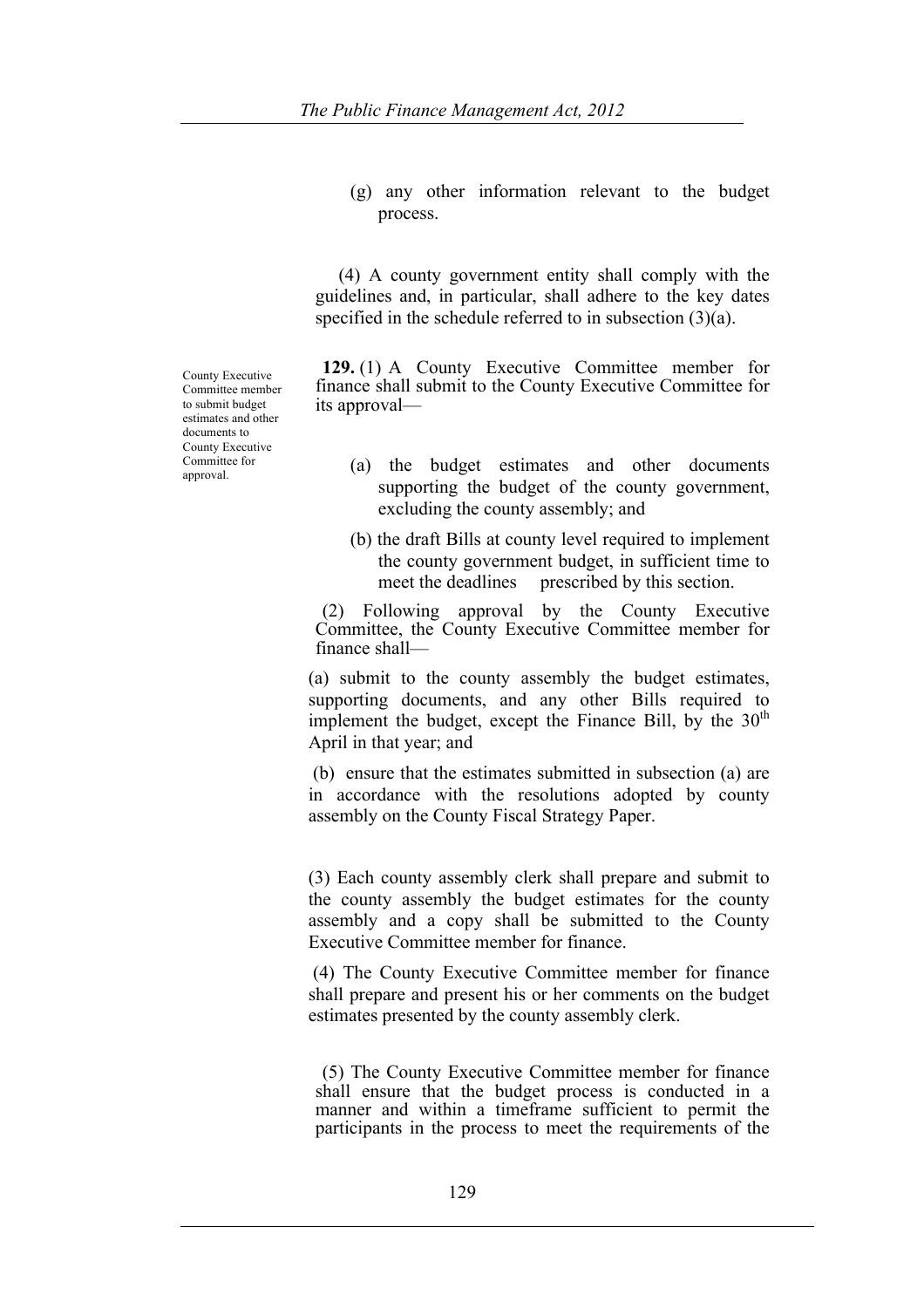Constitution and this Act.

(6) As soon as is practicable after the budget estimates and other documents have been submitted to the County Assembly under this section, the County Executive Committee member for finance shall publish and publicise the documents.

(7) Upon approval of the budget estimates by the county assembly, the County Executive Committee member for finance shall prepare and submit a County Appropriation Bill to the county assembly of the approved estimates.

County Executive Committee member for finance to submit budget documents to county assembly.

**130.** (1) The County Executive Committee member for finance shall submit to the county assembly the following documents in respect of the budget for every financial year—

(a) a budget summary that includes—

- (i) a summary of budget policies including revenue, expenditure, debt and deficit financing; and
- (ii) an explanation of how the budget relates to the fiscal responsibility principles and the financial objectives;
- (iii) a memorandum by the County Executive Committee member for finance explaining how the resolutions adopted by the county assembly on the budget estimates have been taken into account;

(b) budget estimates that include—

- (i) a list of all county government entities that are to receive funds appropriated from the budget of the county government;
- (ii) estimates of revenue projected from the Equalisation Fund over the medium term;
- (iii)all revenue allocations from the national government over the medium term, including conditional and unconditional grants;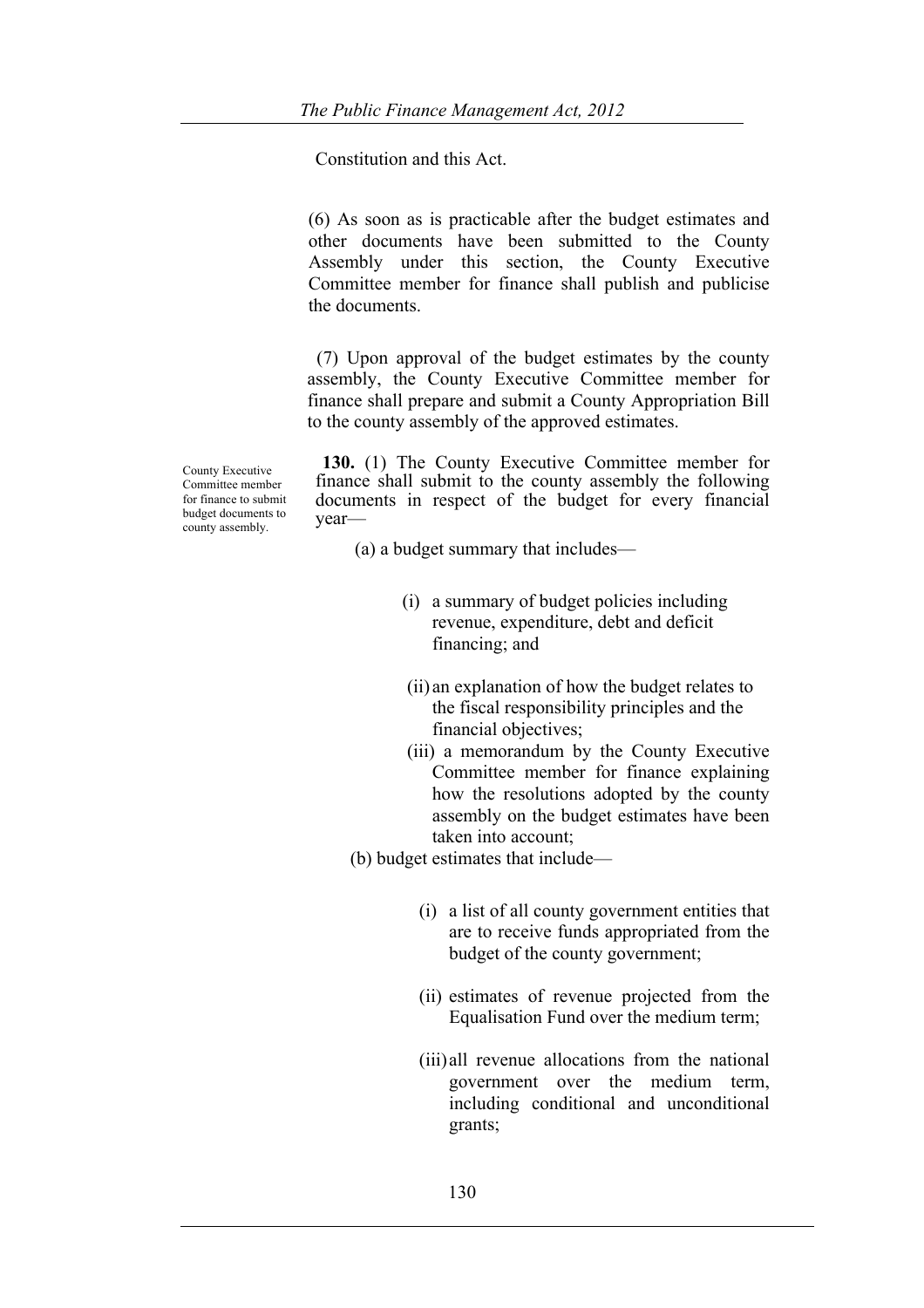- (iv) all other estimated revenue by broad economic classification;
- (v) all estimated expenditure, by Vote, and by programme, clearly identifying both recurrent and development expenditures;
- (vi)information regarding loans made to the county government, including an estimate of principal, interest and other charges to be paid by that county government in the financial year in respect of those loans;
- (c) information relating to any payments and liabilities to be made or incurred by the county government for which an appropriation is not included in an Appropriation Act, together with the constitutional or national legislative authority for any such payments or liabilities; and
- (d) a statement by the County Executive Committee member for finance specifying the measures taken by the county government to implement any recommendations made by the county assembly with respect to the budget for the previous financial year.

(2) In preparing the annual Appropriation Bill to put before the County Assembly, the County Executive Committee member for finance shall ensure that the expenditure appropriations in the Bill are in a form that—

- (a) is accurate, precise, informative and pertinent to budget issues; and
- (b) clearly identifies the appropriations by Vote and programme.

**131.** (1) The county assembly shall consider the county government budget estimates with a view to approving them, with or without amendments, in time for the relevant appropriation law and any other laws required to implement the budget to be passed by the  $30<sup>th</sup>$  June in each year.

(2) Before the county assembly considers the estimates of revenue and expenditure, the relevant committee of the county assembly shall discuss and review the estimates and make recommendations to the county assembly, and in finalising the recommendations to county assembly, the committee shall take into account the views of the County

County Assembly to consider budget estimates.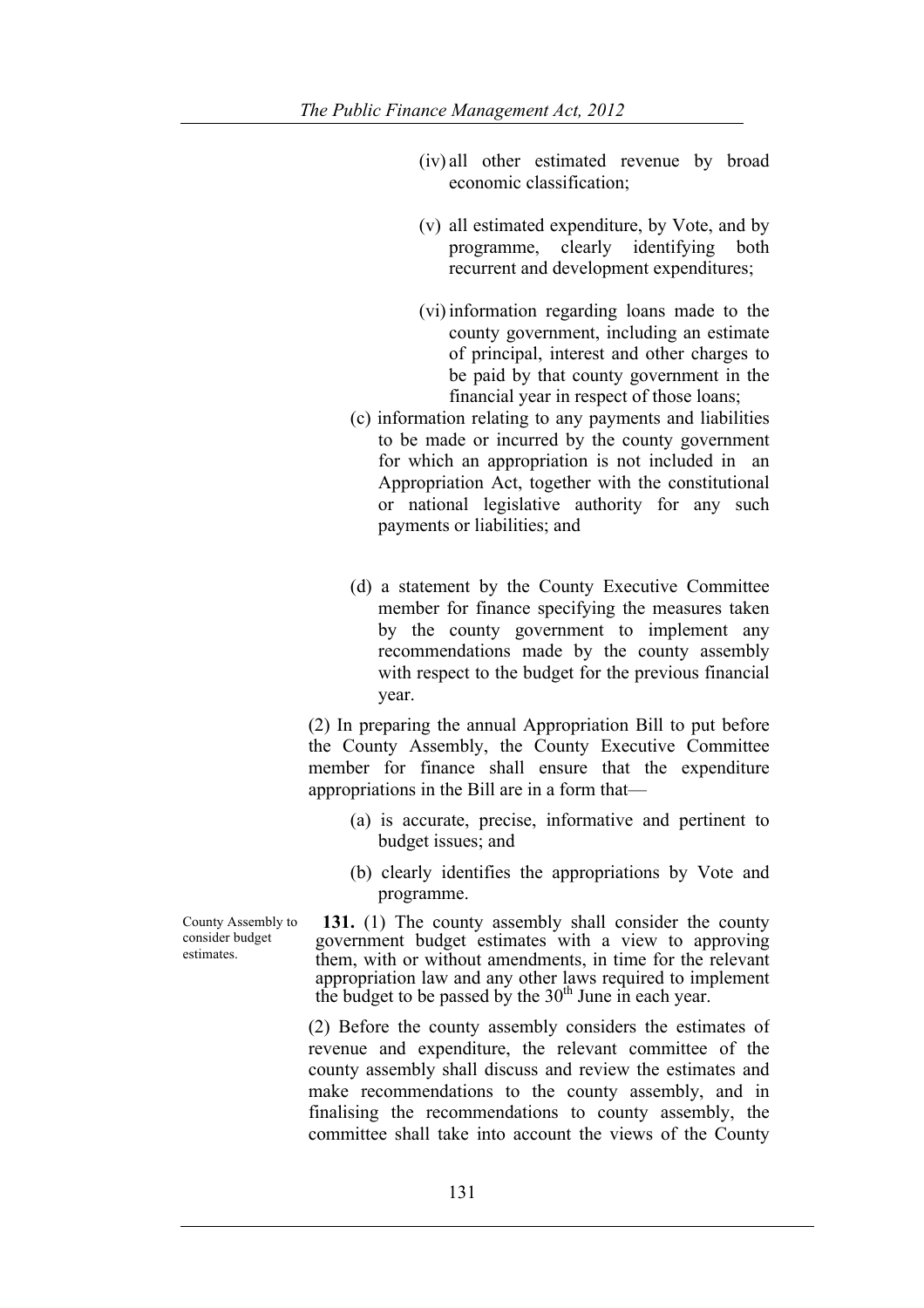Executive Committee member for finance and the public on the proposed recommendations.

(3) An amendment to the budget estimates may be made by the county assembly only if it is in accordance with the resolutions adopted regarding the County Fiscal Strategy Paper and if—

- (a) any increase in expenditure in a proposed appropriation, is balanced by a reduction in expenditure in another proposed appropriation; and
- (b) any proposed reduction in expenditure is used to reduce the deficit.

(4) Where a Bill originating from a member of a county assembly proposes amendments after the passing of budget estimates and the Appropriations Bill by the county assembly, the county assembly may proceed in accordance with the resolutions adopted regarding the County Fiscal Strategy Paper and ensure—

- (a) an increase in expenditure in a proposed appropriation is balanced by a reduction in expenditure in another proposed appropriation; or
- (b) a proposed reduction in expenditure is used to reduce the deficit.
- (5) Not later than twenty-one days after the county assembly has approved the budget estimates, the County Treasury shall consolidate the estimates and publish and publicise them.

 (6) The County Executive Committee member for finance shall take all reasonably practicable steps to ensure that the approved budget estimates are prepared and published in a form that is clear and easily understood by, and readily accessible to, members of the public.

**132.** (1) Each financial year, the County Executive member for finance shall, with the approval of the County Executive Committee, make a pronouncement of the revenue raising measures for the county government.

(2) The County Executive Committee member for finance shall, on the same date that the revenue raising measures are pronounced, submit to the county assembly the County

Submission and consideration of the revenue raising measures in the county assembly.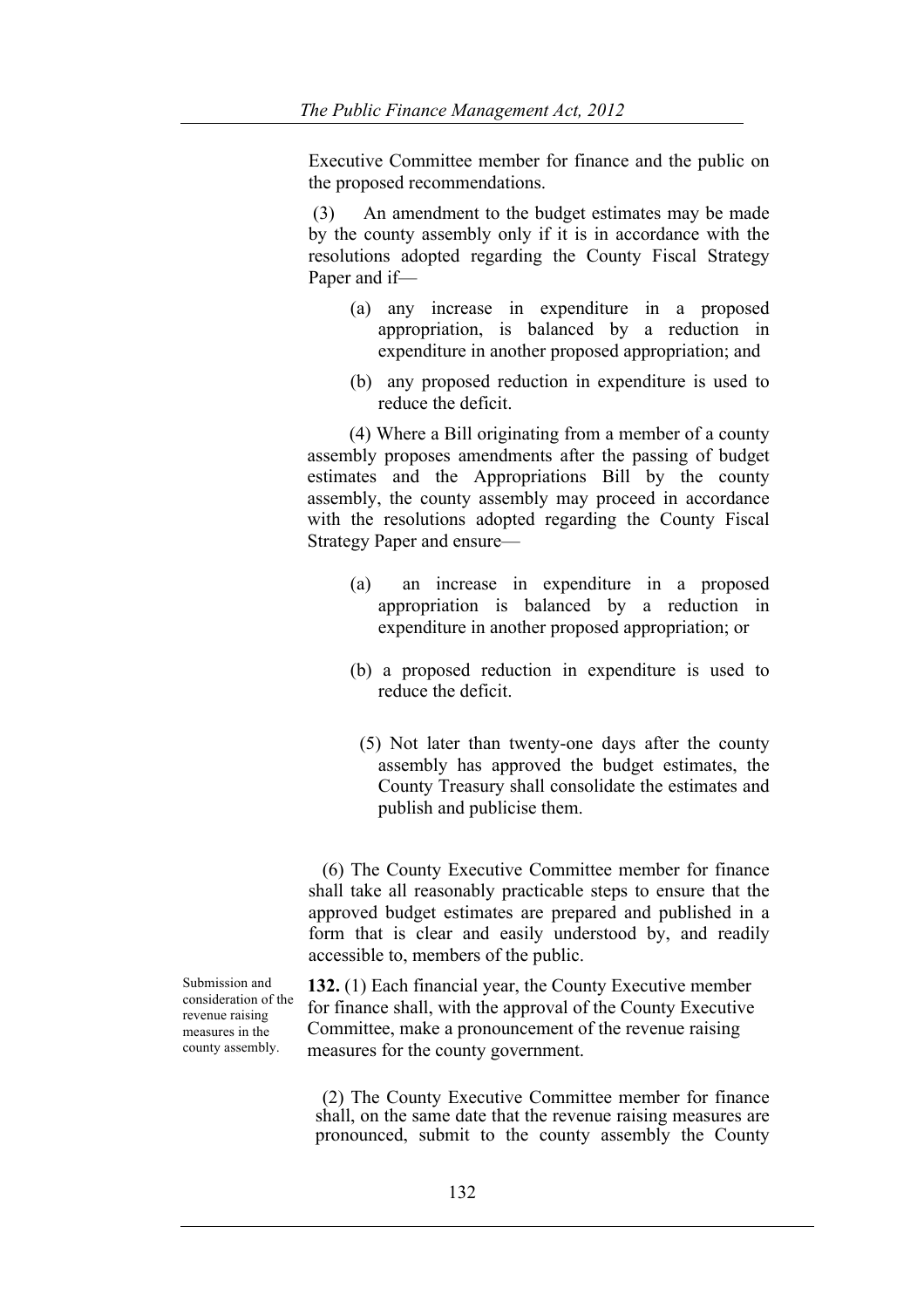Finance Bill, setting out the revenue raising measures for the county government, together with a policy statement expounding on those measures.

 (3) Any recommendations made by the relevant committee or adopted by the county assembly on revenue matters shall –

 (a) ensure that the total amount of revenue raised is consistent with the approved fiscal framework and the County Allocation of Revenue Act;

(b) take into account the principles of equity, certainty and ease of collection;

(c) consider the impact of the proposed changes on the composition of tax revenue with reference to direct and indirect taxes;

(d) consider domestic, regional and international tax trends;

(e) consider the impact on development, investment, employment and economic growth; and

(f) take into account the taxation and other tariff agreements and obligations that Kenya has ratified, including taxation and tariff agreements under the East African Community Treaty.

(4) The recommendation of the County Executive Committee member for finance shall be included in a report and tabled in the county assembly.

Approval of the **133.** Not later than ninety days after passing the Appropriation Bill, the county assembly shall consider and approve the Finance Bill with or without amendments.

Action to be taken in case of delay in enacting County Appropriation Bill.

Finance Bill

 **134.** (1) Subject to subsection (2), if the County Appropriation Bill for a financial year has not been assented to, or is not likely to be assented to by the beginning of that financial year, a county assembly may authorise the withdrawal of money from the County Revenue Fund.

(2) Money withdrawn under subsection (1)—

 (a) may be used only for the purpose of meeting expenditure necessary to carry on the services of the county government during the financial year concerned until such time as the relevant appropriation law is passed; and

(b) may not exceed, in total, one-half of the amount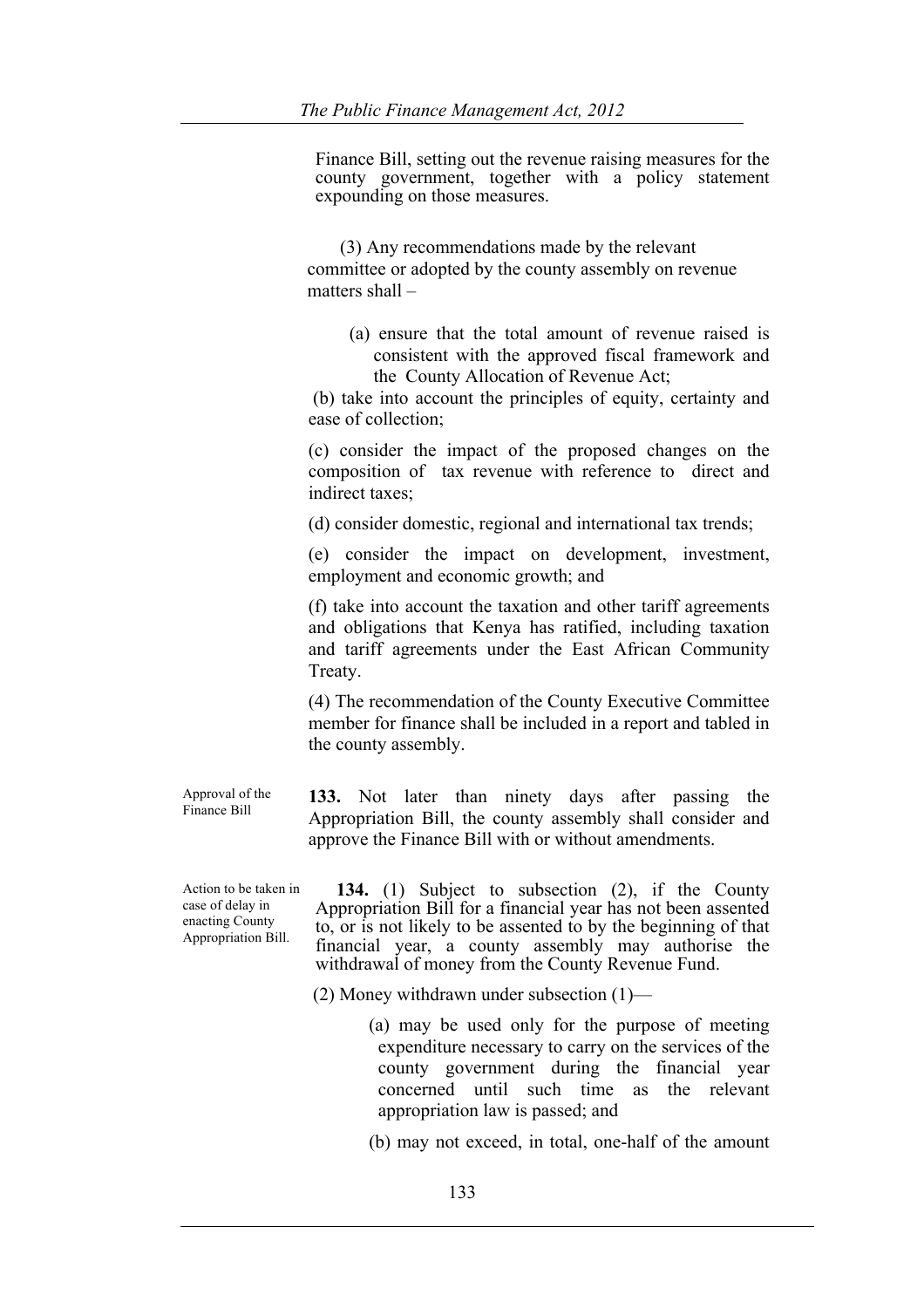included in the estimates of expenditure submitted to the county assembly for that year.

(3) The Speaker of the county assembly shall, within seven days, communicate the authorisation in subsection (1) to the County Executive Committee member for finance.

(4) The money withdrawn under subsection (1) shall be included in the appropriation law, under separate votes, for the services for which it is withdrawn.

County government to submit to county assembly supplementary budget in certain circumstances.

**135.** (1) A county government may spend money that has not been appropriated if the amount appropriated for any purpose under the County Appropriation Act is insufficient or a need has arisen for expenditure for a purpose for which no amount has been appropriated by that Act, or money has been withdrawn from the county government Emergency Fund.

(2) A county government shall submit a supplementary budget in support of the additional expenditure for authority for spending under subsection (1).

(3) In complying with subsection (2), a county government shall describe how the additional expenditure relates to the fiscal responsibility principles and financial objectives.

(4) Except as provided by subsection (5), the approval of the county assembly for any spending under this section shall be sought within two months after the first withdrawal of the money.

(5) If the county assembly is not sitting during the time contemplated in subsection (4), or is sitting but adjourns before approval has been sought, approval shall be sought within fourteen days after it next sits.

(6) When the county assembly has approved spending under subsection (2), a supplementary Appropriation Bill shall be introduced for the appropriation of the money spent.

(7) In any financial year, the county government may not spend under this section more than ten percent of the amount appropriated by the county assembly for that year unless that county assembly has, in special circumstances, approved a higher percentage.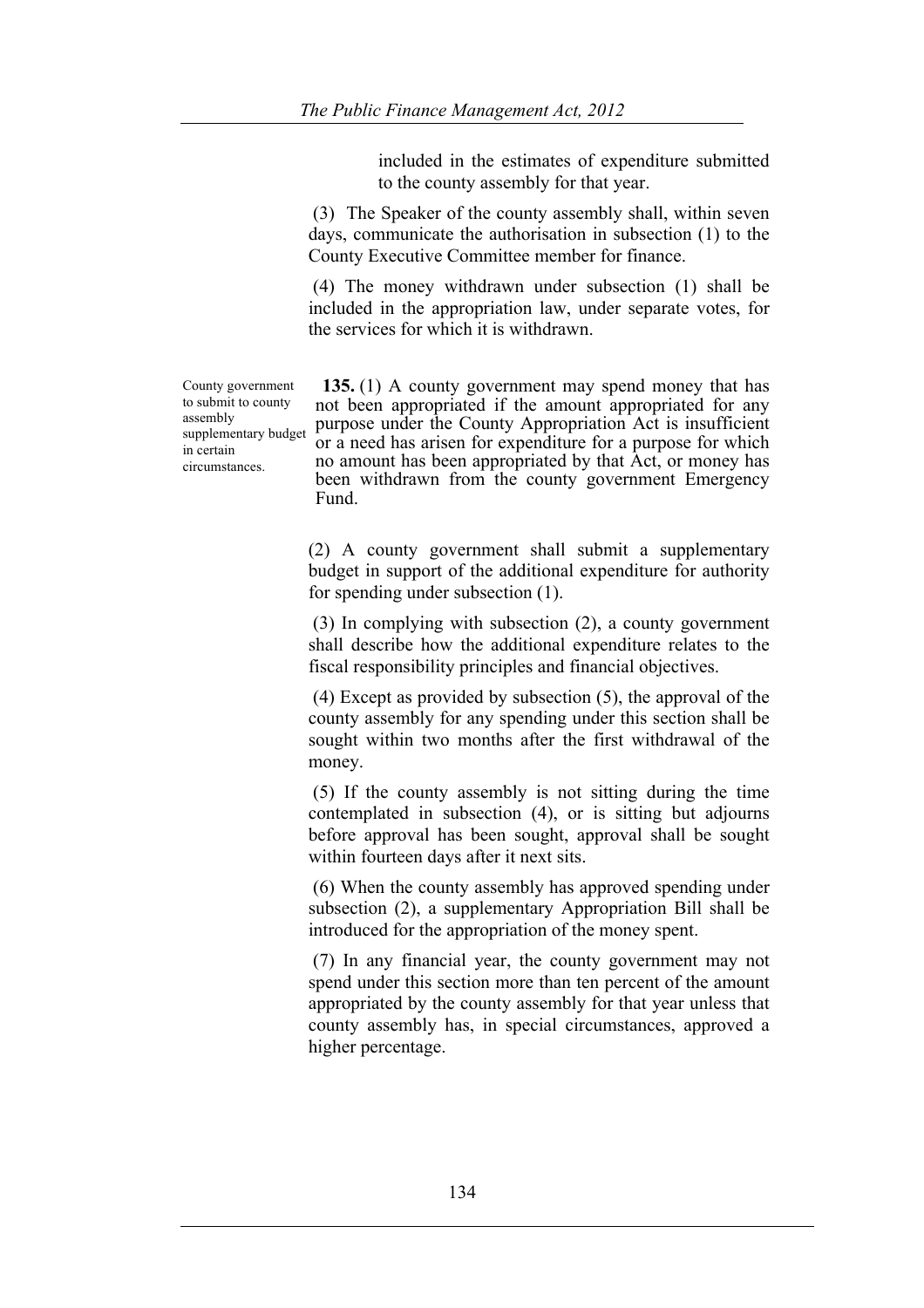Appropriation of money for county government purpose to lapse if unspent.

 **136.** (1) Subject to any other legislation, an appropriation that has not been spent at the end of the financial year for which it was appropriated lapses immediately at the end of that financial year.

 (2) If, at the end of a financial year, a county government entity is holding appropriated money that was withdrawn from the County Exchequer Account but has not been spent, it shall repay the unspent money to the County Exchequer Account and prepare a refund statement which shall be forwarded to the Controller of Budget.

## *Establishment of Forum for consultation by county governments*

Establishment of county budget and economic forum for county budget consultation process.

**137.** (1) As soon as practicable after the commencement of this Act, a county government shall establish a forum to be known as the (Name of the County) County Budget and Economic Forum.

(2) The County Budget and Economic Forum shall consist of—

- (a) the Governor of the county who shall be the chairperson;
- (b) other members of the county executive committee;

(c) a number of representatives, not being county public officers, equal to the number of executive committee members appointed by the Governor from persons nominated by organisations representing professionals, business, labour issues, women, persons with disabilities, the elderly and faith based groups at the county level.

 (3) The purpose of the Forum is to provide a means for consultation by the county government on—

> (a) preparation of county plans, the County Fiscal Strategy Paper and the Budget Review and Outlook Paper for the county; and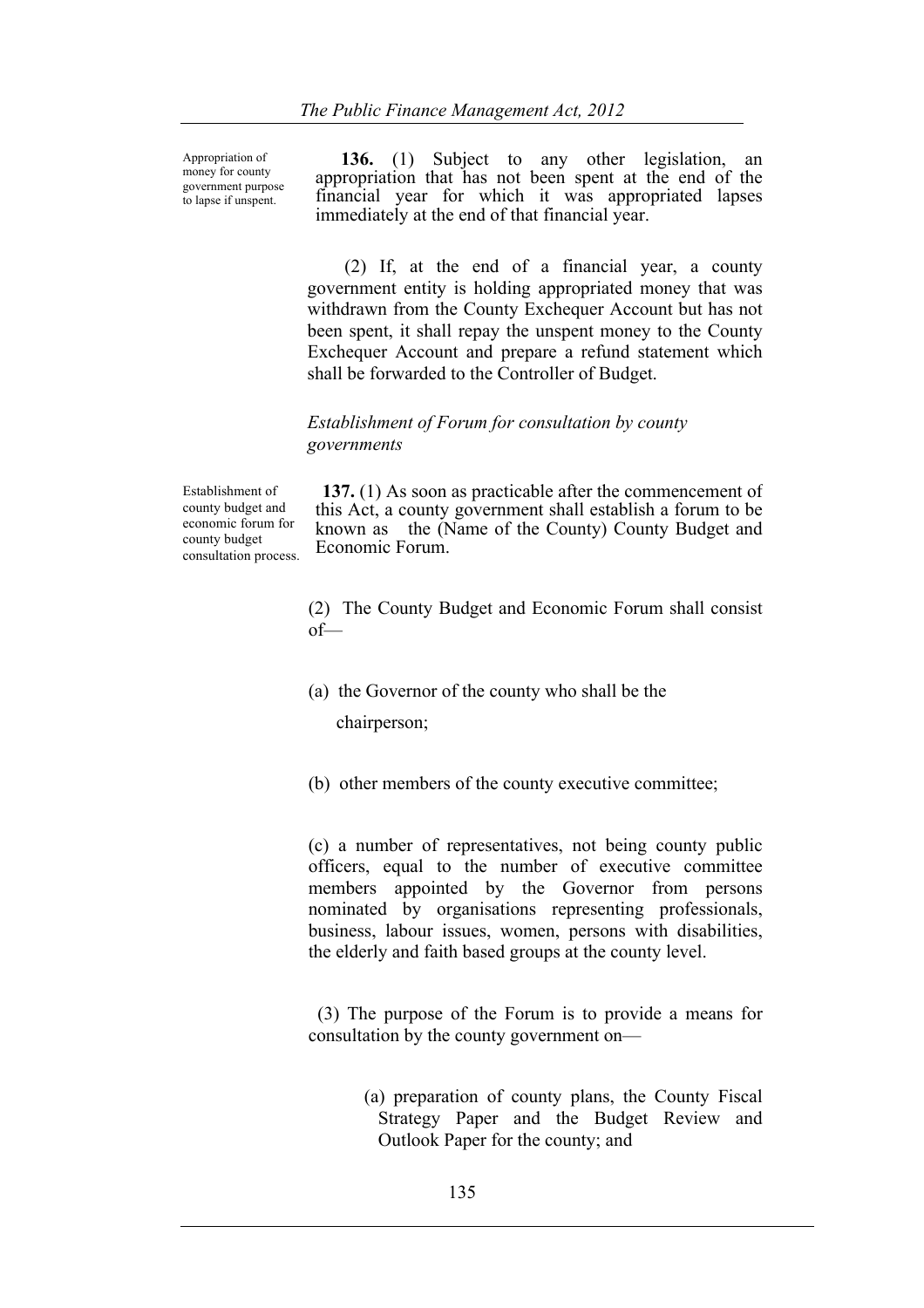(b) matters relating to budgeting, the economy and financial management at the county level.

 (4) In addition to the above, consultations shall be in accordance with the consultation process provided in the law relating to county governments.

Responsibilities of County Executive Committee Member for finance and functions of the county government in respect to public finances

**138.** (1) In this section and section 139 —

(a) "donation" means a gift or a contribution;

(b) "grant" means the provision of financial or other assistance by a development partner which is not repayable  $and$  —

- (i) where public money is paid to or used by a grant recipient;
- (ii) which is intended to finance the development of projects or delivery of services or otherwise assist the grant recipient to achieve goals that are consistent with the policy objectives of the county government; and
- (iii) where the grant recipient is required to act in accordance with any terms or conditions specified in a grant agreement.
- (d) "grant recipient" means the county government or a county government entity authorised to control or spend money under this Act or an incorporated or unincorporated body not otherwise authorised to control or spend money under this Act;
- (e) "intended beneficiaries" means the people of the county whom the projects or public services financed by a grant are intended to benefit;
- (e) "third party" means any other person other than a public officer.

Conditions for receiving grants and donations by county government or its entities or third parties.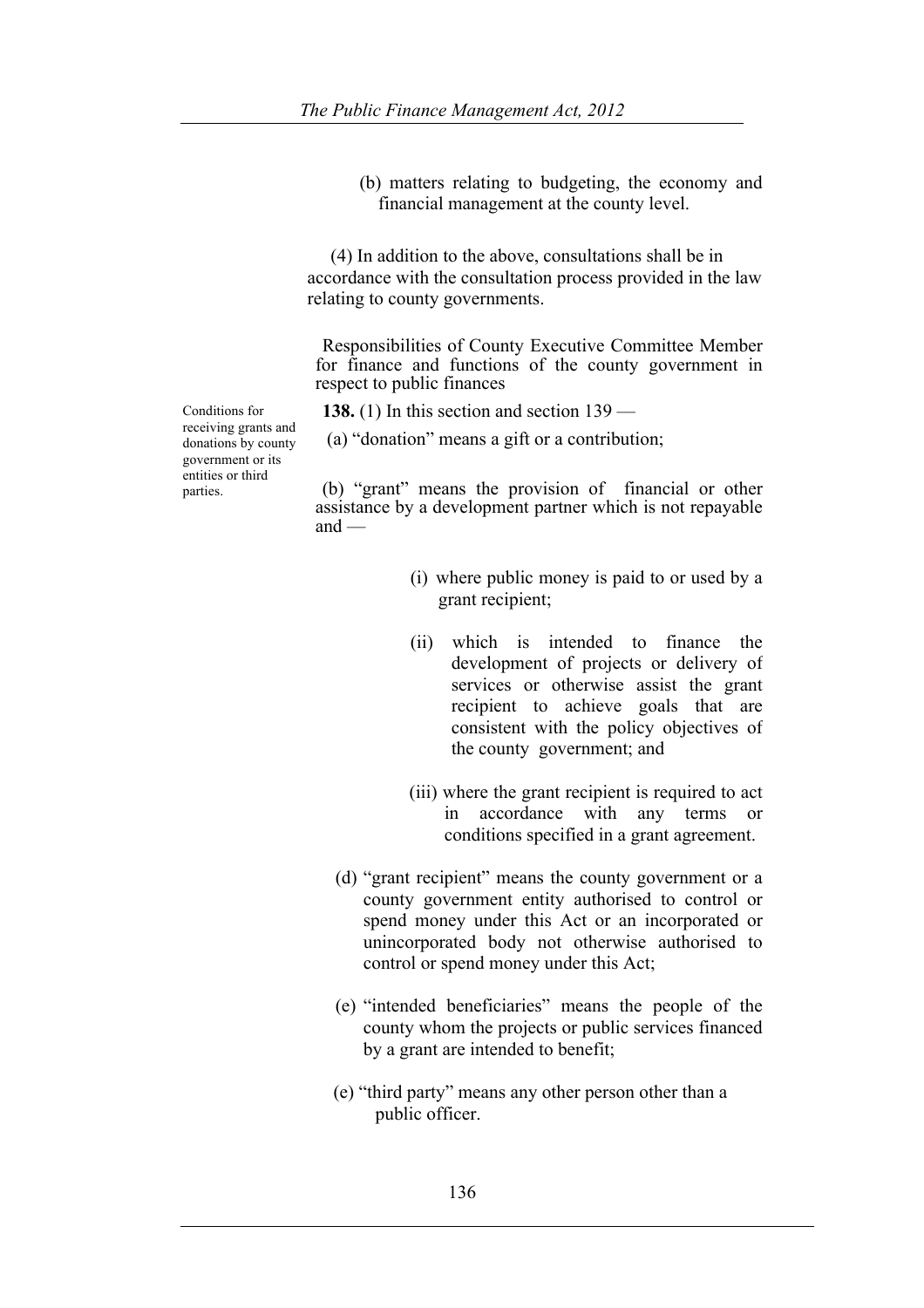(2) Subsections (3) to (9) apply to the county government and county government entities.

(3) A county government or county government entity may receive a grant or donation from a development partner with the approval of the County Executive Committee member for finance and only as provided by this section.

 (4) As soon as practicable after receiving the grant or donation, the recipient shall notify the County Executive Committee member for finance and the Cabinet Secretary of the receipt.

 (5) Funds received in the form of grants or donations shall only be spent in accordance with Article 224 of the **Constitution** 

(6) If a project that is being financed by a grant or donation from a development partner requires county government funding, the project may only be started when—

- (a) the required funding has been appropriated in accordance with this Act or is otherwise authorised by legislation; or
- (b) the County Executive Committee member for finance has given a written authorisation for the project to begin.

 (7) The County Executive Committee member for finance shall inform the county assembly of the authorisation given under subsection (6)(b).

 (8) The recipient of a grant or donation from a development partner shall record the amount or value of the grant or donation in its books of accounts.

 (9) Subject to audit in terms of Article 229(4) of the Constitution, the recipient of a grant or donation from a development partner shall administer and account for the grant or donation by using government –

(a) financial and accounting practices laid down under an Act of Parliament, rules and regulations; and

(b) administrative, accounting and auditing procedures, including financial accounting rules and procedures for accounting for the receipt or expenditure of money specified or referred to, in any agreement between the recipient and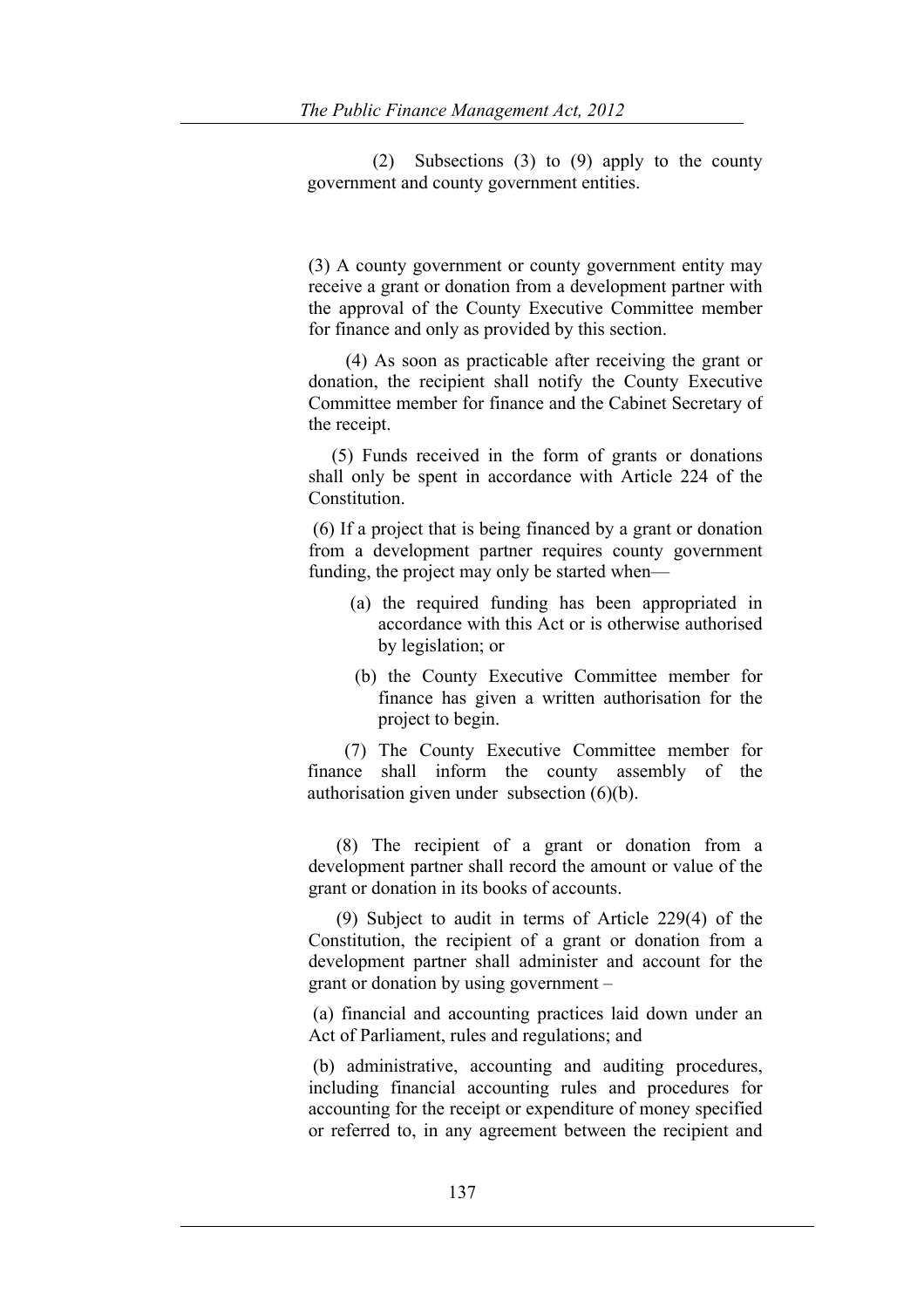the development partner.

Regulations on grant administration. **139.** (1) Regulations approved by the county assembly shall provide for the administration, control and management of grants, including— (a) procedures for the allocation and disbursement of grants, including requiring the publication of transparent criteria for the allocation of grants; (b) requirements for grant agreements binding on grant recipients that specify the terms and conditions to which the grant is subject; (c) procedures for the budgeting, financial management, accounting and reporting of grants by grants recipients; (d) procedures under which a third party may be authorised to receive, control or pay public money as a grant; and (e) measures to ensure that any third party that is authorised to receive, control or pay public money as a grant, or is responsible for any other aspect of administration of a grant, is subject to the same obligations as a public officer under this Act. (2) Regulations under subsection (1) shall include measures to ensure public disclosure, accountability and participation in relation to grants including**—** (a) timely public disclosure to intended beneficiaries of the allocation and disbursement of grants to grant recipients; (b) timely public disclosure by grant recipients to intended beneficiaries of expenditure and performance achieved in relation to the grant; (c) measures that allow the intended beneficiaries to participate in the design and management of the

> (d) measures that allow the intended beneficiaries to report instances of non-compliance with the regulations or grant agreement;

projects or public services financed by the grant;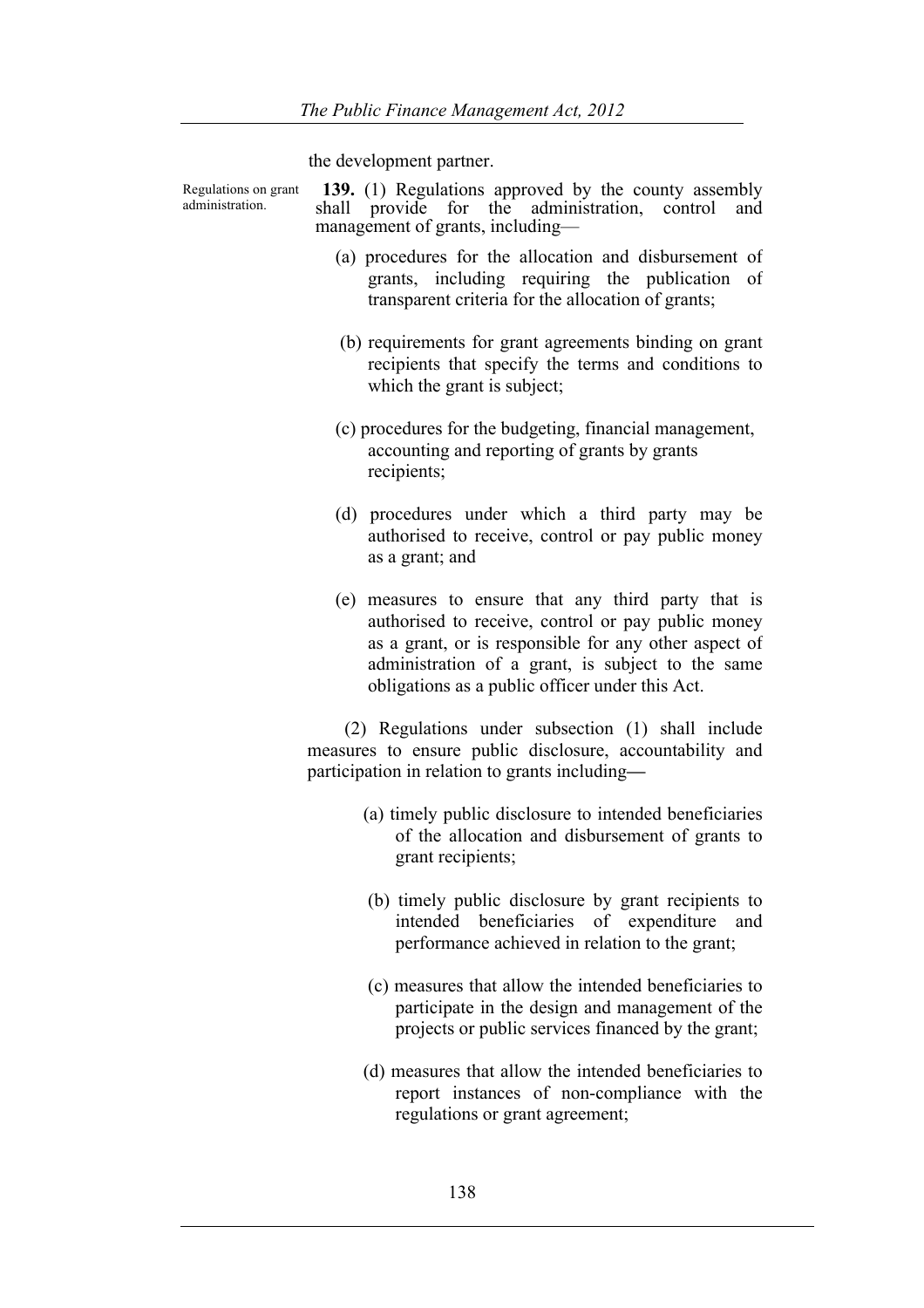- (e) sanctions that may be imposed on grant recipients in response to instances of non-compliance by one or more grant recipients; and
- (f) the obligations of any public officer or third party authorized to receive, control or pay public money as grants.

 (3) A third party shall not receive, have custody of, or pay public money otherwise than in accordance with an authorisation given in accordance with regulations made under subsection (1).

 (4) A third party who contravenes subsection (3) commits an offence and on conviction is liable to a term of imprisonment not exceeding two years or to a fine not exceeding one million shillings, or to both and shall make good any loss arising from the use of public funds contrary to the law.

Authority for borrowing by county governments.

**140.** (1) A County Executive Committee member for finance may, on behalf of the county government, raise a loan for that Government's purposes, only if the loan and the terms and conditions for the loan are set out in writing and are in accordance with—

- (a) Article 212 of the Constitution;
- (b) sections 58 and 142 of this Act;
- (c) the fiscal responsibility principles and the financial objectives of the county government set out in its most recent County Fiscal Strategy Paper; and
- (d) the debt management strategy of the county government over the medium term.

(2) A loan may be raised either within Kenya or outside Kenya.

Obligations and restrictions with respect to county

**141.** (1) In borrowing money, a county government shall ensure that its financing needs and payment obligations are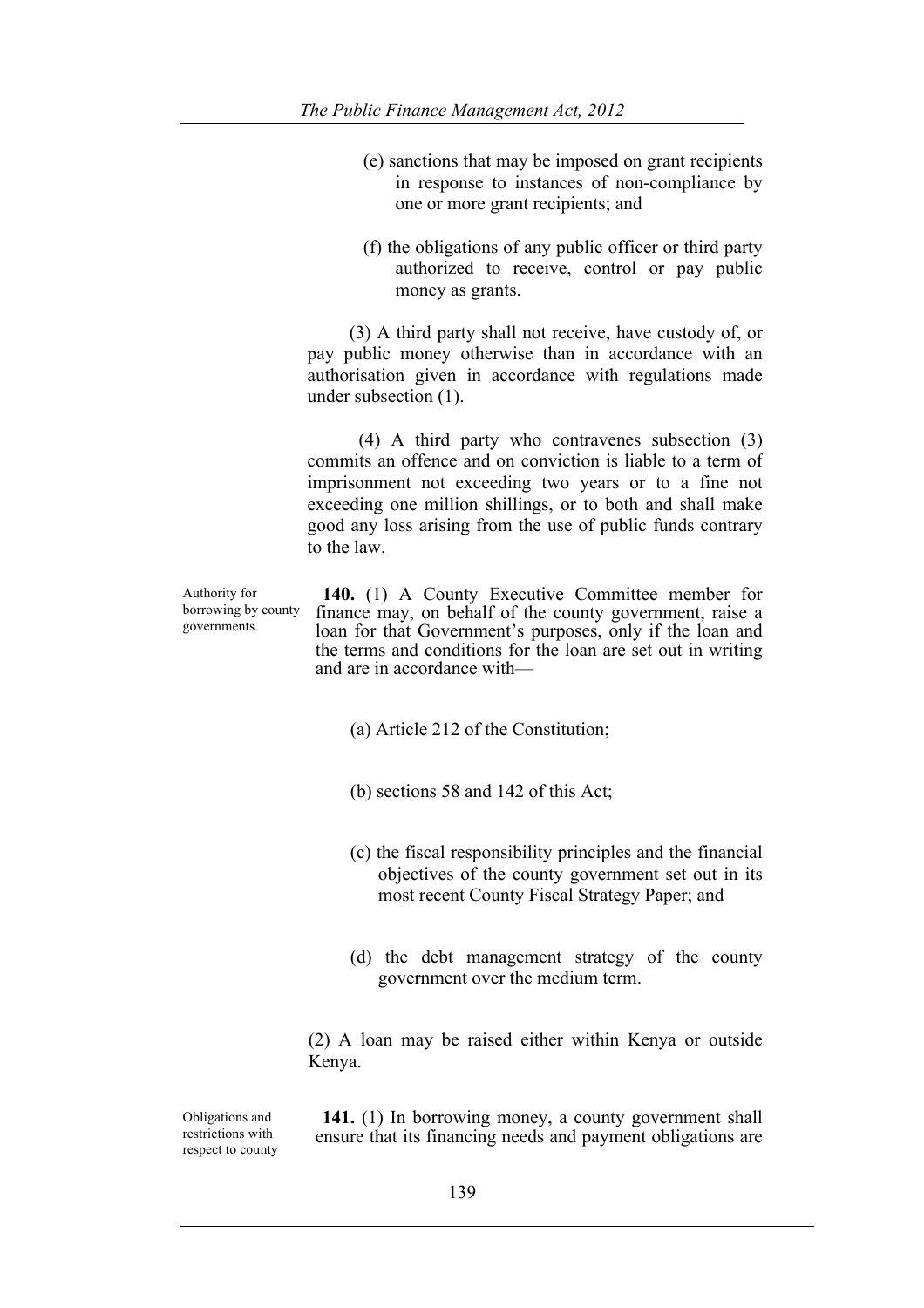government borrowing.

met at the lowest possible cost in the market that is consistent with a prudent degree of risk, while ensuring that the overall level of public debt is sustainable.

 (2) A county government may borrow money only in accordance with this Act or any other legislation and shall

not exceed the limit set by the county assembly.

 (3) A county government may borrow money in accordance with section 58, and only for purposes that are prescribed by regulations made under this subsection.

 (4) A public debt incurred by a county government is a charge on the County Revenue Fund, unless the County Executive Committee member for finance determines that all or part of the public debt that would otherwise be a charge on that Fund shall be a charge on another public fund established by that county government or any of its entities.

(5) The County Executive Committee member for finance shall pay the proceeds of any loan raised under this Act into the County Revenue Fund or into any other public fund established by the county government or as the County Executive Committee member for finance may determine.

(6) A County Executive Committee member for finance may establish such sinking fund or funds for the redemption of loans raised under this Act for the purposes of the county government or any of its entities as the County Executive Committee member for finance considers necessary.

(7) A County Executive Committee member for finance may in accordance with national legislation on public procurement and disposal of assets—

- (a) appoint advisers, agents and underwriters for the purposes of raising loans; and
- (b) enter into agreements with those advisers, agents and underwriters as to the role to be undertaken by them and the remuneration to be paid to them.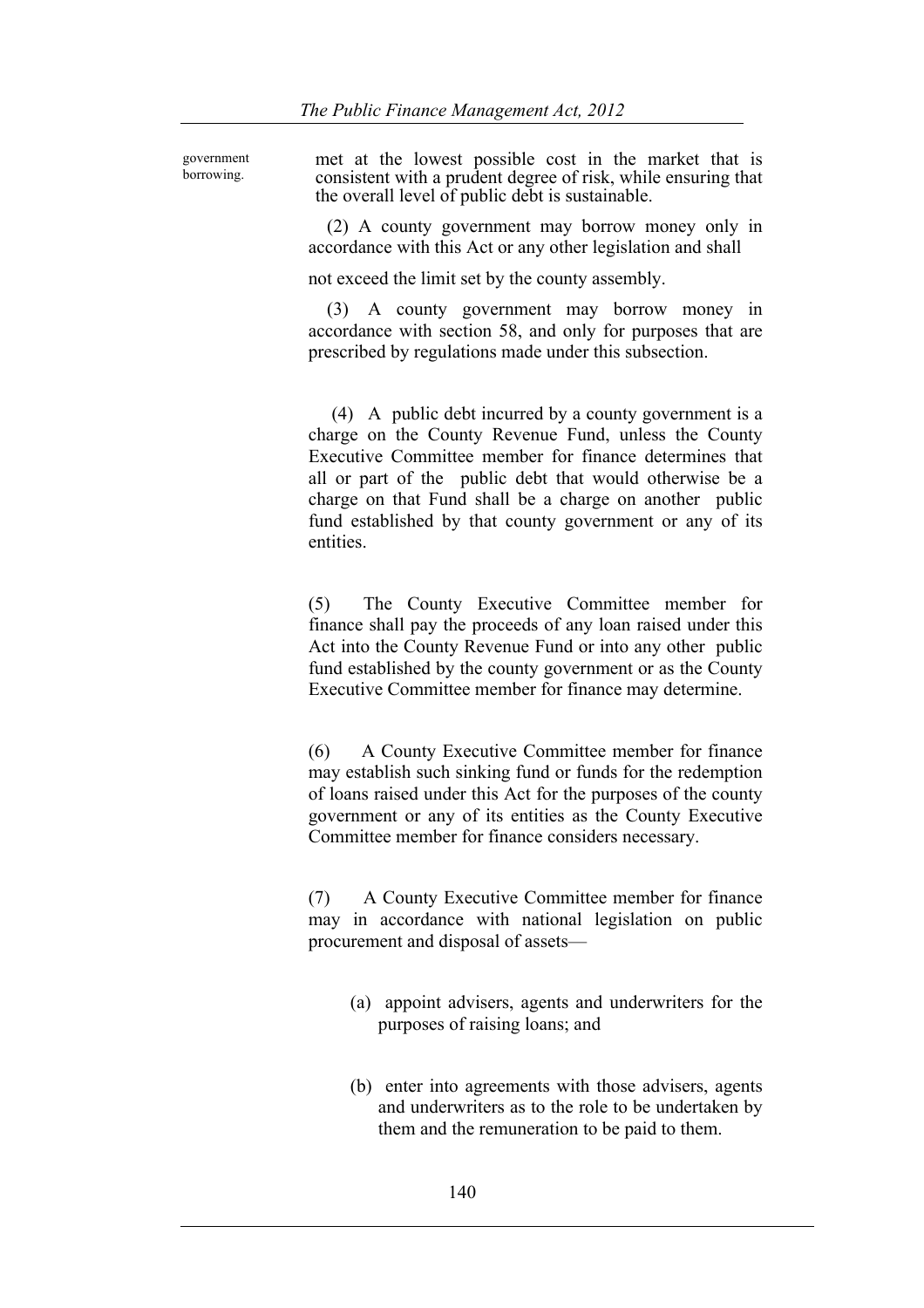(8) Any expenses incurred in connection with borrowing by a county government shall be a charge—

- (a) on the County Revenue Fund; or
- (b) on such other county public fund established by the county government or any of its entities as the County Executive Committee member for finance may determine in accordance with regulations approved by the county assembly.

(9) The costs, interests and principal payments made by the national government on behalf of the county concerning loans to the county government shall, together with the principal amount, be reimbursed to the national government by the county government.

Borrowing by county government entities. **142.** (1) The County Assembly may authorise short term borrowing by county government entities for cash management purposes only.

> (2) Any borrowing under subsection (1) may not exceed five percent of the most recent audited revenues of the entity.

 (3) A county government entity that has any such borrowing shall ensure that the money borrowed is repaid within a year from the date on which it was borrowed.

Persons who are authorised to execute loan documents at county government level.

**143.** (1) The County Executive Committee member for finance or any person designated by the County Executive Committee member for finance in writing is authorised to execute loan documents for borrowing by the county government.

(2) Despite the provisions of subsection (1), the following persons are authorised to execute loan documents for borrowing by a county government entity-

(a) the accounting officer responsible for the entity; and

(b) any other specified office holder authorised by legislation to execute such documents on behalf of an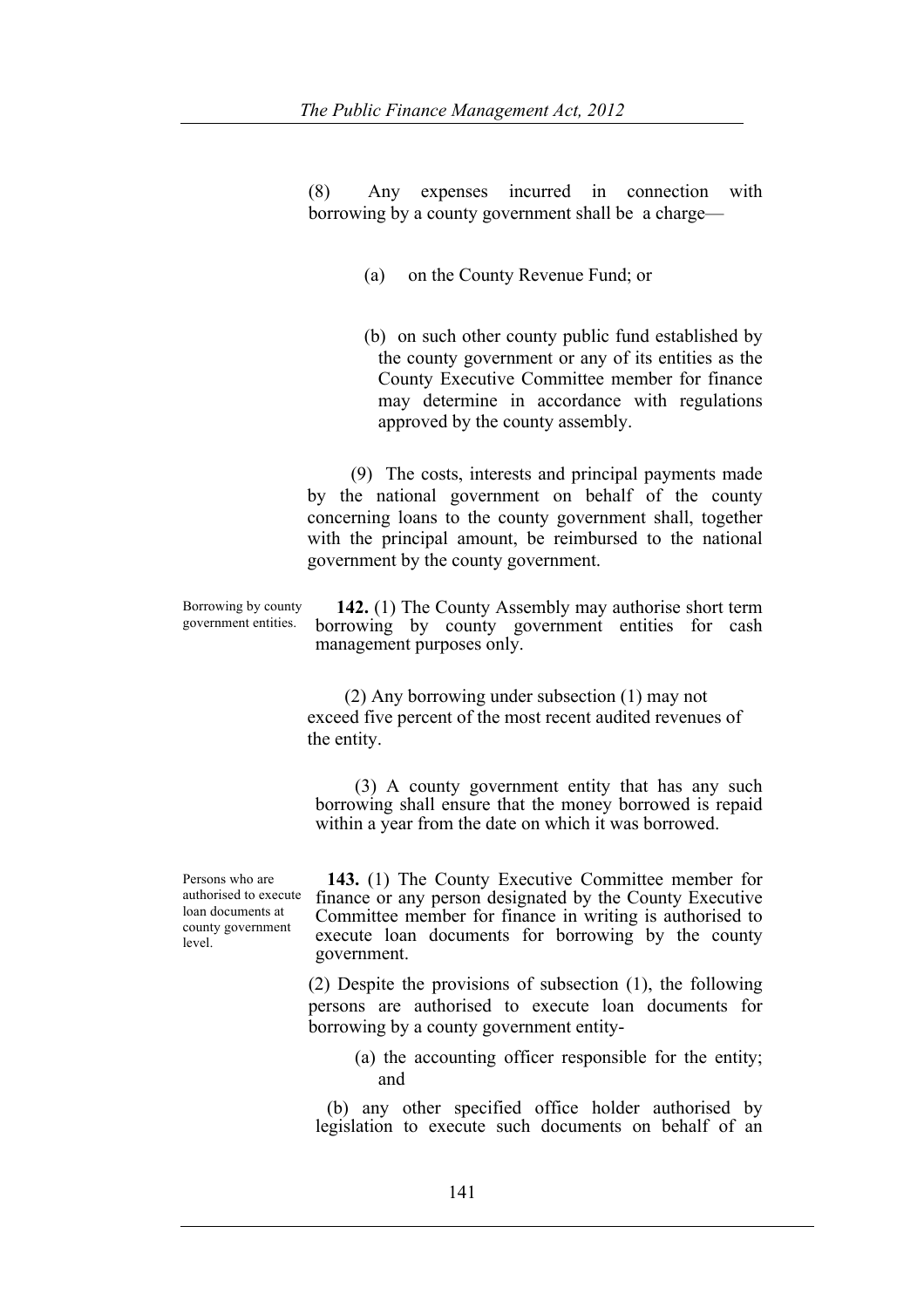entity.

County government may issue securities only if authorised by this Act.

**144.** (1) The county government may issue securities, whether for money that it has borrowed or for any other purpose, only in one or more series and only in accordance with this Act and regulations.

(2) The County Executive Committee member for finance may issue securities on behalf of the county government, for money borrowed by the county government in accordance with the criteria prescribed by regulations made for the purpose of this subsection.

(3) Subject to the provisions of section 141 of this Act, the authority of the County Executive Committee member for finance to borrow money includes the authority to borrow money by issuing county government securities in accordance with the regulations.

(4) Any county government securities issued by the County Executive Member for finance under this section shall be within the borrowing limits set out by the county assembly under subsection 141(2) of this Act.

(5) A county government securities—

(a)may be issued in one or more series; and

(b)may be issued in accordance with loan agreements entered into in accordance with regulations developed by the County Executive Committee member for finance and approved by the County Assembly.

(6) An agreement to obtain a loan by a county government entity made under subsection (5), may be amended from time to time and where the amendment results in further indebtedness or prejudice to the entity that borrowed, the amendment shall be approved by the county assembly.

(7) The County Executive Committee member for finance shall ensure that every county government security issued under this section is given in the name of that County.

(8) A county government security may be executed on behalf of the county government only by—

- (a)the County Executive Committee member for finance;
- (b)a delegate appointed by the County Executive Committee member for finance; or
- (c) a borrowing agent appointed for that purpose under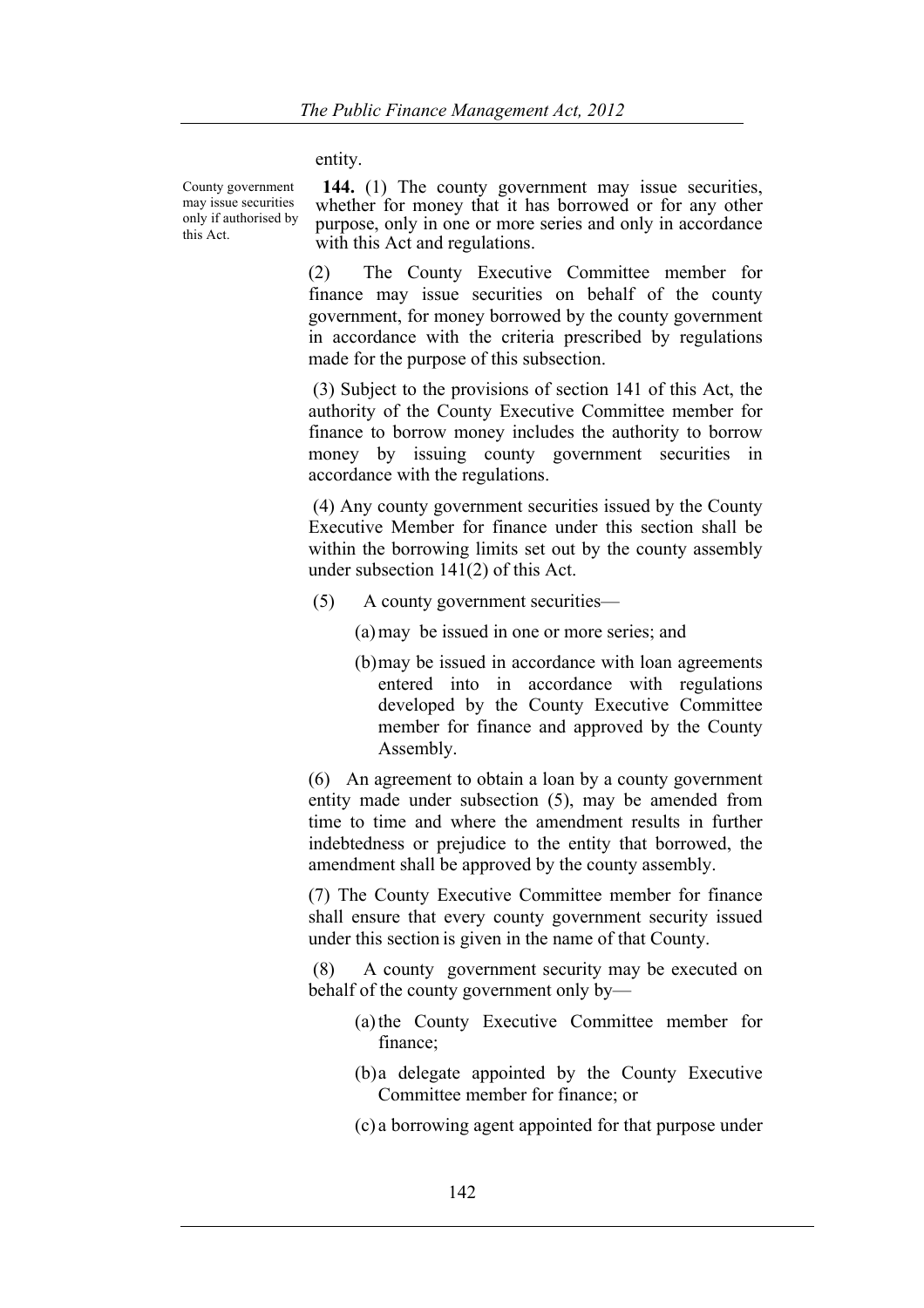## this Act.

(9) For the purposes of subsection (8), it shall be sufficient if the signature of a person who is required to execute a county government security under this section is reproduced on the security.

(10) At the request of the holder of a county government security, the County Executive Committee member for finance—

- (a) may authorise the principal, or any interest payable in respect of the principal, to be paid at a place in Kenya or elsewhere different from the place otherwise provided; and
- (b)may revoke such an authorisation and substitute thereof.

(11) A person to whom an authorisation is given under subsection (10) shall comply with the authorisation.

(12) The County Executive Committee member for finance may authorise in writing the issue of a duplicate county government security to replace a county Government security that is lost, damaged, or destroyed, but only if the County Executive Committee member for finance is satisfied that loss, damage or destruction has occurred.

(13) Subject to this Act or any other legislation, secondary trading of county government securities may be carried out only in such manner as may be prescribed by regulations made for the purposes of this subsection and in accordance with the provisions of this Act.

(14) In this section, "secondary trading" means any activity leading to a change in the ownership of a county government security before its redemption date.

 (15) Nothing provided under this section shall prevent county government securities to be issued and exist in electronic form as a debt entry.

(16) If the proceeds of a county government security have not been collected by, or cannot be paid to, the holder of the security because the whereabouts of the holder or, if the holder has died, the whereabouts of the holder's personal representatives, are unknown, the County Executive Committee member for finance shall arrange for the County Treasury to credit the amount of money due to the holder to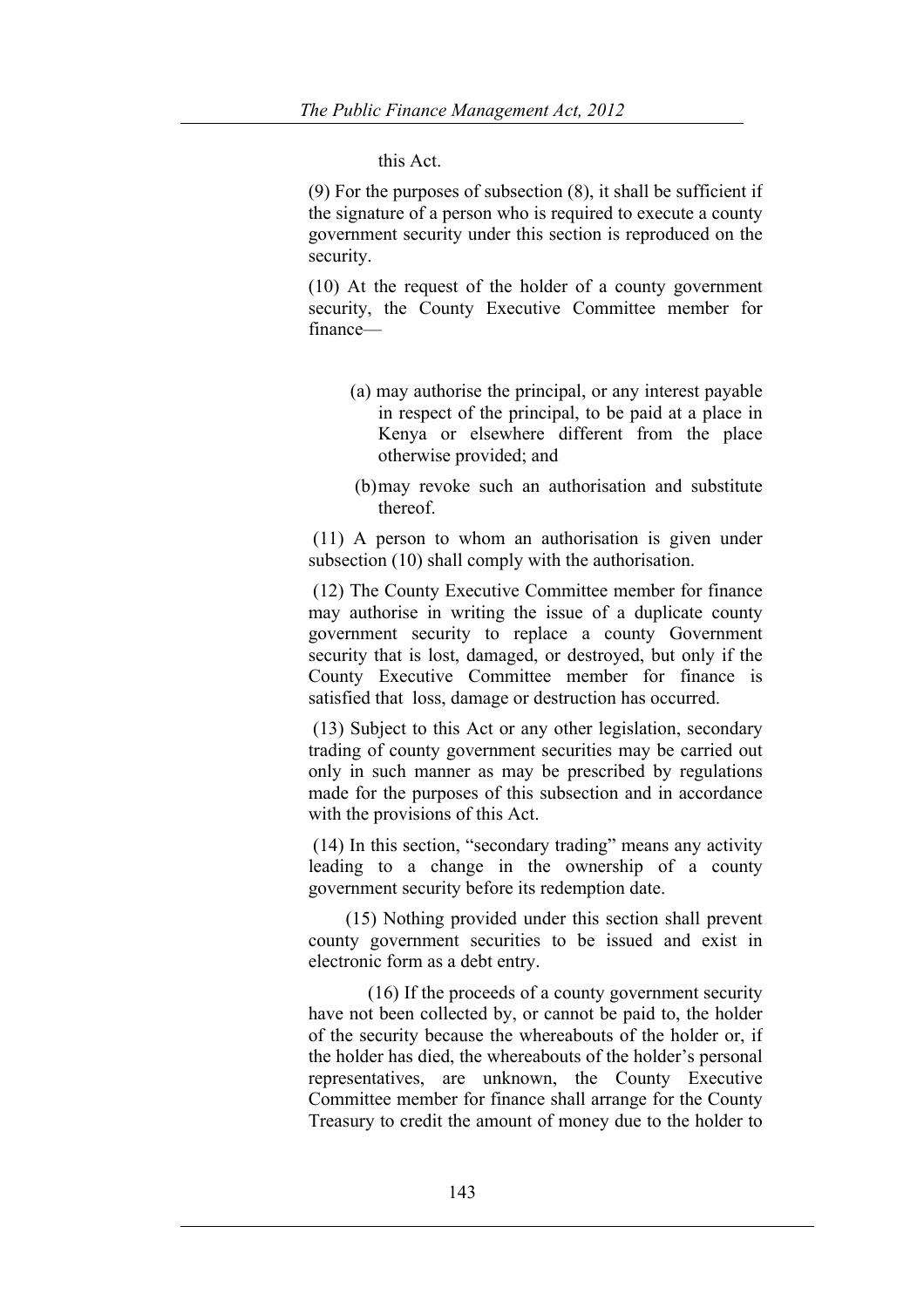an interest free account for the holder's benefit.

|                                                   | (17) If, after six years from the redemption date of a county<br>government security, the proceeds of the security have not<br>been collected by, or paid to, the holder or the holder's<br>personal representatives, the County Executive Committee<br>member for finance shall return the uncollected amount to<br>the County Exchequer Account to form part of the County<br>Revenue Fund in accordance with regulations. |
|---------------------------------------------------|------------------------------------------------------------------------------------------------------------------------------------------------------------------------------------------------------------------------------------------------------------------------------------------------------------------------------------------------------------------------------------------------------------------------------|
|                                                   | (18) The right of any person who has a legitimate claim to<br>the proceeds of a security is not affected by the payment of<br>the proceeds into the County Revenue Fund.                                                                                                                                                                                                                                                     |
|                                                   | (19) The County Executive Committee member for finance<br>shall publish and publicise annually all payments made in<br>terms of subsection $(17)$ .                                                                                                                                                                                                                                                                          |
| Cap.480.                                          | (20) Duty is not chargeable under the Stamp Duty Act for<br>the issue of a county government security.                                                                                                                                                                                                                                                                                                                       |
| County government<br>authorised to lend<br>money. | 145. (1) A county government entity may lend money in<br>accordance with this Act or any county legislation.                                                                                                                                                                                                                                                                                                                 |
|                                                   | The County Executive Committee member for<br>(2)<br>finance may, in relation to any money lent by the county<br>government under this section—                                                                                                                                                                                                                                                                               |
|                                                   | (a) accept, in consultation with the Central Bank of<br>Kenya, all money payable under the loan in any<br>currency the County Executive Committee<br>member for finance considers appropriate; and                                                                                                                                                                                                                           |
|                                                   | (b) agree at any time to the variation of any security<br>given in respect of the loan.                                                                                                                                                                                                                                                                                                                                      |
|                                                   | (3)<br>Money loaned under this section is payable only—                                                                                                                                                                                                                                                                                                                                                                      |
|                                                   | $(a)$ from<br>appropriation<br>for<br>development<br>an<br>expenditures; or                                                                                                                                                                                                                                                                                                                                                  |
|                                                   | (b) from some other authority approved by the county<br>assembly for the purpose for which the loan is                                                                                                                                                                                                                                                                                                                       |

(4) The County Executive Committee member for finance shall ensure that a security given in respect of a loan under this section is given in the name of the county government.

(5) The County Executive Committee member for finance may, on behalf of the county government, carry out any of the responsibilities, and exercise any of the powers,

made.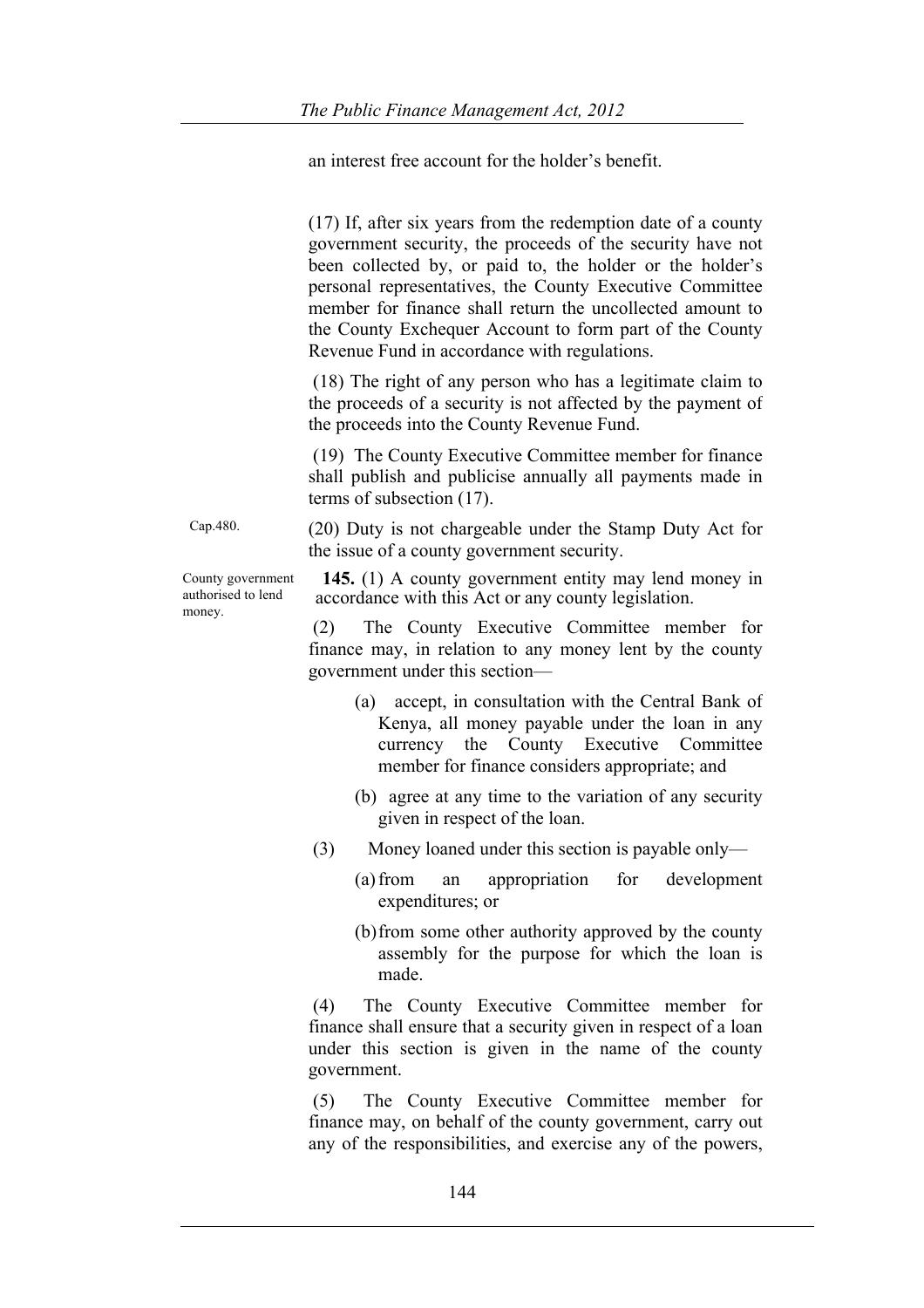of the county government with respect to securing a loan granted by that county government.

County government joint infrastructure investment.

Role of accounting officers in management of public finances.

**146.** (1) Regulations approved by Parliament shall prescribe financial relations with respect to joint infrastructure investments undertaken by counties and any joint infrastructure investments undertaken by counties shall be done in terms of those regulations.

(2) The Intergovernmental Budget and Economic Council may agree on regulations with guidelines for county government joint infrastructure investments.

Responsibilities of an accounting officer of a county assembly in management of public finances

**147.** (1) Subject to the Constitution, the accounting officer of a county assembly shall monitor, evaluate and oversee the management of their public finances, including—

 (a) promoting and enforcing transparency, effective management and accountability with regard to the use of their finances;

(b) ensuring that accounting standards are applied;

 (c) implementing financial policies in relation to their finances;

 (d) ensuring proper management and control of, and accounting for, their finances in order to promote the efficient and effective use of budgetary resources;

- (e) preparing annual estimates of expenditures;
- (f) acting as custodian of the entity's assets except as may be provided by other legislation or the Constitution;
- (g) monitoring the management of their finances and their financial performance;
- (h) reporting regularly to the county assembly on the implementation of their budget; and

(i) take such other action, not inconsistent with the Constitution, as will further the implementation of this Act.

*Responsibilities of accounting officers of county governments and county government entities*

 **148.** (1) A County Executive Committee member for finance shall, except as otherwise provided by law, in writing designate accounting officers to be responsible for managing the finances of the county government entities as is specified in the designation.

(2) Except as otherwise stated in other legislation, the

Designation of accounting officers for county government entities by the County Executive Committee Member for finance.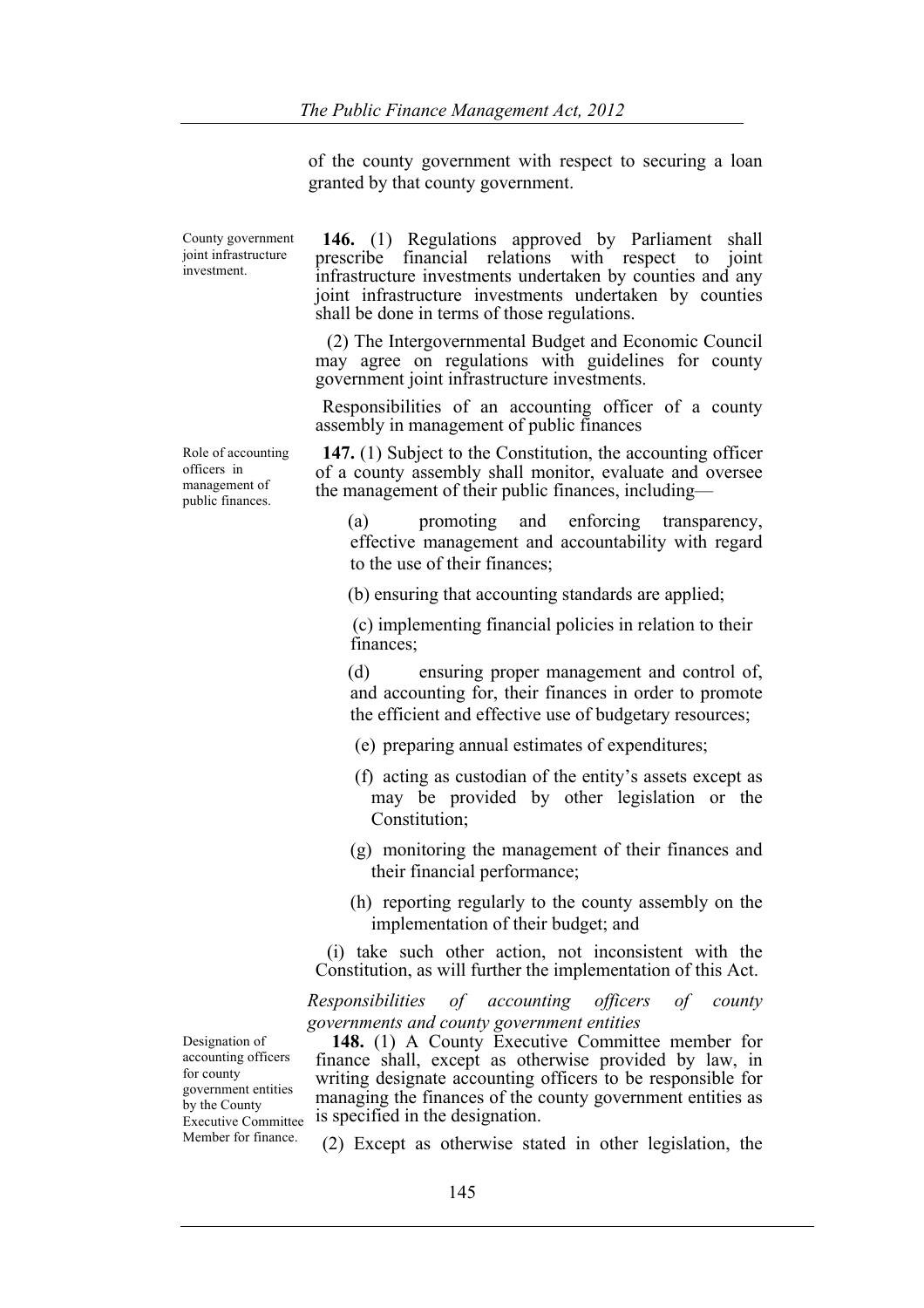person responsible for the administration of a county government entity, shall be the accounting officer responsible for managing the finances of that entity.

(3) A County Executive Committee member for finance shall ensure that each county government entity has an accounting officer in accordance with Article 226 of the Constitution.

(4) The Clerk to the county assembly shall be the accounting officer of the county assembly.

(5) A county government may, in order to promote efficient use of the county resources, adopt, subject to approval by the county assembly, a centralised county financial management service.

Responsibilities of accounting officers designated for county government entities.

**149.** (1) An accounting officer is accountable to the county assembly for ensuring that the resources of the entity for which the officer is designated are used in a way that is—

(a)lawful and authorised; and

(b)effective, efficient, economical and transparent.

(2) In carrying out a responsibility imposed by subsection (1), an accounting officer shall, in respect of the entity concerned—

- (a) ensure that all expenditure made by the entity complies with subsection (1);
- (b)ensure that the entity keeps financial and accounting records that comply with this Act;
- (c) ensure that all financial and accounting records that the entity keeps in any form including in electronic form are adequately protected and backed up;
- (d)ensure that all contracts entered into by the entity are lawful and are complied with;
- (e) ensure that all applicable accounting procedures are followed when acquiring or disposing of goods and services and that, in the case of goods, adequate arrangements are made for their custody, safe guarding and maintenance;
- (f) bring a matter to the attention of the County Executive Committee member responsible for the entity if, in the accounting officer's opinion a decision or policy or proposed decision or policy of the entity may result in resources being used in a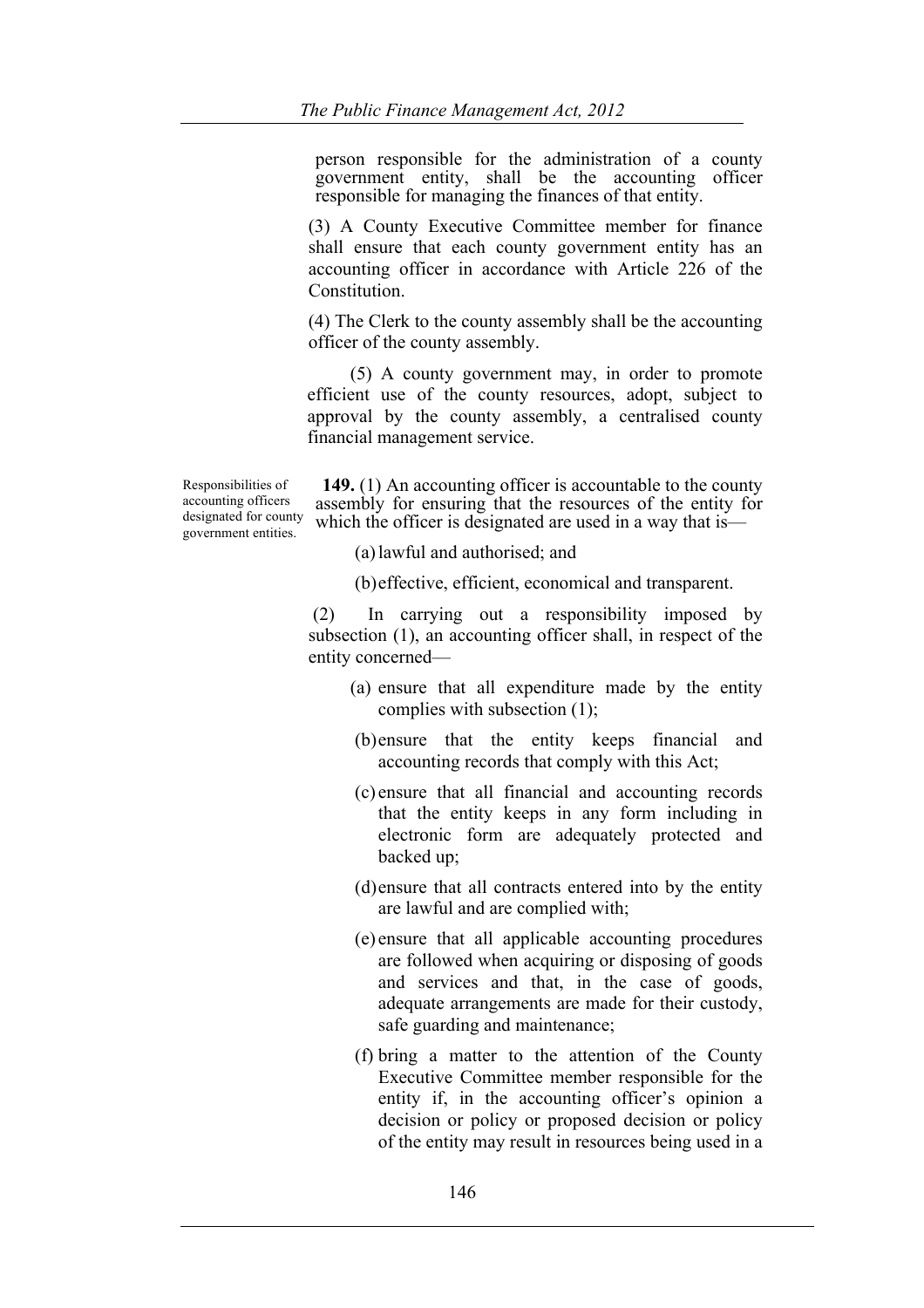way that is contrary to subsection (1);

- (g)prepare a strategic plan for the entity in conformity with the medium term fiscal framework and financial objectives of the county government;
- (h)prepare estimates of expenditure of the entity in conformity with the strategic plan referred to in paragraph (g);
- (i) submit the estimates of an entity, which is not a county corporation, to the County Executive Committee member for finance;
- (j) submit the estimates of an entity, which is a county corporation, to the executive committee member responsible for the entity who, after approving it, shall forward it to the County Executive Committee member for finance;
- (k)not later than three months after the end of each financial year, prepare annual financial statements for that financial year and submit them to the Auditor-General for audit, with a copy to the County Treasury;
- (l) try to resolve any issues resulting from an audit that remain outstanding;
- (m) manage the assets of the entity to ensure that it receives value for money when acquiring, using or disposing of its assets;
- (n)dispose of assets at the most competitive price and at the lowest possible cost ensuring that the proceeds from all asset disposals are deposited in a bank account of the entity;
- (o)ensure that the respective county government entity has adequate systems and processes in place to plan for, procure, account for, maintain, store and dispose of assets, including an asset register that is current, accurate and available to the relevant County Treasury or the Auditor-General;
- (p)provide the County Treasury with any information it requires to fulfil its functions under this Act;
- (q) provide information on any frauds, losses, or any violations of subsection (1) and provide explanations for the actions taken to prevent similar conduct in future; and
- (r) carry out such other responsibilities as may be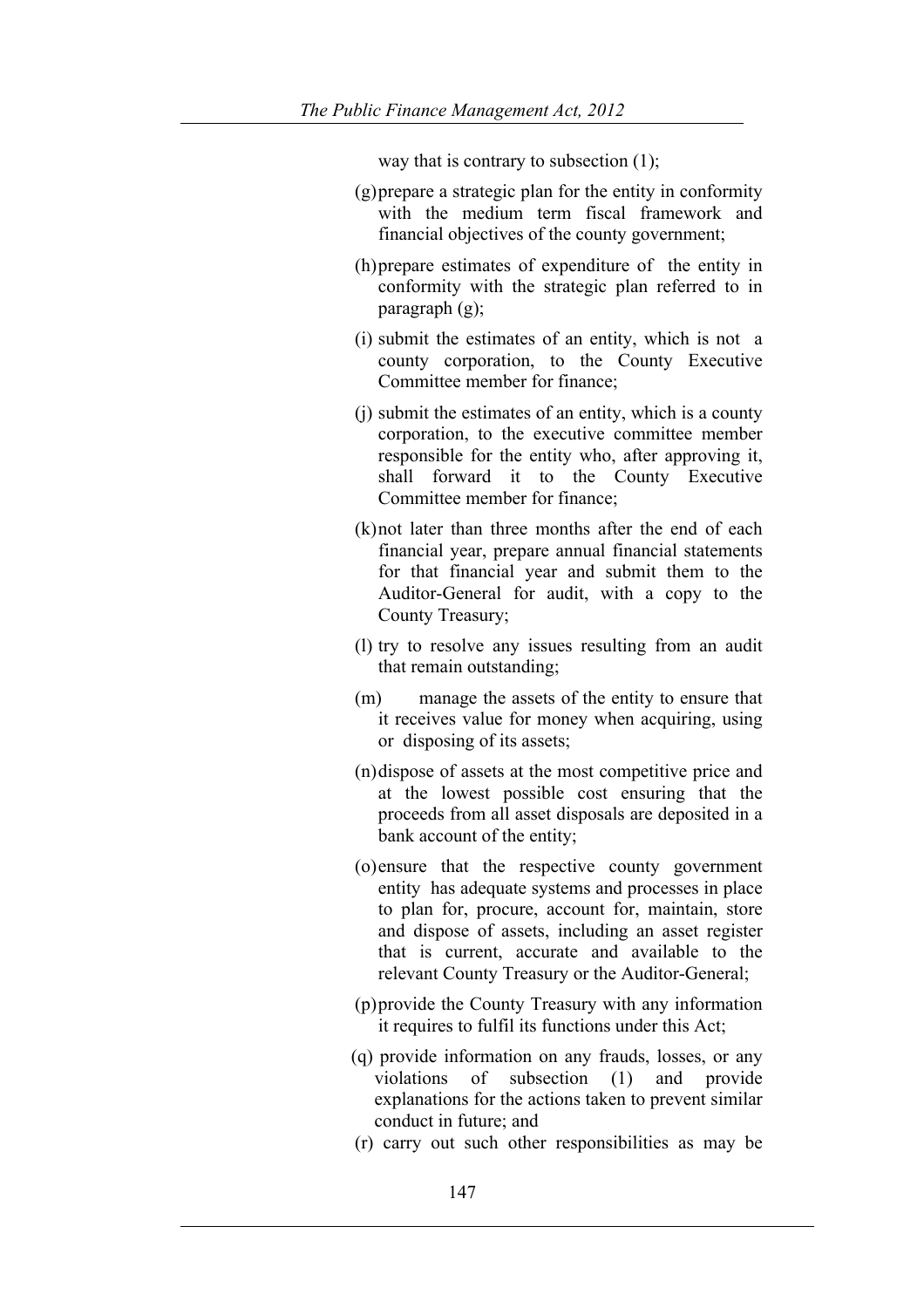specified in regulations by the County Executive Committee member for finance.

(3) Not later than three months after the county assembly has adopted a report by a committee of the county assembly with respect to a report submitted by the Controller of Budget under Article 228(6) of the Constitution, an accounting officer shall, for each entity for which the officer is designated—

- (a) prepare a report on actions taken by the entity to implement any recommendations made in the committee's report as adopted by the county assembly; and
- (b) submit the report to the county assembly with a copy to the County Treasury.
- (4) Not later than one month after receiving a report by an accounting officer under subsection (3), the County Treasury shall submit to the county assembly the accounting officer's report and any comments on the report by the County Treasury.

 (5) The report referred to in subsection (3) shall be published and publicised.

a county government entity may write off any loss.

Accounting officer of **150.** (1) An accounting officer for a county government entity may write off any loss not exceeding an amount, and in circumstances prescribed by regulations for the purposes of this section.

> (2) An accounting officer for a county government entity, may with the approval of the County Executive Committee member for finance, write off a loss exceeding the amount referred to in subsection (1) but not exceeding a further amount, and in circumstances prescribed by the regulations approved by Parliament.

> (3) The County Executive Committee member for finance may with the approval of County Executive Committee authorise an accounting officer to write off a loss exceeding the further amount referred to in subsection (2).

> (4) An accounting officer for a county government entity shall maintain a record of any losses that are written off during a financial year and shall include the record in the entity's financial statements for that year.

> (5) Any loan write off is to be done in accordance with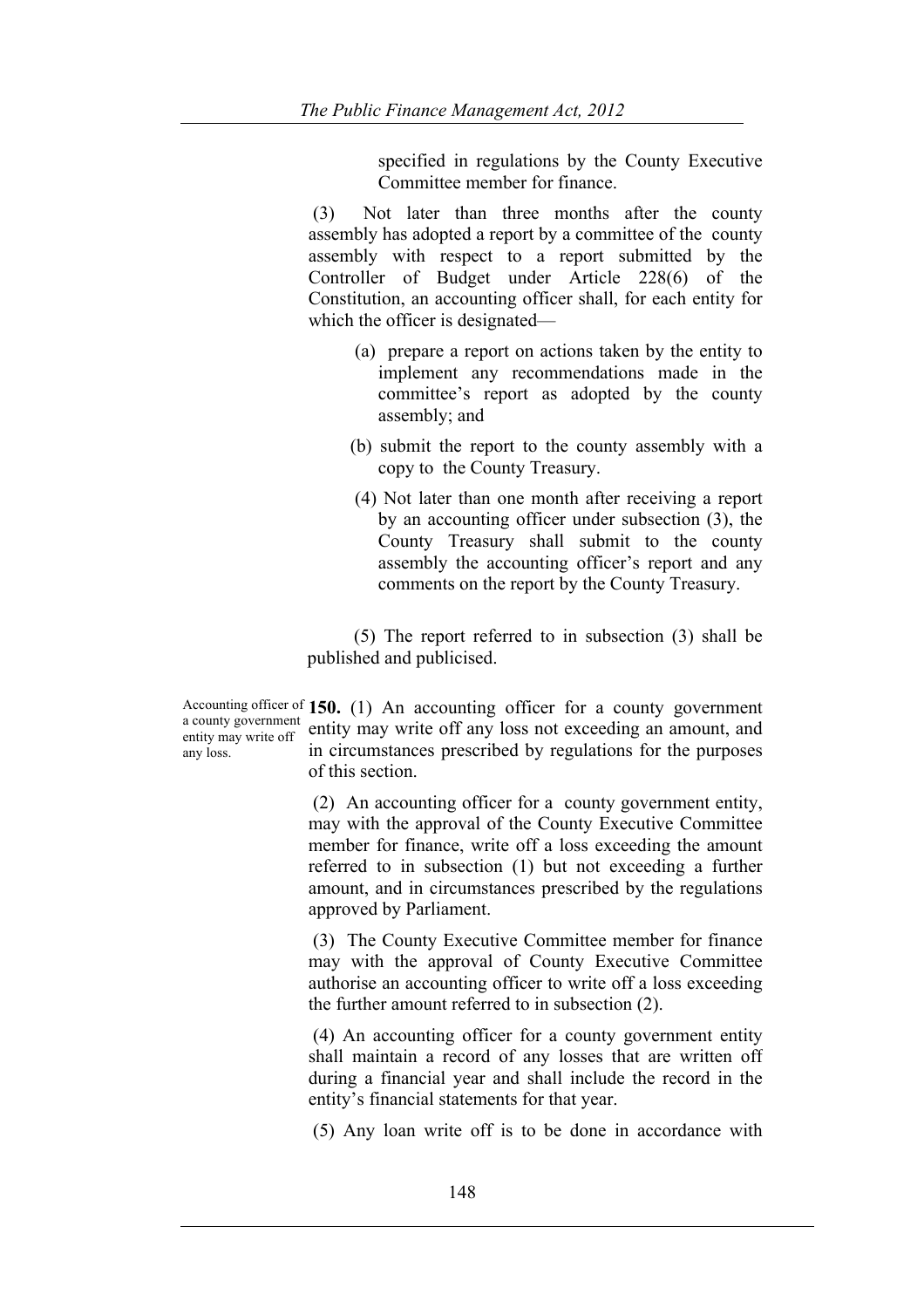regulations approved by Parliament.

Spending authority of accounting officer. **151.** If a county government entity has expenditures that are charged on the County Revenue Fund under the Constitution or an Act of Parliament or county legislation, the accounting officer who has responsibility for that entity has the authority to spend the money in accordance with the purposes specified in legislation without an appropriation.

Power of accounting officers for county entities to make cash advances.

**152.** (1) An accounting officer for a county government entity may authorise payment of cash advances to public officers employed in the entity to be used to enable those officers to make payments for the entity or in the course of their duties.

(2) The power to authorise cash advances is subject to any limitations imposed by the regulations.

(3) A public officer to whom a cash advance is made shall account for the use of the advance within a reasonable time.

(4) A public officer shall return the balance of the cash advance together with signed supporting documents for the cash expended in accordance with any requirement set out in any of the following -

- (a)the documents used to apply for or authorise the advance;
- (b)any regulation prescribed for the purpose of this section; or
- (c) a written notice given to the officer by the accounting officer.

(5) If a public officer to whom a cash advance has been made under subsection (1) fails to account for the use of the advance, or fails to return it as required by subsection (4)—

- (a)the amount of the advance not accounted for or not returned becomes a debt owed by the officer;
- (b) the debt becomes subject to the payment of interest at a rate prescribed by the regulations made for the purpose of this subsection; and
- (c) the debt, including the interest on it, is recoverable by that entity by making a deduction from any salary or other amount that is payable to the officer.

Accounting officer to be responsible for managing assets and

**153.** (1) The accounting officer for a county Government entity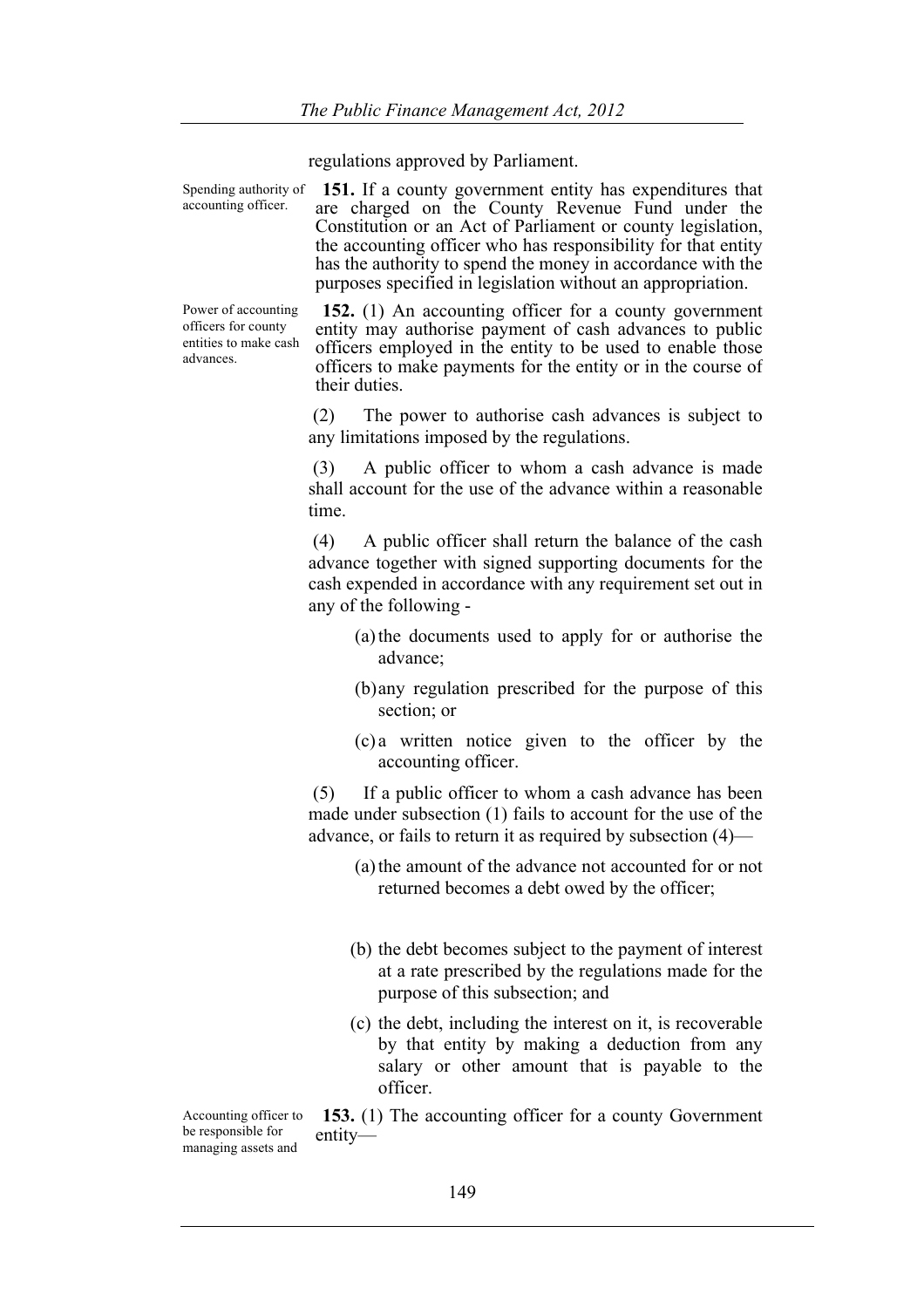liabilities of county

- liabilities of county (a) is responsible for the management of the entity's government entity. assets and liabilities; and
	- (b)shall manage those assets in such a way as to ensure that the county government entity achieves value for money in acquiring, using or disposing of those assets.

(2) The accounting officer for a county government entity shall dispose of assets only in terms of an Act of Parliament pursuant to Article 227 of the Constitution and shall ensure that the proceeds from all asset disposals are credited into a bank account of the entity.

Limited power of accounting officer to **154.** (1) An accounting officer shall not authorise the transfer of an amount that is appropriated—

reallocate appropriated funds.

- (a) for transfer to another county government entity or person;
- (b) for capital expenditure except to defray other capital expenditure; or
- (c) for wages to non-wage expenditures.

(2) An accounting officer for a county government entity may reallocate funds between programs, or between Sub-Votes, in the budget for a financial year, but only if—

- (a) provisions made in the budget of a program or Sub-Vote are available and are unlikely to be used;
- (b)a request for the reallocation has been made to the County Treasury explaining the reasons for the reallocation and the County Treasury has approved the request; and
- (c)the total of all reallocations made to or from a program or Sub-Vote does not exceed ten percent of the total expenditure approved for that program or Sub-Vote for that year.

(3) Regulations approved by the county assembly may prescribe requirements for the reallocation of funds within Sub-votes or programs.

**155.** (1) A county government entity shall ensure that it complies with this Act and—

(a) has appropriate arrangements for conducting internal audit according to the guidelines issued by the Accounting Standards Board; and

(b) if any regulations are in force under subsection (2),

County government entity to maintain internal auditing arrangements.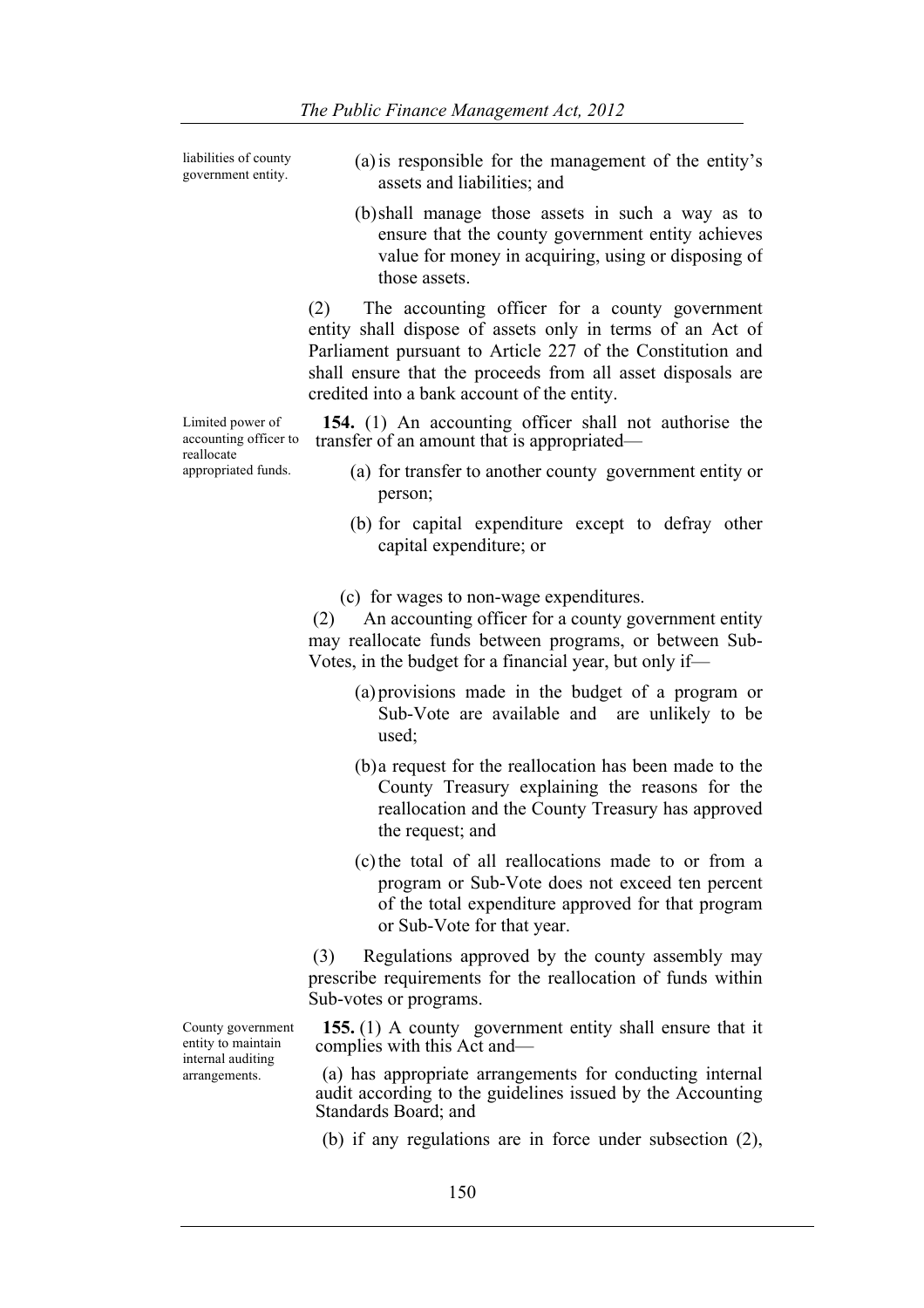those regulations are complied with.

(2) Regulations may prescribe requirements to be

complied with in conducting any audits.

(3) The arrangements for the conduct of internal auditing for a county government entity include—

- (a)reviewing the governance mechanisms of the entity and mechanisms for transparency and accountability with regard to the finances and assets of the entity;
- (b) conducting risk-based, value-for-money and systems audits aimed at strengthening internal control mechanisms that could have an impact on achievement of the strategic objectives of the entity;
- (c) verifying the existence of assets administered by the entity and ensuring that there are proper safeguards for their protection;
- (d) providing assurance that appropriate institutional policies and procedures and good business practices are followed by the entity; and
- (e) evaluating the adequacy and reliability of information available to management for making decisions with regard to the entity and its operations.

(4) A county government entity shall ensure that the arrangements for conducting internal audits in respect of the entity are in accordance with international best practices for internal auditing.

(5) A county government entity shall establish an internal auditing committee whose composition and functions are to be prescribed by the regulations.

against public and accounting officers.

Disciplinary measures **156.** (1) If an accounting officer reasonably believes that a public officer employed by a county government entity has engaged in improper conduct in relation to the resources of the entity, the accounting officer shall—

- (a)take appropriate measures to discipline the public officer in accordance with regulations; or
- (b)refer the matter to be dealt in terms of the statutory and other conditions of employment applicable to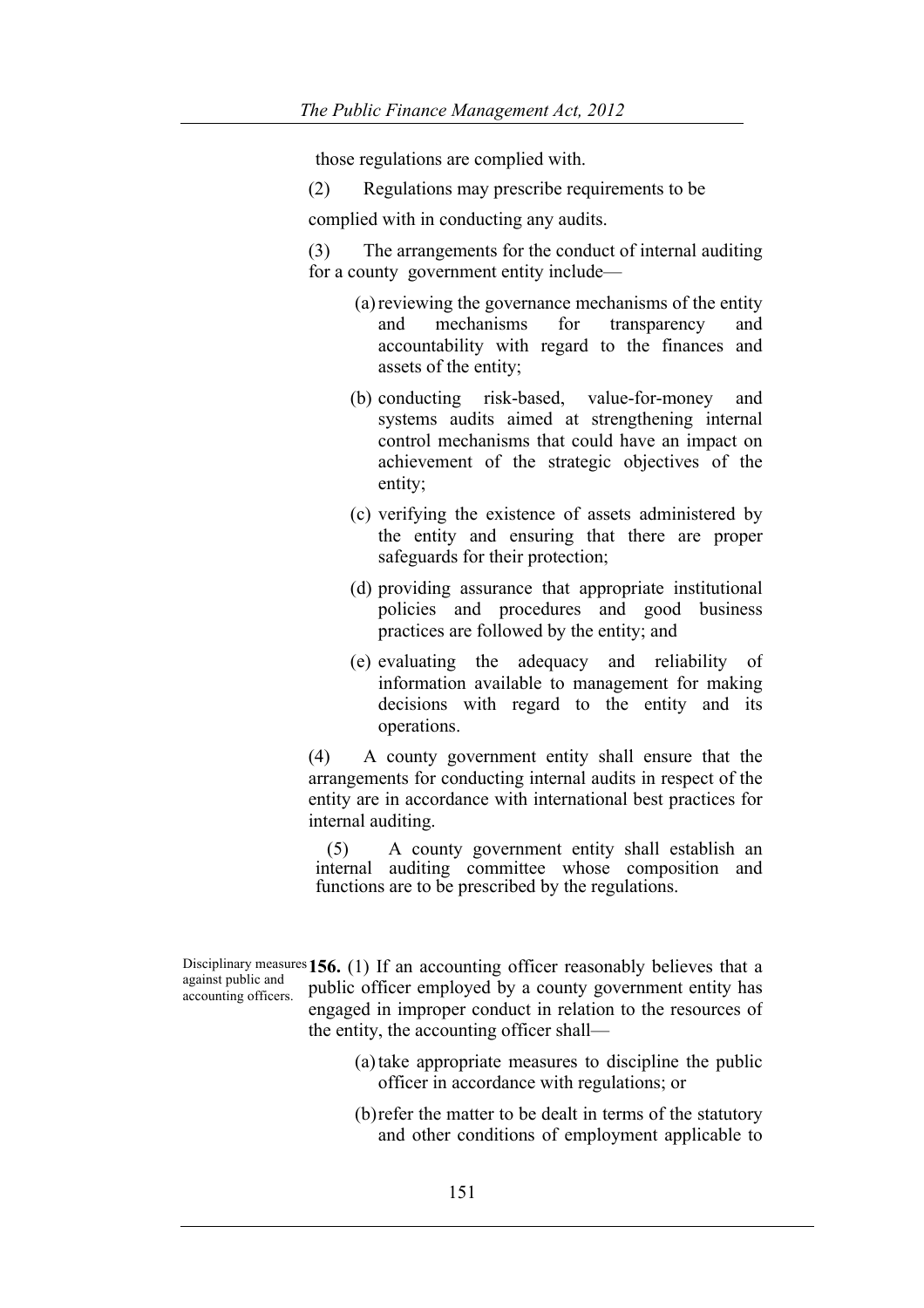that public officer.

(2) If the County Executive Committee Member for finance reasonably believes that an accounting officer has engaged in improper conduct within the meaning of subsection (4), the County Executive Committee member for finance shall—

- (a) take appropriate measures to address the matter in accordance with laid down procedures; or
- (b) refer the matter to be dealt with in terms of the statutory and other conditions of employment applicable to that public officer.

(3) The measures referred to in subsection (2) (a) include the County Executive Committee member for finance revoking the designation as accounting officer.

(4) For the purposes of this section, a public officer or accounting officer engages in improper conduct if the officer—

- (a) contravenes or fails to comply with this Act or any regulation in force;
- (b) undermines any financial management procedures or controls;
- (c) makes or permits an expenditure that is unlawful or has not been properly authorised by the entity concerned; or
- (d) fails without reasonable cause to pay eligible and approved bills promptly in circumstances where funds are provided for.

(5) Disciplinary measures under this section may not be taken against a public officer or accounting officer under subsection  $(1)$   $(a)$  or  $(2)$   $(a)$  unless the officer has been given an opportunity to be heard in relation to the alleged improper conduct concerned.

Receivers and collectors of county government revenue

**157.** (1) The County Executive Committee member for finance shall, in writing, designate persons to be responsible for collecting, receiving and accounting for such county government revenue as the County Executive Committee member for finance may specify in their letters of designation.

(2) A receiver of county government revenue is responsible to the County Executive Committee member for

Designation of receivers of county government revenue.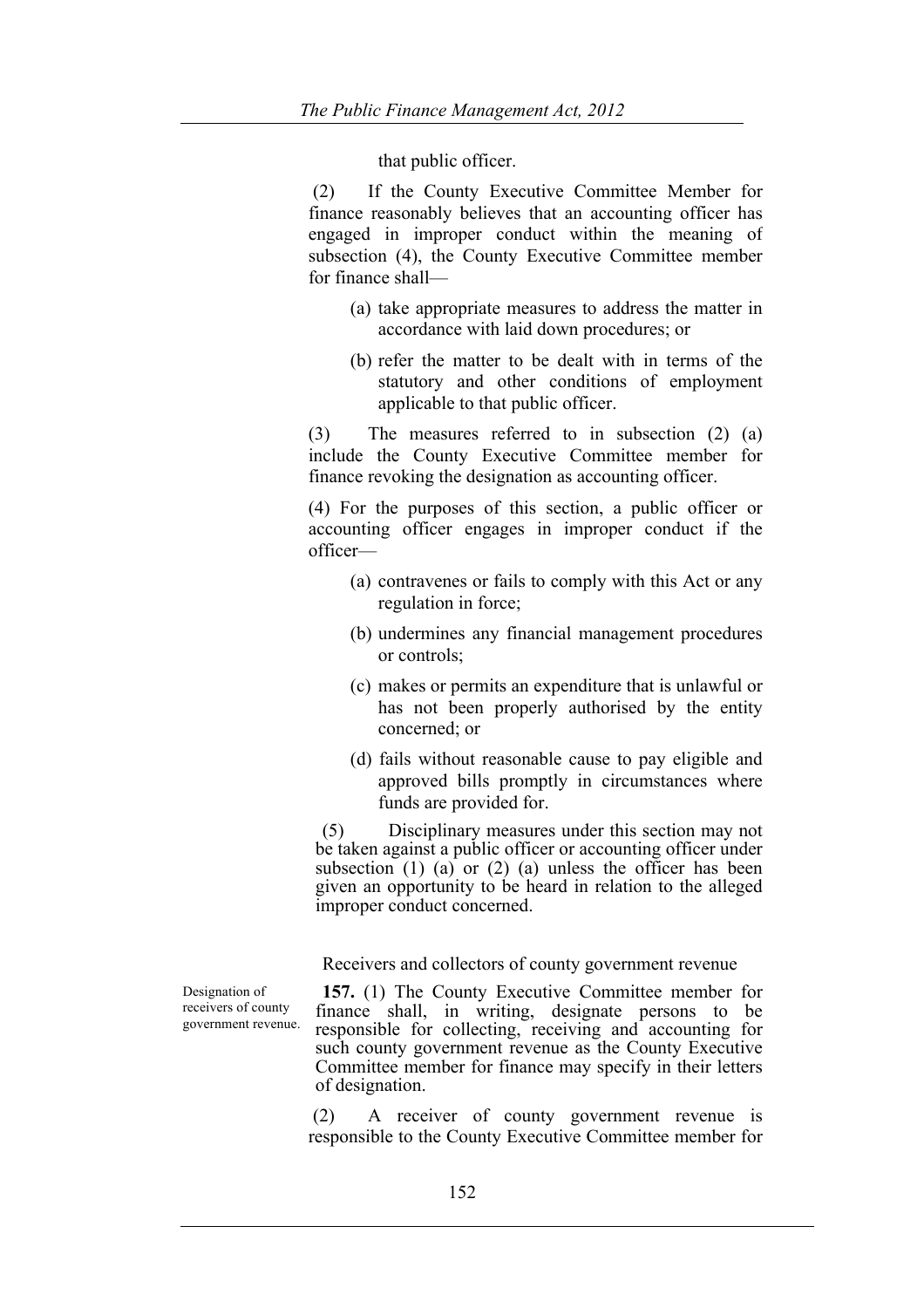finance for ensuring that the revenue for which the receiver is responsible is collected or recovered, and is accounted for.

Receiver may authorise public officer to be collector of revenue.

**158.** (1) A receiver of revenue for a county government may authorise any public officer employed by that county government or any of its entities to be a collector of revenue for the purpose of collecting revenue for that county government and remitting it to the receiver.

(2) Any other public officer, other than a receiver of revenue or collector of revenue for a county government, who collects revenue for that Government shall, not later than three days after receiving it, deliver the revenue to a receiver or collector of revenue for that county government.

(3) A receiver of revenue for a county government shall provide quarterly statements to the County Treasury with copies to the National Treasury and the Commission on Revenue Allocation.

Powers of County Executive Committee Executive Committee finance may waive a county tax, fee or charge imposed by member for finance to finance may waive a county tax, fee or charge imposed by waive or vary tax. fees or charges. **159.** (1) The County Executive Committee member for the county government and its entities in accordance with criteria prescribed in regulations provided that—

- (a) the County Treasury shall maintain a public record of each waiver together with the reason for the waiver and report on each waiver in accordance with Section 164 of this Act;
- (b) a State Officer may not be excluded from payment of a tax, fee or charge by reason of the office of the State Officer or the nature of work of the State Officer; and
- (c) such waiver or variation has been authorised by an Act of Parliament or county legislation.

**160.** The County Executive Committee member for finance may authorise the Kenya Revenue Authority or appoint a collection agent to be a collector of county government revenue for the purposes of this Part on such terms and conditions as may be agreed in writing in accordance with regulations.

**161**. In imposing a tax or other revenue raising measure, a county government shall ensure that the tax or measure conforms to Article 209(5) of the Constitution and any other legislation, and before imposing any tax or revenue raising measures under this Article, shall seek views of the Cabinet Secretary and the Commission on Revenue

Kenya Revenue Authority may be appointed collector. Cap. 469.

County government revenue raising measures to conform to Article 209(5) of the Constitution.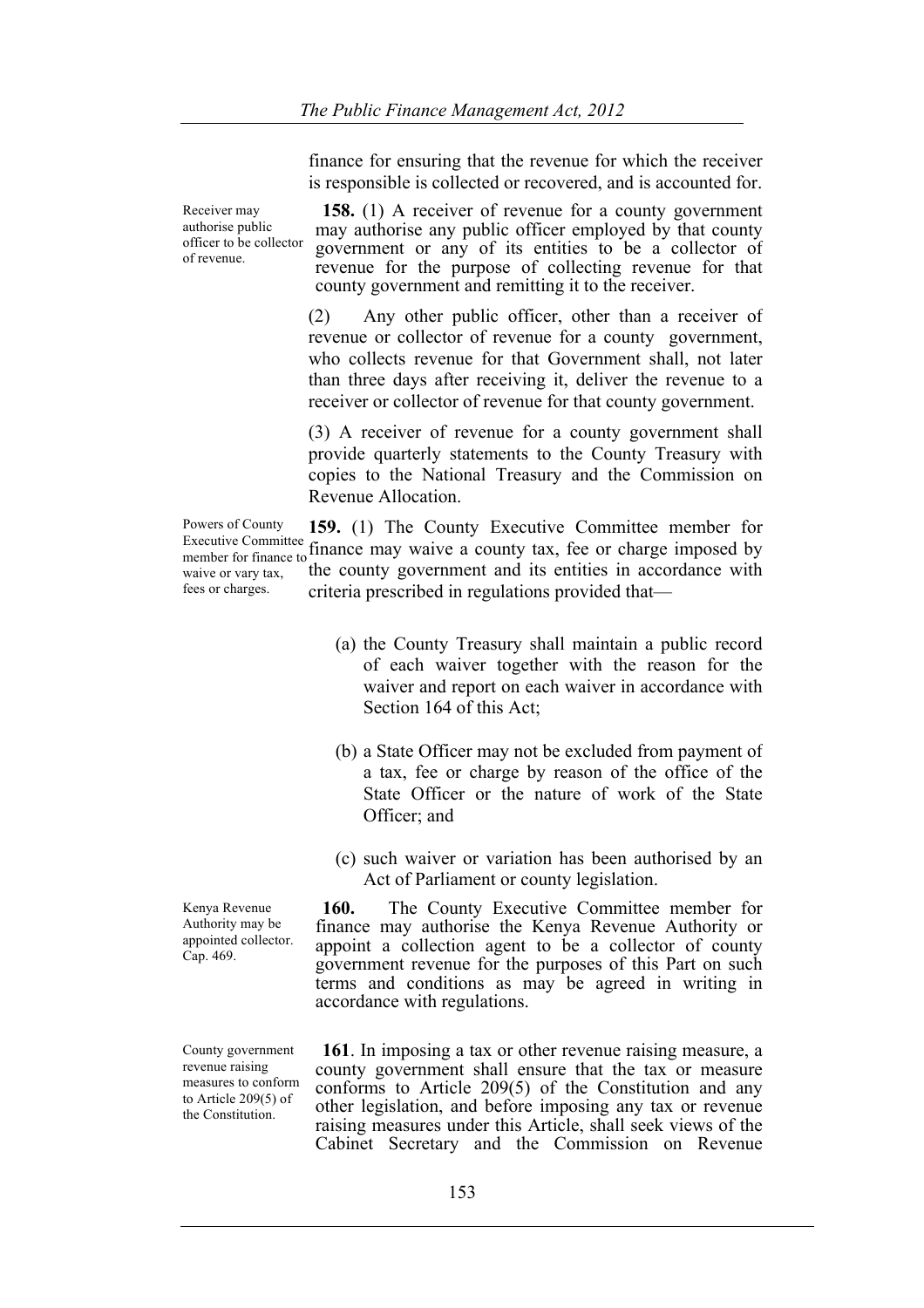Allocation.

Obligations of County Public Officers

Obligations of public officers with respect to county government resources. **162.** (1) Every public officer employed in or by the county government shall comply with the Constitution and all laws relating to conduct of public officers when carrying out a responsibility imposed, or exercising a power conferred, by this Act.

(2) Every public officer shall also—

(a) comply with the provisions of this Act so far as they are applicable to the officer;

(b) ensure that the resources within the officer's area of responsibility are used in a way that—

(i) is lawful and authorised; and

(ii) effective, efficient, economical and transparent; and

(c) within the officer's area of responsibility—

(i) ensure that adequate arrangements are made for the proper use, custody, safeguarding and maintenance of public property; and

(ii) use the officer's best efforts to prevent any damage from being done to the financial interests of the county government.

*Financial reporting by county government entities*

County government to prepare annual financial statement.

**163.** (1) At the end of each financial year, the County Treasury shall, for the county government, consolidate the annual financial statements in respect of all the county government entities in formats to be prescribed by the Accounting Standards Board.

(2) The County Treasury shall include in the consolidated financial statements—

- (a) a statement of all money paid into and paid out of the County Exchequer Account;
- (b) a summary of—
	- (i) the appropriation accounts and statements prepared by accounting officers under section 164, and
	- (ii) the statements prepared by receivers of revenue under section 165;
- (c) a statement of payments ,if any, made out of the County Exchequer Account that are authorised by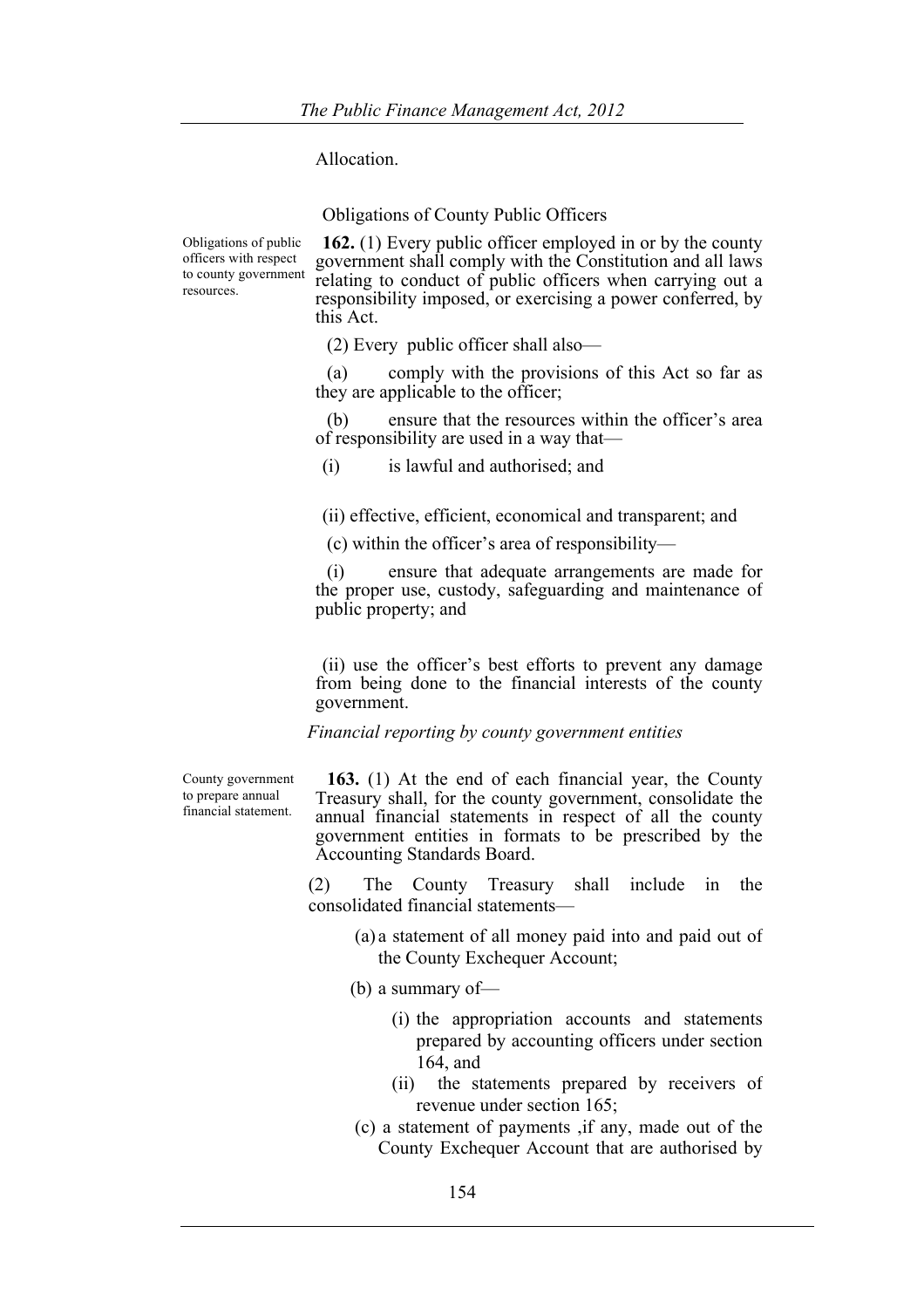legislation other than an Appropriation Act;

- (d) a statement of the total amount of debt of the county government that is outstanding at the end of the financial year;
- (e) a statement of the debt guaranteed by the national government at the end of the financial year;
- (f) such other statements as the county assembly may require; and
- (g) a statement on the summary of the accounts from the county assembly.

(3) The County Treasury shall ensure that the statements and summaries referred to in subsection (2) are in a form that is in accordance with the accounting standards prescribed and published by the Accounting Standards Board from time to time.

(4) Not later than four months after the end of each financial year, the County Treasury shall—

- (a) submit the financial statements and summaries referred to in subsection (1) to the Auditor-General; and
- (b) deliver a copy to the National Treasury, Controller of Budget and the Commission on Revenue Allocation.

**164**. (1) At the end of each financial year, the accounting officer for a county government entity shall prepare financial statements in respect of the entity in formats to be prescribed by the Accounting Standards Board.

(2) The accounting officer shall include in the financial statements—

(a) appropriation accounts, showing—

- (i) the services for which the appropriated money was spent;
- (ii) the amounts actually spent on each service; and
- (iii)the status of each Vote compared with the appropriation for the Vote; and
- (iv) a statement explaining any variations between the actual expenditure and the sums Voted; and
- (v) any other information specified by the County Treasury;
- (b) a statement of the entity's debt that is outstanding

Annual reporting by accounting officers.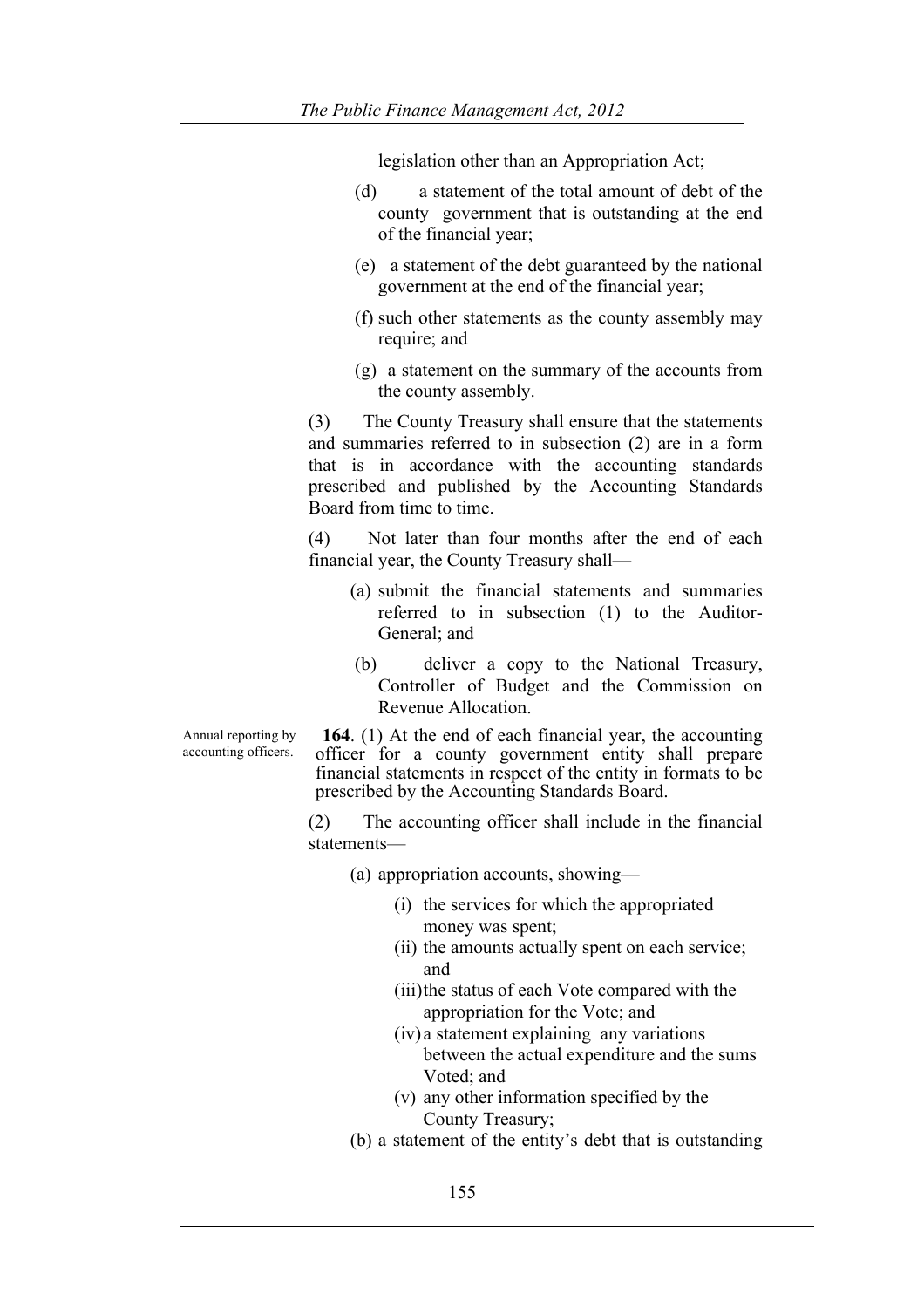at the end of the financial year;

- (c) a statement of the entity's debt guaranteed by the national government as at the end of the financial year;
- (d) a statement of the entity's assets and liabilities as at the end of the financial year in respect of-
- (i) each Vote, clearly identifying between recurrent and development expenditure; and
- (ii) funds and deposits;
- (e) a statement of the accounting policies followed in preparing the financial statement; and
- (f) a statement of the county government entity's performance against predetermined objectives.

(3) The accounting officer shall prepare the financial statements in a form that complies with relevant accounting standards prescribed and published by the Accounting Standards Board from time to time.

(4) Within three months after the end of each financial year, the accounting officer for an entity shall—

- (a) submit the entity's financial statements to the Auditor-General; and
- (b) deliver a copy of the statements to the relevant County Treasury, the Controller of Budget, and the Commission on Revenue Allocation.

(5) In the case of an entity that is a County corporation, the accounting officer shall submit a copy of the county corporation's financial statements to the County Executive Committee member responsible for that corporation who shall approve and forward the statements to the County Executive Committee member for finance.

Annual reporting by receivers of revenue.

**165.** (1) At the end of each financial year, a receiver of revenue for a county government shall prepare an account in respect of the revenue collected, received and recovered by the receiver during that financial year.

- (2) The account under subsection (1) shall include—
	- (a) a statement of receipts and disbursement in a form prescribed by the Accounting Standards Board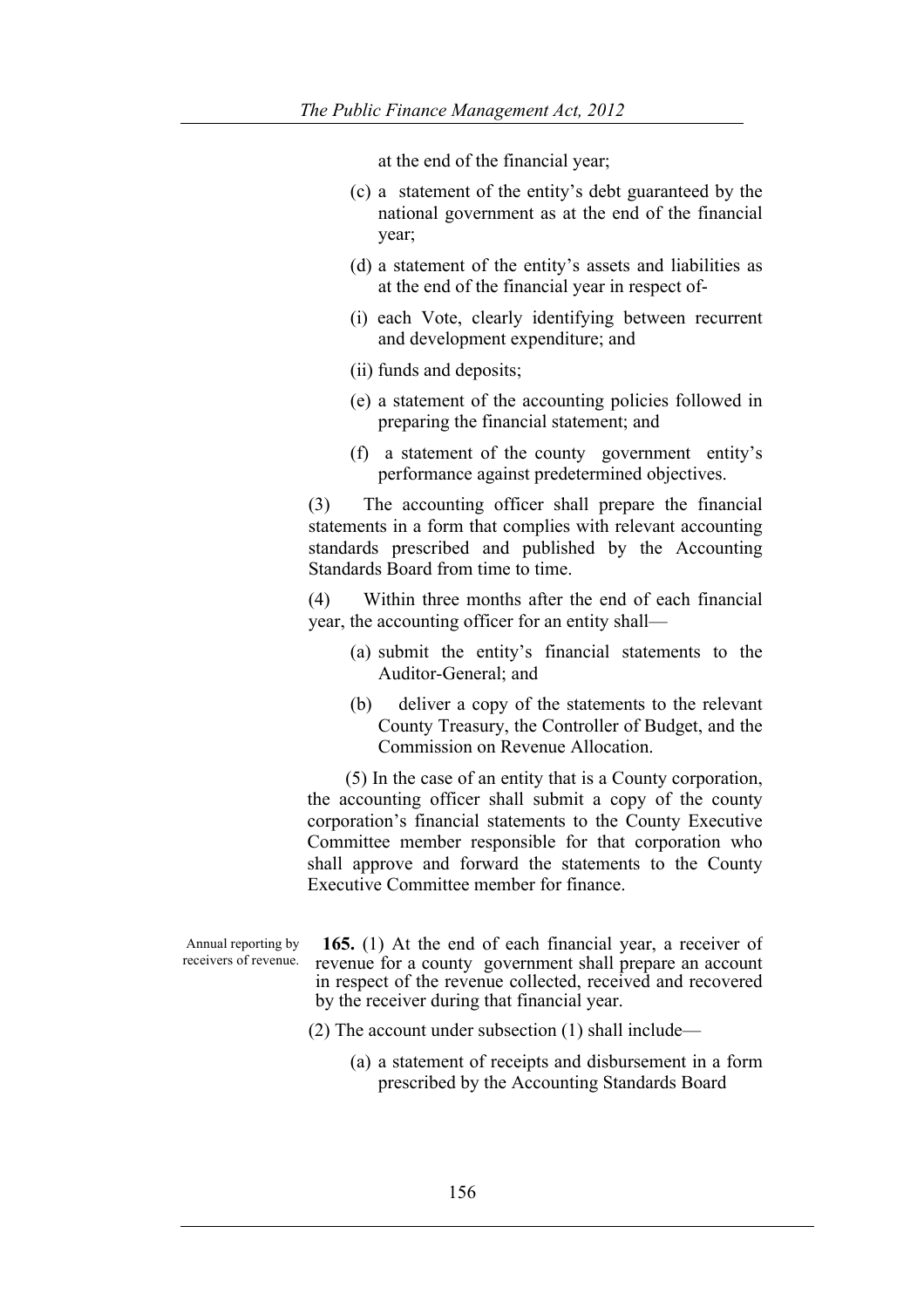from time to time; and

(b) a statement of arrears of revenue.

(3) Not later than three months after the end of the financial year, the receiver of revenue for the county government shall—

- (a) submit the accounts to the Auditor-General; and
- (b) deliver a copy to the National Treasury, the Controller of Budget, County Treasury, and the Commission on Revenue Allocation.

 (4) Not later than two months after the end of each financial year, a receiver of revenue for the county government shall submit to a county assembly a report with respect to all waivers and variations of taxes, fees or charges granted by the receiver during that year.

 (5) The receiver shall include in the report the following details in respect of each waiver or variation-

- (a) the full name of each person benefiting from the waiver or variation;
- (b) the amount of tax, fee or charge affected by the waiver or variation;
- (c) the year to which the waiver or variation relates;
- (d) the reasons for waiver or variation; and
- (e) the legislation in terms of which the waiver was authorised.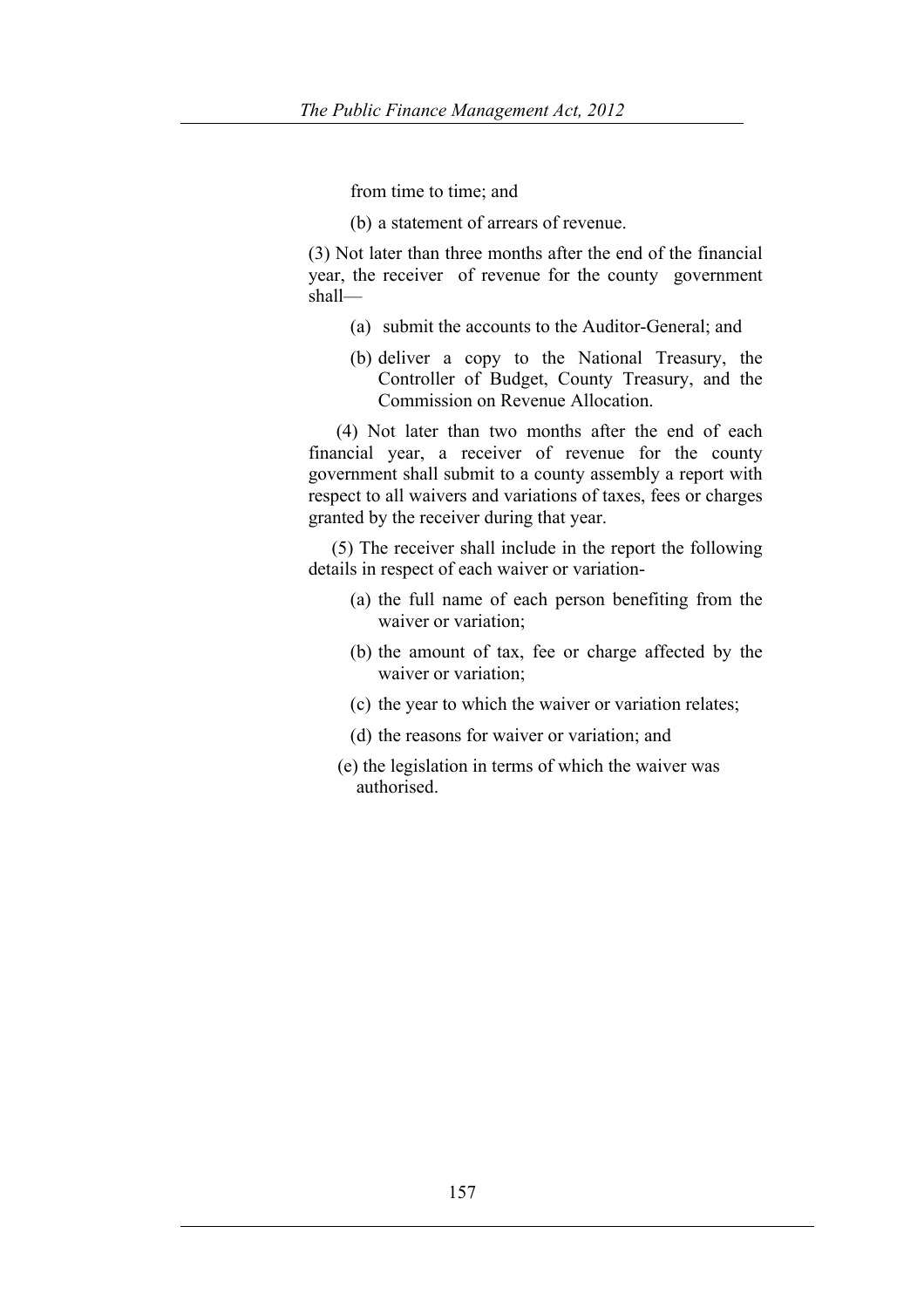Accounting officer to prepare quarterly reports for county government entity.

**166.** (1) An accounting officer for a county government entity shall prepare a report for each quarter of the financial year in respect of the entity.

 (2) In preparing a quarterly report for a county government entity, the accounting officer shall ensure that the report—

- (a) contains information on the financial and nonfinancial performance of the entity; and
- (b) is in a form determined by the Accounting Standards Board.

 (3) Not later than fifteen days after the end of each quarter, the accounting officer shall submit the quarterly report to the County Treasury.

 (4) Not later than one month after the end of each quarter, the County Treasury shall—

- (a) consolidate the quarterly reports and submit them to the county assembly;
- (b) deliver copies to the Controller of Budget, National Treasury and the Commission on Revenue Allocation; and
- (c) publish and publicise them.

 (5) In the case of an entity that is a county corporation, the accounting officer for the corporation shall also submit a copy of the quarterly report to the County Executive Committee member responsible for the corporation, who, upon approving it, shall submit a copy to the County Treasury.

Annual **167.** (1) The administrator of a county public fund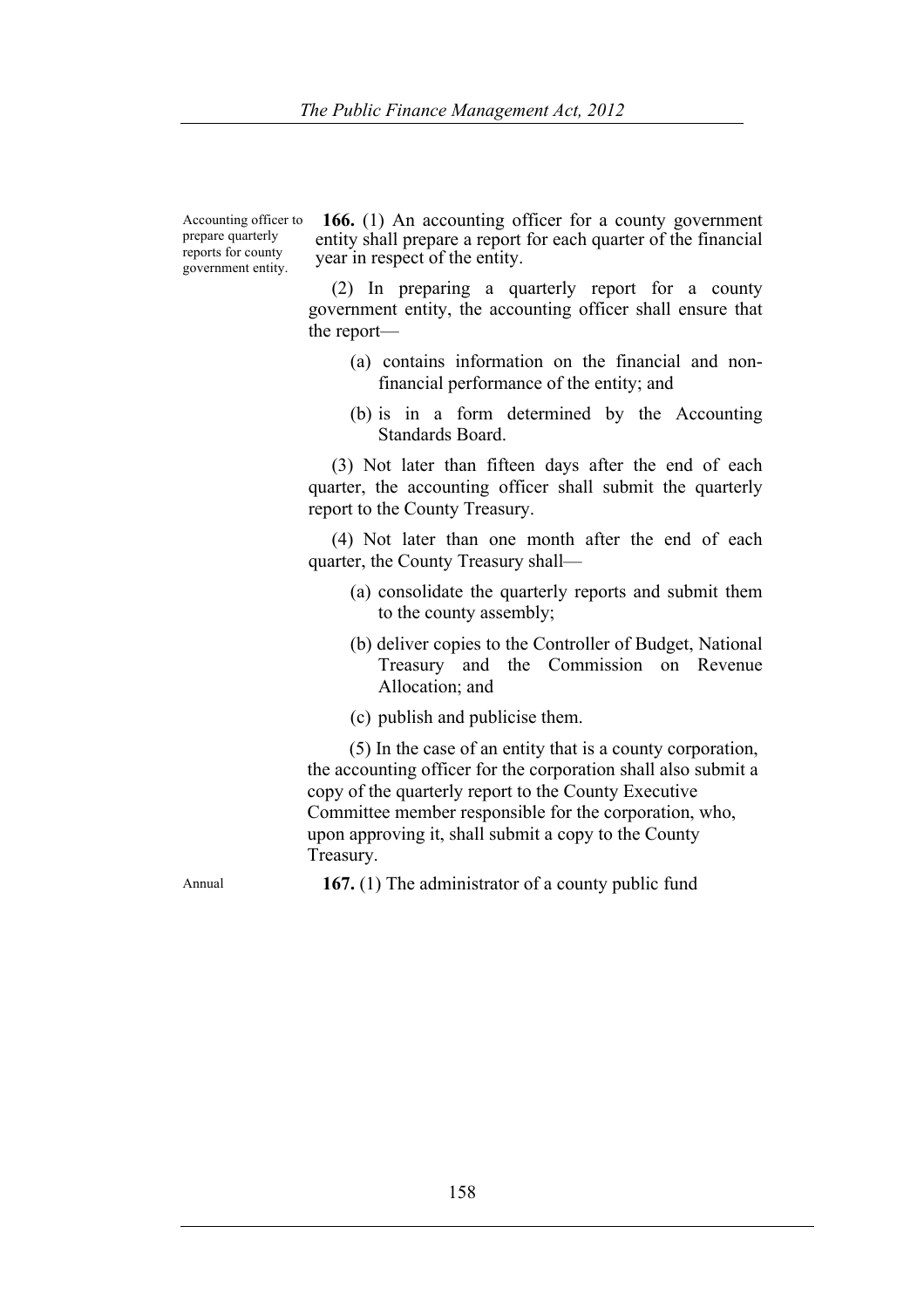reporting by Administrators of county public funds.

established by the Constitution, an Act of Parliament or county legislation shall prepare financial statements for the fund for each financial year in a form prescribed by the Accounting Standards Board.

(2) In preparing a financial statement for a county public fund, the administrator shall ensure that the report contains information on the financial and non-financial performance of the fund.

 (3) Not later than three months after the end of each financial year, the administrator of a county public fund shall submit the financial statements prepared under this section to the Auditor General.

(4) The administrator shall submit a copy of the report to the County Executive Committee member responsible for the fund.

 **168**. (1) The administrator of a county public fund established by the Constitution, an Act of Parliament or county legislation, shall prepare quarterly financial statements for the fund in a form prescribed by the Accounting Standards Board.

 (2) In preparing a quarterly financial statement for a county public fund, the administrator shall ensure that the report contains information on the financial and nonfinancial performance of the fund.

> (3) Not later than fifteen days after the end of each quarter, the administrator shall submit the quarterly report to the County Treasury and a copy to the Controller of Budget.

*Financial management in urban areas and cities*

**169**. (1) This part applies to urban areas and cities as defined in the Urban Areas and Cities Act, 2011;

 (2) For purposes of this Act, all provisions of this Act that apply to county government entities shall apply to urban areas and cities, unless expressly stated otherwise.

- Accounting Officer of **170.** The accounting officer for an urban area or city shall urban area or city. be designated as provided in section 148 of this Act, and as accounting officer shall –
	- (a) exercise the functions and powers assigned to an accounting officer in terms of this

county public funds.

Quarterly reporting by administrators of

Application of this part to urban areas and cities.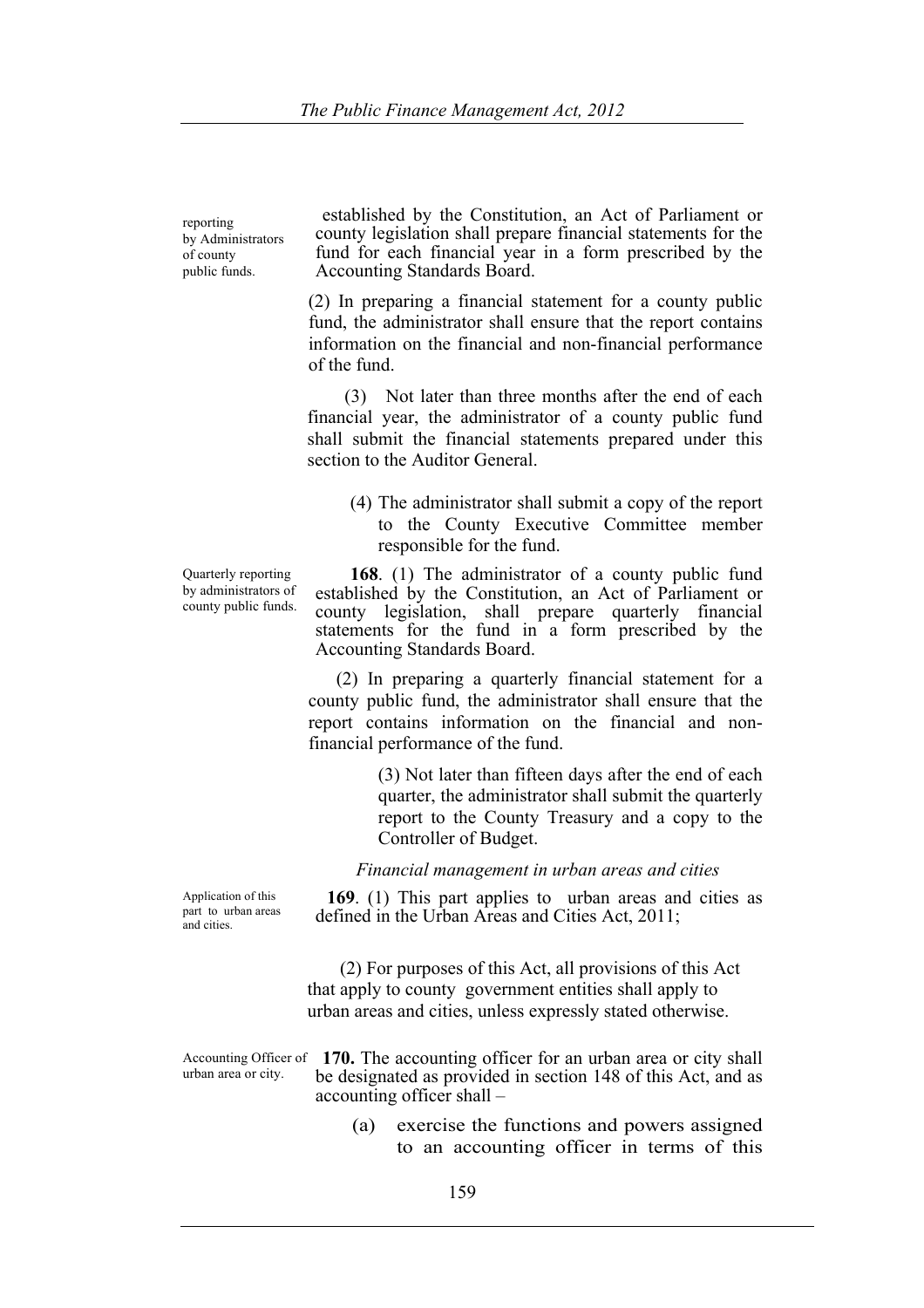Act; and

(b) be responsible and accountable to the county assembly for the financial management and administration of the urban area or city.

 **171.** (1) The accounting officer of an urban area or city is responsible for the management of the revenue received by that urban area or city in accordance with section 172.

(2) The accounting officer shall —

- (a) for the purposes of collection systems consistent with this Act and the Urban Areas and Cities Act. manage the urban area or city's credit control and debt collection policy;
- (b) immediately inform the County Executive Committee member for finance of any payments due to the urban area or city by a State organ in respect of city or urban area tax, or services, if such payments are regularly in arrears for periods of more than thirty days; and

 (c) take all reasonable steps to ensure that any funds collected by the urban area or city on behalf of another organ of state is transferred to that organ of state within three days and that such funds are not used for purposes of the city or urban area.

**172**. Subject to the Constitution and any other Act

of Parliament, and with the approval of the County Assembly, an urban area or city may be funded through any of the following sources—

- (a) revenue arising from rates, fees, levies, charges and other revenue raising measures which is retained by the urban area or city for the purpose of defraying its costs for providing services;
- (b) revenue allocated by the county government to the urban area or city;.
- (c) investment income;
- (d) grants and donations; or
- (e) borrowing as provided for under section 140 of this Act.
- Criteria for **173.** (1) In allocating funds to the urban areas or cities

Urban area or city accounting officer responsibilities in revenue management.

Financing of urban areas or cities.

160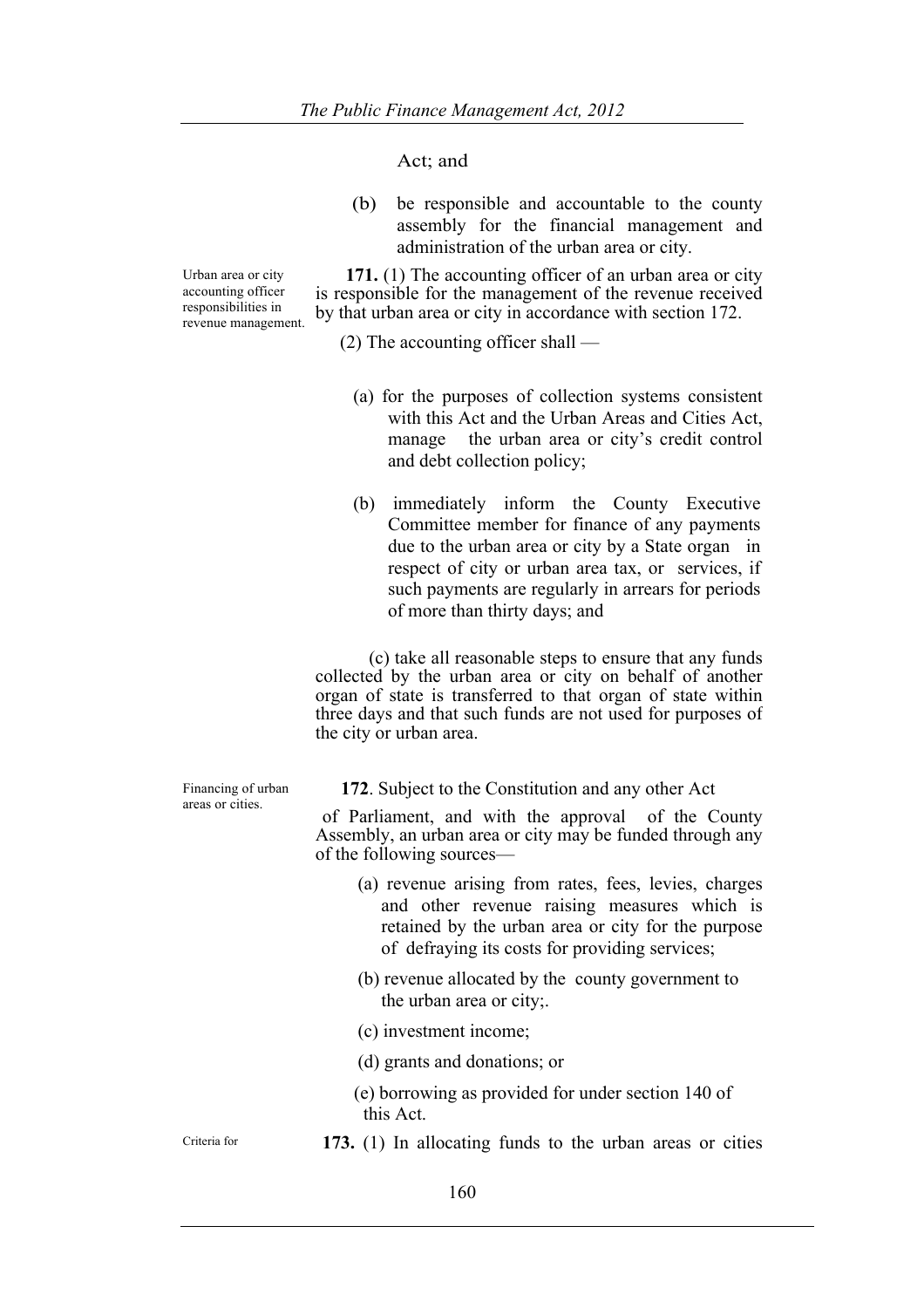allocating funds to urban areas or cities by county governments.

under section 172 (b), the county government shall use objective criteria reflecting the service demand and responsibilities of the urban area or city.

(2) The objective criteria to be prescribed in county legislation, may include, among others, adjustments for-

- (a) the proportional population, calculated as the population of the urban area or city divided by the total population of the county;
- (b) the relative area, calculated as the area of the urban area or city divided by the total county area;
- (c) the relative poverty levels based on objective measures of relative poverty;
- (d) the relative per capita revenue collection estimated as urban area or city per capita revenue collection divided by the County per capita revenue collection;
- (e) an objective measure to account for price differentials in providing similar services in the urban area and city relative to the rural areas of the county;
- (f) a minimum amount to ensure effective delivery of essential services and responsibilities assigned to the urban area or city; and
- (g) incentives to encourage urban areas and cities to exercise prudent financial management as well as transparency and accountability in public financial management.

(3) In approving the criteria in subsection (2), the County Assembly will seek the recommendations of the Commission on Revenue Allocation

**174.** The accounting officer of an urban area or city shall observe the following principles in managing public finances of that entity—

- (a) the actual expenditure on the personnel shall not exceed a percentage of their allocation to be prescribed by the County Assembly;
- (b) on an annual basis the urban area's or city's recurrent expenditure shall not exceed its revenue;
- (c) in the medium term, the recurrent expenditure may not exceed a percentage of total revenue, which will

Principles to be observed by urban areas or cities in managing public finances.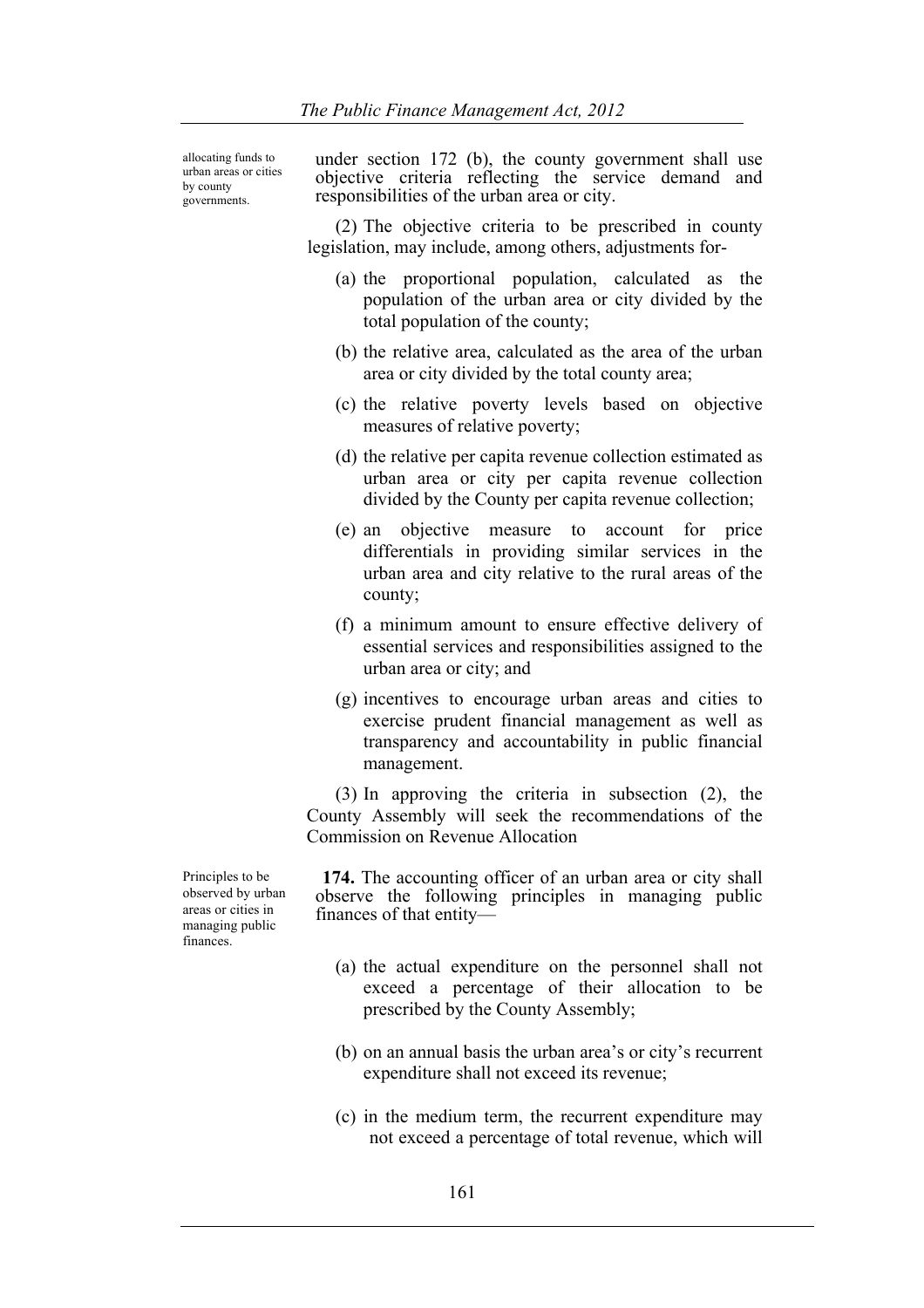be approved by the county assembly;

- (d) an urban area's or city's debts are maintained at a sustainable level; and
- (e) over the medium term, the proceeds of borrowing by an urban area or city are used only for purposes of financing development expenditure and not recurrent expenditure.

Budget and budget process for urban areas or cities.

**175.** (1) An urban area or city shall develop a strategic plan based on the integrated development plan that is consistent with the County Fiscal Strategy Paper.

 (2) The strategic plan along with any further guidelines from the County Treasury on the county budget process shall form a basis for development of the urban area's or city's budget proposals.

(3) No later than the  $30<sup>th</sup>$  August of every year, the County Treasury shall issue budget instructions to the urban areas or cities.

 (4) The instructions shall prescribe the manner, form and timing in which the budget requests shall be submitted and subsequently reported on.

 (5) The urban area or city shall on the basis of the instructions in subsection (3) and (4) prepare and submit budget requests to the County Treasury upon approval by the Board in sufficient time, in the case of cities and municipalities, for their approval as part of the annual county Appropriation Bill.

(6) The budget estimates in subsection (5) shall include the current services budget, representing the cost of maintaining the urban area or city services at current levels.

(7)The budget submission shall also contain new services requests, covering one-time expenditures for the construction and maintenance of facilities in the urban area or city.

(8)The County Treasury shall evaluate the budget proposal and make recommendations to the urban area or city to enable the preparation of the itemized annual budget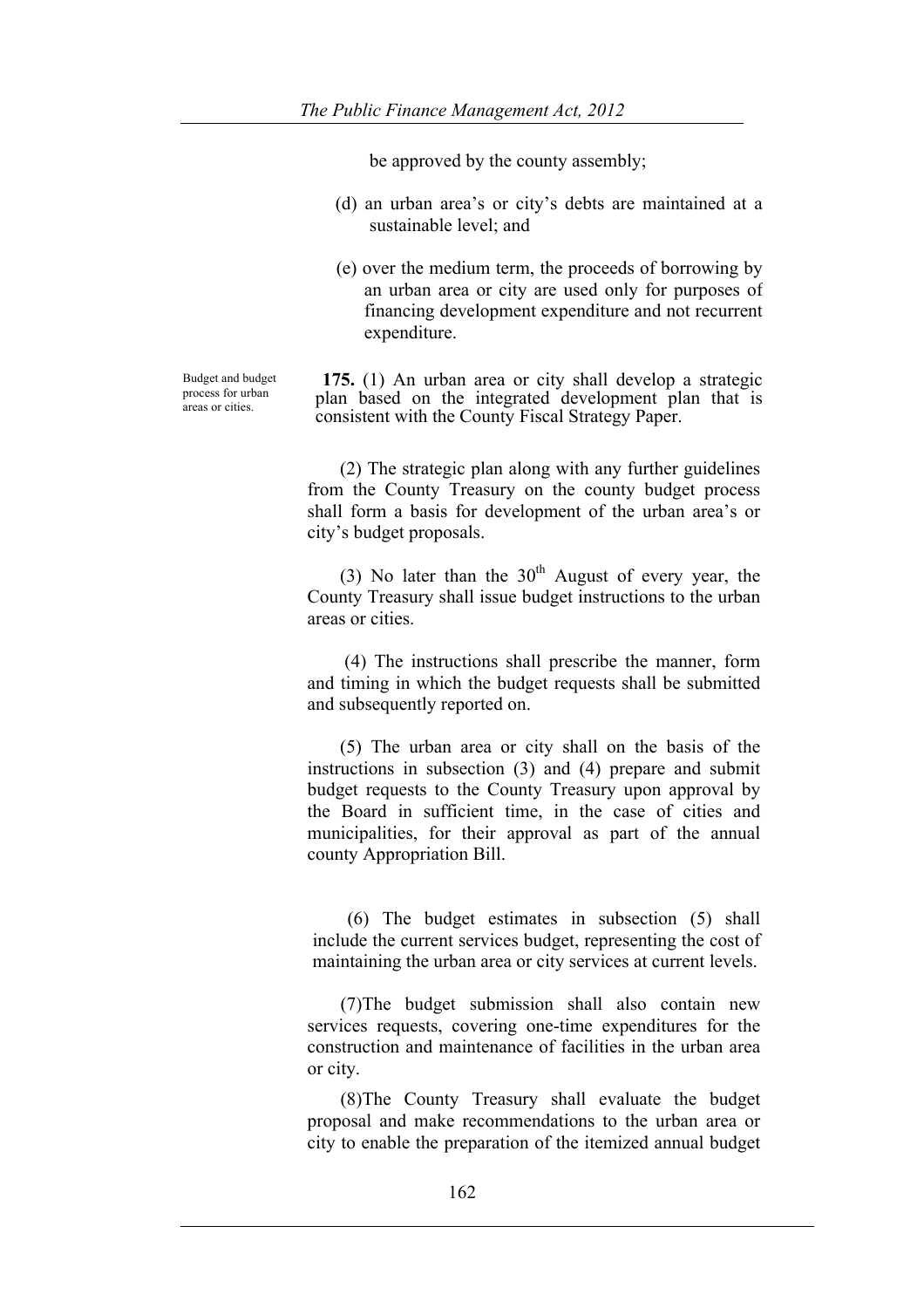for consideration and approval by its Board.

 (9) In preparing the strategic plan in subsection (1) and the annual budget estimates in subsection (5), the accounting officer of an urban area or city—

- (a) shall ensure that the public is given an opportunity to participate in the preparation process as outlined in the second schedule of the Urban Areas and Cities Act, 2011; and
- (b) for that purpose, may publish guidelines for public participation.

(10)The Accounting Officer of each urban area or city shall—

- (a) publish and publicise the strategic plan within seven days following its adoption; and
- (b) publish and publicise the annual budget estimates within twenty one days after the county assembly has approved the budget estimates.

**176.** (1) If the annual County Appropriation Act for the financial year has not been assented to or is not likely to be assented to by the beginning of the financial year, the relevant county assembly may authorise the withdrawal of funds from the County Revenue Fund for the purpose of meeting expenditure of an urban area or city in accordance with subsection (2).

- (2) Funds withdrawn under subsection  $(1)$ 
	- (a) may only be used to meet expenditure necessary to carry on the services of the urban area or city during the financial year concerned using the estimates submitted to the county assembly for approval; and
	- (b) may not exceed in total one-half of the amount included in the estimates of expenditure submitted to the county assembly for approval.
- **177.** (1) An urban area or city may borrow only—
	- (a) from the county government;
	- (b) through its county government; or
	- (c) by way of a bank overdraft.

Response to delays in approval of annual budgets by urban areas or cities.

Borrowing by urban areas or cities.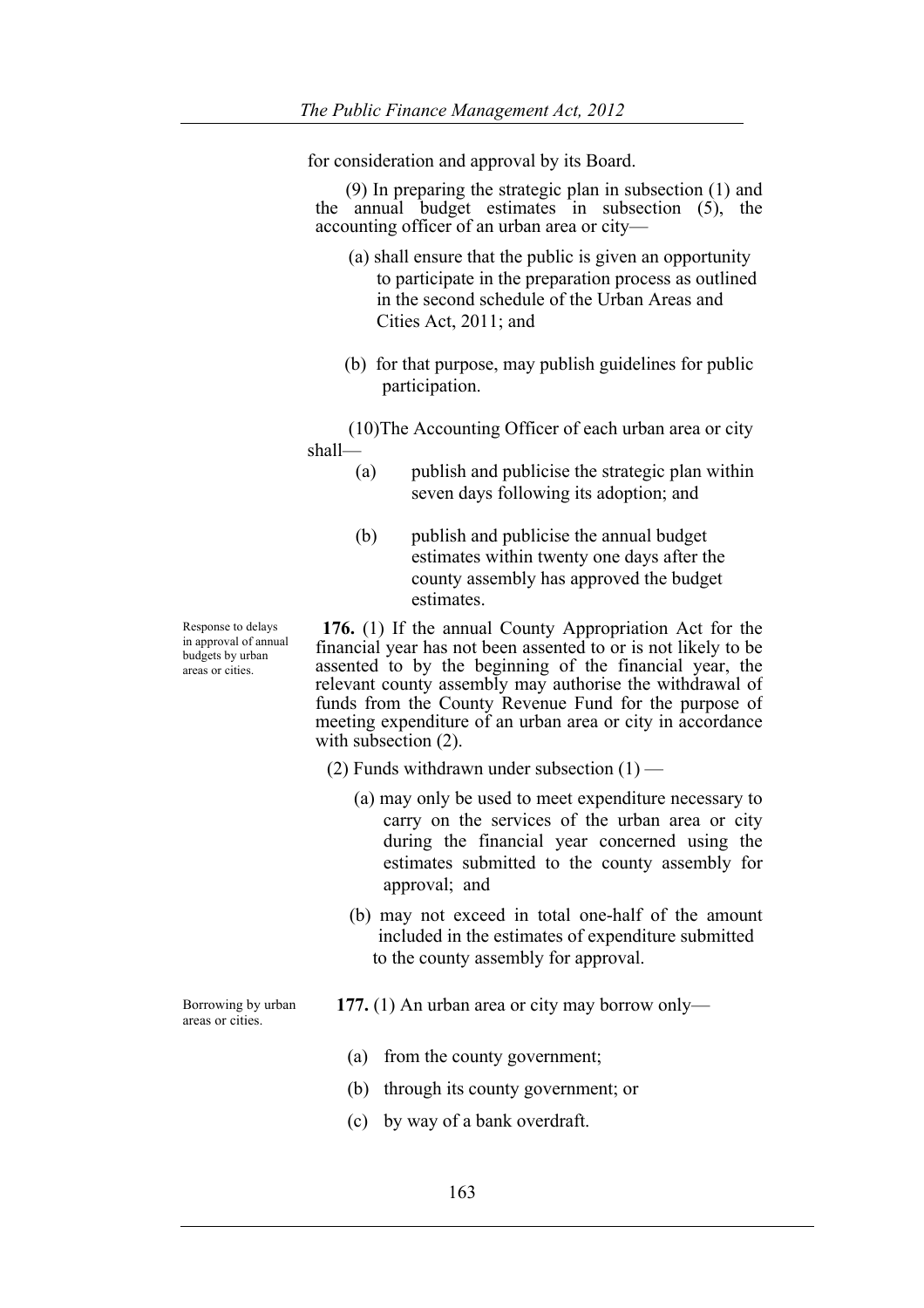(2) Any borrowing by an urban area or city shall be subject to such terms and conditions as the county assembly may impose, and in the case of paragraph (b), in accordance with the provisions of section 140 of this Act.

Conditions in which urban areas or cities may receive grants.

 **178.** (1) An urban area or city may receive a grant or donation from a development partner only with the approval of the County Executive Committee member for finance concerned, and only as provided under section 138 of this Act.

 (2) The grants referred to in subsection (1) shall be expended in accordance with the strategic plan as provided for under section 175.

(3) As soon as possible after receiving the grant or donation, the recipient shall notify the County Executive Committee member for finance and the Cabinet Secretary of the receipt.

(4) If a project that is being financed by a grant or donation from a development partner requires county government funding, the project may only be started when—

(a) the required funding has been appropriated in accordance with this Act or is otherwise authorised by legislation; or

(b) the County Executive Committee member for finance has given a written authorisation for the project to begin.

(5) The recipient of a grant or donation from a development partner shall record the amount or value of the grant or donation in its accounts.

(6) Subject to Article 229(4) of the Constitution, the recipient of a grant or donation from a development partner shall administer and account for the grant or donation by using government financial and accounting laws, rules and regulations and, administrative procedures, accounting and auditing procedures, or any of its financial accounting rules and procedures for accounting for the receipt or expenditure of money that are specified in, or referred to, in any agreement between the recipient and the development partner.

(7) The County Executive Committee member for finance may in addition to the audit above, permit a donor of a grant to audit such funds on the basis of its own financial accounting rules.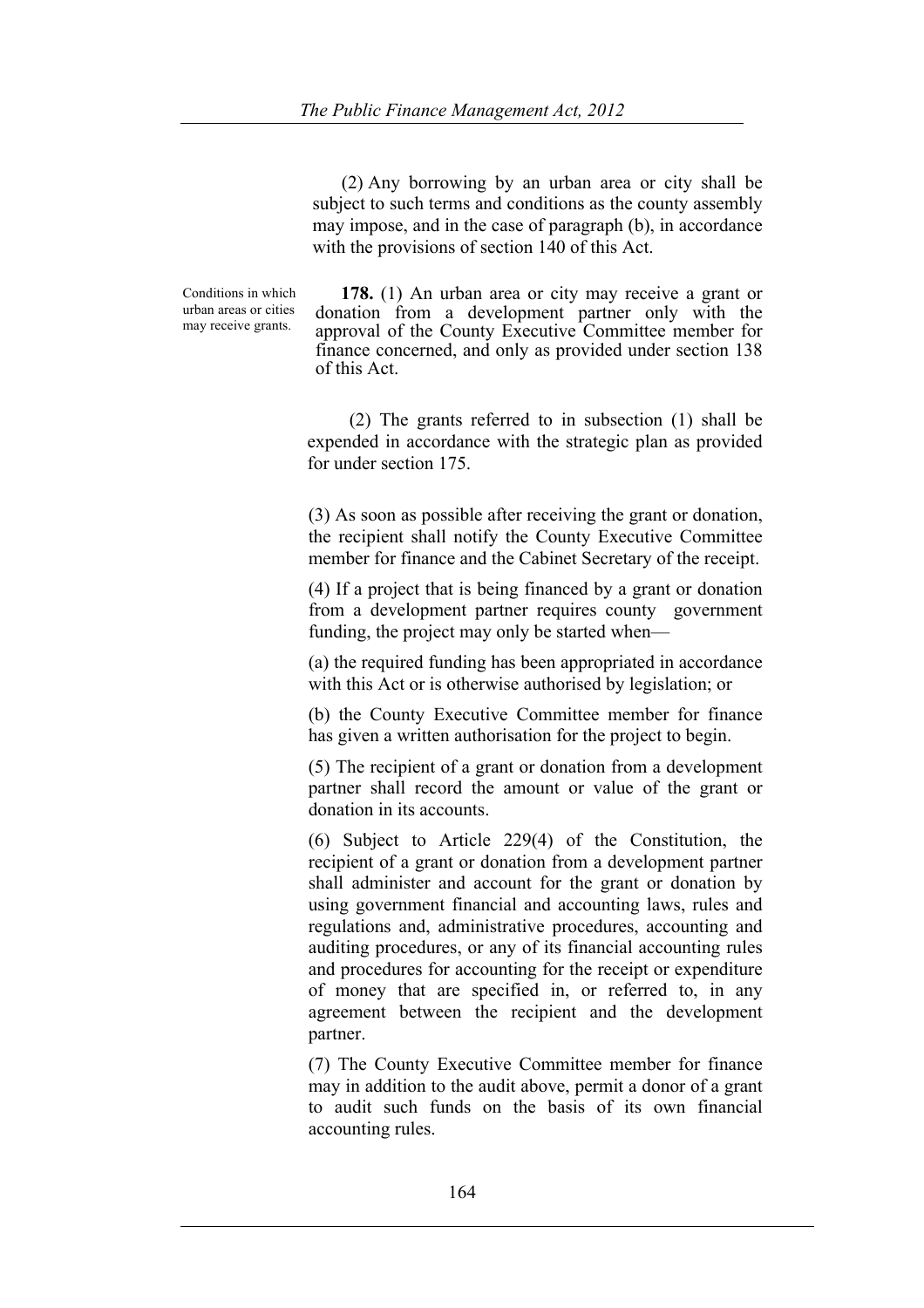Urban areas or cities bank accounts.

 **179.** (1) An urban area or city shall open and maintain a bank account in the name of the Urban Area or City, and with the approval of the respective County Executive Committee member for finance.

 (2) All money received by an urban area or city shall be paid into its bank account or accounts, and this shall be done promptly and in accordance with this Act and any requirements that may be prescribed.

**180.** (1) The Board of an urban area or city shall ensure that the urban area or city follows the guidelines prescribed by the Accounting Standards Board.

 (2) The Accounting Officer of an urban area or city shall prepare an annual report including accounts in accordance with the provisions of the Urban Areas and Cities Act, 2011 and other reports as required by this Act.

 (3) The annual report of an urban area or city shall contain such additional information as is necessary to enable an informed assessment of the activities of the urban area or city.

**181**. All directions, resolutions, orders and authorizations on financial management given or issued by local authorities established under the Local Government Act and subsisting or valid immediately before the commencement of this Act shall be deemed to have been given, issued or made pursuant to the Urban Areas and Cities Act, 2011, and this Act as the case may be, until the expiry, amendment or repeal of these Acts.

*Establishment and dissolution of County Corporations and additional requirements for County Corporations and county government-linked Corporations*

**182.** (1) A County corporation may be established or dissolved only with the prior approval of the County Executive Committee, which may be given only after taking into account any recommendations of the County Treasury regarding the financial implications of establishing or dissolving the county corporation.

(2) The regulations shall prescribe the criteria to be used in establishing or dissolving county corporations and the regulations shall be tabled in the county assembly for approval.

Reporting by urban areas or cities.

Transitional arrangements.

Establishment and dissolution of county corporations.

Cap. 265.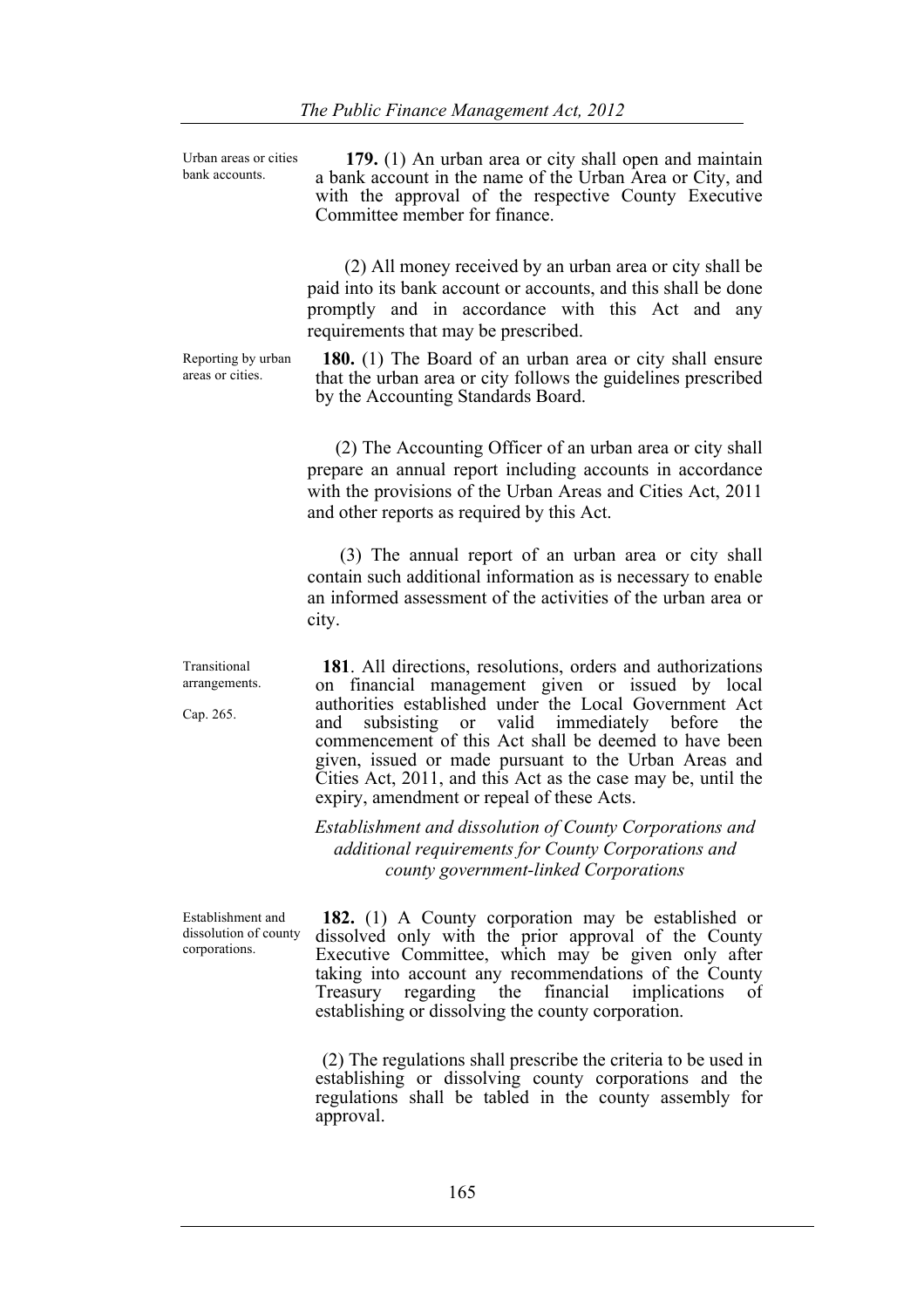Restrictions on county government investing in county government-linked corporations.

**183.** (1) The county government or county government entity may not invest—

(a) in a county corporation**;** or

(b) in a county government-linked company,

without the prior approval of the County Executive Committee, which may be given only after taking into account any recommendations of the County Treasury regarding the financial implications of the investment.

**184.** (1) The County Executive Committee member for that entity is responsible for monitoring—

- (a) the financial performance of County corporations and county government-linked corporation; and
- (b) the performance of any functions or activities that affect the financial performance of those county corporations.

(2) The responsibilities of the County Executive Committee member for that entity under subsection (1) shall include in particular—

- (a) analysing financial and other reports that are required to be prepared by a county corporation under any Act or county legislation;
- (b) reporting to the County Executive Committee on the performance of those county corporations; and
- (c) making recommendations to the County Executive Committee as to how a particular county corporation or county government-linked corporation could improve its performance.

**185.** (1) Not later than four months after the end of each financial year, the County Treasury shall prepare and submit to the county assembly a consolidated report summarising the extent of county government involvement or investment in, or funding of, all county corporations and county government-linked corporations for the financial year.

(2) The report in subsection(1) shall include information on—

 (a) the date of incorporation and objects of the county corporation;

(b) the amount of county government shareholding,

Responsibility for monitoring financial performance of county corporations.

Annual reporting by the County Treasury on county corporations.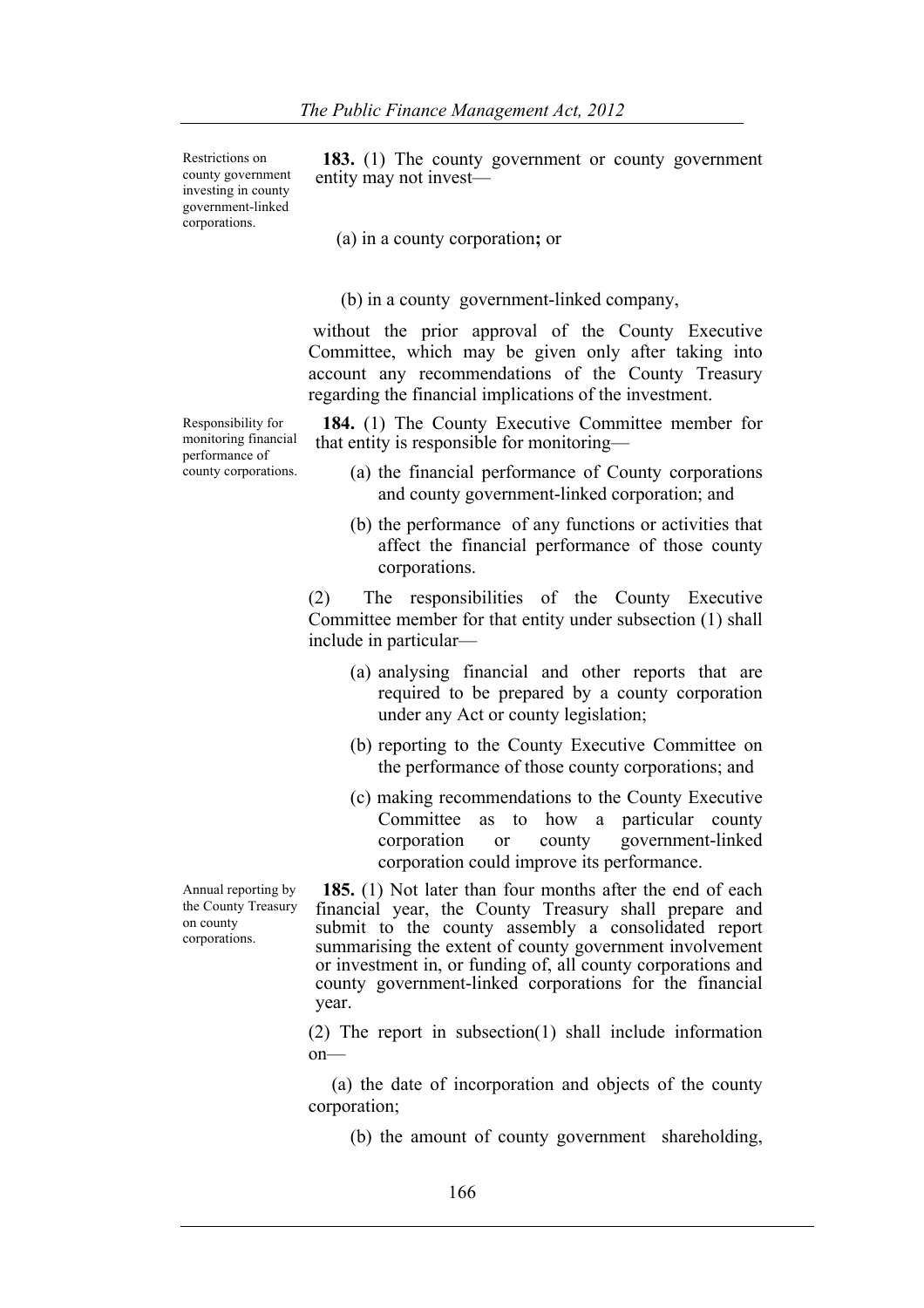directly or indirectly, in the county corporation;

- (c) any changes in the shareholding of the county corporation during the financial year;
- (d) the amount of any funding in the form of grants or subsidies provided by the county government to the county corporation or public entity, excluding profit making entities, during the financial year;
- (e) the amount of any loans made by the government to the county corporation, during the financial year;
- (f) the cumulative amount of undischarged loans in respect of the corporation;
- (g) the amount of profit or loss of the County corporation for the financial year;
- (h) the amount of any revenue received by the county government from the county corporation during the financial year, including dividends, interest and proceeds from any divestiture of assets of the county corporation;
- (i) the payments made, or losses incurred, by the county government to meet contingent liabilities as a result of loans during the financial year, including payments made in respect of loan writeoffs or waiver of interest on loans; and
- (j) an assessment of the financial and related nonfinancial performance of the county corporation for the financial year.

 (3) Once every three years, the County Executive Committee member responsible for matters relating to public investments shall prepare a report on the need for the county government continued involvement in, or funding of, the County Corporation or county government-linked company.

 (4) Copies of the reports prepared in subsections (1) and (3) shall be submitted to the Controller of Budget, the Commission on Revenue Allocation and the Auditor-<br>General.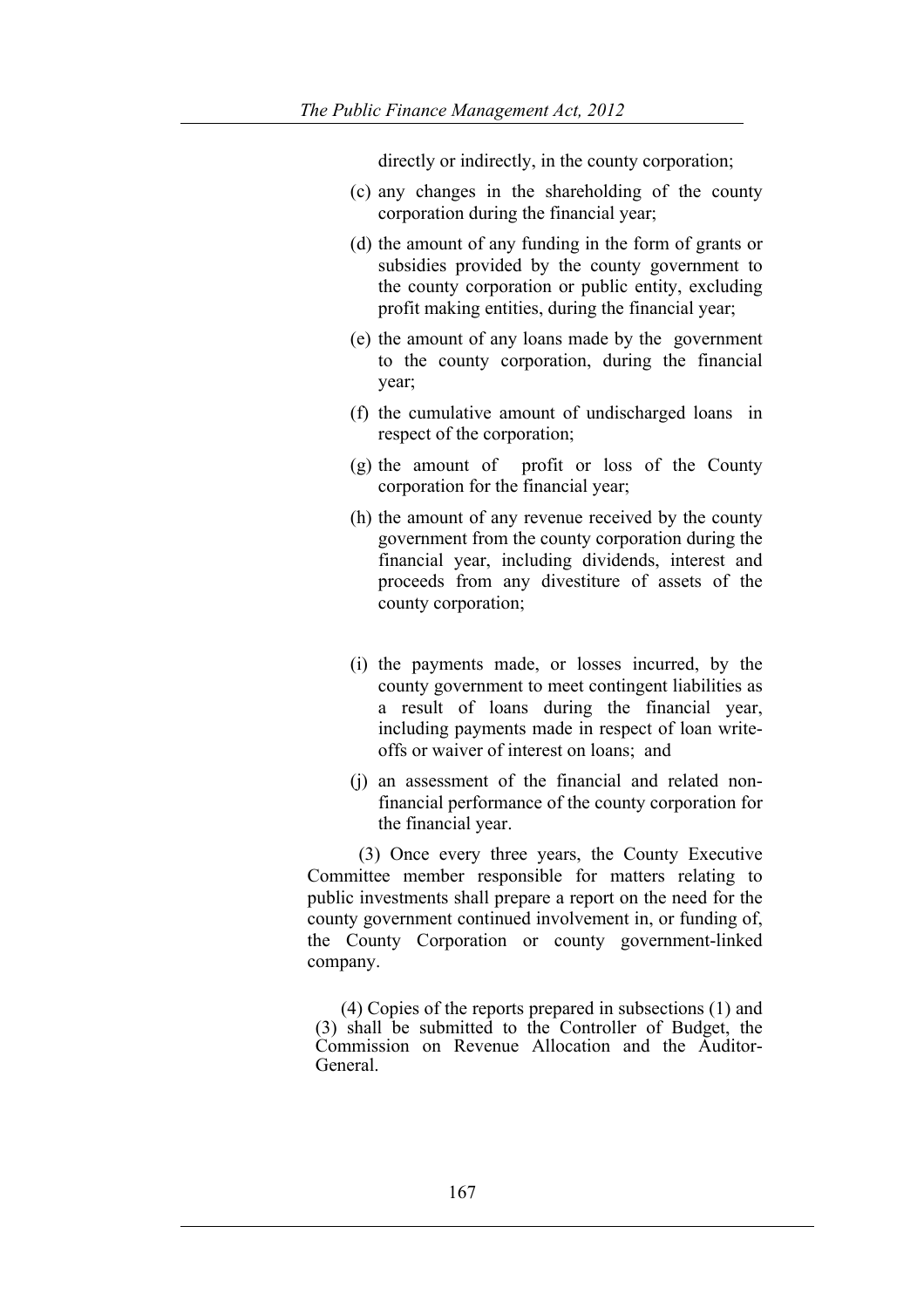Definitions for purpose of sections 182, 183 and 184.

- **186.** For the purposes of sections 182,183 and 184-
	- (a) "county government-linked corporation" means a county corporation in which the county government is a shareholder with less than fifty percent of the share capital of the corporation; and

 (b) "invest" means any form of funding, or potential funding, provided to a County corporation, including providing share capital, loans, grants or subsidies.

### **PART V** —**RELATIONS BETWEEN NATIONAL AND COUNTY GOVERNMENTS ON BUDGET AND ECONOMIC MATTERS**

#### *Establishment of the Intergovernmental Budget and Economic Council*

Establishment, purpose and composition of the Intergovernmental Budget and Economic Council.

**187.** (1) There is established a council to be known as the Intergovernmental Budget and Economic Council comprising—

(a) the Deputy President who shall be the Chairperson;

- (b) the Cabinet Secretary;
- (c) a representative of the Parliamentary Service Commission;
- (d) a representative of the Judicial Service Commission;
- (e) the Chairperson of the Commission on Revenue Allocation or a person designated by the Chairperson;
- (f) the Chairperson of the Council of County Governors;
- (g) every County Executive Committee member for finance; and

 (h) the Cabinet Secretary responsible for intergovernmental relations.

(2) The purpose of the Council is to provide a forum for consultation and cooperation between the national government and county governments on—

(a) the contents of the Budget Policy Statement,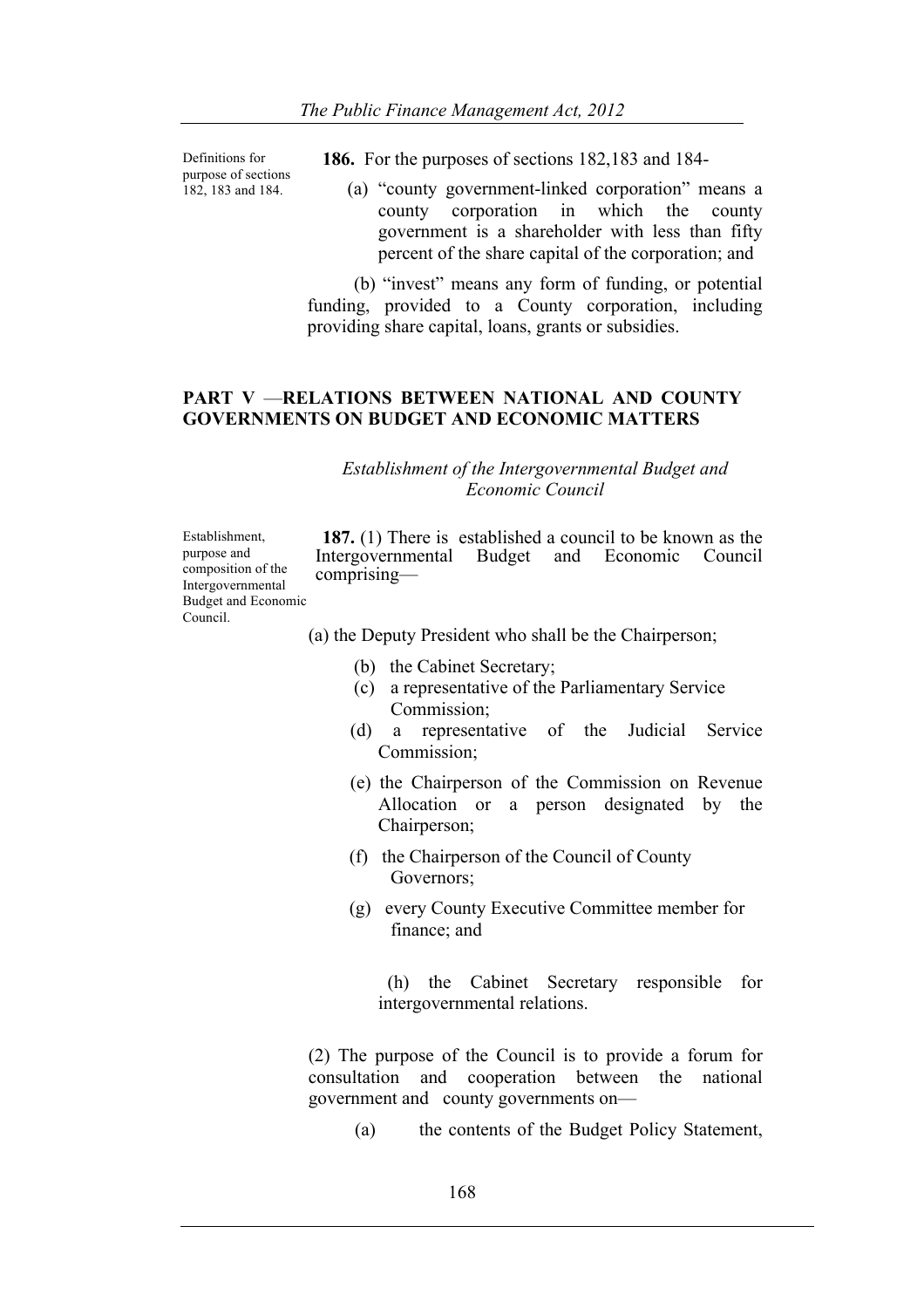the Budget Review and Outlook Paper and the Medium-Term Debt Management Strategy;

- (b) matters relating to budgeting, the economy and financial management and integrated development at the national and county level;
- (c) matters relating to borrowing and the framework for national government loan guarantees, criteria for guarantees and eligibility for guarantees;
- (d) agree on the schedule for the disbursement of available cash from the Consolidated Fund on the basis of cash flow projections;
- (e) any proposed legislation or policy which has a financial implication for the counties, or for any specific county or counties;
- (f) any proposed regulations to this Act; and
- (g) recommendations on the equitable distribution of revenue between the national and county governments and amongst the county governments as provided in section 190; and
- (h) any other matter which the Deputy President in

consultation with other Council members may decide.

 (3) An appointed member of the Council holds office for two years and is eligible for re-nomination and reappointment at the end of a term of office for another term not exceeding two years.

 (4) The National Treasury shall provide secretariat services to the Council and assign or appoint such support staff as may be necessary for the Council to effectively perform its functions.

 (5) The Council shall meet at least twice a year and the Deputy President shall decide the time and agenda for meetings of the Council in consultation with the other members of the Council.

 (6) In the absence of the Chairperson from any meeting of the Council, the Cabinet Secretary shall chair the meeting.

(7) The Council may determine its own rules and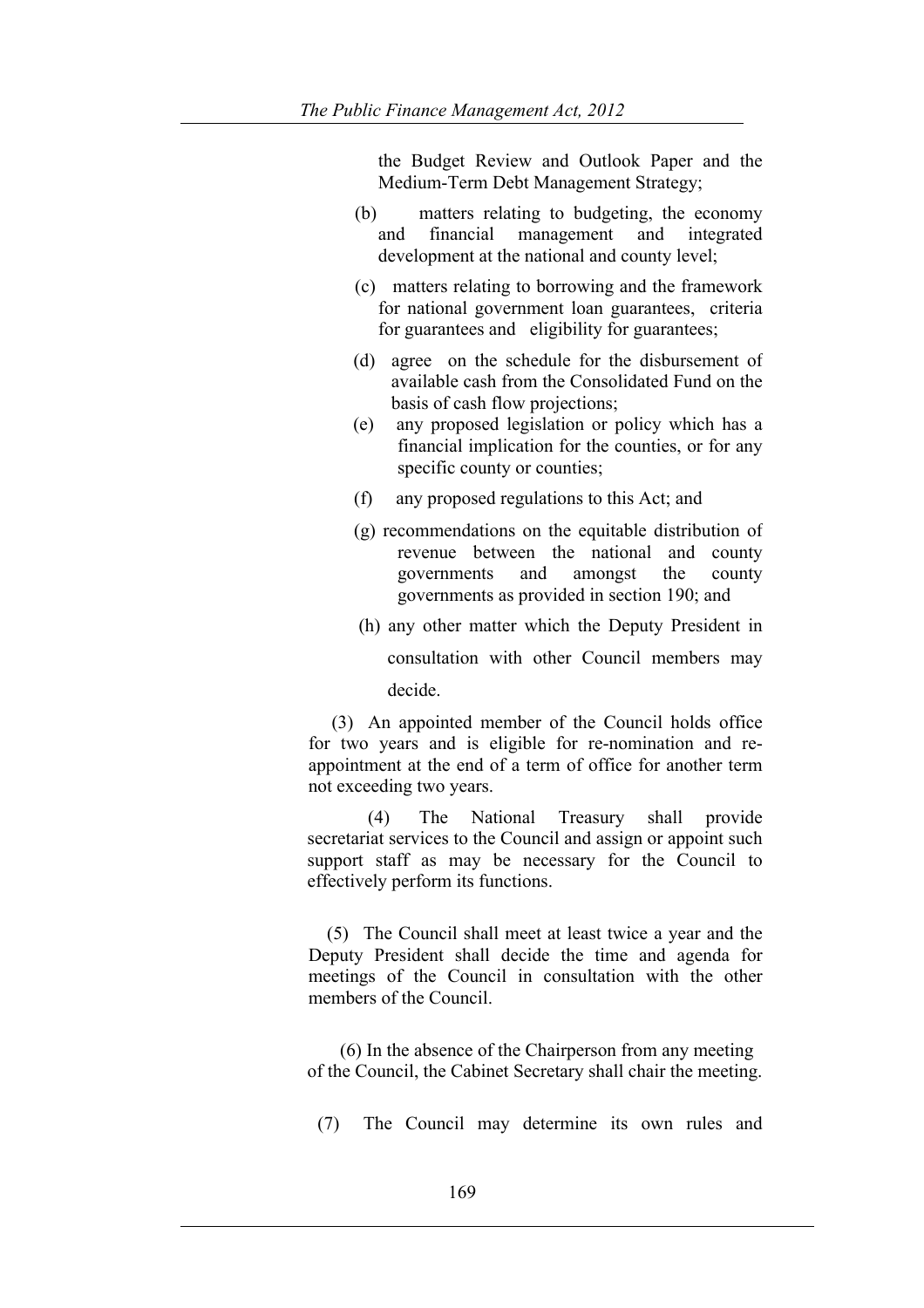| The Public Finance Management Act, 2012<br>procedures in such manner as it considers appropriate.<br>(8) The Council may invite other persons to attend any of<br>its meetings. |                                                                                                                                                                                                                                                                                                                                                                                                     |
|---------------------------------------------------------------------------------------------------------------------------------------------------------------------------------|-----------------------------------------------------------------------------------------------------------------------------------------------------------------------------------------------------------------------------------------------------------------------------------------------------------------------------------------------------------------------------------------------------|
|                                                                                                                                                                                 |                                                                                                                                                                                                                                                                                                                                                                                                     |
|                                                                                                                                                                                 | The process of sharing revenue                                                                                                                                                                                                                                                                                                                                                                      |
| The process of<br>sharing revenue.                                                                                                                                              | <b>189.</b> The process of sharing revenue raised by the national<br>government between the national and county governments,<br>and among the county governments, shall be in accordance<br>with the Constitution and this Act.                                                                                                                                                                     |
| Recommendations of<br>the Commission on<br>Revenue Allocation.                                                                                                                  | 190. $(1)$ At least six months before the beginning of the<br>financial year, or at a later date agreed between the Cabinet<br>Secretary and the Commission on Revenue Allocation, the<br>Commission shall submit to the Senate, the National<br>Assembly, the County Assembly, the National Executive<br>and the County Executives, recommendations for the<br>following financial year regarding— |
|                                                                                                                                                                                 | (a) an equitable division of revenue raised nationally,<br>among the national and county levels of<br>government; and                                                                                                                                                                                                                                                                               |
|                                                                                                                                                                                 | (b) the determination of each county's equitable share<br>in the county share of that revenue.                                                                                                                                                                                                                                                                                                      |
|                                                                                                                                                                                 | (2) When making its recommendations, the Commission<br>shall take into account the criteria listed in Article $203(1)$ of<br>the Constitution.                                                                                                                                                                                                                                                      |
| Division of Revenue<br><b>Bill and County</b><br>Allocation of<br>Revenue Bill.                                                                                                 | 191. (1) Each year when the Budget Policy Statement is<br>introduced, the Cabinet Secretary shall submit to<br>Parliament a Division of Revenue Bill and County<br>Allocation of Revenue Bill prepared by the National<br>Treasury as provided in this Act for the financial year to<br>which that Budget relates.                                                                                  |
|                                                                                                                                                                                 |                                                                                                                                                                                                                                                                                                                                                                                                     |

(2) The Division of Revenue Bill shall specify the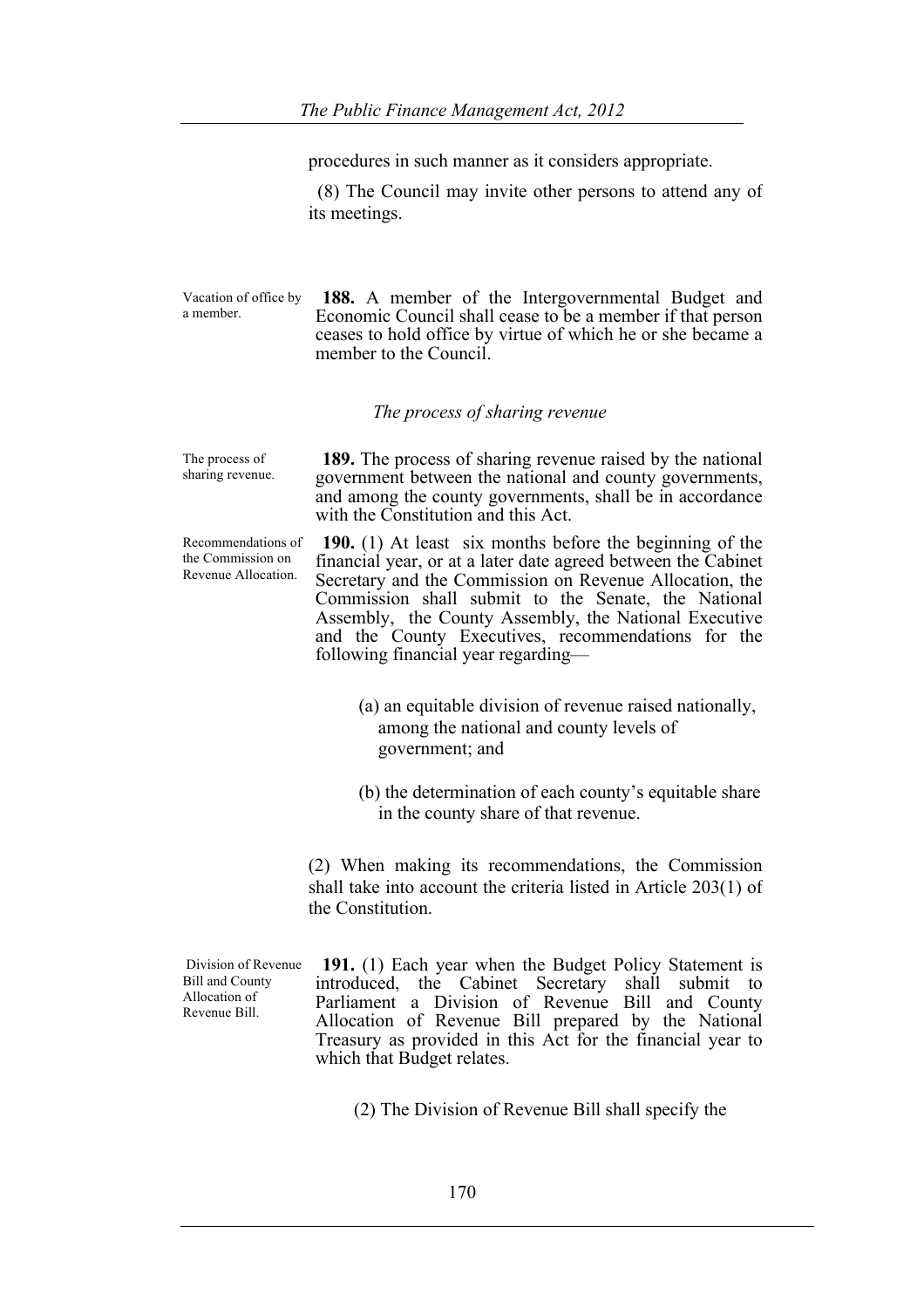share of each level of government of the revenue raised nationally for the relevant financial year.

 (3) The County Allocation of Revenue Bill shall specify—

 (a) each county's share of that revenue under subsection (2); and

 (b) any other allocations to the counties, from the national government's share of that revenue, and any conditions on which those allocations shall be made.

 (4) Before the submission of the Division of Revenue Bill and County Allocation of Revenue Bill, the Cabinet Secretary shall notify-

- (a) the Intergovernmental Budget and Economic Council; and
- (b) the Commission on Revenue Allocation.

 (5) When the Division of Revenue Bill or County Allocation of Revenue Bill is submitted, it shall be accompanied by a memorandum which explains—

- (a) how the Bill takes into account the criteria listed in Article 203(1) of the Constitution;
- (b) the extent of the deviation from the Commission on Revenue Allocation's recommendations;
- (c) the extent, if any, of deviation from the recommendations of the Intergovernmental Budget and Economic Council; and
- (d) any assumptions and formulae used in arriving at the respective shares mentioned in subsections (2) and (3).

PART VI—PUBLIC SECTOR ACCOUNTING STANDARDS BOARD

Establishment of the Board. **192**. There is established a Public Sector Accounting Standards Board which shall perform the functions set out in this Part.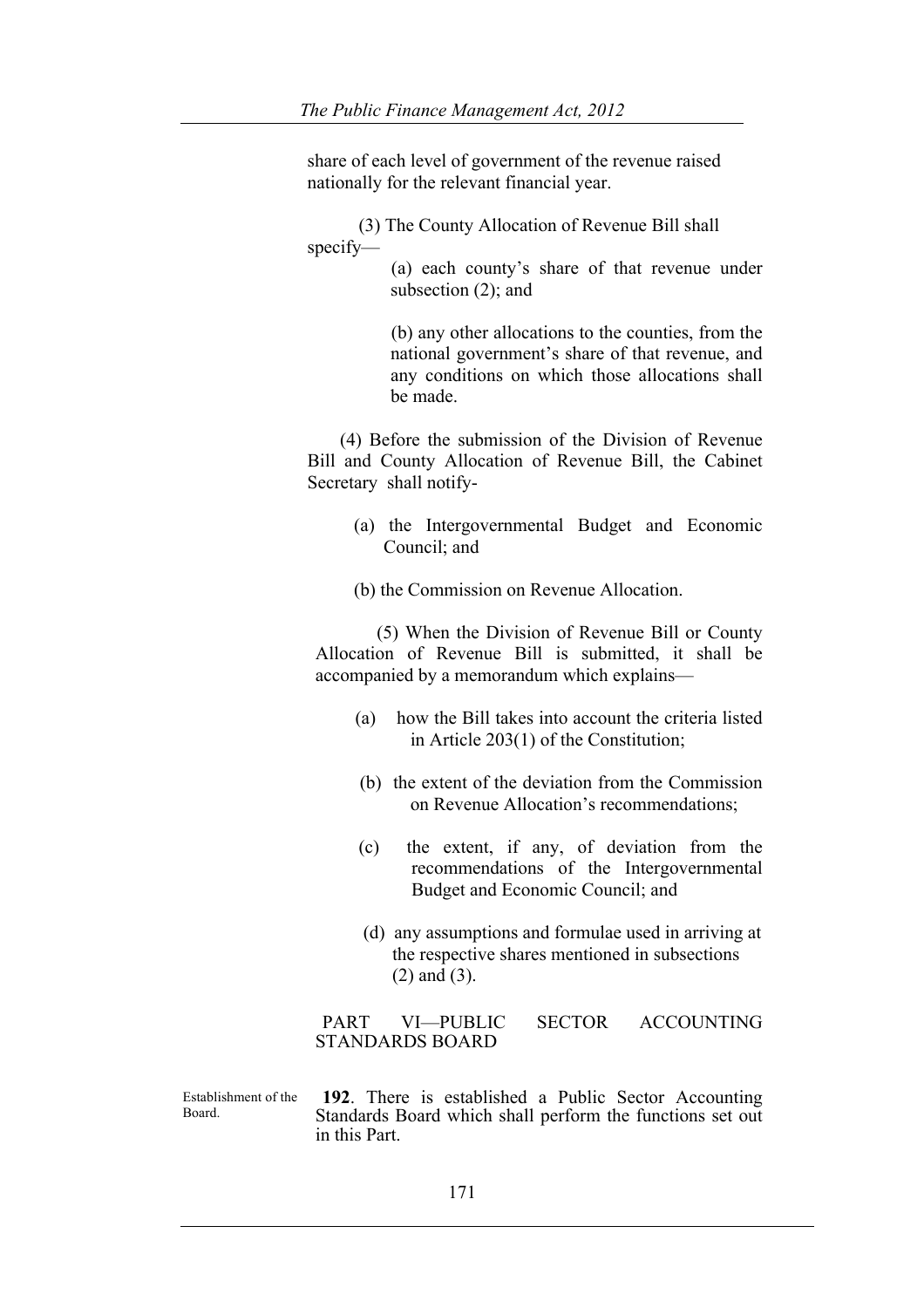Composition of the Board.

**193.** (1) The Accounting Standards Board shall consist of a representative of each of the following bodies who shall serve on a part-time basis—

- (a) the National Treasury;
- (b) the Controller of Budget;
- (c) the Intergovernmental Budget and Economic Council;
- (d) the Auditor-General;
- (e) the Institute of Certified Public Accountants of Kenya;
- (f) the Association of Professional Societies of East Africa;
- (g)the Capital Markets Authority;
- (h) the Institute of Internal Auditors; and
- (i) the Institute of Certified Public Secretaries of Kenya.

 (2) The Cabinet Secretary shall appoint a chairperson of the Board from members nominated under subsection  $(1)$ .

 (3) In making nominations to the Board, the respective organisations shall ensure that their nominees are certified members in good standing of a professional body in accounting or finance recognised by law in Kenya.

 (4) Members of the Board except *ex-officio* members shall be appointed by the Cabinet Secretary and serve for a term of not more than three years.

 (5) The National Treasury shall provide secretariat services to the Board and assign or appoint such support staff as may be necessary for the Board to effectively perform its functions.

 (6) The Board may establish and regulate its own operating procedures.

Functions of the Board.

**194.** (1)The Accounting Standards Board shall provide frameworks and set generally accepted standards for the development and management of accounting and financial systems by all State organs and public entities, and shall in particular perform the following functions—

(a) set generally accepted accounting and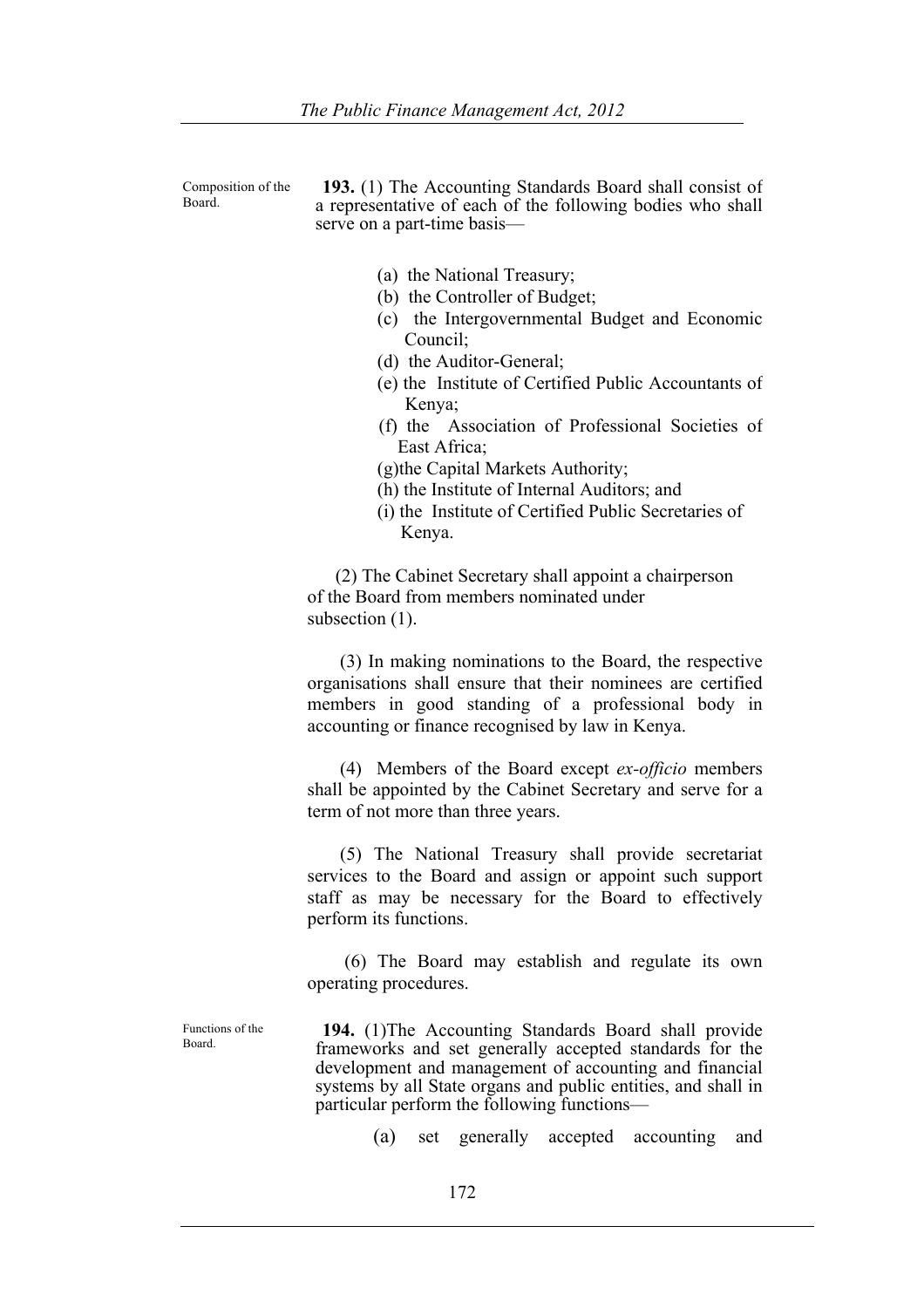financial standards;

- (b) prescribe the minimum standards of maintenance of proper books of account for all levels of Government;
- (c) prescribe internal audit procedures which comply with this Act;
- (d) prescribe formats for financial statements and reporting by all state organs and public entities;
- (e) publish and publicise the accounting and financial standards and any directives and guidelines prescribed by the Board;
- (f) in consultation with the Cabinet Secretary on the effective dates of implementation of these standards, Gazette the dates for application of the standards and guidelines; and
- (g) perform any other functions related to advancing financial and accounting systems management and reporting in the public sector.

 (2) In setting the standards under subsection (1), the Board shall take into account any relevant factors including—

- (a) best international accounting practices; and
- (b) the capacity of the relevant entity to comply with the standards.

 (3) The Board may set different standards for different categories of entities to which these standards apply including to develop content, structure and format of county frameworks and accounting and financial guidelines which are in line with the setting of county standards.

 (4) The Board shall monitor the adherence to the standards by all State organs and public entities.

 (5) The standards set by the Board shall promote transparency and other Constitutional values and principles in effective, prudence and efficient management of revenue, expenditure, assets and liabilities of the institutions to which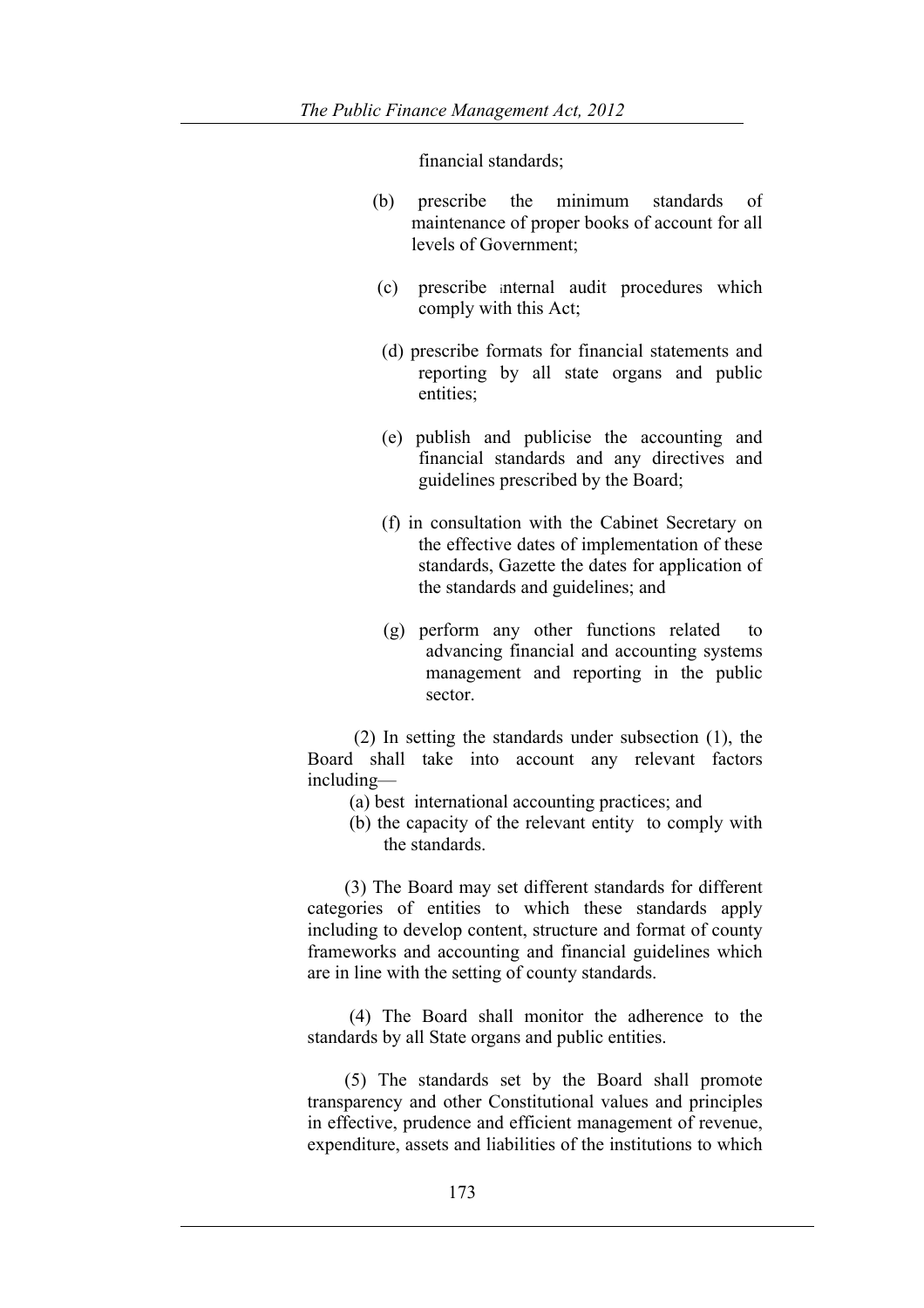these standards apply.

Vacation of office and remuneration of Board members.

officers.

**195.** (1) A member of the Accounting Standards Board, other than an *ex-officio* member, may—

> (a) at any time resign from the Board by notice in writing to the chairperson;

(b) be removed from the Board if the member—

- (i) has been absent from three consecutive meetings of the Board without the permission of the chairperson;
- (ii) is adjudged bankrupt or enters into a composition scheme or arrangement with his or her creditors;
- (iii) is convicted of an offence involving dishonesty or fraud;
- (iv) is convicted of a criminal offence and sentenced to imprisonment for a term exceeding six months or to a fine exceeding one hundred thousand shillings;
- (v) is incapacitated by prolonged physical or mental illness or is deemed unfit to discharge his or her duties as a member of the Board; or
- (vi) ceases to be a member by virtue of the withdrawal of his or her nomination to the Board by the nominating institution.

(2). The remuneration payable to members of the Board shall be determined by the Salaries and Remuneration Commission.

## **PART VII — ENFORCEMENT PROVISIONS**

Offences by public **196.** (1) A public officer shall not spend public money otherwise than authorized by the Constitution, an Act of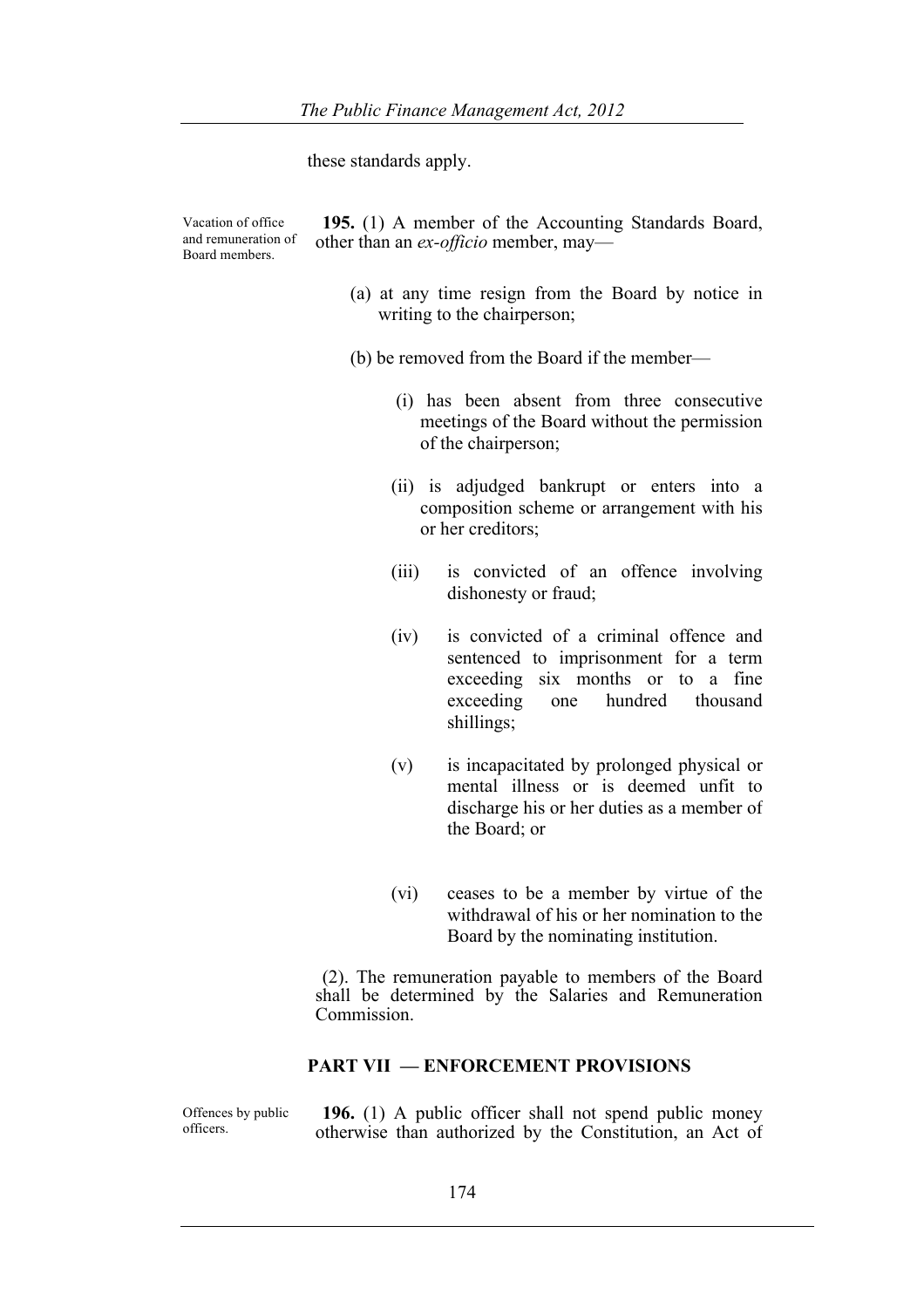Parliament or County legislation.

 (2) A public officer shall not raise revenues other than in accordance with the Constitution, an Act of Parliament or an Act of a County Assembly.

(3) A public officer shall not enter into any obligation that has financial implications for the national government budget or a county government budget unless the obligation is authorised by the Constitution, an Act of Parliament or an Act of a County Assembly.

(4) A public officer shall not borrow money, issue a guarantee, indemnity or security or enter into any other transaction that binds or may bind the national government entity or a county government entity to any future financial obligation, unless the borrowing, guarantee, indemnity, security or other transaction is authorised by this Act or by any other written law and, in the case of loans or guarantees, is within the limits provided under this Act.

 (5) A public officer shall not direct another public officer to do an act that constitutes a contravention of, or a failure to comply with, this Act, the Constitution or any other written law.

 (6)A public officer who contravenes this section commits an offence and on conviction is liable to a term of imprisonment not exceeding two years or to a fine not exceeding one million shillings, or to both.

 (7)Where a national government entity or a county government entity—

- (a) engages in an action that it is prohibited from doing by this Act; or
	- (b) fails to comply with an obligation imposed on it by this Act,

a public officer who assisted or facilitated the act, or who was a party to, or contributed to, the failure, commits an offence and on conviction is liable to a term of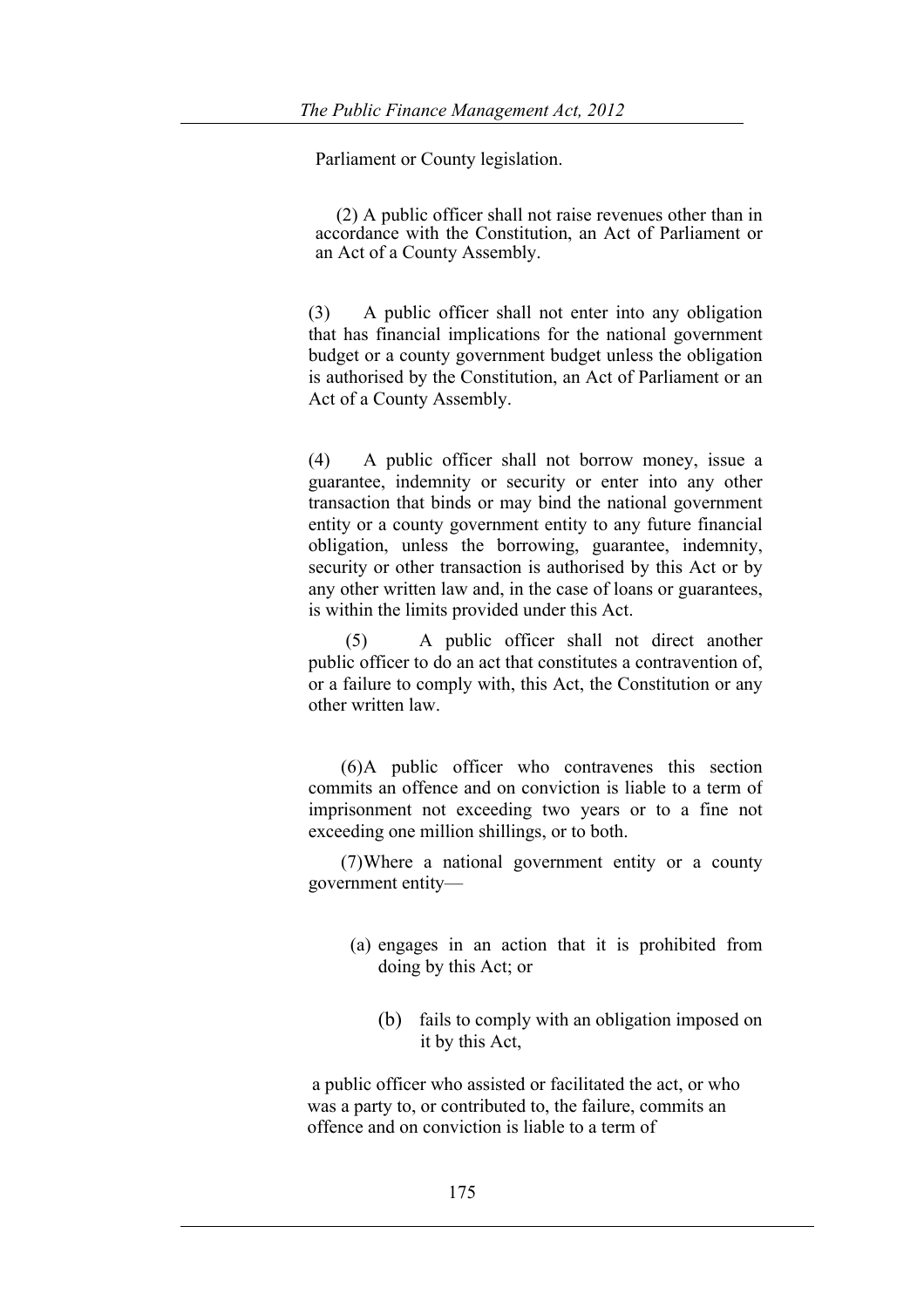imprisonment not exceeding two years or to a fine not exceeding one million shillings, or to both in addition to provisions under Article 226(5) of the Constitution.

Offences of financial misconduct. **197.** (1) A public officer employed by the national government or a national government entity commits an offence of financial misconduct if, without lawful authority, the officer— (a) issues public government securities, or varies their terms and conditions; (b)opens a bank account in the name of the government; (c)lends money on behalf of the Government; (d)issues guarantees or indemnities on behalf of the Government; (e)issues securities for loans made to the government; (f) disposes of property belonging to, or under the control of, that government or entity; (g)fails to pay into a government bank account any public money entrusted to the officer or received by the officer for or on behalf of that government or that entity; (h) incurs expenditure or makes a commitment on behalf of that government or entity; (i) incurs wasteful expenditure on behalf of that government or entity; (j) fails to deliver to that government or entity a gift or donation made on a public or official occasion in accordance with the Public Officers Ethics Act; (k) fails to provide any information in the officer's possession, or under the officer's control, in relation to the financial management, financial performance, or banking activities of that government or entity or in relation to the management or control of an asset or liability of that government or entity when required to do so, except where such refusal or failure is required or authorised by this Act or any other written law;

(l) fails to keep proper records or conceals, or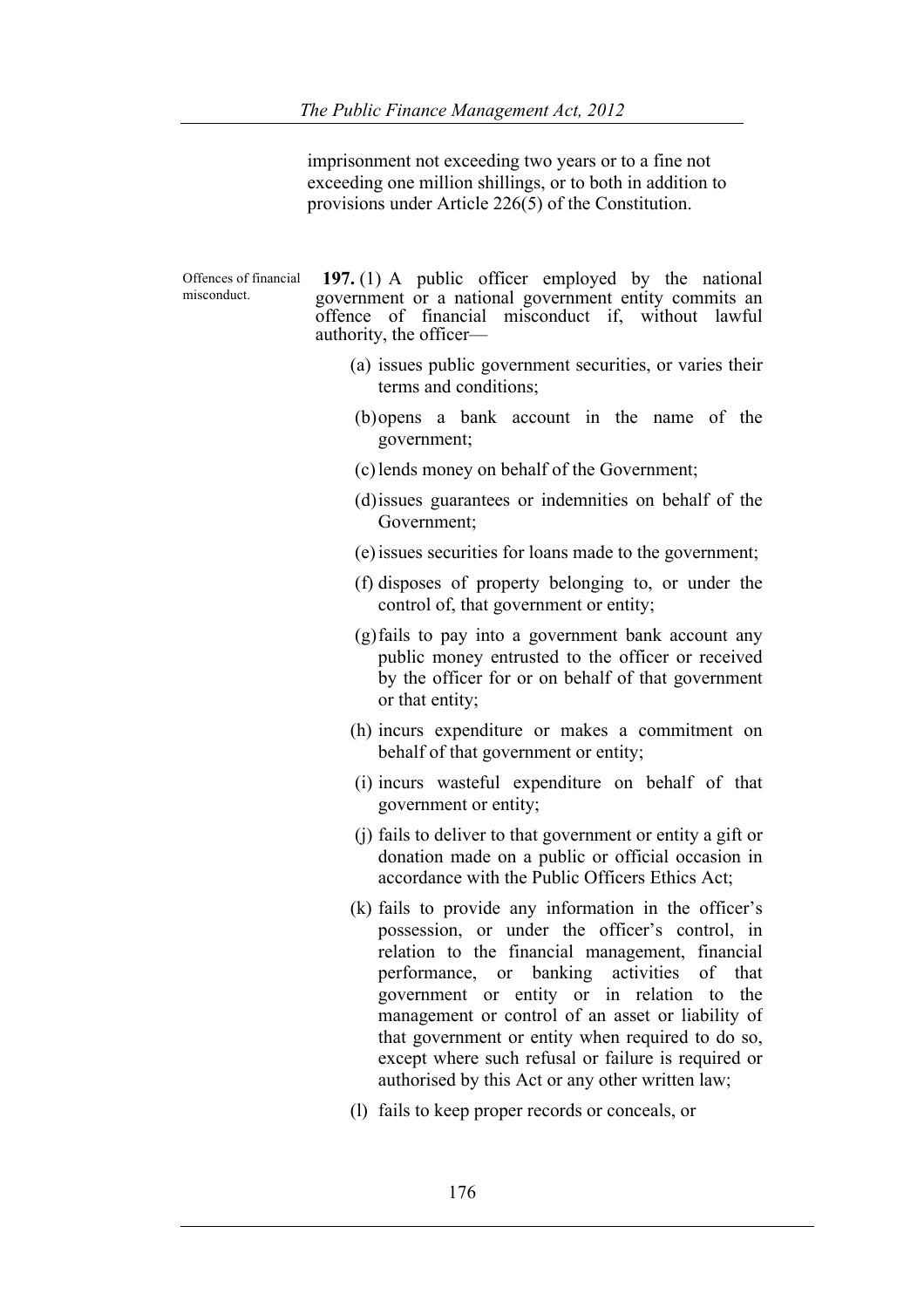wrongfully destroys, information that is required to be recorded;

- (m) intentionally or recklessly obstructs or hinders a person while that person is acting in the performance or exercise of the person's functions or powers under this Act;
- (n) makes any statement or declaration, or gives any information or certificate, lawfully required by or under this Act knowing it to be false or misleading in a material respect;
- (o) for the purpose of procuring for the public officer or any other person or organisation—
	- (i) makes improper payment of public money belonging to or entrusted to that government or entity; or
	- (ii) makes improper use of any public property of that government or entity; or
- (p) fails to remit revenue received contrary to the provisions of sections 76(2) and 158(2) of this Act.

Other offences by public officers.

**198.** (1) A public officer commits an offence if that officer—

> (a) takes possession of public funds or assets without lawful authority;

(b) misappropriates public funds or assets;

 (c) conceals information on public finances to obtain a financial benefit either for the officer or another person; or

(d) engages in a corrupt act.

(2) In this section, "corrupt act" includes soliciting or receiving an inducement.

Penalties for offences. **199.** Except as otherwise provided by this Act, a person who is found guilty of committing an offence under this Act for which no other punishment is given , that person is liable on conviction to a term of imprisonment not exceeding five years or to a fine not exceeding ten million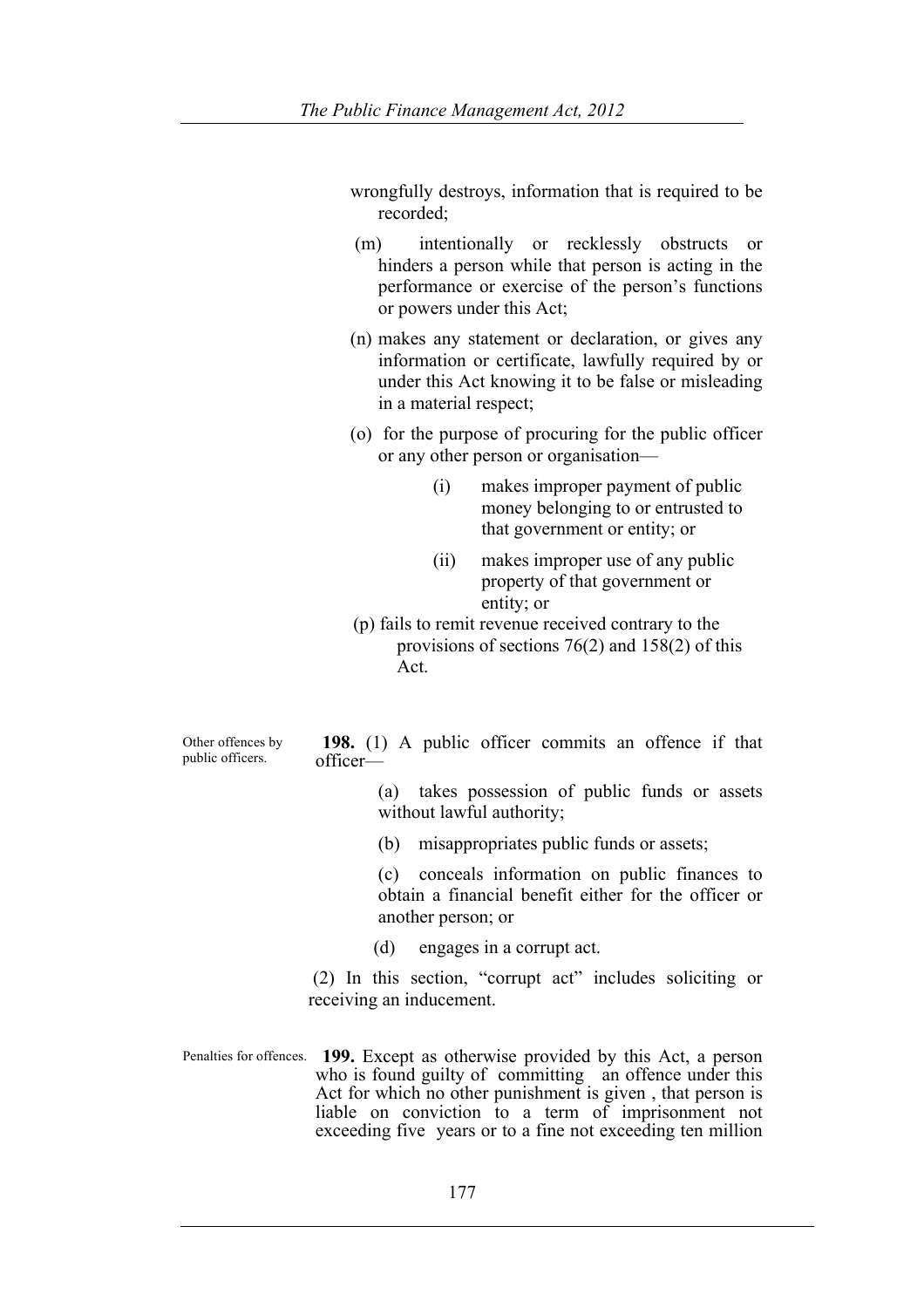shillings, or to both.

Duty of Principal Secretary to report suspected offences to relevant law enforcement authority for investigation.

**200.** (1)If the Principal Secretary suspects that an offence may have been committed under this Act, that Secretary shall take all practicable steps to report the matter to the relevant law enforcement authority to enable that authority to investigate the suspected offence and, if evidence of the offence is discovered, institute proceedings to prosecute any person who is alleged to have committed it.

 (2) If the Principal Secretary fails to report a suspected offence as required by subsection (1), that Principal Secretary is liable to disciplinary action in accordance with—

- (a) the terms and conditions of that Principal Secretary's appointment or employment; and
- (b) any provisions prescribed by regulations for the purposes of this section.

Duty of County Chief Officer to report suspected offences.

**201.** (1) If the County Chief Officer suspects that an offence may have been committed under this Act, he or she shall notify the County Executive Committee member for finance and take all practicable steps to report the matter to the relevant law enforcement authority to enable that authority to investigate the suspected offence and, if evidence of the offence is discovered, to institute proceedings to prosecute any person who is alleged to have committed it.

(2) If the County Chief Officer fails to report a suspected offence as required by subsection (1), that County Chief Officer is liable to disciplinary action in accordance with—

- (a) the terms and conditions of that Chief Officer's appointment or employment; and
- (b) any provisions prescribed by regulations for the purposes of this section.

Liability of public officer for certain losses sustained by national government.

**202**. (1) A public officer is personally liable for any loss sustained by the national government that is attributable to—

- (a) the fraudulent or corrupt conduct, or negligence, of the officer; or
- (b) the officer's having done any act prohibited by section 196, 197 and 198.
- (2) The National Treasury may, by civil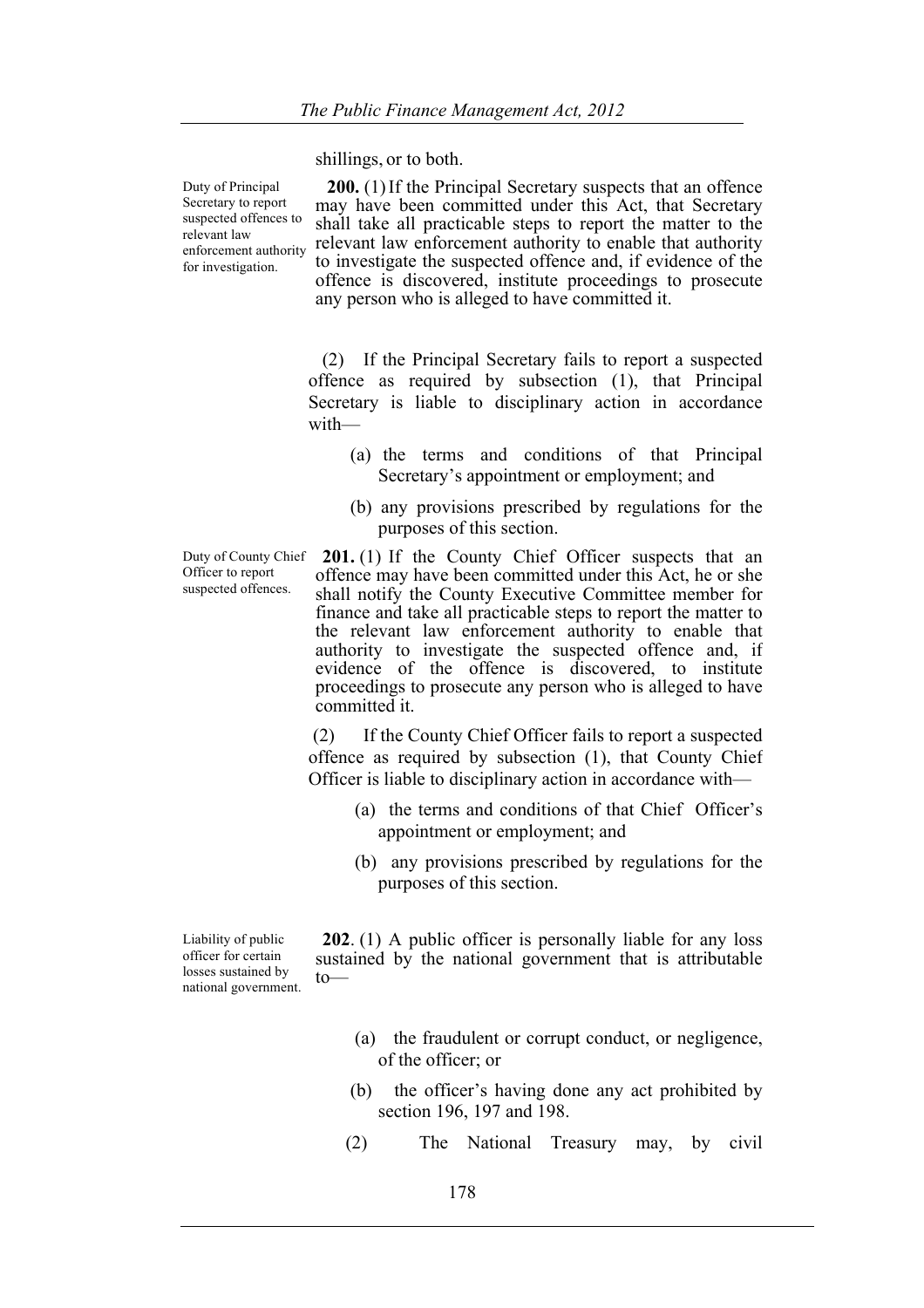proceedings brought in a court of competent jurisdiction, recover damages from a public officer for any loss for which the officer is liable under subsection (1).

Liability of public officer for certain losses sustained by county government.

Cabinet Secretary may impose institutional sanctions on national government entities.

**203.** (1)A public officer is personally liable for any loss sustained by a county government that is attributable to—

- (a) the fraudulent or corrupt conduct, or negligence, of the officer; or
- (b) the officer's having done any act prohibited by section 196, 197 and 198.

(2) The County Treasury may, by civil proceedings brought in a court of competent jurisdiction, recover damages from a public officer for any loss for which the officer is liable under subsection (1).

**204.** (1) The Cabinet Secretary may apply sanctions to a national government entity that—

- (a) approves the contracting of debt beyond any debt limits provided under this Act;
- (b) defaults on a loan;
- (c) provides inaccurate information to public officers regarding financial matters;
- (d) issues a guarantee without proper authorisation;
- (e) issues a guarantee for an amount in excess of any limits set under this Act;
- (f) creates liabilities in excess of its ability to finance those liabilities;
- (g) fails to address issues raised by the Auditor-General to the satisfaction of the Auditor-General; or

(h) contravenes section 196.

—

 (2) The Cabinet Secretary may apply any of the following sanctions to a national government entity that has done, or failed to do, anything referred to in subsection (1)

- (a) impose on the entity reporting requirements additional to those required by this Act or any other written law;
- (b) suspend the ability of the entity to reallocate funds;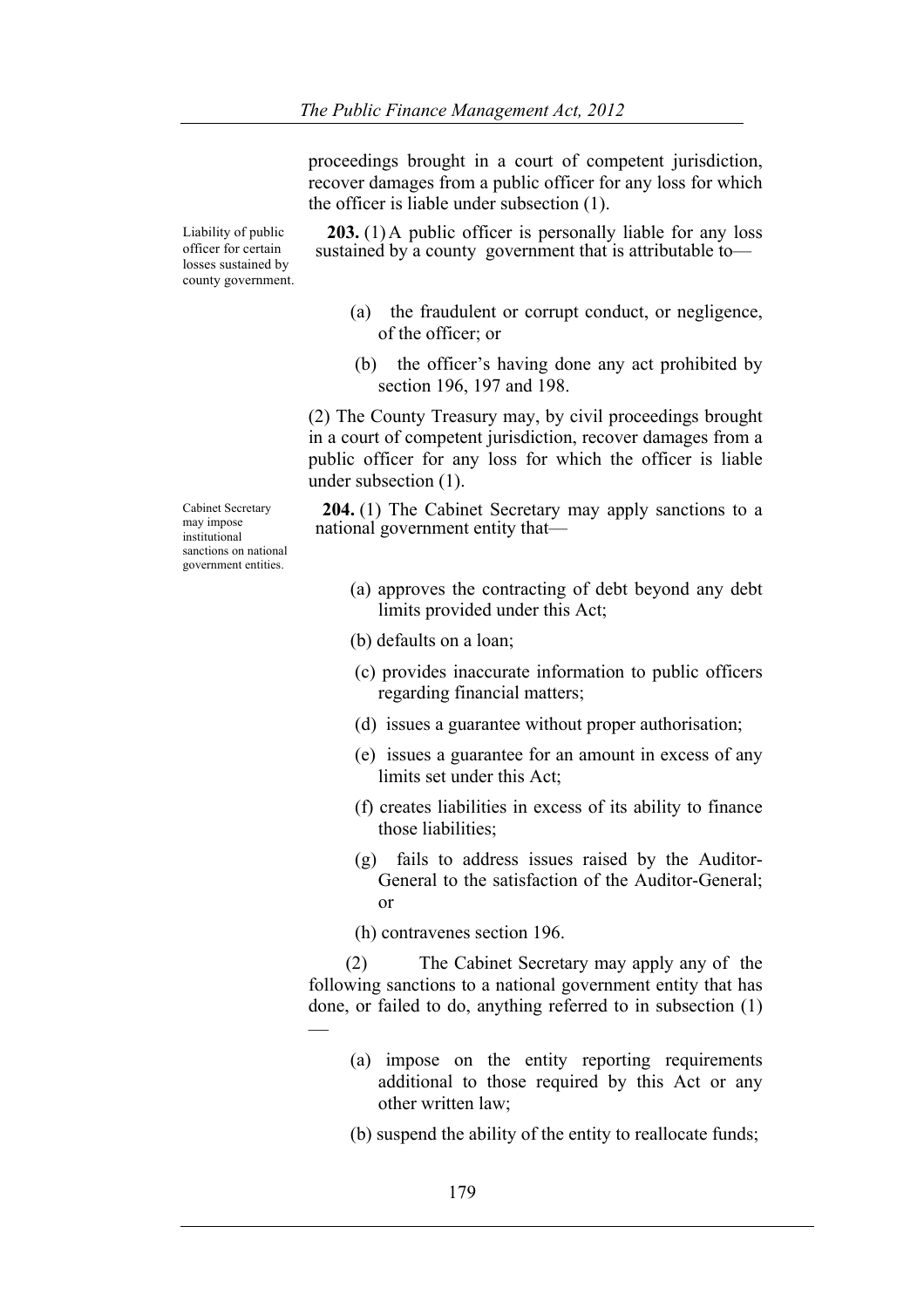- (c) withhold from the entity funds to which the entity would otherwise be entitled under the Constitution or this Act;
- (d) suspend the entity's authority to borrow money;
- (e) treat any accumulated liabilities as a charge on the entity's future revenues;
- (f) appoint one or more administrators to administer the entity's financial affairs for such period as may be specified in the appointment.

### PART VIII – MISCELLANEOUS PROVISIONS

Powers of the Cabinet Secretary to make regulations.

 **205.** (1)The Cabinet Secretary may make regulations, not inconsistent with this Act respecting any matter that is necessary or convenient to be prescribed under this Act or for the carrying out or giving effect to this Act.

 (2) In making regulations under this Act, the Cabinet Secretary shall consult the Intergovernmental Budget and Economic Council.

- (3) A provision of a regulation may—
	- (a) apply generally or be limited in its application;
	- (b) apply differently according to different factors;
	- (c) authorise any matter or thing to be done from time to time; or
	- (d) do any combination of those things.

 (4) Regulations under subsection (1) shall not take effect unless approved by a resolution passed by Parliament.

 (5) Regulations approved under subsection (4) shall take effect on the day after the date on which both Houses approved them or, if a later date is specified in the regulations, on that later date.

 (6) If a House of Parliament does not make a resolution either approving or rejecting any regulations within fifteen sitting days after submission to it for approval, the House shall be deemed to have approved those regulations.

Protection of public Protection of public **206.** Nothing done by any authorised person or public officers from liability.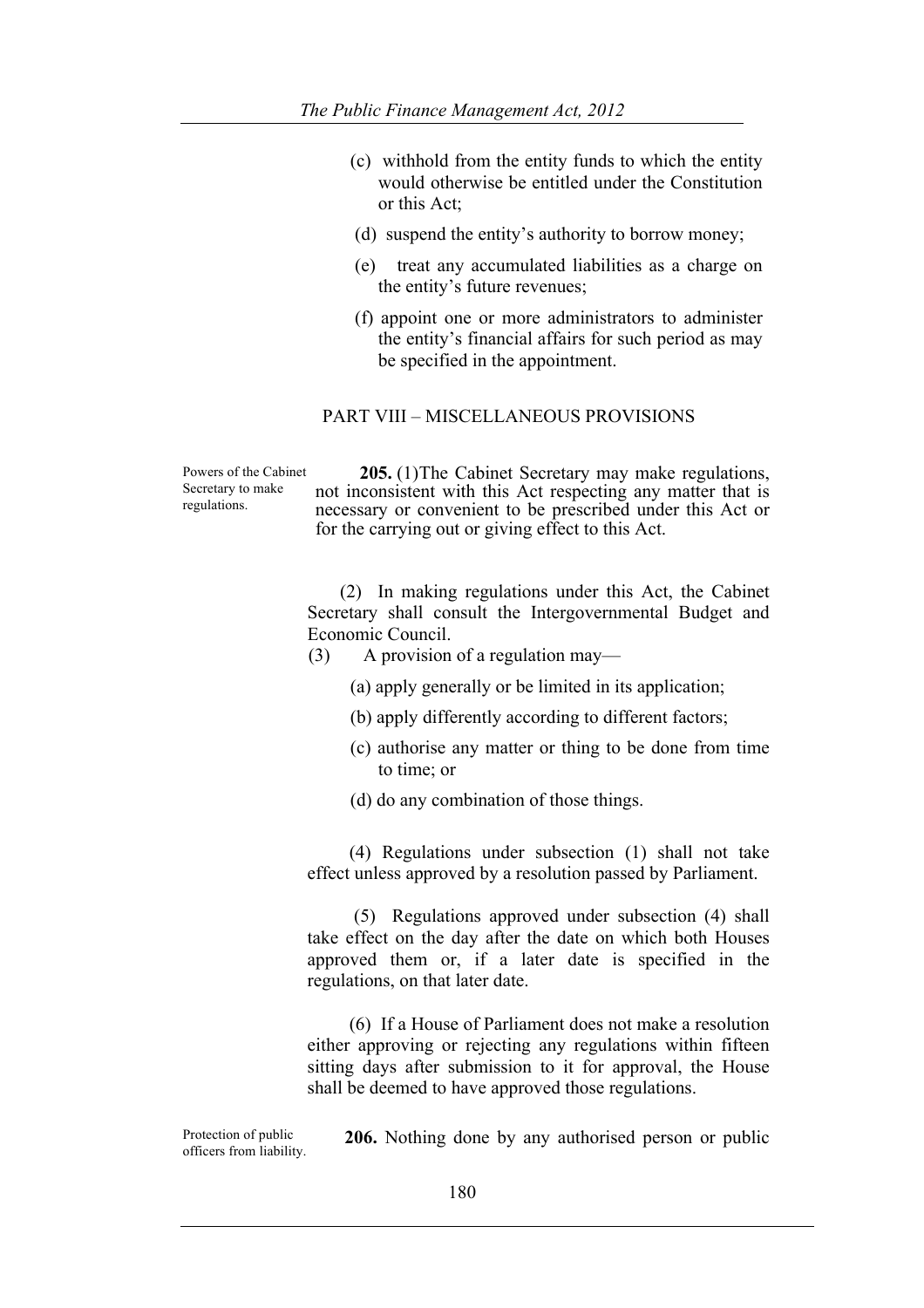|                            | officer working under the instructions of the National<br>Treasury or County Treasury, if done in good faith, for the<br>purposes of executing the powers, functions or duties of the<br>National Treasury or County Treasury under the Constitution<br>or this Act, renders that person or public officer personally<br>liable for any action, claim or demand. |
|----------------------------|------------------------------------------------------------------------------------------------------------------------------------------------------------------------------------------------------------------------------------------------------------------------------------------------------------------------------------------------------------------|
| Public participation.      | 207. (1) Regulations may provide for participatory<br>governance for purposes of this Act.                                                                                                                                                                                                                                                                       |
|                            | (2) Regulations made under this section may provide for<br>the following matters-                                                                                                                                                                                                                                                                                |
|                            | (a) structures for participation;                                                                                                                                                                                                                                                                                                                                |
|                            | (b) mechanisms, processes and procedures for participation;                                                                                                                                                                                                                                                                                                      |
|                            | (c) receipt, processing and consideration of petitions, and<br>complaints lodged by members of the community;                                                                                                                                                                                                                                                    |
|                            | (d) notification and public comment procedures;                                                                                                                                                                                                                                                                                                                  |
|                            | (e) public meetings and hearings;                                                                                                                                                                                                                                                                                                                                |
|                            | (f) special needs of people who cannot read or write, people<br>with disabilities, women and other disadvantaged groups;                                                                                                                                                                                                                                         |
|                            | (g) matters with regard to which community participation is<br>encouraged;                                                                                                                                                                                                                                                                                       |
|                            | (h) the rights and duties of members of community; and                                                                                                                                                                                                                                                                                                           |
|                            | (i) any other matter that enhances community<br>participation.                                                                                                                                                                                                                                                                                                   |
| Repeal of certain<br>Acts. | <b>208.</b> The following Acts are repealed—                                                                                                                                                                                                                                                                                                                     |
|                            | (a) the Fiscal Management Act;                                                                                                                                                                                                                                                                                                                                   |
| No. 5 of 2009.             | (b) the Government Financial Management Act;                                                                                                                                                                                                                                                                                                                     |
| No. 5 of 2004.             |                                                                                                                                                                                                                                                                                                                                                                  |
| Cap. 420.                  | (c) the Internal Loans Act;                                                                                                                                                                                                                                                                                                                                      |
| No. 17 of 2011.            | (d) the Contingencies Fund and County Emergency<br>Funds Act; 2011;                                                                                                                                                                                                                                                                                              |
|                            | (e) the National Government Loans Guarantee Act, 2011;<br>and                                                                                                                                                                                                                                                                                                    |
| No. 18 of 2011.            | (f) the External Loans and Credits Act.                                                                                                                                                                                                                                                                                                                          |
| Cap. 422.                  |                                                                                                                                                                                                                                                                                                                                                                  |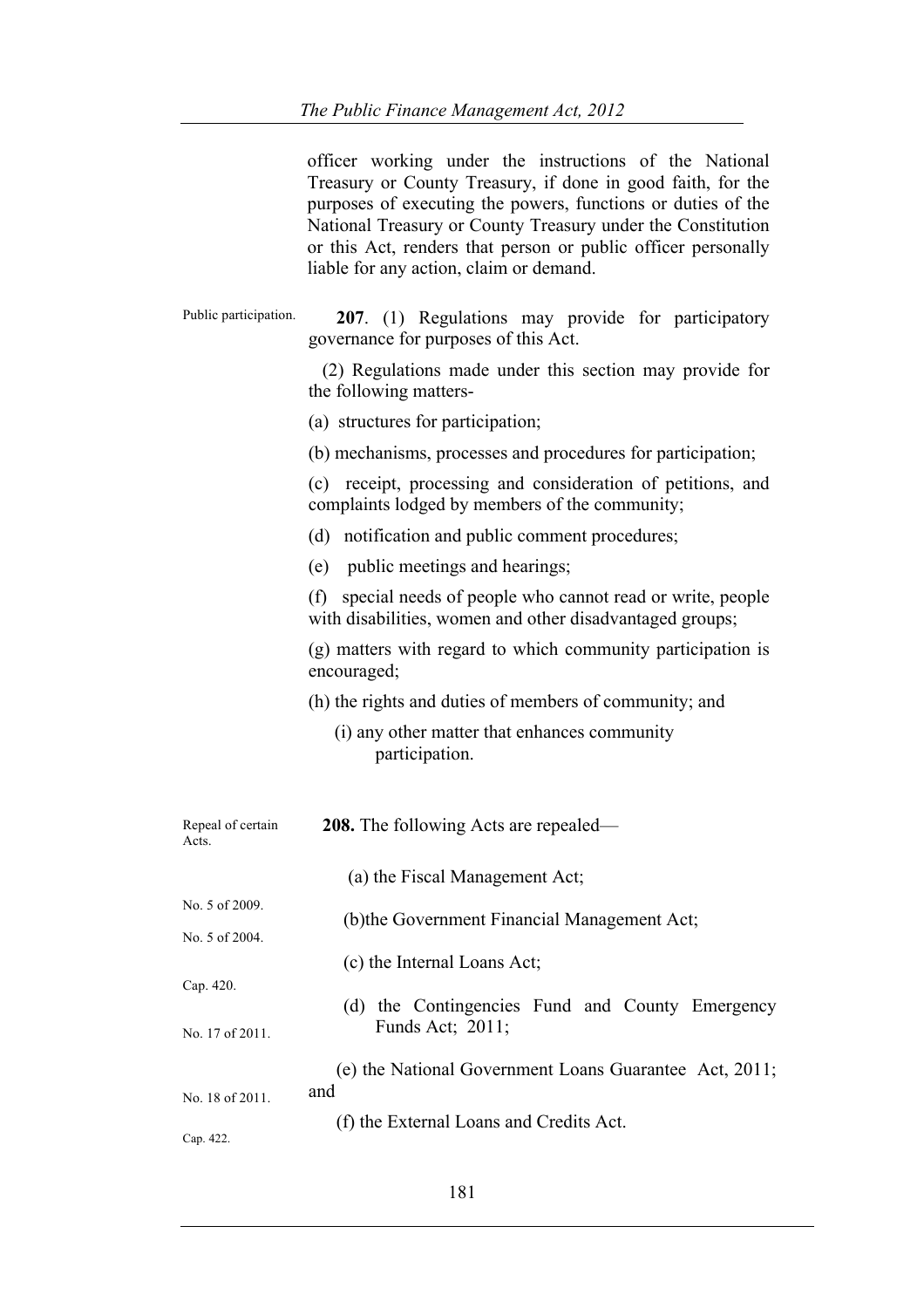Consequential amendments to other Acts. Savings and transitional provisions.

**209.** The Acts specified in the First Schedule are amended in the manner specified in that Schedule.

 **210**. The savings and transitional provisions specified in the Second Schedule have effect.

# **FIRST SCHEDULE (s. 209)**

# CONSEQUENTIAL AMENDMENTS TO OTHER ACTS

Amendment of section 3 of Cap. 2.

 1. Section 3 of the Interpretation and General Provisions Act is amended—

 (a) by deleting the definition "accounting officer" and replacing it with the following—

> "accounting officer" has the meaning given by section 2(1) of the Public Finance Management Act, 2012;"

- (b) in the definition "Consolidated Fund", by deleting the words "of Kenya";
- (c) by deleting the definition of "the Constitution" and replacing it with the following-

 "Constitution" means the Constitution of Kenya, 2010 adopted and enacted by the people of Kenya and published in the Gazette on the  $27<sup>th</sup>$ August 2010; and

(d) by deleting the definition of "receiver of revenue" and replacing it with the following—

"receiver of revenue"—

- (i) in relation to national government revenue, means a receiver of national revenue designated under section 75 of the Public Finance Management Act, 2012; and
- (ii) in relation to county government revenue, means a receiver of county revenue designated under section 157 of the Public Finance Management Act, 2012;
- (e) by deleting the definition "the Treasury" and replacing it with the following—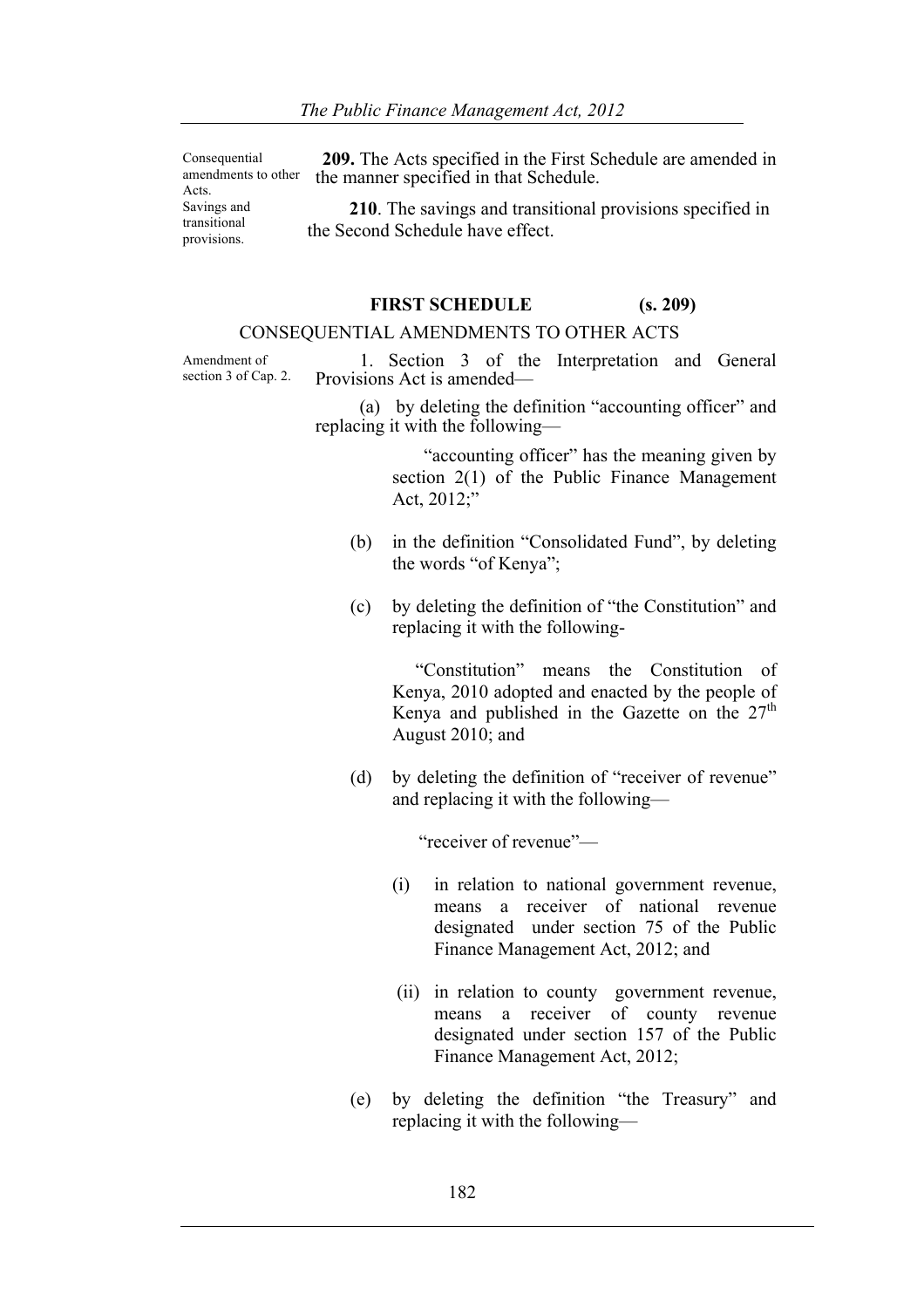"National Treasury" means the National Treasury established by section 11 of the Public Finance Management Act, 2012";

- (f) in the definition "written law"—
	- (i) by deleting the expression"or" in paragraph

(b);

- (ii) by inserting the expression"or" at the end of paragraph (c), and
- (iii) by adding the following paragraph after paragraph (c)—
- "(d) any county legislation as defined in Article 260 of the Constitution,"

Amendment of Cap. 101.

**2.** The Permanent Secretary to the Treasury (Incorporation) Act is amended by deleting "Permanent Secretary" wherever occurring and substituting it with "Cabinet Secretary".

Amendment of section 20(1) of Urban Areas and Cities Act, 2011.

**3.** Section 20(1)(1) of the Urban Areas and Cities Act 2011 is deleted and replaced by the following—

 "prepare and submit its annual budget estimates to the relevant County Treasury for consideration and submission to the County Assembly for approval as part of the annual County Appropriation Bill".

### **SECOND SCHEDULE** (s. 210)

## SAVINGS AND TRANSITIONAL PROVISIONS

Deployment of staff to county government.

**1**. On the commencement of this Act, and in line with Article 262 (15) of the Constitution, the National Treasury shall prior to the establishment of the county government, deploy such staff to that county as may be necessary to support the county in —

- (a) carrying out its responsibilities under this Act; and
- (b) performing its functions under the Constitution relating to matters of public finance.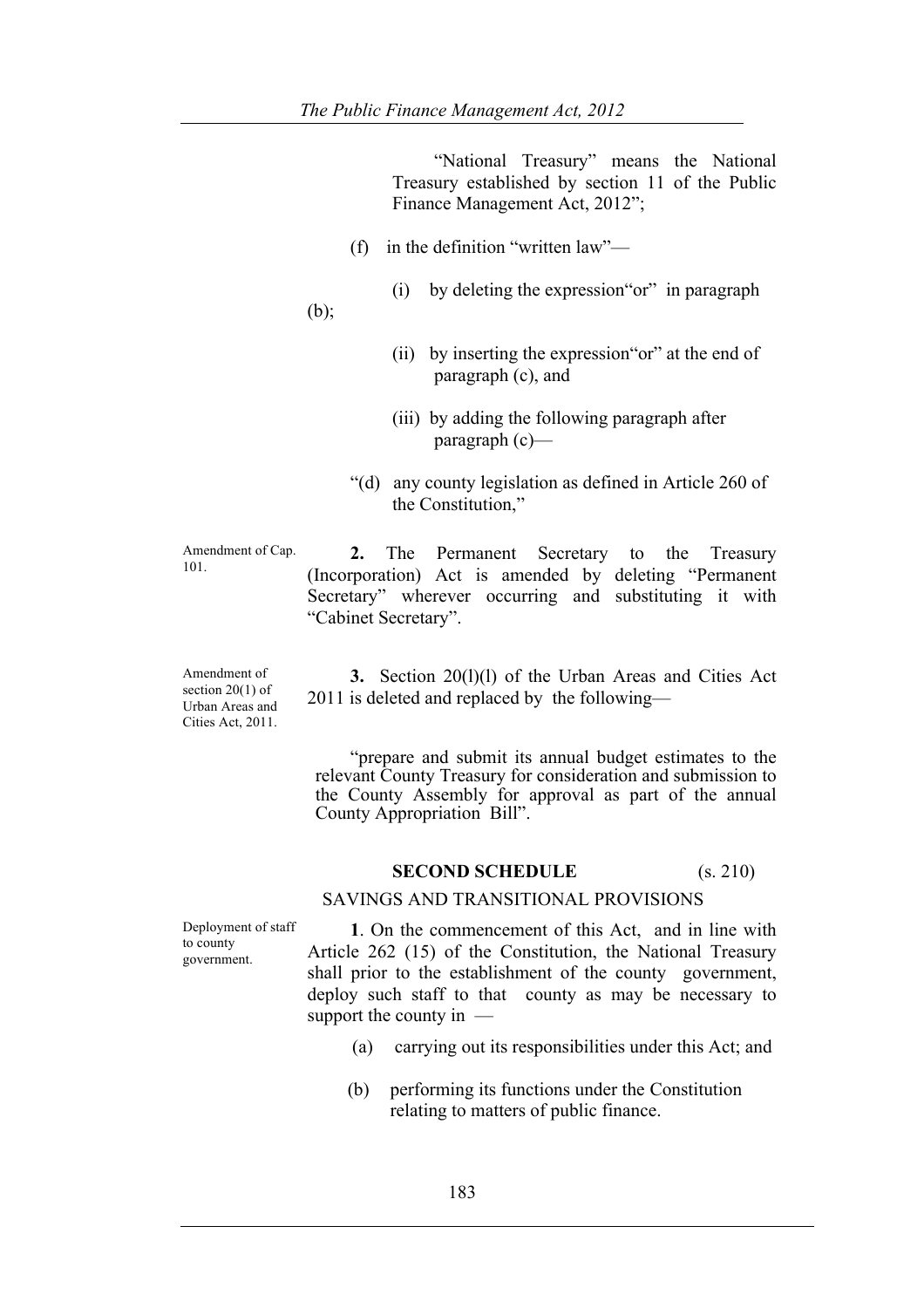Performance of functions of Interions of the Accounting Standards Board, the Accounting Standards Board, the Board. **2.** On the commencement of this Act, and pending the functions of the Board as provided for under this Act shall continue to be performed by the relevant National Treasury department.

Abolition of Treasury.

**3**.(1) On the commencement of this Act—

- (a) the office known as the Treasury, as in existence immediately before that commencement, is abolished: and
- (b) subject to this Act, the National Treasury becomes responsible for any matter for which the Treasury was responsible but which was not completed before that commencement.

 (2) On the commencement of this Act, all public officers employed in the Treasury as in existence immediately before that commencement, become public officers employed in the National Treasury on the same terms and conditions as those on which they were employed immediately before that commencement.

 (3) Any reference to the Treasury in a written law is to be read as a reference to the National Treasury.

Principal Secretary to the National Treasury.  **4.** (1) On the commencement of this Act, any reference to the Principal Secretary to the National Treasury in a written law is to be read as a reference to the Permanent Secretary to the Treasury until the first election held under the **Constitution** 

- Accounting officers. **5**. A person holding office as an accounting officer shall continue in office until the Cabinet Secretary designates otherwise.
- Receivers of revenue. **6.** A person holding office as a receiver of revenue continues in office until the Cabinet Secretary designates otherwise.

Contingencies Fund.<br>Cap. 425. 7. (1) On the commencement of this Act—

> (a) the Civil Contingencies Fund in operation under the Civil Contingencies Fund Act is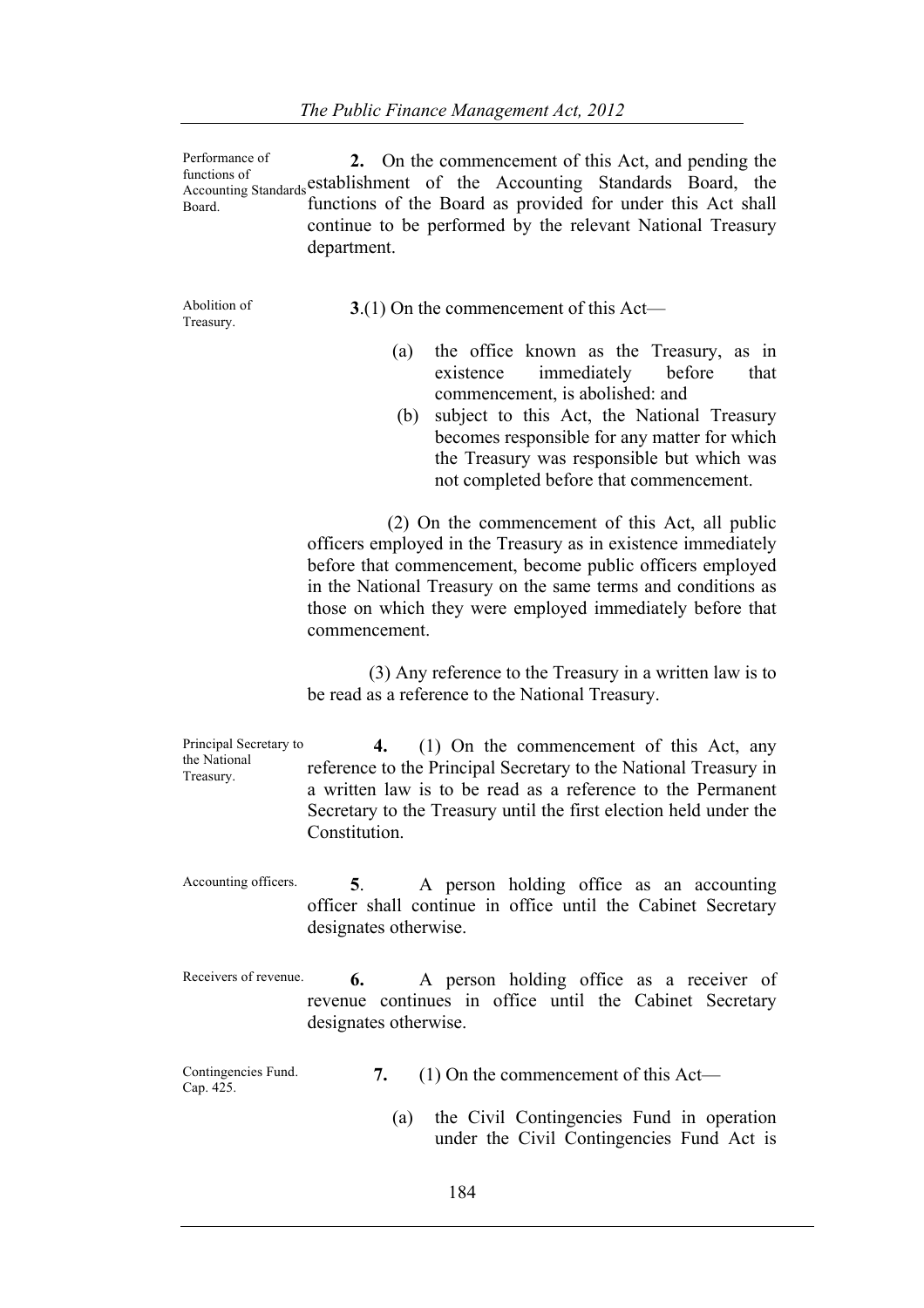### abolished; and

(b) any money held in that Fund is payable into the Contingencies Fund established by Article 208 of the Constitution.

 (2) Any reference to the Civil Contingencies Fund in a written law is to be read as a reference to the Contingencies Fund established by Article 208 of the **Constitution** 

Guarantee limit. No.18 of 2011. Cap. 461

**8**. Despite the repeal of the National Government Guarantee (Loans) Act, 2011, by this Act, the limit of contingent liability established by resolution of the National Assembly on the  $16<sup>th</sup>$  June 2011 under that Act continues in effect, until such time as the National Assembly sets a financial limit under section 51 of this Act.

Existing public funds. **9.** Any public fund that was established before the coming into operation of this Act and was in existence immediately before the coming into operation of this Act is continued as a public fund under this Act.

Existing regulations. **10.** Any regulations, directions or instructions that were made or issued under legislation that is repealed by this Act and that were in force immediately before the coming into operation of this Act shall, so far as not inconsistent with this Act, remain in force until regulations or instructions under this Act come into force.

> **11.** (1) The regulations may contain provisions of a savings or transitional nature, not inconsistent with this Schedule, consequent on the enactment of this Act.

 (2) Any such provision may, if the regulations so provide, take effect from the date of assent to the Act concerned or a later date.

 (3) To the extent to which any such provision takes effect from a date that is earlier than the date of its publication in the Gazette, the provision does not operate so as—

(a) to affect, in a manner prejudicial to any person (other than the national government or any of its entities or a county government or any of its entities), the rights of that person existing before the date of its publication; or

Power to make savings and transitional regulations.